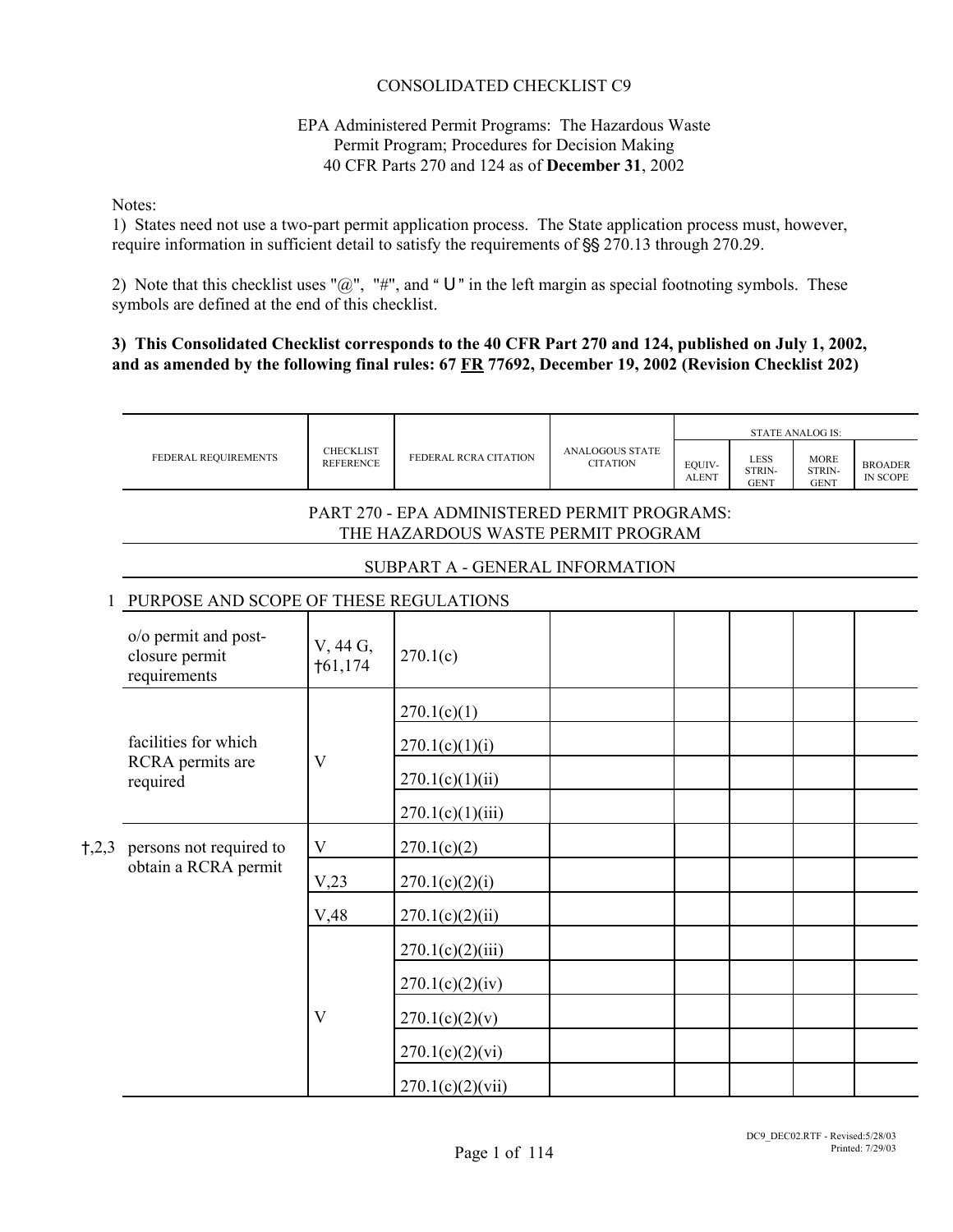|   | FEDERAL REQUIREMENTS                                                                                               | <b>CHECKLIST</b><br><b>REFERENCE</b> | FEDERAL RCRA CITATION                                                                                                                                                                                                                                                              | <b>ANALOGOUS STATE</b><br><b>CITATION</b> | EOUIV-<br><b>ALENT</b> | <b>LESS</b><br>STRIN-<br><b>GENT</b> | <b>MORE</b><br>STRIN-<br><b>GENT</b> | <b>BROADER</b><br>IN SCOPE |
|---|--------------------------------------------------------------------------------------------------------------------|--------------------------------------|------------------------------------------------------------------------------------------------------------------------------------------------------------------------------------------------------------------------------------------------------------------------------------|-------------------------------------------|------------------------|--------------------------------------|--------------------------------------|----------------------------|
|   |                                                                                                                    | 142 A                                | 270.1(c)(2)(viii)                                                                                                                                                                                                                                                                  |                                           |                        |                                      |                                      |                            |
|   |                                                                                                                    | 142 B                                | 270.1(c)(2)(viii)(A)                                                                                                                                                                                                                                                               |                                           |                        |                                      |                                      |                            |
|   |                                                                                                                    | 142 C,<br>1181                       | 270.1(c)(2)(viii)(B)                                                                                                                                                                                                                                                               |                                           |                        |                                      |                                      |                            |
| t |                                                                                                                    | 142 D,<br>1181                       | 270.1(c)(2)(viii)(C)<br>270.1(c)(2)(viii)(D)<br>270.1(c)(3)(i)<br>270.1(c)(3)(i)(A)<br>270.1(c)(3)(i)(B)<br>270.1(c)(3)(i)(C)<br>270.1(c)(3)(i)(D)<br>270.1(c)(3)(ii)<br>270.1(c)(3)(iii)<br>270.1(c)(4)<br>270.1(c)(5)<br>270.1(c)(5)(i)<br>270.1(c)(5)(ii)<br>270.1(c)(5)(ii)(A) |                                           |                        |                                      |                                      |                            |
|   |                                                                                                                    | †181                                 |                                                                                                                                                                                                                                                                                    |                                           |                        |                                      |                                      |                            |
|   |                                                                                                                    |                                      |                                                                                                                                                                                                                                                                                    |                                           |                        |                                      |                                      |                            |
|   |                                                                                                                    | V                                    |                                                                                                                                                                                                                                                                                    |                                           |                        |                                      |                                      |                            |
|   | further exclusions from                                                                                            |                                      |                                                                                                                                                                                                                                                                                    |                                           |                        | <b>STATE ANALOG IS:</b>              |                                      |                            |
|   | RCRA permit                                                                                                        |                                      |                                                                                                                                                                                                                                                                                    |                                           |                        |                                      |                                      |                            |
|   | requirements                                                                                                       | 156                                  |                                                                                                                                                                                                                                                                                    |                                           |                        |                                      |                                      |                            |
|   |                                                                                                                    | V                                    |                                                                                                                                                                                                                                                                                    |                                           |                        |                                      |                                      |                            |
|   |                                                                                                                    | 156                                  |                                                                                                                                                                                                                                                                                    |                                           |                        |                                      |                                      |                            |
|   | permits for less than an<br>entire facility                                                                        | $\overline{\mathbf{V}}$              |                                                                                                                                                                                                                                                                                    |                                           |                        |                                      |                                      |                            |
|   |                                                                                                                    |                                      |                                                                                                                                                                                                                                                                                    |                                           |                        |                                      |                                      |                            |
|   | post-closure permit<br>unless closure by                                                                           | 44 G                                 |                                                                                                                                                                                                                                                                                    |                                           |                        |                                      |                                      |                            |
|   | removal or<br>decontamination; how                                                                                 |                                      |                                                                                                                                                                                                                                                                                    |                                           |                        |                                      |                                      |                            |
|   | demonstration may be                                                                                               | †44 G                                |                                                                                                                                                                                                                                                                                    |                                           |                        |                                      |                                      |                            |
|   | made:                                                                                                              |                                      | 270.1(c)(5)(ii)(B)                                                                                                                                                                                                                                                                 |                                           |                        |                                      |                                      |                            |
|   | procedures for closure                                                                                             |                                      | 270.1(c)(6)(i)                                                                                                                                                                                                                                                                     |                                           |                        |                                      |                                      |                            |
|   | equivalency<br>determination; public                                                                               |                                      | 270.1(c)(6)(ii)                                                                                                                                                                                                                                                                    |                                           |                        |                                      |                                      |                            |
|   | hearing; written<br>statement if closure fails<br>standards; subject to<br>post-closure permitting<br>requirements | 44 G                                 | 270.1(c)(6)(iii)                                                                                                                                                                                                                                                                   |                                           |                        |                                      |                                      |                            |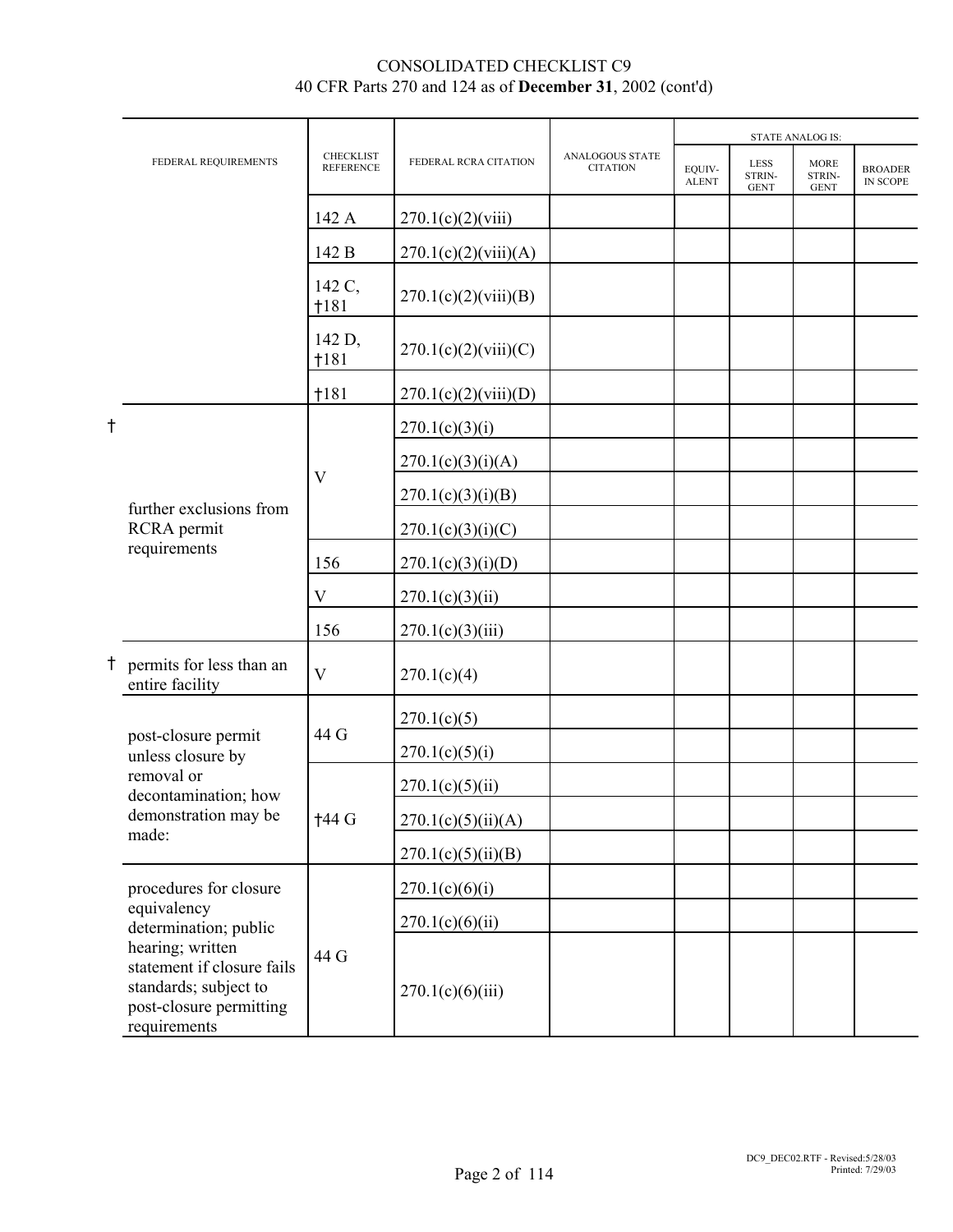|                                                                                                                                                                                                                                                                    |                                      |                       |                                           |                        |                                      | <b>STATE ANALOG IS:</b>              |                                   |
|--------------------------------------------------------------------------------------------------------------------------------------------------------------------------------------------------------------------------------------------------------------------|--------------------------------------|-----------------------|-------------------------------------------|------------------------|--------------------------------------|--------------------------------------|-----------------------------------|
| FEDERAL REQUIREMENTS                                                                                                                                                                                                                                               | <b>CHECKLIST</b><br><b>REFERENCE</b> | FEDERAL RCRA CITATION | <b>ANALOGOUS STATE</b><br><b>CITATION</b> | EQUIV-<br><b>ALENT</b> | <b>LESS</b><br>STRIN-<br><b>GENT</b> | <b>MORE</b><br>STRIN-<br><b>GENT</b> | <b>BROADER</b><br><b>IN SCOPE</b> |
| enforceable documents<br>for post-closure care; at<br>Regional Administrator's<br>discretion,<br>owner/operator may<br>obtain enforceable<br>document imposing<br>265.121 requirements in<br>lieu of post-closure<br>permit; definition of<br>enforceable document | 174                                  | 270.1(c)(7)           |                                           |                        |                                      |                                      |                                   |
| <b>DEFINITIONS</b>                                                                                                                                                                                                                                                 |                                      |                       |                                           |                        |                                      |                                      |                                   |
| 4 applicability to Parts<br>270, 271 and 124                                                                                                                                                                                                                       | $\ast$                               | $270.2$ (intro)       |                                           |                        |                                      |                                      |                                   |
| "Administrator"                                                                                                                                                                                                                                                    | $\ast$                               | 270.2                 |                                           |                        |                                      |                                      |                                   |
| "application"                                                                                                                                                                                                                                                      | $\ast$                               | 270.2                 |                                           |                        |                                      |                                      |                                   |
| "aquifer"                                                                                                                                                                                                                                                          | $\ast$                               | 270.2                 |                                           |                        |                                      |                                      |                                   |
| "closure"                                                                                                                                                                                                                                                          | $\ast$                               | 270.2                 |                                           |                        |                                      |                                      |                                   |
| † "component"                                                                                                                                                                                                                                                      | 54                                   | 270.2                 |                                           |                        |                                      |                                      |                                   |
| † "corrective action<br>management unit"                                                                                                                                                                                                                           | 121                                  | 270.2                 |                                           |                        |                                      |                                      |                                   |
| "CWA"                                                                                                                                                                                                                                                              | $\ast$                               | 270.2                 |                                           |                        |                                      |                                      |                                   |
| "Director"                                                                                                                                                                                                                                                         | $\ast$                               | 270.2                 |                                           |                        |                                      |                                      |                                   |
| "disposal"                                                                                                                                                                                                                                                         | $\ast$                               | 270.2                 |                                           |                        |                                      |                                      |                                   |
| "disposal facility"                                                                                                                                                                                                                                                | $*,121$                              | 270.2                 |                                           |                        |                                      |                                      |                                   |
| "draft permit"                                                                                                                                                                                                                                                     | $\ast$                               | 270.2                 |                                           |                        |                                      |                                      |                                   |
|                                                                                                                                                                                                                                                                    |                                      | 270.2                 |                                           |                        |                                      |                                      |                                   |
| "elementary<br>neutralization unit"                                                                                                                                                                                                                                | $*, 52$                              | 270.2(a)              |                                           |                        |                                      |                                      |                                   |
|                                                                                                                                                                                                                                                                    |                                      | 270.2(b)              |                                           |                        |                                      |                                      |                                   |
| "emergency permit"                                                                                                                                                                                                                                                 | $\ast$                               | 270.2                 |                                           |                        |                                      |                                      |                                   |
| "Environmental<br>Protection Agency<br>$(EPA)$ "                                                                                                                                                                                                                   | $\ast$                               | 270.2                 |                                           |                        |                                      |                                      |                                   |
|                                                                                                                                                                                                                                                                    |                                      |                       |                                           |                        |                                      |                                      |                                   |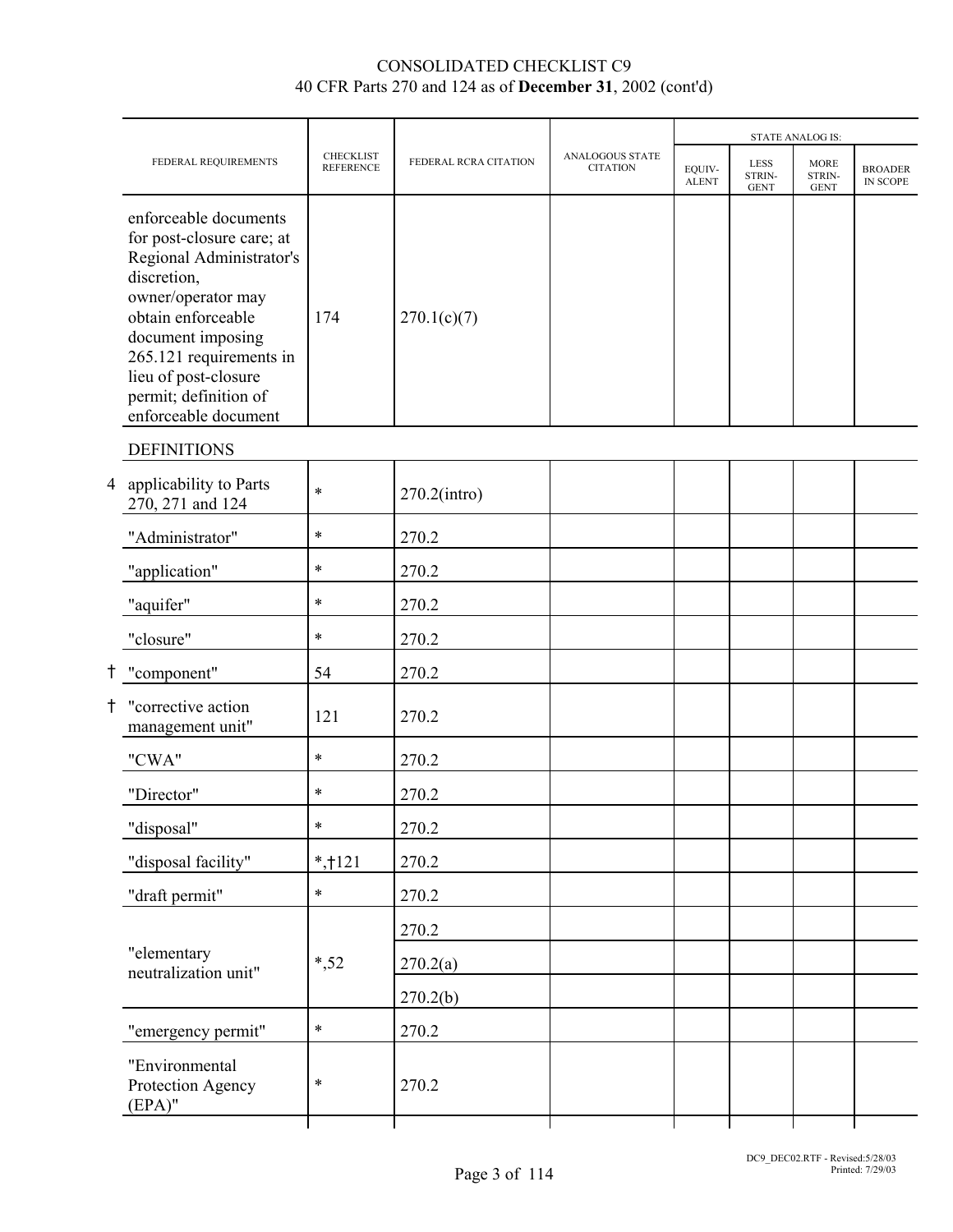|                                                                                                   |                                      |                       |                                    |                        |                                      | <b>STATE ANALOG IS:</b>              |                            |
|---------------------------------------------------------------------------------------------------|--------------------------------------|-----------------------|------------------------------------|------------------------|--------------------------------------|--------------------------------------|----------------------------|
| FEDERAL REQUIREMENTS                                                                              | <b>CHECKLIST</b><br><b>REFERENCE</b> | FEDERAL RCRA CITATION | ANALOGOUS STATE<br><b>CITATION</b> | EOUIV-<br><b>ALENT</b> | <b>LESS</b><br>STRIN-<br><b>GENT</b> | <b>MORE</b><br>STRIN-<br><b>GENT</b> | <b>BROADER</b><br>IN SCOPE |
| "EPA"                                                                                             | $\ast$                               | 270.2                 |                                    |                        |                                      |                                      |                            |
|                                                                                                   |                                      | 270.2                 |                                    |                        |                                      |                                      |                            |
| "existing hazardous<br>waste management                                                           | $\ast$                               | 270.2(a)              |                                    |                        |                                      |                                      |                            |
| (HWM) facility or<br>existing facility"                                                           |                                      | 270.2(b)(1)           |                                    |                        |                                      |                                      |                            |
|                                                                                                   |                                      | 270.2(b)(2)           |                                    |                        |                                      |                                      |                            |
| "facility mailing list"                                                                           | 54,148                               | 270.2                 |                                    |                        |                                      |                                      |                            |
| "facility or activity"                                                                            | $\ast$                               | 270.2                 |                                    |                        |                                      |                                      |                            |
| "Federal, State and local<br>approvals or permits<br>necessary to begin<br>physical construction" | $\ast$                               | 270.2                 |                                    |                        |                                      |                                      |                            |
| "functionally equivalent<br>component"                                                            | 54                                   | 270.2                 |                                    |                        |                                      |                                      |                            |
| "generator"                                                                                       | $\ast$                               | 270.2                 |                                    |                        |                                      |                                      |                            |
| "ground water"                                                                                    | $\ast$                               | 270.2                 |                                    |                        |                                      |                                      |                            |
| "hazardous waste"                                                                                 | $\ast$                               | 270.2                 |                                    |                        |                                      |                                      |                            |
| "Hazardous Waste<br>Management facility"                                                          | $\ast$                               | 270.2                 |                                    |                        |                                      |                                      |                            |
| "HWM facility"                                                                                    | $\ast$                               | 270.2                 |                                    |                        |                                      |                                      |                            |
| "injection well"                                                                                  | $\ast$                               | 270.2                 |                                    |                        |                                      |                                      |                            |
| "in operation"                                                                                    | $\ast$                               | 270.2                 |                                    |                        |                                      |                                      |                            |
| "interim authorization"                                                                           | $*, 144$                             | 270.2                 |                                    |                        |                                      |                                      |                            |
| "major facility"                                                                                  | $\ast$                               | 270.2                 |                                    |                        |                                      |                                      |                            |
| "manifest"                                                                                        | $\ast$                               | 270.2                 |                                    |                        |                                      |                                      |                            |
| "National Pollutant<br>Discharge Elimination<br>System"                                           | $\ast$                               | 270.2                 |                                    |                        |                                      |                                      |                            |
| "NPDES"                                                                                           | $\ast$                               | 270.2                 |                                    |                        |                                      |                                      |                            |
| "new HWM facility"                                                                                | $\ast$                               | 270.2                 |                                    |                        |                                      |                                      |                            |
| "off-site"                                                                                        | $\ast$                               | 270.2                 |                                    |                        |                                      |                                      |                            |
|                                                                                                   |                                      |                       |                                    |                        |                                      |                                      |                            |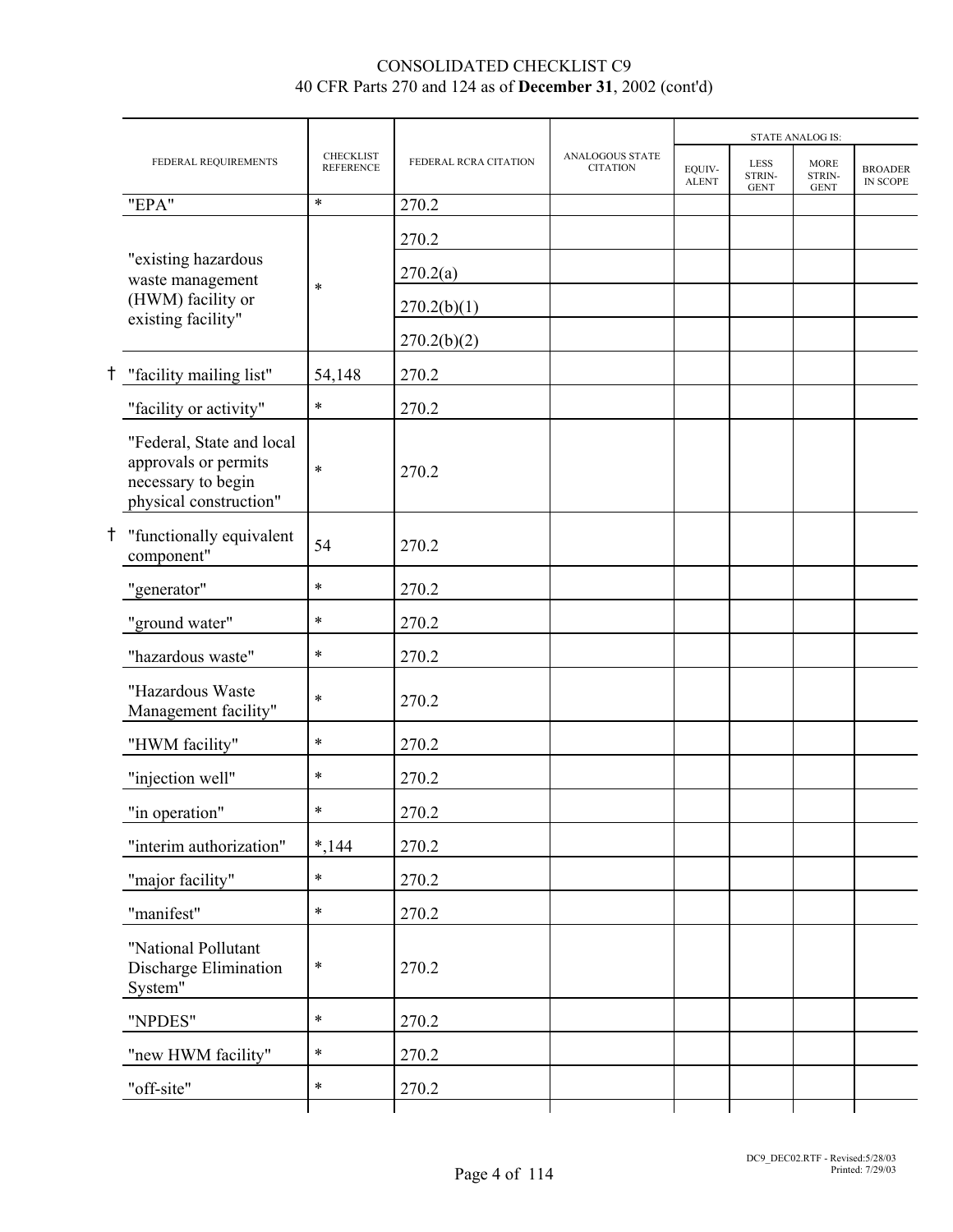|    |                                     |                                      |                       |                                           |                        |                                      | <b>STATE ANALOG IS:</b>              |                            |
|----|-------------------------------------|--------------------------------------|-----------------------|-------------------------------------------|------------------------|--------------------------------------|--------------------------------------|----------------------------|
|    | FEDERAL REQUIREMENTS                | <b>CHECKLIST</b><br><b>REFERENCE</b> | FEDERAL RCRA CITATION | <b>ANALOGOUS STATE</b><br><b>CITATION</b> | EQUIV-<br><b>ALENT</b> | <b>LESS</b><br>STRIN-<br><b>GENT</b> | <b>MORE</b><br>STRIN-<br><b>GENT</b> | <b>BROADER</b><br>IN SCOPE |
|    | "on-site"                           | $\ast$                               | 270.2                 |                                           |                        |                                      |                                      |                            |
|    | "owner or operator"                 | $\ast$                               | 270.2                 |                                           |                        |                                      |                                      |                            |
|    | "permit"                            | $\ast$                               | 270.2                 |                                           |                        |                                      |                                      |                            |
|    | "permit-by-rule"                    | $\ast$                               | 270.2                 |                                           |                        |                                      |                                      |                            |
|    | "person"                            | $\ast$                               | 270.2                 |                                           |                        |                                      |                                      |                            |
|    | "physical construction"             | $\ast$                               | 270.2                 |                                           |                        |                                      |                                      |                            |
|    | "POTW"                              | $\ast$                               | 270.2                 |                                           |                        |                                      |                                      |                            |
|    | "publicly owned<br>treatment works" | $\ast$                               | 270.2                 |                                           |                        |                                      |                                      |                            |
|    | "RCRA"                              | $\ast$                               | 270.2                 |                                           |                        |                                      |                                      |                            |
|    | "Regional<br>Administrator"         | $\ast$                               | 270.2                 |                                           |                        |                                      |                                      |                            |
| t. | "Remedial Action Plan<br>$(RAP)$ "  | 175                                  | 270.2                 |                                           |                        |                                      |                                      |                            |
|    | "schedule of<br>compliance"         | $\ast$                               | 270.2                 |                                           |                        |                                      |                                      |                            |
|    | "SDWA"                              | $\ast$                               | 270.2                 |                                           |                        |                                      |                                      |                            |
|    | "site"                              | $\ast$                               | 270.2                 |                                           |                        |                                      |                                      |                            |
|    | "State"                             | $\ast$                               | 270.2                 |                                           |                        |                                      |                                      |                            |
|    | "State Director"                    | $\ast$                               | 270.2                 |                                           |                        |                                      |                                      |                            |
|    | "State/EPA Agreement"               | $\ast$                               | 270.2                 |                                           |                        |                                      |                                      |                            |
|    | "storage"                           | $\ast$                               | 270.2                 |                                           |                        |                                      |                                      |                            |
|    | "transfer facility"                 | $\ast$                               | 270.2                 |                                           |                        |                                      |                                      |                            |
|    | "transporter"                       | $\ast$                               | 270.2                 |                                           |                        |                                      |                                      |                            |
|    | "treatment"                         | $\ast$                               | 270.2                 |                                           |                        |                                      |                                      |                            |
|    | "UIC"                               | $\ast$                               | 270.2                 |                                           |                        |                                      |                                      |                            |
|    | "underground injection"             | $\ast$                               | 270.2                 |                                           |                        |                                      |                                      |                            |
|    | "underground source of              | $\ast$                               | 270.2                 |                                           |                        |                                      |                                      |                            |
|    | drinking water (USDW)"              |                                      | 270.2(a)(1)           |                                           |                        |                                      |                                      |                            |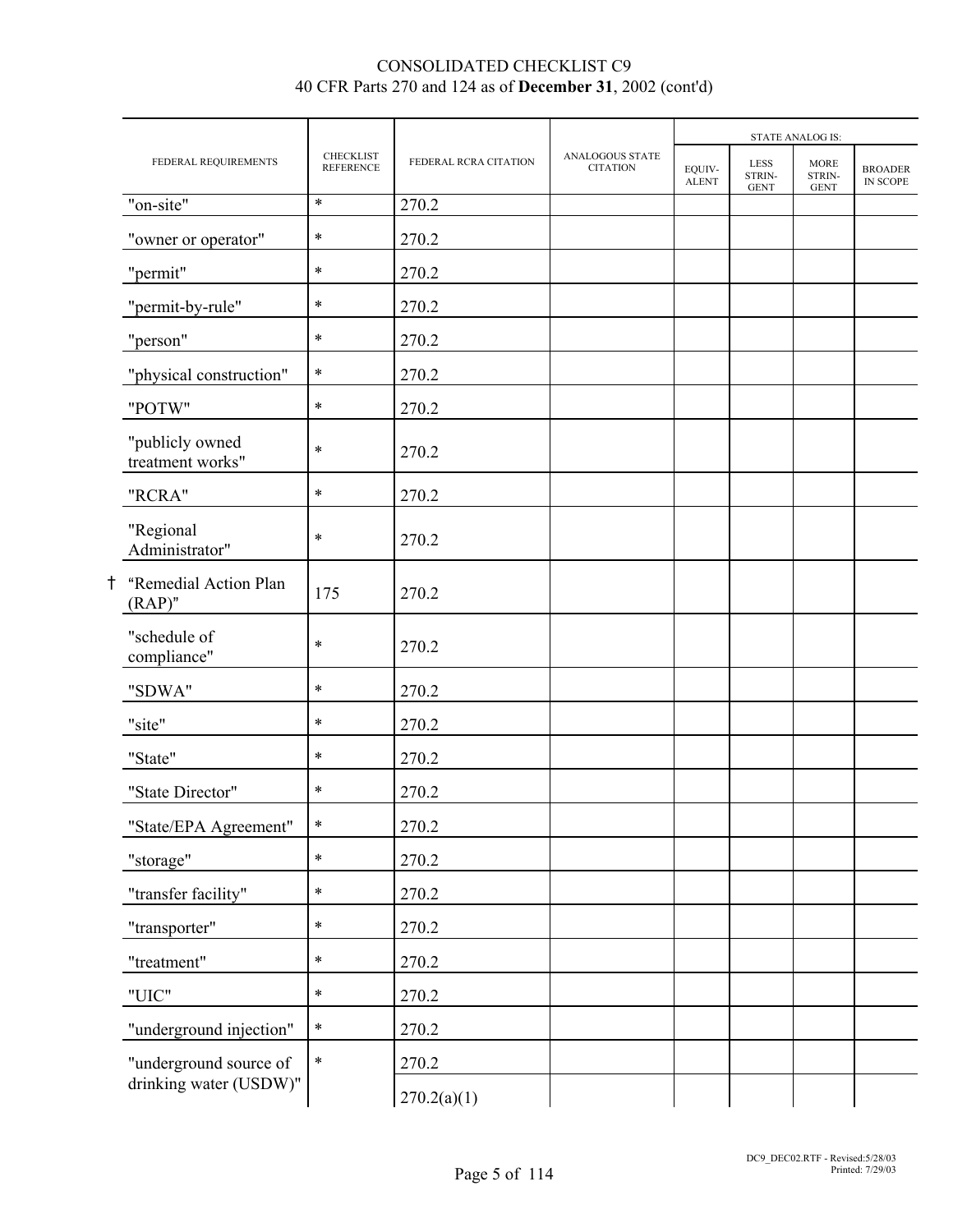|      |                                                                     |                                      |                       |                                    |                        |                                      | <b>STATE ANALOG IS:</b>              |                            |
|------|---------------------------------------------------------------------|--------------------------------------|-----------------------|------------------------------------|------------------------|--------------------------------------|--------------------------------------|----------------------------|
|      | FEDERAL REQUIREMENTS                                                | <b>CHECKLIST</b><br><b>REFERENCE</b> | FEDERAL RCRA CITATION | ANALOGOUS STATE<br><b>CITATION</b> | EQUIV-<br><b>ALENT</b> | <b>LESS</b><br>STRIN-<br><b>GENT</b> | <b>MORE</b><br>STRIN-<br><b>GENT</b> | <b>BROADER</b><br>IN SCOPE |
|      |                                                                     |                                      | 270.2(a)(2)           |                                    |                        |                                      |                                      |                            |
|      |                                                                     |                                      | 270.2(a)(2)(i)        |                                    |                        |                                      |                                      |                            |
|      |                                                                     |                                      | 270.2(a)(2)(ii)       |                                    |                        |                                      |                                      |                            |
|      |                                                                     |                                      | 270.2(b)              |                                    |                        |                                      |                                      |                            |
|      | "USDW"                                                              | $\ast$                               | 270.2                 |                                    |                        |                                      |                                      |                            |
|      |                                                                     |                                      | 270.2                 |                                    |                        |                                      |                                      |                            |
|      | "wastewater treatment                                               |                                      | 270.2(a)              |                                    |                        |                                      |                                      |                            |
|      | unit"                                                               | $*, 52$                              | 270.2(b)              |                                    |                        |                                      |                                      |                            |
|      |                                                                     |                                      | 270.2(c)              |                                    |                        |                                      |                                      |                            |
|      | EFFECT OF A PERMIT                                                  |                                      |                       |                                    |                        |                                      |                                      |                            |
| 5,   |                                                                     | V, 44 E, † 5                         | 270.4(a)              |                                    |                        |                                      |                                      |                            |
|      |                                                                     | 4,100                                | 270.4(a)(1)           |                                    |                        |                                      |                                      |                            |
|      | effects of compliance<br>with RCRA permit                           | V,44 E, 15<br>4,100,154              | 270.4(a)(2)           |                                    |                        |                                      |                                      |                            |
|      |                                                                     | 100,154                              | 270.4(a)(3)           |                                    |                        |                                      |                                      |                            |
|      |                                                                     | 154                                  | 270.4(a)(4)           |                                    |                        |                                      |                                      |                            |
|      | property rights or<br>exclusive privilege not<br>conveyed by permit | $\mathbf V$                          | 270.4(b)              |                                    |                        |                                      |                                      |                            |
| $\#$ | permit does not<br>authorize<br>injury/infringement                 | $\ast$                               | 270.4(c)              |                                    |                        |                                      |                                      |                            |
|      | NONCOMPLIANCE AND PROGRAM REPORTING BY THE DIRECTOR                 |                                      |                       |                                    |                        |                                      |                                      |                            |
|      | preparation and<br>submittal of reports by<br>Director              | V                                    | 270.5                 |                                    |                        |                                      |                                      |                            |
|      | quarterly reports for<br>major facilities                           | V                                    | 270.5(a)              |                                    |                        |                                      |                                      |                            |
|      | format of quarterly                                                 | V                                    | 270.5(a)(1)           |                                    |                        |                                      |                                      |                            |
|      | reports                                                             |                                      | 270.5(a)(1)(i)        |                                    |                        |                                      |                                      |                            |
|      |                                                                     |                                      | 270.5(a)(1)(ii)       |                                    |                        |                                      |                                      |                            |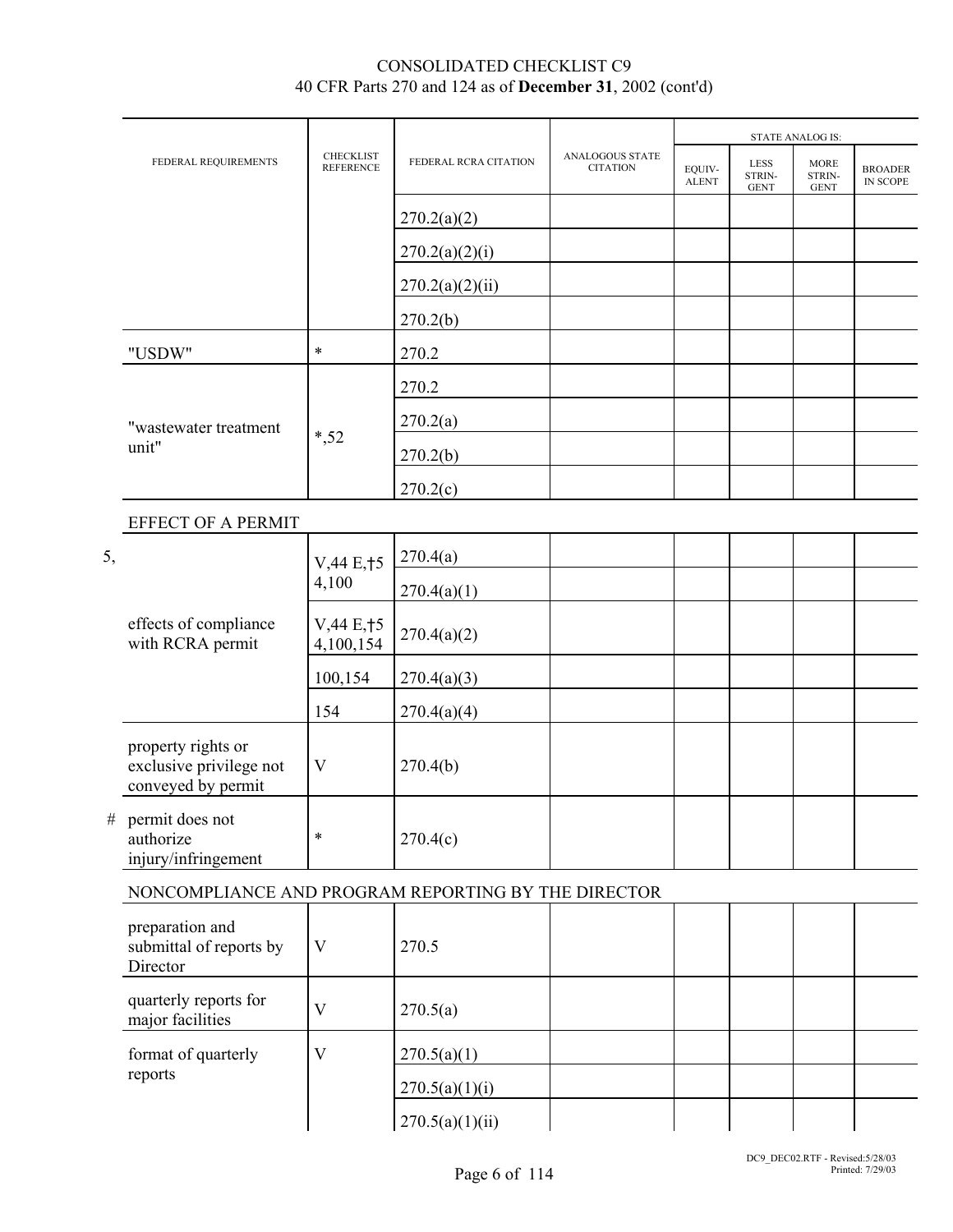|             | FEDERAL REQUIREMENTS                                                                                     | <b>CHECKLIST</b><br><b>REFERENCE</b> | FEDERAL RCRA CITATION          | ANALOGOUS STATE<br><b>CITATION</b> | EOUIV-<br><b>ALENT</b> | <b>LESS</b><br>STRIN-<br><b>GENT</b> | <b>MORE</b><br>STRIN-<br><b>GENT</b> | <b>BROADER</b><br>IN SCOPE |
|-------------|----------------------------------------------------------------------------------------------------------|--------------------------------------|--------------------------------|------------------------------------|------------------------|--------------------------------------|--------------------------------------|----------------------------|
|             |                                                                                                          |                                      | 270.5(a)(1)(iii)               |                                    |                        |                                      |                                      |                            |
|             |                                                                                                          |                                      | 270.5(a)(1)(iii)(A)            |                                    |                        |                                      |                                      |                            |
|             |                                                                                                          |                                      | 270.5(a)(1)(iii)(B)            |                                    |                        |                                      |                                      |                            |
|             |                                                                                                          |                                      | 270.5(a)(1)(iii)(C)            |                                    |                        |                                      |                                      |                            |
|             |                                                                                                          |                                      | 270.5(a)(1)(iii)(D)            |                                    |                        |                                      |                                      |                            |
|             |                                                                                                          |                                      | 270.5(a)(1)(iii)(E)            |                                    |                        |                                      |                                      |                            |
| @           |                                                                                                          |                                      | 270.5(a)(2)                    |                                    |                        |                                      |                                      |                            |
|             |                                                                                                          |                                      | 270.5(a)(2)(i)                 |                                    |                        |                                      |                                      |                            |
|             |                                                                                                          |                                      | 270.5(a)(2)(ii)                |                                    |                        |                                      |                                      |                            |
|             |                                                                                                          |                                      | 270.5(a)(2)(iii)               |                                    |                        |                                      |                                      |                            |
|             | instances of<br>noncompliance to be                                                                      | $\overline{\mathsf{V}}$              | 270.5(a)(2)(iv)                |                                    |                        |                                      |                                      |                            |
|             | reported in quarterly<br>reports                                                                         |                                      | 270.5(a)(2)(v)                 |                                    |                        |                                      | <b>STATE ANALOG IS:</b>              |                            |
|             |                                                                                                          |                                      | 270.5(a)(2)(v)(A)              |                                    |                        |                                      |                                      |                            |
|             |                                                                                                          |                                      | 270.5(a)(2)(v)(B)              |                                    |                        |                                      |                                      |                            |
|             |                                                                                                          |                                      | 270.5(a)(2)(v)(C)              |                                    |                        |                                      |                                      |                            |
|             |                                                                                                          |                                      | 270.5(a)(2)(vi)                |                                    |                        |                                      |                                      |                            |
| $\circleda$ | annual reports                                                                                           | V                                    | 270.5(b)(1)                    |                                    |                        |                                      |                                      |                            |
|             |                                                                                                          | $V, \dagger$                         | 270.5(b)(2)                    |                                    |                        |                                      |                                      |                            |
|             | @ schedule                                                                                               | $\overline{\mathsf{V}}$              | 270.5(c)                       |                                    |                        |                                      |                                      |                            |
|             | <b>REFERENCES</b>                                                                                        |                                      |                                |                                    |                        |                                      |                                      |                            |
|             | publications<br>incorporated by<br>reference                                                             | $*,11,35,12$<br>6                    | 270.6(a)                       |                                    |                        |                                      |                                      |                            |
|             | available at Office of the<br>Federal Register;<br>approved by director;<br>incorporation and<br>changes | $\ast$                               | 270.6(b)                       |                                    |                        |                                      |                                      |                            |
|             |                                                                                                          |                                      | SUBPART B - PERMIT APPLICATION |                                    |                        |                                      |                                      |                            |

# GENERAL APPLICATION REQUIREMENTS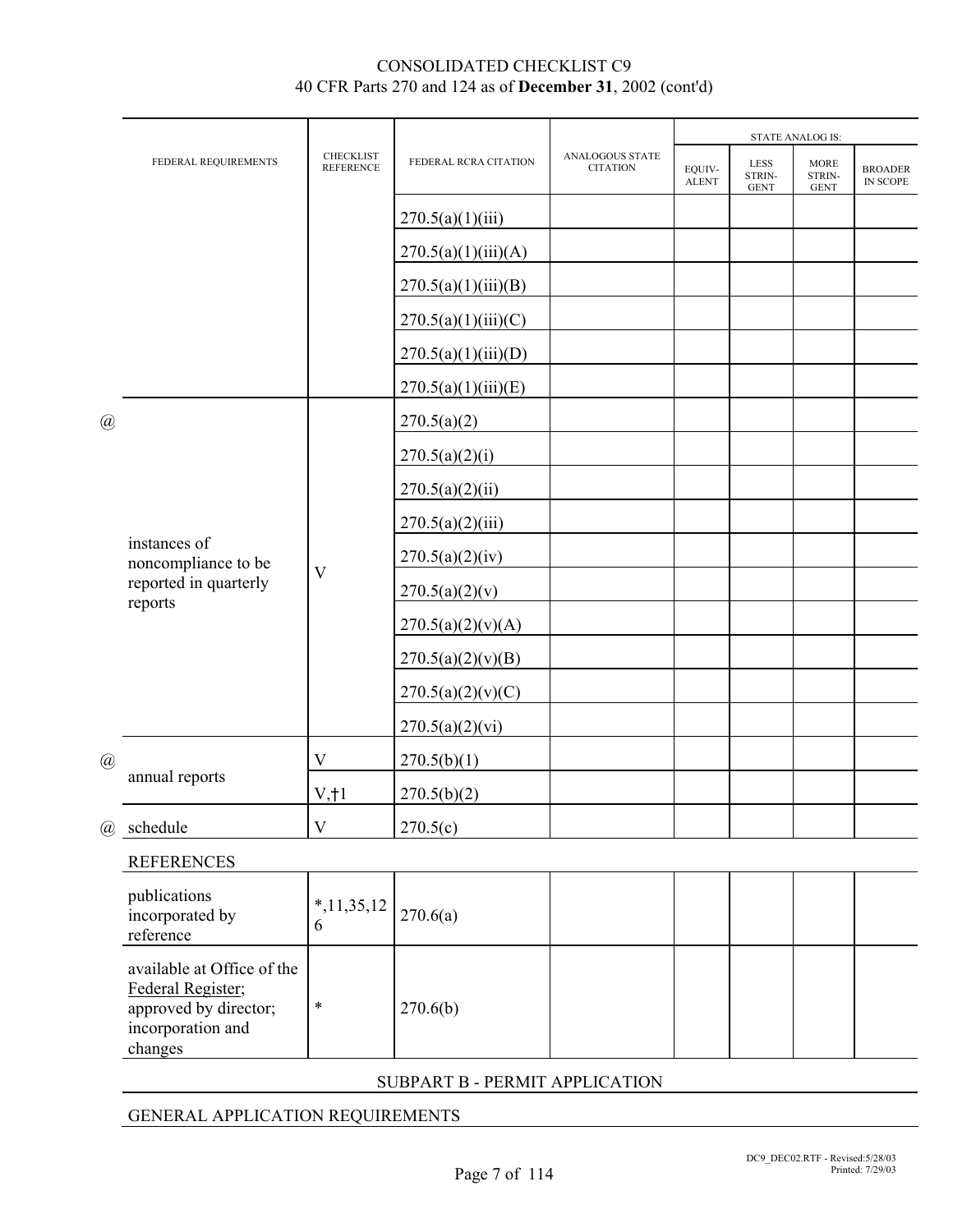|                           |                                                                                      |                                      |                       |                                    |                        |                                      | <b>STATE ANALOG IS:</b>              |                                   |
|---------------------------|--------------------------------------------------------------------------------------|--------------------------------------|-----------------------|------------------------------------|------------------------|--------------------------------------|--------------------------------------|-----------------------------------|
|                           | FEDERAL REQUIREMENTS                                                                 | <b>CHECKLIST</b><br><b>REFERENCE</b> | FEDERAL RCRA CITATION | ANALOGOUS STATE<br><b>CITATION</b> | EQUIV-<br><b>ALENT</b> | <b>LESS</b><br>STRIN-<br><b>GENT</b> | <b>MORE</b><br>STRIN-<br><b>GENT</b> | <b>BROADER</b><br><b>IN SCOPE</b> |
|                           | permit application                                                                   | V, 17 P, 11<br>7 Q                   | 270.10(a)             |                                    |                        |                                      |                                      |                                   |
| $^{\textregistered}$<br>6 | who applies/signs                                                                    | V                                    | 270.10(b)             |                                    |                        |                                      |                                      |                                   |
|                           | completeness                                                                         | V, 17 P, 11<br>7 S, † 61             | 270.10(c)             |                                    |                        |                                      |                                      |                                   |
|                           | information<br>requirements                                                          | V                                    | 270.10(d)             |                                    |                        |                                      |                                      |                                   |
|                           |                                                                                      | V, 17P                               | 270.10(e)(1)          |                                    |                        |                                      |                                      |                                   |
|                           | when existing HWM<br>facilities must submit<br>Part A of their permit<br>application | $\overline{\mathsf{V}}$              | 270.10(e)(1)(i)       |                                    |                        |                                      |                                      |                                   |
|                           |                                                                                      |                                      | 270.10(e)(1)(ii)      |                                    |                        |                                      |                                      |                                   |
|                           |                                                                                      | 23                                   | 270.10(e)(1)(iii)     |                                    |                        |                                      |                                      |                                   |
|                           | extension of Part A due<br>date using Federal<br>Register                            | V                                    | 270.10(e)(2)          |                                    |                        |                                      |                                      |                                   |
|                           | Part A due date<br>extension using RCRA<br>3008 compliance order                     | V                                    | 270.10(e)(3)          |                                    |                        |                                      |                                      |                                   |
|                           | submission of Part B                                                                 | $V$ , 17 P, 14<br>$\overline{4}$     | 270.10(e)(4)          |                                    |                        |                                      |                                      |                                   |
|                           | failure to furnish a Part<br>B                                                       | V                                    | 270.10(e)(5)          |                                    |                        |                                      |                                      |                                   |
|                           |                                                                                      | $V$ , 17 M                           | 270.10(f)(1)          |                                    |                        |                                      |                                      |                                   |
|                           | permits for new HWM                                                                  | V,144                                | 270.10(f)(2)          |                                    |                        |                                      |                                      |                                   |
|                           | facilities                                                                           | V,17 M, †<br>17 M                    | 270.10(f)(3)          |                                    |                        |                                      |                                      |                                   |
|                           |                                                                                      | V,144                                | 270.10(g)(1)          |                                    |                        |                                      |                                      |                                   |
|                           |                                                                                      | V,144                                | 270.10(g)(1)(i)       |                                    |                        |                                      |                                      |                                   |
|                           | updating permit<br>applications                                                      | V,144                                | 270.10(g)(1)(ii)      |                                    |                        |                                      |                                      |                                   |
|                           |                                                                                      | V,144                                | 270.10(g)(1)(iii)     |                                    |                        |                                      |                                      |                                   |
|                           |                                                                                      | $\mathbf V$                          | 270.10(g)(2)          |                                    |                        |                                      |                                      |                                   |
|                           | permit reapplications                                                                | V                                    | 270.10(h)             |                                    |                        |                                      |                                      |                                   |
|                           |                                                                                      |                                      |                       |                                    |                        |                                      |                                      |                                   |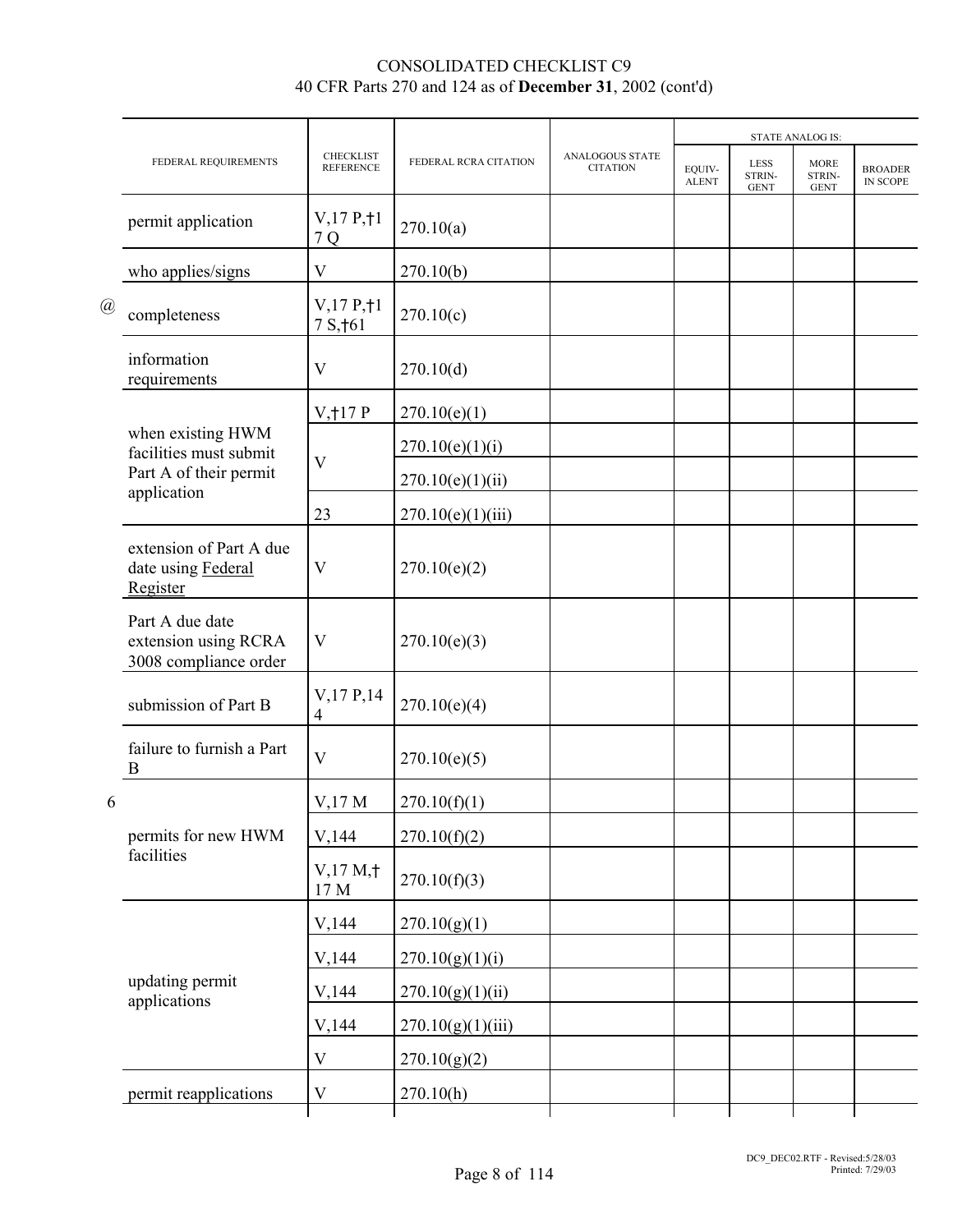|                                                                                                                                                |                                      |                       |                                    |                        |                                      | <b>STATE ANALOG IS:</b>              |                            |
|------------------------------------------------------------------------------------------------------------------------------------------------|--------------------------------------|-----------------------|------------------------------------|------------------------|--------------------------------------|--------------------------------------|----------------------------|
| FEDERAL REQUIREMENTS                                                                                                                           | <b>CHECKLIST</b><br><b>REFERENCE</b> | FEDERAL RCRA CITATION | ANALOGOUS STATE<br><b>CITATION</b> | EQUIV-<br><b>ALENT</b> | <b>LESS</b><br>STRIN-<br><b>GENT</b> | <b>MORE</b><br>STRIN-<br><b>GENT</b> | <b>BROADER</b><br>IN SCOPE |
| record keeping                                                                                                                                 | V                                    | 270.10(i)             |                                    |                        |                                      |                                      |                            |
|                                                                                                                                                |                                      | 270.10(j)(1)          |                                    |                        |                                      |                                      |                            |
| exposure information                                                                                                                           |                                      | 270.10(j)(1)(i)       |                                    |                        |                                      |                                      |                            |
| must be included in Part<br><b>B</b> application after                                                                                         | 17 S                                 | 270.10(j)(1)(ii)      |                                    |                        |                                      |                                      |                            |
| August 8, 1985                                                                                                                                 |                                      | 270.10(j)(1)(iii)     |                                    |                        |                                      |                                      |                            |
|                                                                                                                                                |                                      | 270.10(j)(2)          |                                    |                        |                                      |                                      |                            |
| information for permit<br>conditions                                                                                                           | 44 F                                 | 270.10(k)             |                                    |                        |                                      |                                      |                            |
| SIGNATORIES TO PERMIT APPLICATIONS AND REPORTS                                                                                                 |                                      |                       |                                    |                        |                                      |                                      |                            |
|                                                                                                                                                | V                                    | 270.11(a)             |                                    |                        |                                      |                                      |                            |
|                                                                                                                                                |                                      | 270.11(a)(1)          |                                    |                        |                                      |                                      |                            |
|                                                                                                                                                | V, 12                                | 270.11(a)(1)(i)       |                                    |                        |                                      |                                      |                            |
| who should sign permit                                                                                                                         |                                      | 270.11(a)(1)(ii)      |                                    |                        |                                      |                                      |                            |
| applications                                                                                                                                   | $\mathbf V$                          | 270.11(a)(2)          |                                    |                        |                                      |                                      |                            |
|                                                                                                                                                |                                      | 270.11(a)(3)          |                                    |                        |                                      |                                      |                            |
|                                                                                                                                                | V, 12                                | 270.11(a)(3)(i)       |                                    |                        |                                      |                                      |                            |
|                                                                                                                                                |                                      | 270.11(a)(3)(ii)      |                                    |                        |                                      |                                      |                            |
|                                                                                                                                                |                                      | 270.11(b)             |                                    |                        |                                      |                                      |                            |
|                                                                                                                                                | V                                    | 270.11(b)(1)          |                                    |                        |                                      |                                      |                            |
| who should sign reports                                                                                                                        |                                      | 270.11(b)(2)          |                                    |                        |                                      |                                      |                            |
|                                                                                                                                                |                                      | 270.11(b)(3)          |                                    |                        |                                      |                                      |                            |
| changes to authorization                                                                                                                       | V                                    | 270.11(c)             |                                    |                        |                                      |                                      |                            |
| 7,8 certification by<br>signatories                                                                                                            | V, 12, 1175                          | 270.11(d)(1)          |                                    |                        |                                      |                                      |                            |
| † RAPs under 270 subpart<br>H, owner may make the<br>certification at<br>$270.11(d)(2)$ instead of<br>270.11(d)(1);<br>certification statement | 175                                  | 270.11(d)(2)          |                                    |                        |                                      |                                      |                            |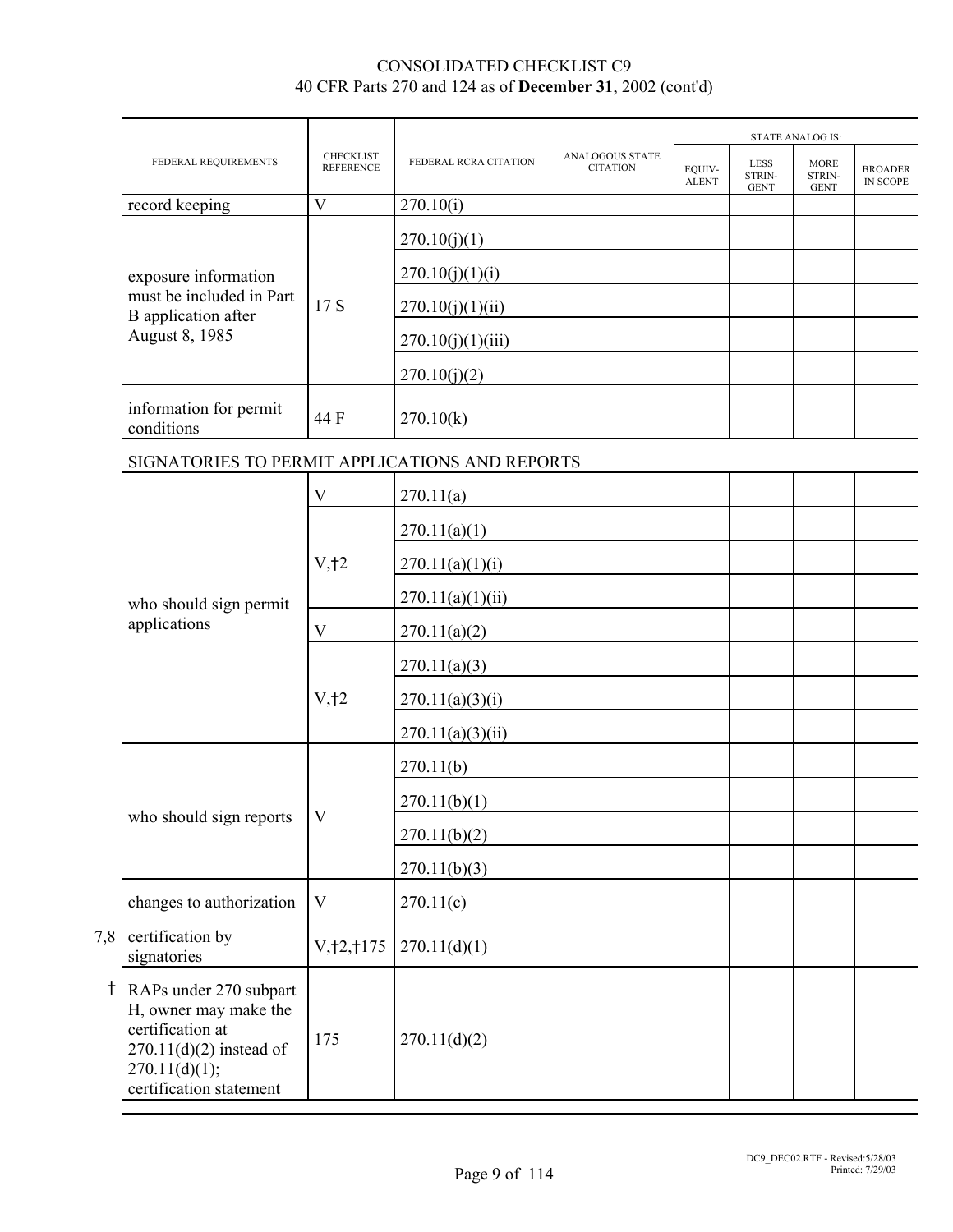|              |                                                    |                               |                        |                                    |                        |                               | <b>STATE ANALOG IS:</b>       |                            |
|--------------|----------------------------------------------------|-------------------------------|------------------------|------------------------------------|------------------------|-------------------------------|-------------------------------|----------------------------|
|              | FEDERAL REQUIREMENTS                               | CHECKLIST<br><b>REFERENCE</b> | FEDERAL RCRA CITATION  | ANALOGOUS STATE<br><b>CITATION</b> | EQUIV-<br><b>ALENT</b> | LESS<br>STRIN-<br><b>GENT</b> | MORE<br>STRIN-<br><b>GENT</b> | <b>BROADER</b><br>IN SCOPE |
|              | CONFIDENTIALITY OF INFORMATION                     |                               |                        |                                    |                        |                               |                               |                            |
| #            | confidential business<br>information claims        | $\ast$                        | 270.12(a)              |                                    |                        |                               |                               |                            |
|              | @ denial of claims                                 | V                             | 270.12(b)              |                                    |                        |                               |                               |                            |
|              | 9 CONTENTS OF PART A OF THE PERMIT APPLICATION     |                               |                        |                                    |                        |                               |                               |                            |
|              |                                                    | $\ast$                        | 270.13                 |                                    |                        |                               |                               |                            |
|              |                                                    |                               | 270.13(a)              |                                    |                        |                               |                               |                            |
| $\#$         |                                                    | V                             | 270.13(b)              |                                    |                        |                               |                               |                            |
|              |                                                    |                               | 270.13(c)              |                                    |                        |                               |                               |                            |
| $\#$         |                                                    | $\ast$                        | 270.13(d)              |                                    |                        |                               |                               |                            |
| $\#$         |                                                    | $\mathbf V$                   | 270.13(e)              |                                    |                        |                               |                               |                            |
|              |                                                    | $\ast$                        | 270.13(f)              |                                    |                        |                               |                               |                            |
|              |                                                    |                               | 270.13(g)              |                                    |                        |                               |                               |                            |
| $\#$         |                                                    |                               | 270.13(h)              |                                    |                        |                               |                               |                            |
|              | information which must                             |                               | $270.13(h)(1)$ & $(2)$ |                                    |                        |                               |                               |                            |
|              | be included in Part A of<br>the permit application | $\mathbf V$                   | 270.13(i)              |                                    |                        |                               |                               |                            |
|              |                                                    |                               | 270.13(j)              |                                    |                        |                               |                               |                            |
|              |                                                    |                               | 270.13(k)              |                                    |                        |                               |                               |                            |
|              |                                                    |                               | $270.13(k)(1)-(9)$     |                                    |                        |                               |                               |                            |
|              |                                                    |                               | 270.13(l)              |                                    |                        |                               |                               |                            |
| $\#$<br>$\#$ |                                                    | $\ast$                        | 270.13(m)              |                                    |                        |                               |                               |                            |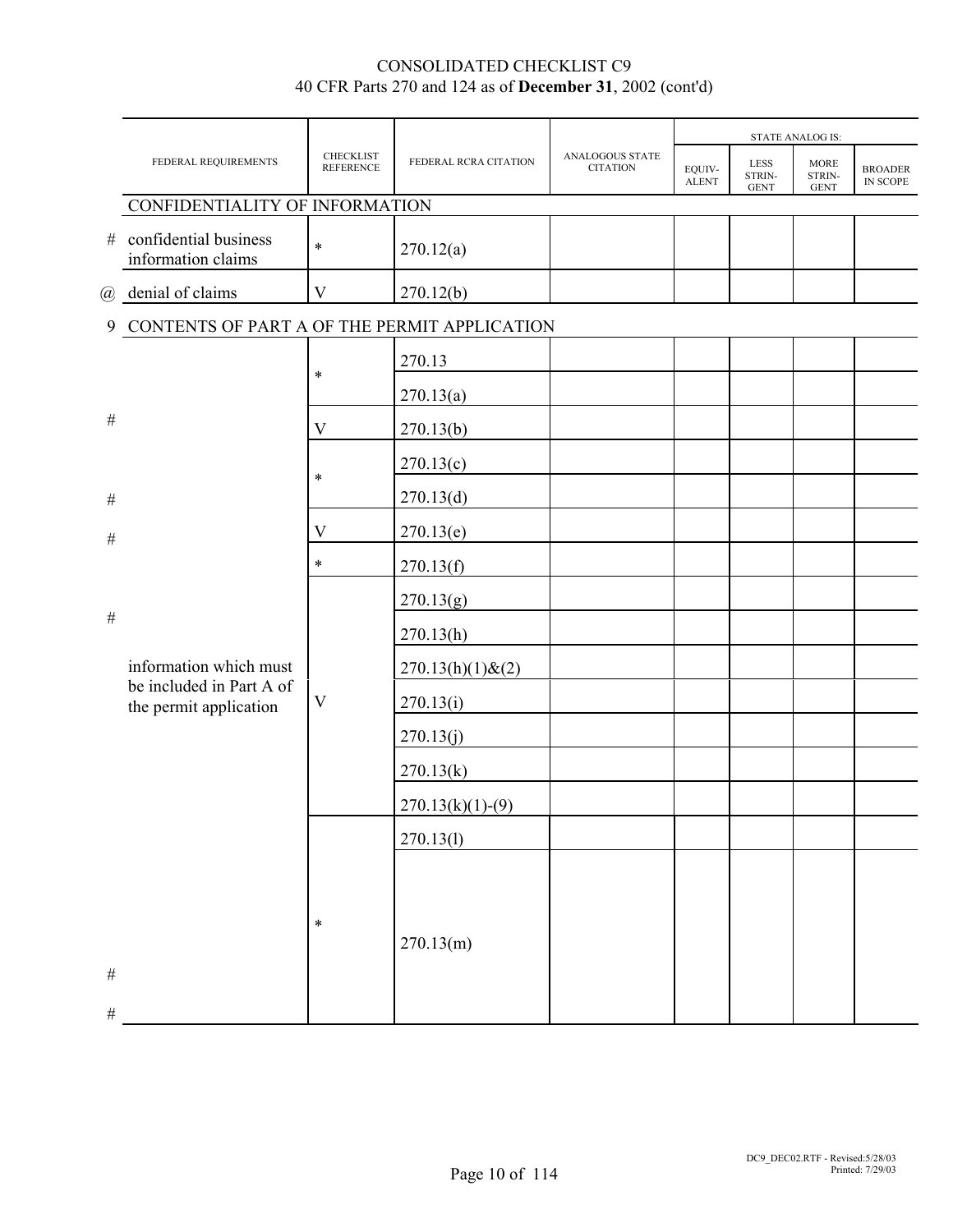|    |                                                                                                                                                                                                                                           |                                      |                       |                                    |                        |                                      | <b>STATE ANALOG IS:</b>              |                                   |
|----|-------------------------------------------------------------------------------------------------------------------------------------------------------------------------------------------------------------------------------------------|--------------------------------------|-----------------------|------------------------------------|------------------------|--------------------------------------|--------------------------------------|-----------------------------------|
|    | FEDERAL REQUIREMENTS                                                                                                                                                                                                                      | <b>CHECKLIST</b><br><b>REFERENCE</b> | FEDERAL RCRA CITATION | ANALOGOUS STATE<br><b>CITATION</b> | EQUIV-<br><b>ALENT</b> | <b>LESS</b><br>STRIN-<br><b>GENT</b> | <b>MORE</b><br>STRIN-<br><b>GENT</b> | <b>BROADER</b><br><b>IN SCOPE</b> |
|    | for hazardous debris;<br>description of debris<br>category(ies) and<br>contaminant<br>category(ies) to be<br>treated, stored or<br>disposed of at facility                                                                                | 109                                  | 270.13(n)             |                                    |                        |                                      |                                      |                                   |
| 9  | CONTENTS OF PART B: GENERAL REQUIREMENTS                                                                                                                                                                                                  |                                      |                       |                                    |                        |                                      |                                      |                                   |
| #  | general information<br>requirements; specific<br>requirements as in<br>270.14-270.29;<br>compliance with Part<br>264 standards; case-by-<br>case allowances; 270.11<br>requirements; registered<br>professional engineer<br>certification | $*,175$                              | 270.14(a)             |                                    |                        |                                      |                                      |                                   |
|    | general information<br>required for all HWM<br>facilities:                                                                                                                                                                                | V                                    | 270.14(b)             |                                    |                        |                                      |                                      |                                   |
|    | general facility<br>description                                                                                                                                                                                                           | V                                    | 270.14(b)(1)          |                                    |                        |                                      |                                      |                                   |
|    | chemical and physical<br>analyses                                                                                                                                                                                                         | V,109                                | 270.14(b)(2)          |                                    |                        |                                      |                                      |                                   |
|    | copy of waste analysis<br>plan                                                                                                                                                                                                            | $\rm V$                              | 270.14(b)(3)          |                                    |                        |                                      |                                      |                                   |
|    | description of security<br>procedures and<br>equipment                                                                                                                                                                                    | $\mathbf V$                          | 270.14(b)(4)          |                                    |                        |                                      |                                      |                                   |
| 10 | copy of general<br>inspection schedule                                                                                                                                                                                                    | V, 28, 45, 5<br>9,79,154,1<br>63     | 270.14(b)(5)          |                                    |                        |                                      |                                      |                                   |
|    | justification of waiver(s)<br>request for preparedness<br>and prevention                                                                                                                                                                  | $\mathbf V$                          | 270.14(b)(6)          |                                    |                        |                                      |                                      |                                   |
|    | copy of contingency<br>plan                                                                                                                                                                                                               | V, 14                                | 270.14(b)(7)          |                                    |                        |                                      |                                      |                                   |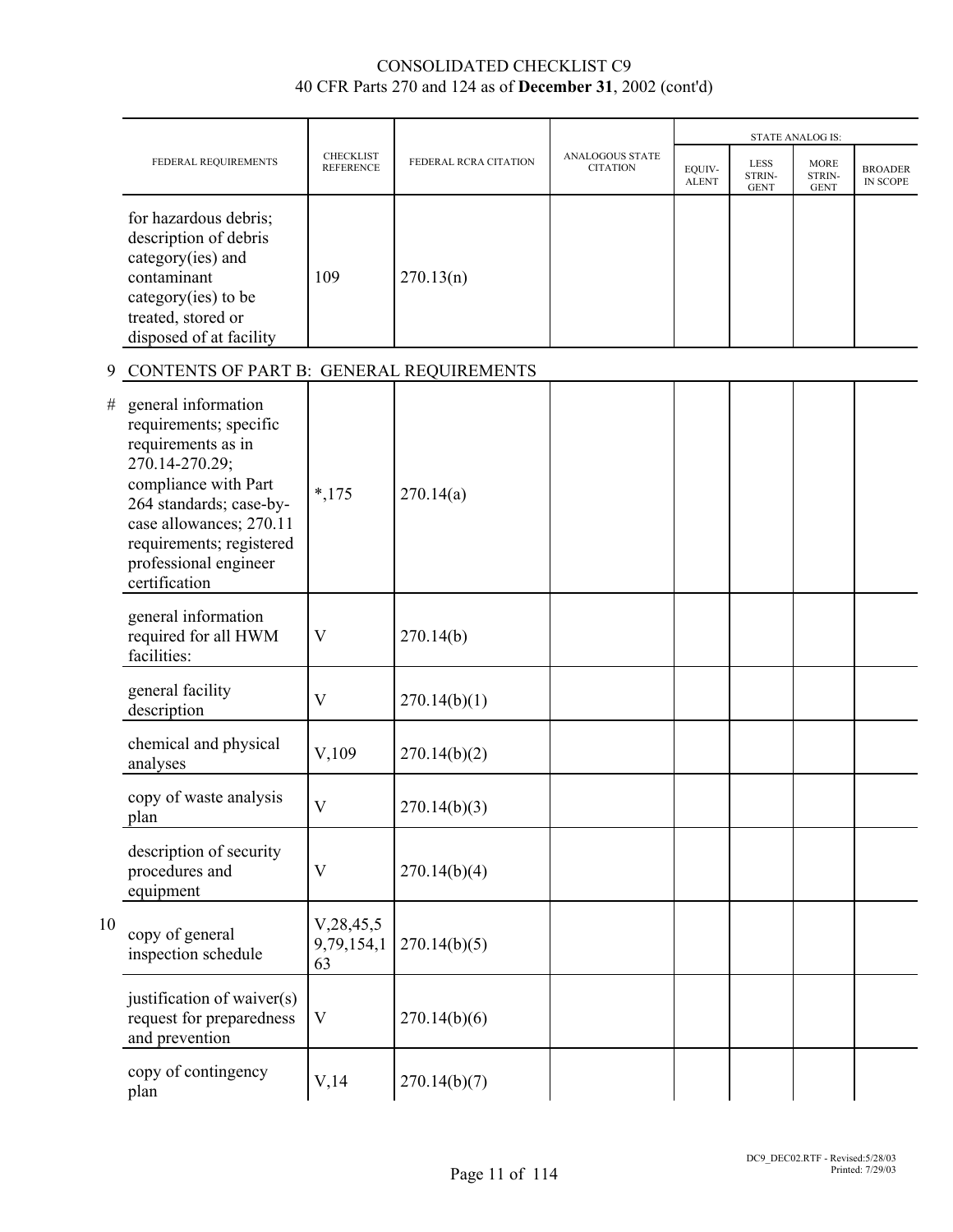|                                                                                                                       |                                      |                             |                                    |                        |                                      | <b>STATE ANALOG IS:</b>              |                            |
|-----------------------------------------------------------------------------------------------------------------------|--------------------------------------|-----------------------------|------------------------------------|------------------------|--------------------------------------|--------------------------------------|----------------------------|
| FEDERAL REQUIREMENTS                                                                                                  | <b>CHECKLIST</b><br><b>REFERENCE</b> | FEDERAL RCRA CITATION       | ANALOGOUS STATE<br><b>CITATION</b> | EQUIV-<br><b>ALENT</b> | <b>LESS</b><br>STRIN-<br><b>GENT</b> | <b>MORE</b><br>STRIN-<br><b>GENT</b> | <b>BROADER</b><br>IN SCOPE |
|                                                                                                                       |                                      | 270.14(b)(8)                |                                    |                        |                                      |                                      |                            |
|                                                                                                                       |                                      | 270.14(b)(8)(i)             |                                    |                        |                                      |                                      |                            |
| procedures, structures or                                                                                             | V                                    | 270.14(b)(8)(ii)            |                                    |                        |                                      |                                      |                            |
| facility to prevent                                                                                                   |                                      | 270.14(b)(8)(iii)           |                                    |                        |                                      |                                      |                            |
| waste releases                                                                                                        |                                      | 270.14(b)(8)(iv)            |                                    |                        |                                      |                                      |                            |
|                                                                                                                       | V,79                                 | 270.14(b)(8)(v)             |                                    |                        |                                      |                                      |                            |
|                                                                                                                       | 79                                   | 270.14(b)(8)(vi)            |                                    |                        |                                      |                                      |                            |
| description of<br>precautions to prevent<br>accidental ignition or<br>reaction of wastes                              | V                                    | 270.14(b)(9)                |                                    |                        |                                      |                                      |                            |
| traffic pattern, volume<br>and control                                                                                | $\overline{\mathbf{V}}$              | 270.14(b)(10)               |                                    |                        |                                      |                                      |                            |
| facility location<br>information; seismic<br>standard; political<br>jurisdiction                                      | V                                    | 270.14(b)(11)(i)            |                                    |                        |                                      |                                      |                            |
| demonstration of<br>compliance with the<br>seismic standard;<br>information to be<br>submitted, what it must<br>show: | V                                    | 270.14(b)(11)(ii)           |                                    |                        |                                      |                                      |                            |
|                                                                                                                       |                                      | 270.14(b)(11)(ii)(A)        |                                    |                        |                                      |                                      |                            |
|                                                                                                                       |                                      | 270.14(b)(11)(ii)(A)<br>(I) |                                    |                        |                                      |                                      |                            |
| no displacement in<br>Holocene time; what the                                                                         | V                                    | 270.14(b)(11)(ii)(A)<br>(2) |                                    |                        |                                      |                                      |                            |
|                                                                                                                       |                                      | 270.14(b)(11)(ii)(A)<br>(3) |                                    |                        |                                      |                                      |                            |
| description of various<br>equipment used at the<br>emergencies/hazardous<br>information must show                     |                                      | 270.14(b)(11)(ii)(A)<br>(4) |                                    |                        |                                      |                                      |                            |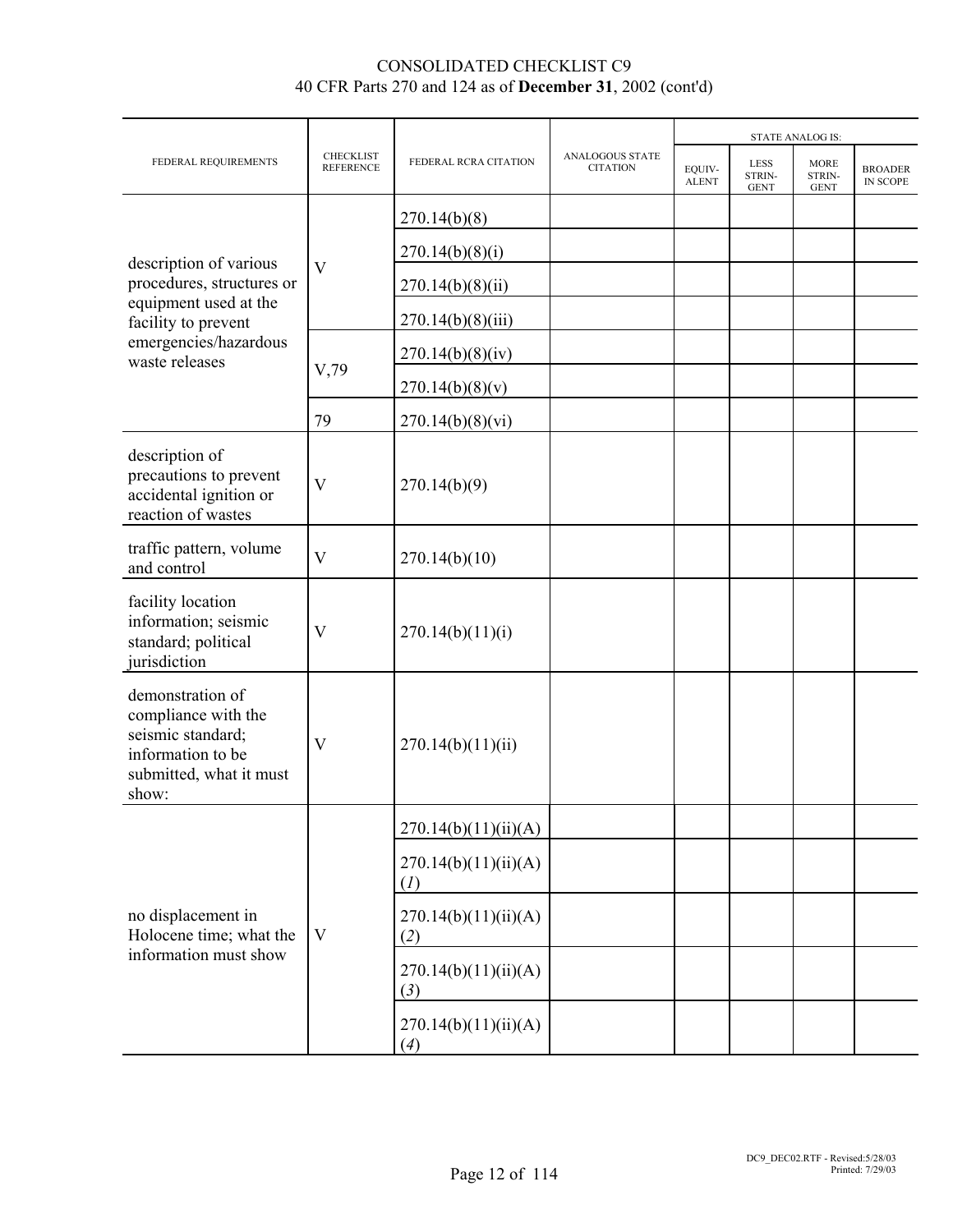|                                                                                                                                                                                           |                                      |                             |                                           |                        |                                      | <b>STATE ANALOG IS:</b>              |                                   |
|-------------------------------------------------------------------------------------------------------------------------------------------------------------------------------------------|--------------------------------------|-----------------------------|-------------------------------------------|------------------------|--------------------------------------|--------------------------------------|-----------------------------------|
| FEDERAL REQUIREMENTS                                                                                                                                                                      | <b>CHECKLIST</b><br><b>REFERENCE</b> | FEDERAL RCRA CITATION       | <b>ANALOGOUS STATE</b><br><b>CITATION</b> | EQUIV-<br><b>ALENT</b> | <b>LESS</b><br>STRIN-<br><b>GENT</b> | <b>MORE</b><br>STRIN-<br><b>GENT</b> | <b>BROADER</b><br><b>IN SCOPE</b> |
| requirement that no<br>faults pass within 200<br>feet of treatment,<br>storage, or disposal<br>activities if faults within<br>3,000 feet of facility<br>have had Holocene<br>displacement | $\overline{\mathsf{V}}$              | 270.14(b)(11)(ii)(B)        |                                           |                        |                                      |                                      |                                   |
| 100-year flood plain<br>identification<br>requirement                                                                                                                                     | $\mathbf V$                          | 270.14(b)(11)(iii)          |                                           |                        |                                      |                                      |                                   |
|                                                                                                                                                                                           |                                      | 270.14(b)(11)(iv)           |                                           |                        |                                      |                                      |                                   |
|                                                                                                                                                                                           |                                      | 270.14(b)(11)(iv)(A)        |                                           |                        |                                      |                                      |                                   |
|                                                                                                                                                                                           |                                      | 270.14(b)(11)(iv)(B)        |                                           |                        |                                      |                                      |                                   |
|                                                                                                                                                                                           | $\mathbf{V}$                         | 270.14(b)(11)(iv)(C)        |                                           |                        |                                      |                                      |                                   |
| information<br>requirements for<br>facilities located in the                                                                                                                              |                                      | 270.14(b)(11)(iv)(C)<br>(I) |                                           |                        |                                      |                                      |                                   |
| 100-year flood plain                                                                                                                                                                      |                                      | 270.14(b)(11)(iv)(C)<br>(2) |                                           |                        |                                      |                                      |                                   |
|                                                                                                                                                                                           |                                      | 270.14(b)(11)(iv)(C)<br>(3) |                                           |                        |                                      |                                      |                                   |
|                                                                                                                                                                                           |                                      | 270.14(b)(11)(iv)(C)<br>(4) |                                           |                        |                                      |                                      |                                   |
| plan and schedule for<br>compliance with<br>264.18(b)                                                                                                                                     | $\mathbf V$                          | 270.14(b)(11)(v)            |                                           |                        |                                      |                                      |                                   |
| outline of introductory<br>and continuing training<br>programs                                                                                                                            | V                                    | 270.14(b)(12)               |                                           |                        |                                      |                                      |                                   |
| specific inclusion<br>requirements for closure<br>and post-closure plans                                                                                                                  | V, 28, 45, 5<br>9                    | 270.14(b)(13)               |                                           |                        |                                      |                                      |                                   |
| documentation that<br>notices under 264.119<br>have been filed                                                                                                                            | V,24                                 | 270.14(b)(14)               |                                           |                        |                                      |                                      |                                   |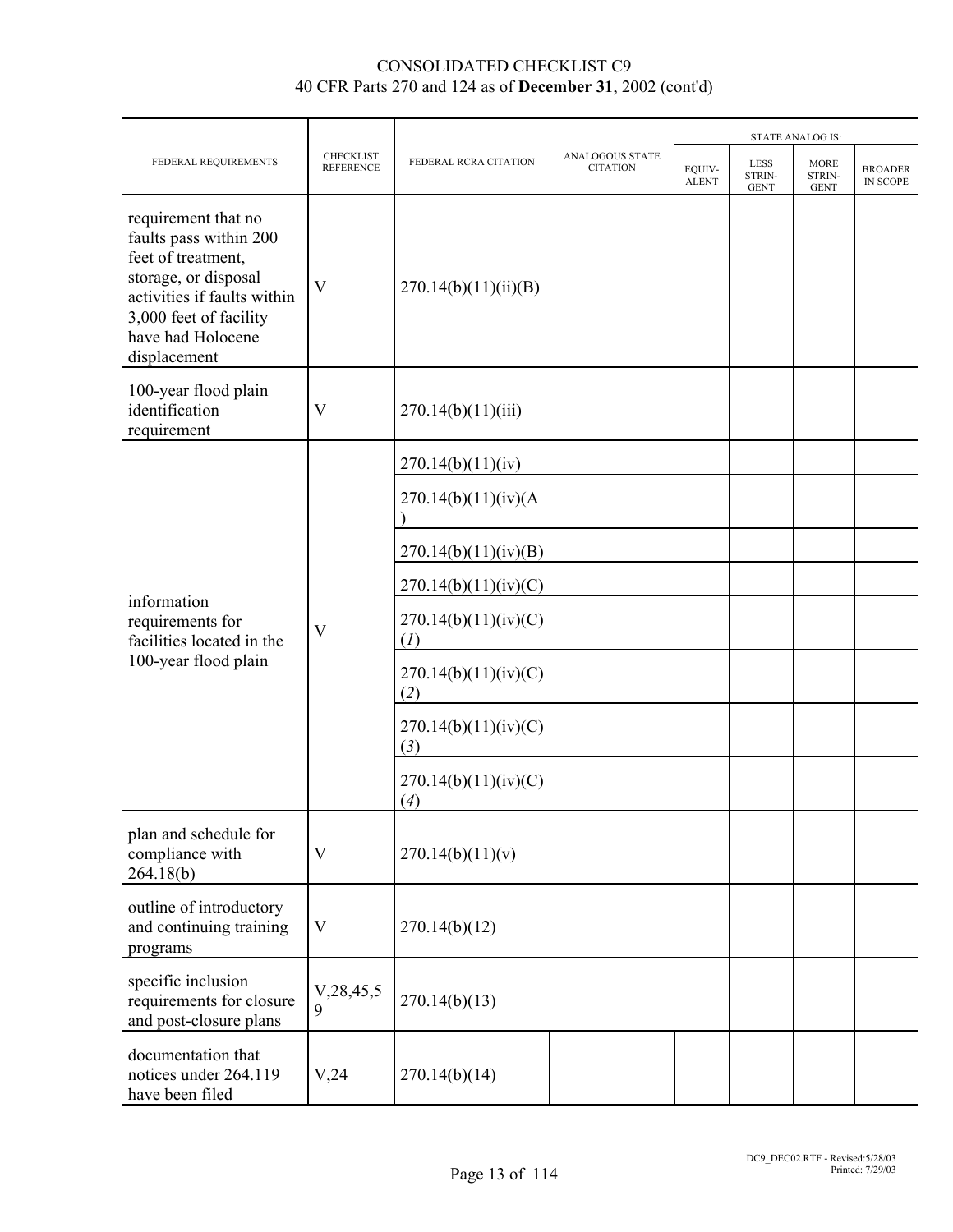|                                                                                                              |                                      |                       | <b>ANALOGOUS STATE</b> |                        |                                      | <b>STATE ANALOG IS:</b>              |                            |
|--------------------------------------------------------------------------------------------------------------|--------------------------------------|-----------------------|------------------------|------------------------|--------------------------------------|--------------------------------------|----------------------------|
| FEDERAL REQUIREMENTS                                                                                         | <b>CHECKLIST</b><br><b>REFERENCE</b> | FEDERAL RCRA CITATION | <b>CITATION</b>        | EQUIV-<br><b>ALENT</b> | <b>LESS</b><br>STRIN-<br><b>GENT</b> | <b>MORE</b><br>STRIN-<br><b>GENT</b> | <b>BROADER</b><br>IN SCOPE |
| most recent closure cost<br>estimate under 264.142;<br>financial assurance<br>documentation under<br>264.143 | V,24                                 | 270.14(b)(15)         |                        |                        |                                      |                                      |                            |
| most recent closure cost<br>estimate under 264.144;<br>financial assurance<br>documentation under<br>264.145 | V,24                                 | 270.14(b)(16)         |                        |                        |                                      |                                      |                            |
| copy of insurance policy;<br>compliance with 264.147                                                         | $\overline{\mathbf{V}}$              | 270.14(b)(17)         |                        |                        |                                      |                                      |                            |
| proof of coverage by a<br>State financial<br>mechanism                                                       | V                                    | 270.14(b)(18)         |                        |                        |                                      |                                      |                            |
| topographic map<br>requirements and<br>specifications                                                        | $\overline{\mathsf{V}}$              | 270.14(b)(19)         |                        |                        |                                      |                                      |                            |
|                                                                                                              |                                      | 270.14(b)(19)(i)      |                        |                        |                                      |                                      |                            |
|                                                                                                              |                                      | 270.14(b)(19)(ii)     |                        |                        |                                      |                                      |                            |
|                                                                                                              |                                      | 270.14(b)(19)(iii)    |                        |                        |                                      |                                      |                            |
|                                                                                                              |                                      | 270.14(b)(19)(iv)     |                        |                        |                                      |                                      |                            |
|                                                                                                              |                                      | 270.14(b)(19)(v)      |                        |                        |                                      |                                      |                            |
| what the topographic<br>map must specifically                                                                | $\overline{\mathsf{V}}$              | 270.14(b)(19)(vi)     |                        |                        |                                      |                                      |                            |
| show                                                                                                         |                                      | 270.14(b)(19)(vii)    |                        |                        |                                      |                                      |                            |
|                                                                                                              |                                      | 270.14(b)(19)(viii)   |                        |                        |                                      |                                      |                            |
|                                                                                                              |                                      | 270.14(b)(19)(ix)     |                        |                        |                                      |                                      |                            |
|                                                                                                              |                                      | 270.14(b)(19)(x)      |                        |                        |                                      |                                      |                            |
|                                                                                                              |                                      | 270.14(b)(19)(xi)     |                        |                        |                                      |                                      |                            |
|                                                                                                              |                                      | 270.14(b)(19)(xii)    |                        |                        |                                      |                                      |                            |
| submittal of information<br>to Regional<br>Administrator as<br>necessary                                     | $\overline{\mathsf{V}}$              | 270.14(b)(20)         |                        |                        |                                      |                                      |                            |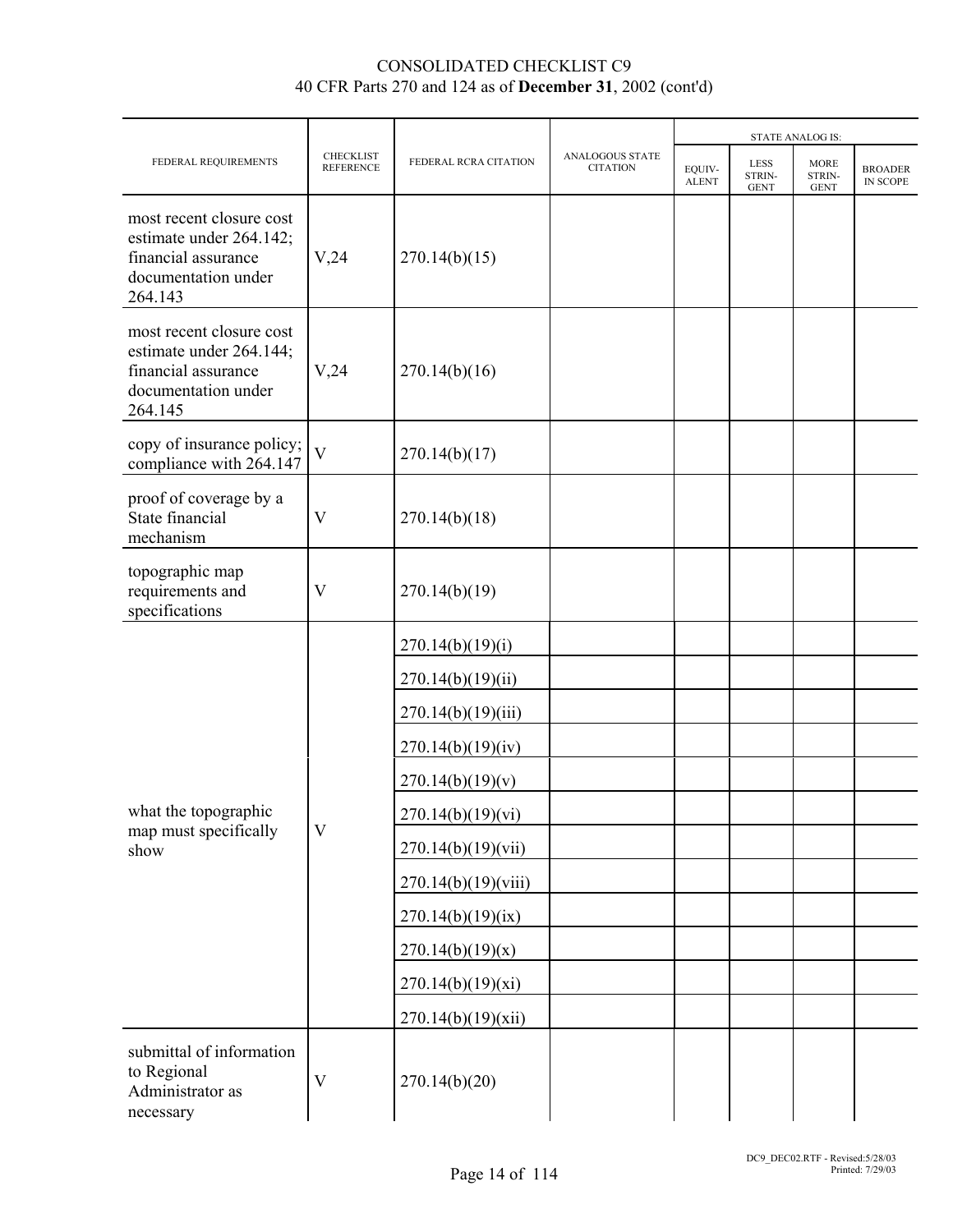|                                                                                                                                                                                                                 |                                      |                       | <b>STATE ANALOG IS:</b>                   |                        |                                      |                                      |                            |  |
|-----------------------------------------------------------------------------------------------------------------------------------------------------------------------------------------------------------------|--------------------------------------|-----------------------|-------------------------------------------|------------------------|--------------------------------------|--------------------------------------|----------------------------|--|
| FEDERAL REQUIREMENTS                                                                                                                                                                                            | <b>CHECKLIST</b><br><b>REFERENCE</b> | FEDERAL RCRA CITATION | <b>ANALOGOUS STATE</b><br><b>CITATION</b> | EQUIV-<br><b>ALENT</b> | <b>LESS</b><br>STRIN-<br><b>GENT</b> | <b>MORE</b><br>STRIN-<br><b>GENT</b> | <b>BROADER</b><br>IN SCOPE |  |
| copy of notice of<br>approval for extension<br>under 268.5 or petition<br>under 268.6                                                                                                                           | 34                                   | 270.14(b)(21)         |                                           |                        |                                      |                                      |                            |  |
| summary of pre-<br>application meeting, a<br>list of the attendees and<br>their addresses, and<br>copies of any written<br>comments or materials<br>submitted at the meeting,<br>as required under<br>124.31(c) | 148                                  | 270.14(b)(22)         |                                           |                        |                                      |                                      |                            |  |
| additional information<br>requirements for<br>protection of<br>groundwater                                                                                                                                      | V,44A                                | 270.14(c)             |                                           |                        |                                      |                                      |                            |  |
| summary of groundwater<br>monitoring data                                                                                                                                                                       | $\overline{\mathsf{V}}$              | 270.14(c)(1)          |                                           |                        |                                      |                                      |                            |  |
| identification of aquifers                                                                                                                                                                                      | $\mathbf V$                          | 270.14(c)(2)          |                                           |                        |                                      |                                      |                            |  |
| additional topographic<br>map requirements                                                                                                                                                                      | $\overline{V}$                       | 270.14(c)(3)          |                                           |                        |                                      |                                      |                            |  |
| description of<br>contamination plume<br>that has entered ground<br>water                                                                                                                                       | $\overline{\mathsf{V}}$              | 270.14(c)(4)          |                                           |                        |                                      |                                      |                            |  |
| plume delineated on<br>topographic map                                                                                                                                                                          | $\overline{V}$                       | 270.14(c)(4)(i)       |                                           |                        |                                      |                                      |                            |  |
| identification of Part<br>264, Appendix IX<br>constituents                                                                                                                                                      | V,40                                 | 270.14(c)(4)(ii)      |                                           |                        |                                      |                                      |                            |  |
| description of proposed<br>groundwater monitoring<br>program                                                                                                                                                    | $\mathbf V$                          | 270.14(c)(5)          |                                           |                        |                                      |                                      |                            |  |
| establish a detection                                                                                                                                                                                           | $\overline{V}$                       | 270.14(c)(6)          |                                           |                        |                                      |                                      |                            |  |
| monitoring program to<br>meet 264.98                                                                                                                                                                            |                                      | 270.14(c)(6)(i)       |                                           |                        |                                      |                                      |                            |  |
| requirements                                                                                                                                                                                                    |                                      | 270.14(c)(6)(ii)      |                                           |                        |                                      |                                      |                            |  |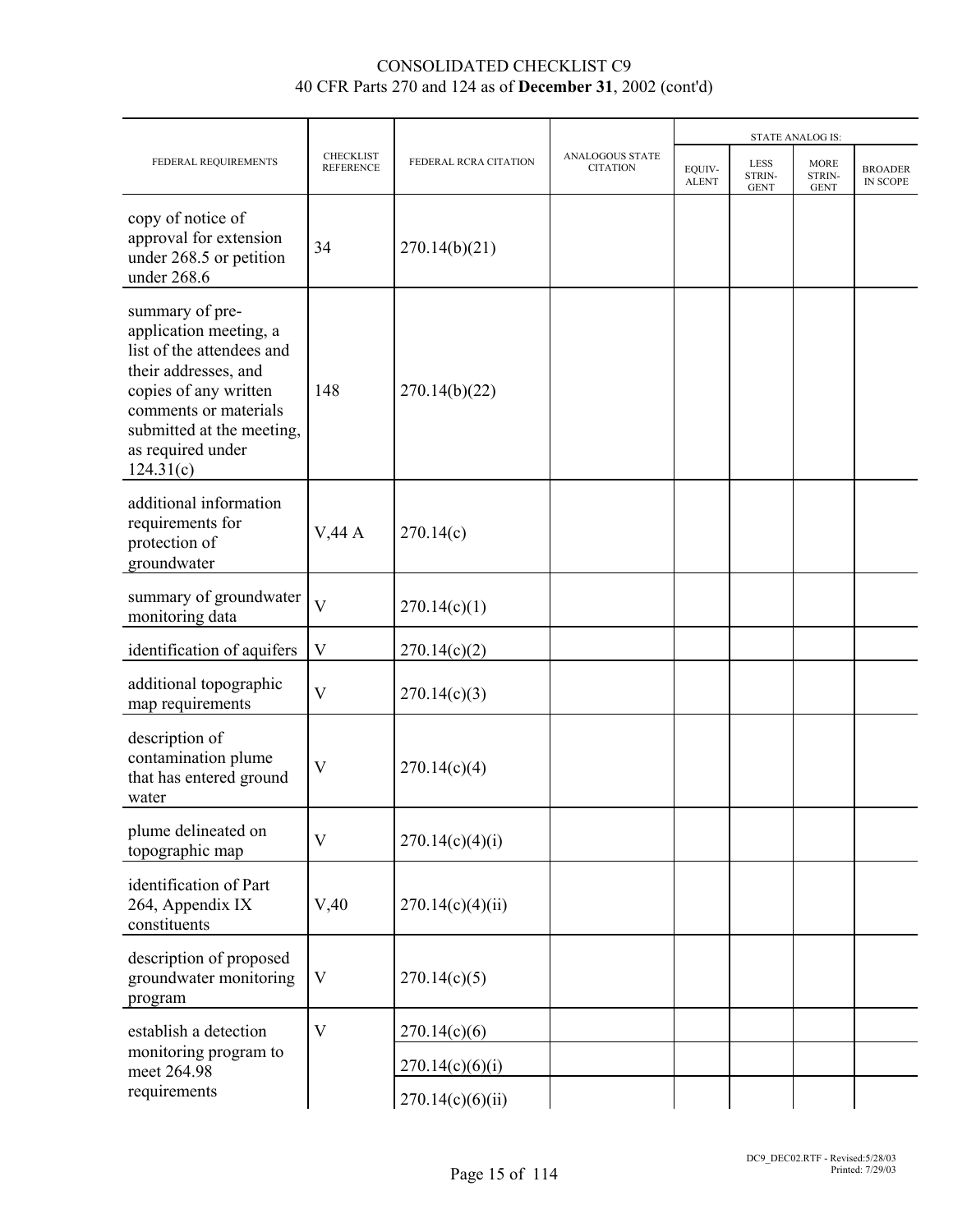|  |                                                                                   |                                      |                       |                                           |                        |                                      | <b>STATE ANALOG IS:</b>              |                                   |
|--|-----------------------------------------------------------------------------------|--------------------------------------|-----------------------|-------------------------------------------|------------------------|--------------------------------------|--------------------------------------|-----------------------------------|
|  | FEDERAL REQUIREMENTS                                                              | <b>CHECKLIST</b><br><b>REFERENCE</b> | FEDERAL RCRA CITATION | <b>ANALOGOUS STATE</b><br><b>CITATION</b> | EQUIV-<br><b>ALENT</b> | <b>LESS</b><br>STRIN-<br><b>GENT</b> | <b>MORE</b><br>STRIN-<br><b>GENT</b> | <b>BROADER</b><br><b>IN SCOPE</b> |
|  |                                                                                   |                                      | 270.14(c)(6)(iii)     |                                           |                        |                                      |                                      |                                   |
|  |                                                                                   |                                      | 270.14(c)(6)(iv)      |                                           |                        |                                      |                                      |                                   |
|  | 11 establish a compliance<br>monitoring program to<br>meet 264.99<br>requirements | V,38                                 | 270.14(c)(7)          |                                           |                        |                                      |                                      |                                   |
|  |                                                                                   |                                      | 270.14(c)(7)(i)       |                                           |                        |                                      |                                      |                                   |
|  |                                                                                   |                                      | 270.14(c)(7)(ii)      |                                           |                        |                                      |                                      |                                   |
|  | items to be addressed to                                                          |                                      | 270.14(c)(7)(iii)     |                                           |                        |                                      |                                      |                                   |
|  | demonstrate compliance<br>with 264.99                                             | $\ensuremath{\mathbf{V}}$            | 270.14(c)(7)(iv)      |                                           |                        |                                      |                                      |                                   |
|  |                                                                                   |                                      | 270.14(c)(7)(v)       |                                           |                        |                                      |                                      |                                   |
|  |                                                                                   |                                      | 270.14(c)(7)(vi)      |                                           |                        |                                      |                                      |                                   |
|  | if hazardous constituents<br>in ground water exceed                               |                                      | 270.14(c)(8)          |                                           |                        |                                      |                                      |                                   |
|  |                                                                                   |                                      | 270.14(c)(8)(i)       |                                           |                        |                                      |                                      |                                   |
|  | 264.94 limits, additional<br>information to establish                             | $\overline{\mathsf{V}}$              | 270.14(c)(8(ii))      |                                           |                        |                                      |                                      |                                   |
|  | corrective action<br>program; when                                                |                                      | 270.14(c)(8)(iii)     |                                           |                        |                                      |                                      |                                   |
|  | information is not                                                                |                                      | 270.14(c)(8)(iv)      |                                           |                        |                                      |                                      |                                   |
|  | required                                                                          | V,38                                 | 270.14(c)(8)(v)       |                                           |                        |                                      |                                      |                                   |
|  |                                                                                   |                                      | 270.14(d)             |                                           |                        |                                      |                                      |                                   |
|  |                                                                                   |                                      | 270.14(d)(1)          |                                           |                        |                                      |                                      |                                   |
|  | information required for                                                          |                                      | 270.14(d)(1)(i)       |                                           |                        |                                      |                                      |                                   |
|  | solid waste management                                                            | 44 A                                 | 270.14(d)(1)(ii)      |                                           |                        |                                      |                                      |                                   |
|  | units                                                                             |                                      | 270.14(d)(1)(iii)     |                                           |                        |                                      |                                      |                                   |
|  |                                                                                   |                                      | 270.14(d)(1)(iv)      |                                           |                        |                                      |                                      |                                   |
|  |                                                                                   |                                      | 270.14(d)(1)(v)       |                                           |                        |                                      |                                      |                                   |
|  | hazardous waste release<br>information                                            | 44 A                                 | 270.14(d)(2)          |                                           |                        |                                      |                                      |                                   |
|  | <b>RCRA Facility</b><br>Assessment information                                    | 44 A                                 | 270.14(d)(3)          |                                           |                        |                                      |                                      |                                   |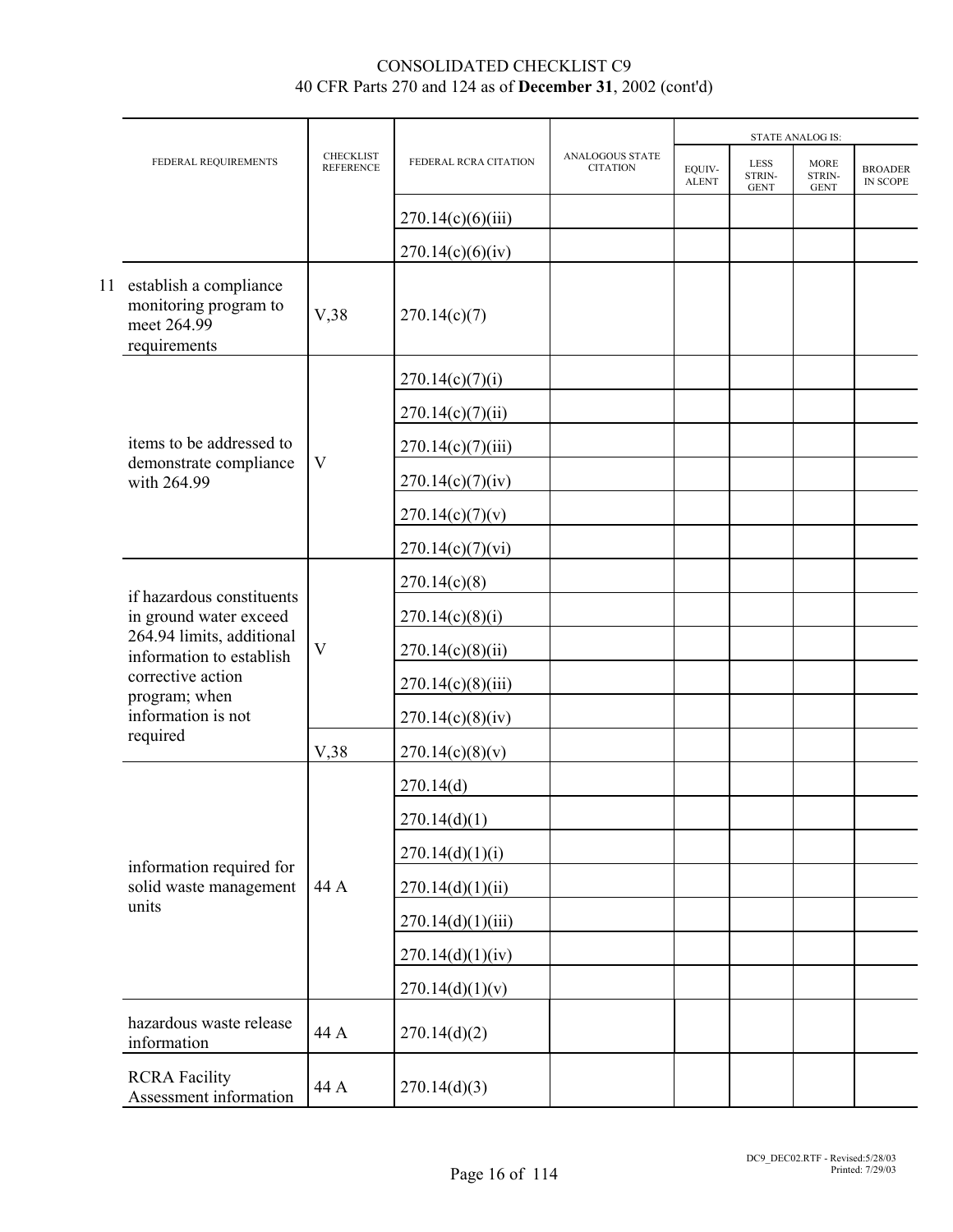|                                                                              |                                      |                       |                                           |                        |                                      | <b>STATE ANALOG IS:</b>              |                                   |
|------------------------------------------------------------------------------|--------------------------------------|-----------------------|-------------------------------------------|------------------------|--------------------------------------|--------------------------------------|-----------------------------------|
| FEDERAL REQUIREMENTS                                                         | <b>CHECKLIST</b><br><b>REFERENCE</b> | FEDERAL RCRA CITATION | <b>ANALOGOUS STATE</b><br><b>CITATION</b> | EQUIV-<br><b>ALENT</b> | <b>LESS</b><br>STRIN-<br><b>GENT</b> | <b>MORE</b><br>STRIN-<br><b>GENT</b> | <b>BROADER</b><br><b>IN SCOPE</b> |
| SPECIFIC PART B INFORMATION REQUIREMENTS FOR CONTAINERS                      |                                      |                       |                                           |                        |                                      |                                      |                                   |
| additional information<br>requirements                                       | V                                    | 270.15                |                                           |                        |                                      |                                      |                                   |
|                                                                              |                                      | 270.15(a)             |                                           |                        |                                      |                                      |                                   |
|                                                                              |                                      | 270.15(a)(1)          |                                           |                        |                                      |                                      |                                   |
| what containment system<br>description must show                             | $\mathbf V$                          | 270.15(a)(2)          |                                           |                        |                                      |                                      |                                   |
| for compliance with<br>264.175                                               |                                      | 270.15(a)(3)          |                                           |                        |                                      |                                      |                                   |
|                                                                              |                                      | 270.15(a)(4)          |                                           |                        |                                      |                                      |                                   |
|                                                                              |                                      | 270.15(a)(5)          |                                           |                        |                                      |                                      |                                   |
| if no free liquids, what                                                     |                                      | 270.15(b)             |                                           |                        |                                      |                                      |                                   |
| demonstration of<br>compliance with                                          | V                                    | 270.15(b)(1)          |                                           |                        |                                      |                                      |                                   |
| $264.175(c)$ must include                                                    |                                      | 270.15(b)(2)          |                                           |                        |                                      |                                      |                                   |
| compliance with 264.176<br>and 264.177(c)                                    | $\overline{\mathsf{V}}$              | 270.15(c)             |                                           |                        |                                      |                                      |                                   |
| compliance with<br>$264.177(a)$ &(b) and<br>$264.17(b)$ &(c)                 | V                                    | 270.15(d)             |                                           |                        |                                      |                                      |                                   |
| information on air<br>emission control<br>equipment as required in<br>270.27 | 154                                  | 270.15(e)             |                                           |                        |                                      |                                      |                                   |
| SPECIFIC PART B INFORMATION REQUIREMENTS FOR TANK SYSTEMS                    |                                      |                       |                                           |                        |                                      |                                      |                                   |
| information facility<br>owners/operators using<br>tanks must provide         | V,28                                 | 270.16                |                                           |                        |                                      |                                      |                                   |
| written, certified<br>assessment of each tank<br>system                      | V,28                                 | 270.16(a)             |                                           |                        |                                      |                                      |                                   |
| dimensions and capacity<br>of each tank                                      | V,28                                 | 270.16(b)             |                                           |                        |                                      |                                      |                                   |
| description of feed<br>systems, safety cutoff<br>bypass systems, and         | V,28                                 | 270.16(c)             |                                           |                        |                                      |                                      |                                   |

bypass systems, and pressure controls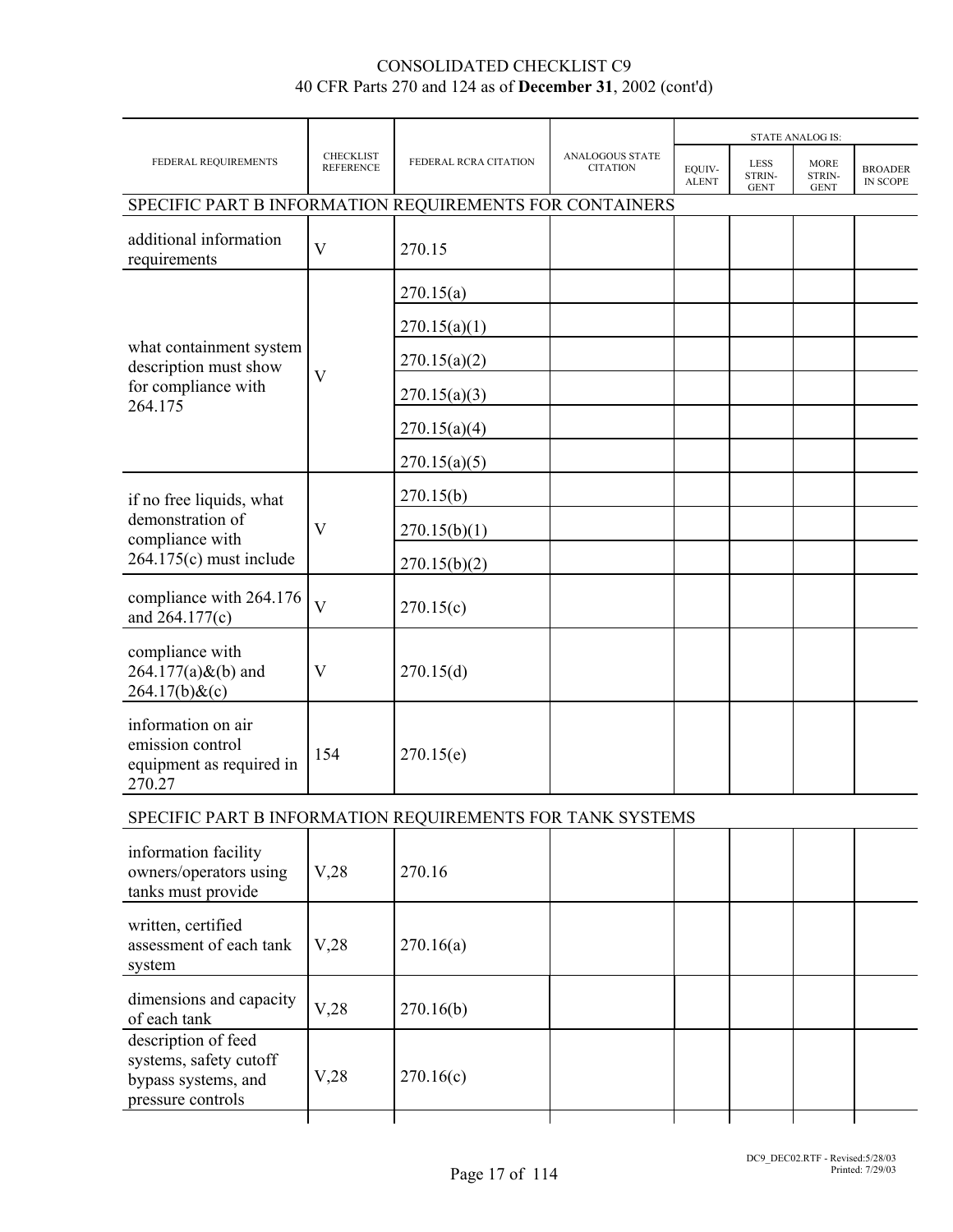|                                                                                                                      |                                      |                       |                                           |                        | <b>STATE ANALOG IS:</b>              |                                      |                            |
|----------------------------------------------------------------------------------------------------------------------|--------------------------------------|-----------------------|-------------------------------------------|------------------------|--------------------------------------|--------------------------------------|----------------------------|
| FEDERAL REQUIREMENTS                                                                                                 | <b>CHECKLIST</b><br><b>REFERENCE</b> | FEDERAL RCRA CITATION | <b>ANALOGOUS STATE</b><br><b>CITATION</b> | EQUIV-<br><b>ALENT</b> | <b>LESS</b><br>STRIN-<br><b>GENT</b> | <b>MORE</b><br>STRIN-<br><b>GENT</b> | <b>BROADER</b><br>IN SCOPE |
| diagram of piping,<br>instrumentation, and<br>process flow for each<br>tank system                                   | V,28                                 | 270.16(d)             |                                           |                        |                                      |                                      |                            |
| description of external<br>corrosion protection                                                                      | V,28                                 | 270.16(e)             |                                           |                        |                                      |                                      |                            |
| description of new tank<br>installation                                                                              | V,28                                 | 270.16(f)             |                                           |                        |                                      |                                      |                            |
| plans and description of<br>secondary containment<br>systems                                                         | 14,28                                | 270.16(g)             |                                           |                        |                                      |                                      |                            |
| information                                                                                                          |                                      | 270.16(h)             |                                           |                        |                                      |                                      |                            |
| requirements for systems<br>for which a variance                                                                     | 28                                   | 270.16(h)(1)          |                                           |                        |                                      |                                      |                            |
| from 264.193 will be<br>sought                                                                                       |                                      | 270.16(h)(2)          |                                           |                        |                                      |                                      |                            |
| description of controls<br>and practices to prevent<br>spills and overflows                                          | 28                                   | 270.16(i)             |                                           |                        |                                      |                                      |                            |
| description of design and<br>operation of tank<br>systems handling<br>ignitable, reactive, or<br>incompatible wastes | 28                                   | 270.16(j)             |                                           |                        |                                      |                                      |                            |
| information on air<br>emission control<br>equipment as required in<br>270.27                                         | 154                                  | 270.16(k)             |                                           |                        |                                      |                                      |                            |
| SPECIFIC PART B INFORMATION REQUIREMENTS FOR SURFACE IMPOUNDMENTS                                                    |                                      |                       |                                           |                        |                                      |                                      |                            |
| information required<br>from facility<br>owner/operator using<br>surface impoundments:                               | $\mathbf V$                          | 270.17                |                                           |                        |                                      |                                      |                            |
| list of hazardous wastes                                                                                             | $\mathbf V$                          | 270.17(a)             |                                           |                        |                                      |                                      |                            |
| 12 detailed plans and an                                                                                             | V,100                                | 270.17(b)             |                                           |                        |                                      |                                      |                            |
| engineering report;<br>264.19, 264.221,                                                                              | V                                    | 270.17(b)(1)          |                                           |                        |                                      |                                      |                            |
| 264.222, and 264.223                                                                                                 | 100                                  | 270.17(b)(2)          |                                           |                        |                                      |                                      |                            |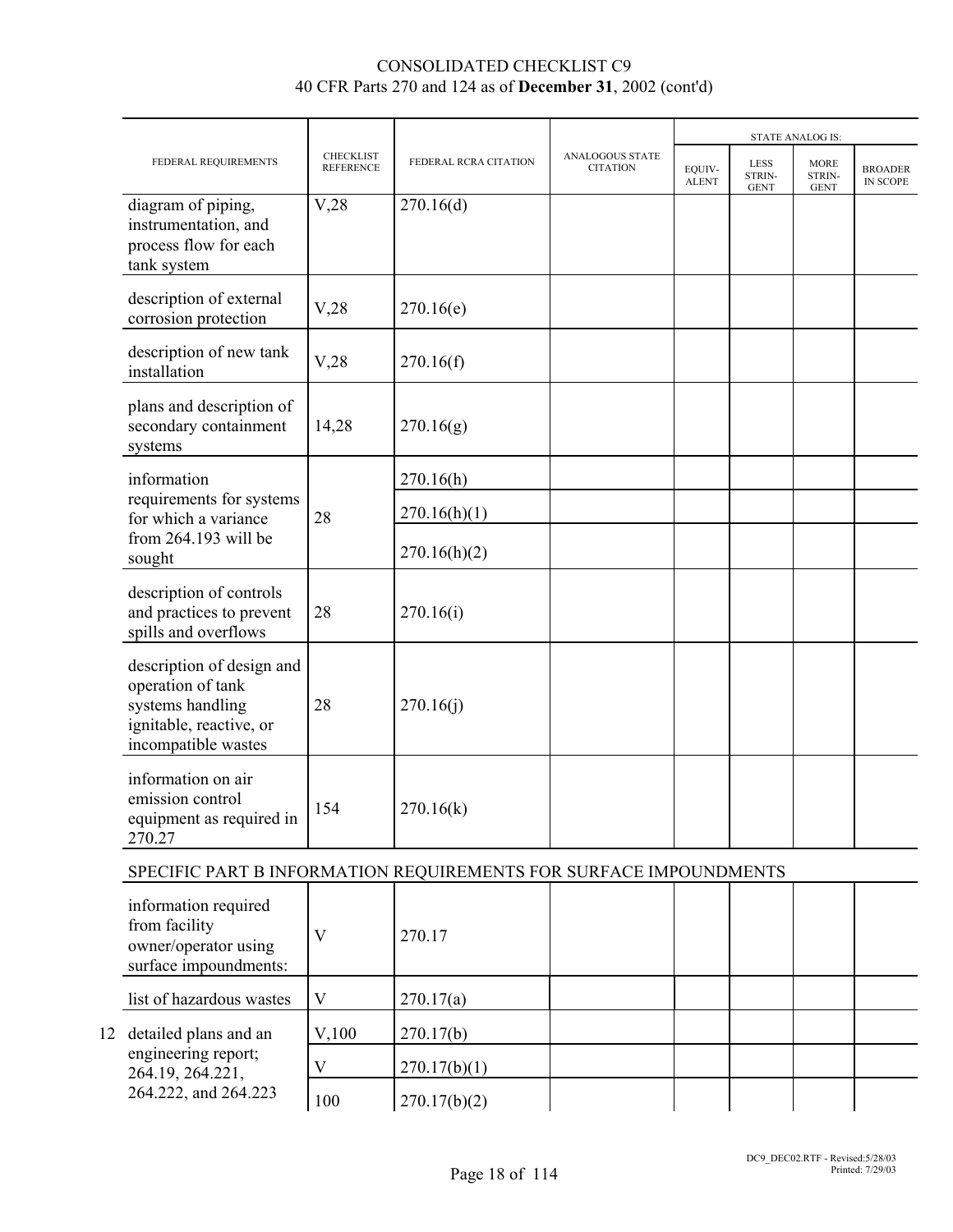|    |                                                                                                                            |                               |                       |                                    |                        |                                      | <b>STATE ANALOG IS:</b>              |                            |
|----|----------------------------------------------------------------------------------------------------------------------------|-------------------------------|-----------------------|------------------------------------|------------------------|--------------------------------------|--------------------------------------|----------------------------|
|    | FEDERAL REQUIREMENTS                                                                                                       | CHECKLIST<br><b>REFERENCE</b> | FEDERAL RCRA CITATION | ANALOGOUS STATE<br><b>CITATION</b> | EQUIV-<br><b>ALENT</b> | <b>LESS</b><br>STRIN-<br><b>GENT</b> | <b>MORE</b><br>STRIN-<br><b>GENT</b> | <b>BROADER</b><br>IN SCOPE |
|    | items which must be<br>addressed                                                                                           |                               | 270.17(b)(3)          |                                    |                        |                                      |                                      |                            |
|    |                                                                                                                            |                               | 270.17(b)(4)          |                                    |                        |                                      |                                      |                            |
|    |                                                                                                                            |                               | 270.17(b)(5)          |                                    |                        |                                      |                                      |                            |
|    |                                                                                                                            |                               | 270.17(b)(6)          |                                    |                        |                                      |                                      |                            |
|    |                                                                                                                            | $V$ , 100                     | 270.17(b)(7)          |                                    |                        |                                      |                                      |                            |
| 13 | description of<br>inspections                                                                                              | $V$ , 100                     | 270.17(c)             |                                    |                        |                                      |                                      |                            |
|    | 13 certification by qualified<br>engineer regarding<br>structural integrity of<br>each dike                                | $\mathbf{V}$                  | 270.17(d)             |                                    |                        |                                      |                                      |                            |
| 13 | description of<br>procedures for removal<br>from service                                                                   | $\mathbf V$                   | 270.17(e)             |                                    |                        |                                      |                                      |                            |
| 13 | description of residue<br>and contaminated<br>material removal<br>procedures or<br>compliance with<br>$264.228(a)(2)$ &(b) | $\overline{\mathsf{V}}$       | 270.17(f)             |                                    |                        |                                      |                                      |                            |
| 13 | ignitable or reactive<br>wastes, compliance with<br>264.229                                                                | $\mathbf V$                   | 270.17(g)             |                                    |                        |                                      |                                      |                            |
|    | 13 incompatible wastes,<br>compliance with 264.230                                                                         | $\mathbf{V}$                  | 270.17(h)             |                                    |                        |                                      |                                      |                            |
| 13 |                                                                                                                            |                               | 270.17(i)             |                                    |                        |                                      |                                      |                            |
|    | waste management plan                                                                                                      |                               | 270.17(i)(1)          |                                    |                        |                                      |                                      |                            |
|    | for F020, F021, F022,<br>F023, F026 and F027                                                                               | 14                            | 270.17(i)(2)          |                                    |                        |                                      |                                      |                            |
|    | wastes                                                                                                                     |                               | 270.17(i)(3)          |                                    |                        |                                      |                                      |                            |
|    |                                                                                                                            |                               | 270.17(i)(4)          |                                    |                        |                                      |                                      |                            |
|    | information on air<br>emission control<br>equipment as required in<br>270.27                                               | 154                           | 270.17(j)             |                                    |                        |                                      |                                      |                            |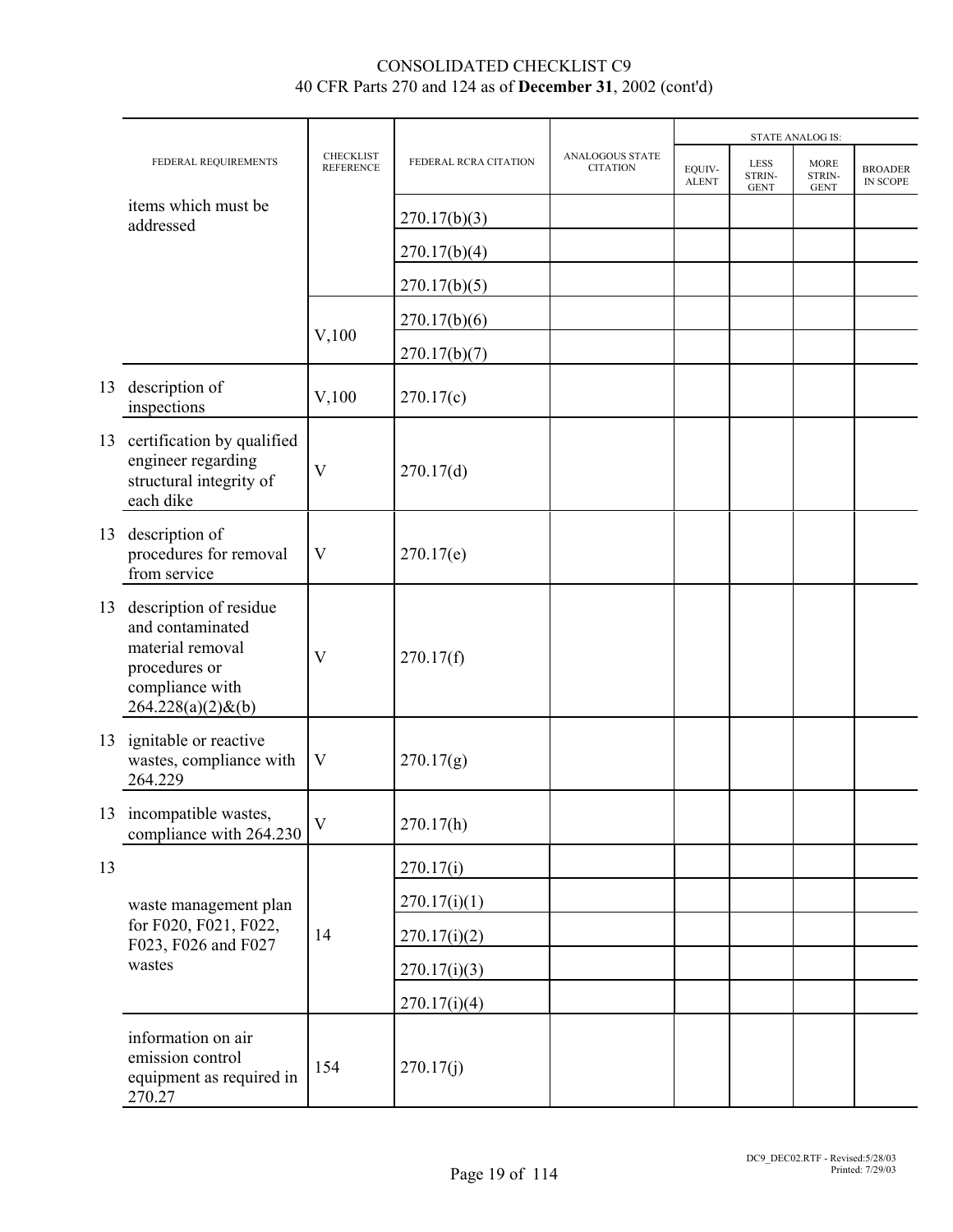|    |                                                                                                                      |                                      |                       |                                    |                        | <b>STATE ANALOG IS:</b>              |                                      |                                   |
|----|----------------------------------------------------------------------------------------------------------------------|--------------------------------------|-----------------------|------------------------------------|------------------------|--------------------------------------|--------------------------------------|-----------------------------------|
|    | FEDERAL REQUIREMENTS                                                                                                 | <b>CHECKLIST</b><br><b>REFERENCE</b> | FEDERAL RCRA CITATION | ANALOGOUS STATE<br><b>CITATION</b> | EQUIV-<br><b>ALENT</b> | <b>LESS</b><br>STRIN-<br><b>GENT</b> | <b>MORE</b><br>STRIN-<br><b>GENT</b> | <b>BROADER</b><br><b>IN SCOPE</b> |
|    | SPECIFIC PART B INFORMATION REQUIREMENTS FOR WASTE PILES                                                             |                                      |                       |                                    |                        |                                      |                                      |                                   |
|    | additional information<br>requirements for facility<br>owners/operators using<br>waste piles for hazardous<br>wastes | V                                    | 270.18                |                                    |                        |                                      |                                      |                                   |
|    | list of hazardous wastes<br>placed or to be placed in<br>waste pile                                                  | V                                    | 270.18(a)             |                                    |                        |                                      |                                      |                                   |
|    | 14 requirements if<br>exemption is sought                                                                            | V                                    | 270.18(b)             |                                    |                        |                                      |                                      |                                   |
| 15 |                                                                                                                      |                                      | 270.18(c)             |                                    |                        |                                      |                                      |                                   |
|    |                                                                                                                      | $V$ , 100                            | 270.18(c)(1)(i)       |                                    |                        |                                      |                                      |                                   |
|    |                                                                                                                      |                                      | 270.18(c)(1)(ii)      |                                    |                        |                                      |                                      |                                   |
|    | detailed plans and an                                                                                                | 100                                  | 270.18(c)(1)(iii)     |                                    |                        |                                      |                                      |                                   |
|    | engineering report;<br>264.19, 264.251,                                                                              |                                      | 270.18(c)(1)(iv)      |                                    |                        |                                      |                                      |                                   |
|    | 264.252, and 264.253<br>items which must be                                                                          |                                      | 270.18(c)(1)(v)       |                                    |                        |                                      |                                      |                                   |
|    | addressed                                                                                                            |                                      | 270.18(c)(2)          |                                    |                        |                                      |                                      |                                   |
|    |                                                                                                                      |                                      | 270.18(c)(3)          |                                    |                        |                                      |                                      |                                   |
|    |                                                                                                                      | V                                    | 270.18(c)(4)          |                                    |                        |                                      |                                      |                                   |
|    |                                                                                                                      |                                      | 270.18(c)(5)          |                                    |                        |                                      |                                      |                                   |
|    | 16 description of<br>inspections                                                                                     | V,100                                | 270.18(d)             |                                    |                        |                                      |                                      |                                   |
|    | 16 treatment done on or in<br>pile, details of process<br>and equipment used                                         | $\mathbf V$                          | 270.18(e)             |                                    |                        |                                      |                                      |                                   |
|    | 16 ignitable or reactive<br>wastes, compliance with<br>264.256                                                       | V                                    | 270.18(f)             |                                    |                        |                                      |                                      |                                   |
|    | 16 incompatible wastes,<br>compliance with 264.257                                                                   | V                                    | 270.18(g)             |                                    |                        |                                      |                                      |                                   |
| 16 | description of removal<br>procedures or<br>compliance with                                                           | V                                    | 270.18(h)             |                                    |                        |                                      |                                      |                                   |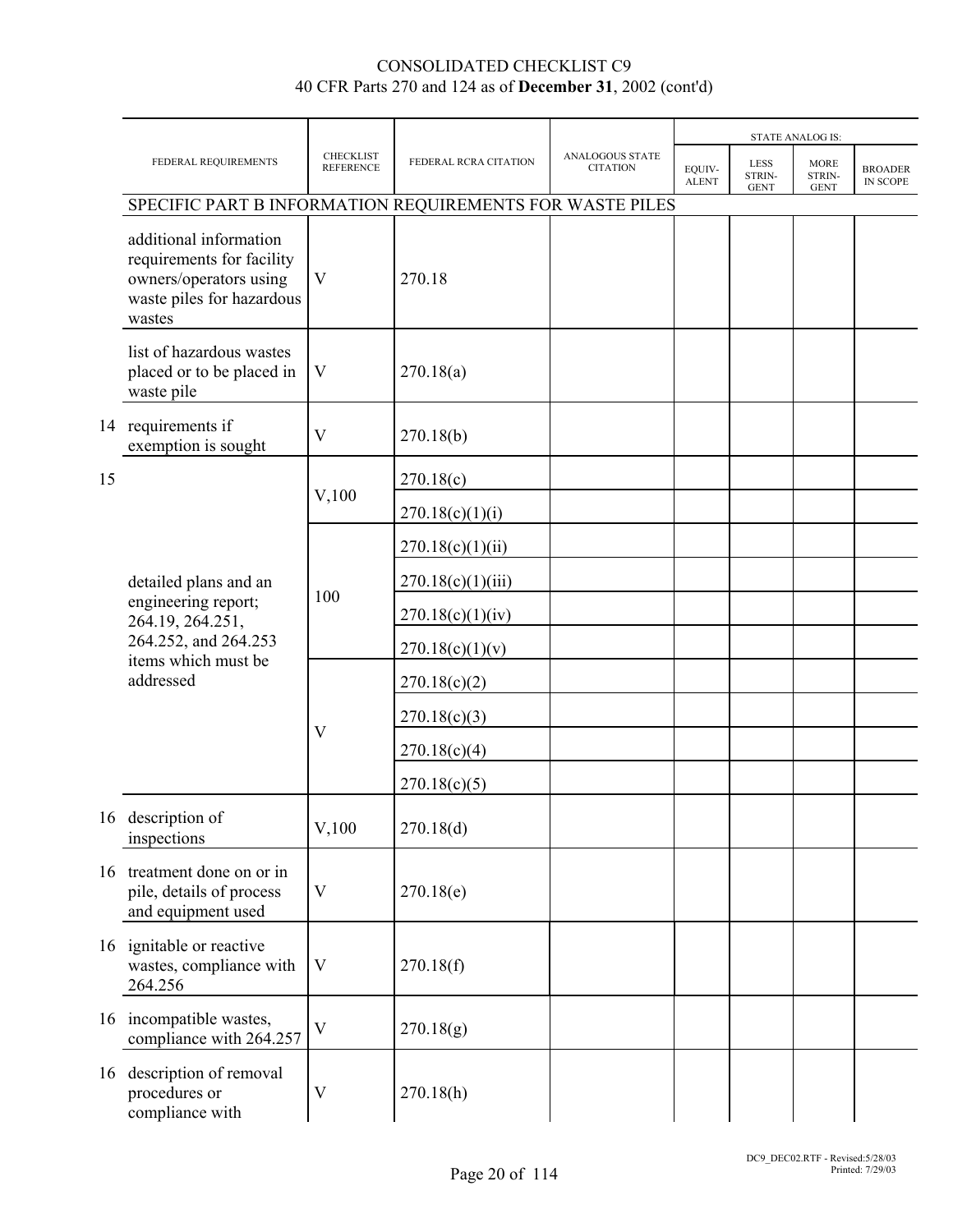|       |                                                                                                                                       |                                      |                       |                                           | <b>STATE ANALOG IS:</b> |                                      |                                      |                            |
|-------|---------------------------------------------------------------------------------------------------------------------------------------|--------------------------------------|-----------------------|-------------------------------------------|-------------------------|--------------------------------------|--------------------------------------|----------------------------|
|       | FEDERAL REQUIREMENTS                                                                                                                  | <b>CHECKLIST</b><br><b>REFERENCE</b> | FEDERAL RCRA CITATION | <b>ANALOGOUS STATE</b><br><b>CITATION</b> | EQUIV-<br><b>ALENT</b>  | <b>LESS</b><br>STRIN-<br><b>GENT</b> | <b>MORE</b><br>STRIN-<br><b>GENT</b> | <b>BROADER</b><br>IN SCOPE |
|       | $264.310(a) \& (b)$                                                                                                                   |                                      |                       |                                           |                         |                                      |                                      |                            |
| 16    |                                                                                                                                       |                                      | 270.18(i)             |                                           |                         |                                      |                                      |                            |
|       | waste management plan                                                                                                                 |                                      | 270.18(i)(1)          |                                           |                         |                                      |                                      |                            |
|       | for F020, F021, F022,<br>F023, F026 and F027                                                                                          | 14                                   | 270.18(i)(2)          |                                           |                         |                                      |                                      |                            |
|       | wastes                                                                                                                                |                                      | 270.18(i)(3)          |                                           |                         |                                      |                                      |                            |
|       |                                                                                                                                       |                                      | 270.18(i)(4)          |                                           |                         |                                      |                                      |                            |
|       | SPECIFIC PART B INFORMATION REQUIREMENTS FOR INCINERATORS                                                                             |                                      |                       |                                           |                         |                                      |                                      |                            |
| 17,18 | incinerators of hazardous<br>waste must meet<br>$270.19(a)$ , (b) & (c),<br>except as 264.340 and<br>$270.19(e)$ provide<br>otherwise | V, 182                               | 270.19 intro          |                                           |                         |                                      |                                      |                            |
|       |                                                                                                                                       |                                      | 270.19(a)             |                                           |                         |                                      |                                      |                            |
|       | requirements when                                                                                                                     | V                                    | 270.19(a)(1)          |                                           |                         |                                      |                                      |                            |
|       | seeking an exemption                                                                                                                  |                                      | 270.19(a)(2)          |                                           |                         |                                      |                                      |                            |
|       | under $264.340(b)$ or (c)                                                                                                             |                                      | 270.19(a)(3)          |                                           |                         |                                      |                                      |                            |
|       |                                                                                                                                       |                                      | 270.19(a)(4)          |                                           |                         |                                      |                                      |                            |
|       | trial burn in accordance<br>with 270.62                                                                                               | $\overline{\mathbf{V}}$              | 270.19(b)             |                                           |                         |                                      |                                      |                            |
|       | requirements in lieu of a<br>trial burn; submit<br>specified information:                                                             | $\mathbf V$                          | 270.19(c)             |                                           |                         |                                      |                                      |                            |
|       |                                                                                                                                       |                                      | 270.19(c)(1)          |                                           |                         |                                      |                                      |                            |
|       |                                                                                                                                       | V                                    | 270.19(c)(1)(i)       |                                           |                         |                                      |                                      |                            |
|       | analysis of each waste or                                                                                                             |                                      | 270.19(c)(1)(ii)      |                                           |                         |                                      |                                      |                            |
|       | mixture of wastes                                                                                                                     | $V$ , 126                            | 270.19(c)(1)(iii)     |                                           |                         |                                      |                                      |                            |
|       |                                                                                                                                       |                                      | 270.19(c)(1)(iv)      |                                           |                         |                                      |                                      |                            |
|       |                                                                                                                                       | $\ensuremath{\mathbf{V}}$            | 270.19(c)(1)(v)       |                                           |                         |                                      |                                      |                            |
|       | detailed engineering                                                                                                                  | V                                    | 270.19(c)(2)          |                                           |                         |                                      |                                      |                            |
|       | description of incinerator                                                                                                            |                                      | 270.19(c)(2)(i)       |                                           |                         |                                      |                                      |                            |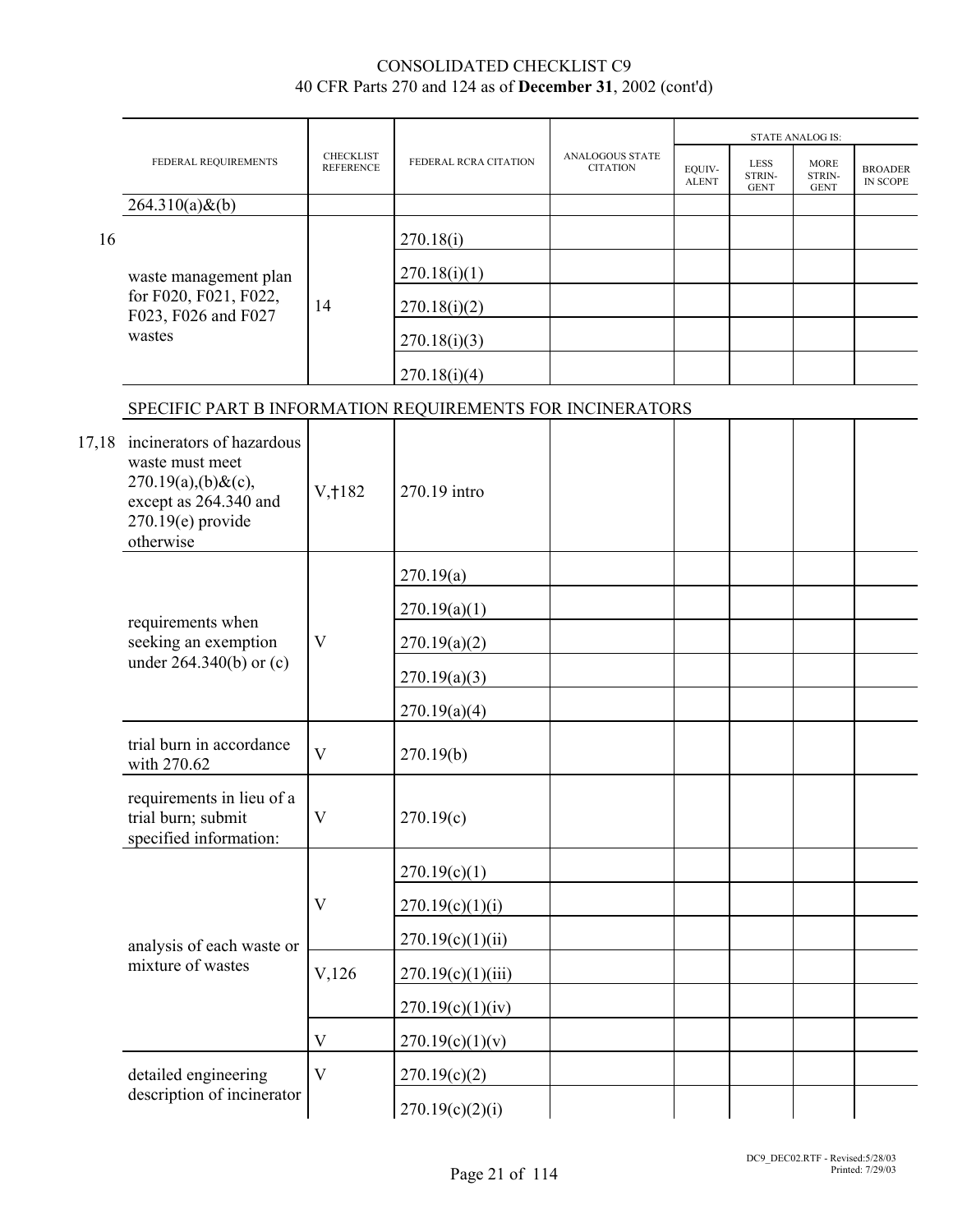|                                                        |                               |                       |                                           |                        | <b>STATE ANALOG IS:</b>              |                                      |                            |  |
|--------------------------------------------------------|-------------------------------|-----------------------|-------------------------------------------|------------------------|--------------------------------------|--------------------------------------|----------------------------|--|
| FEDERAL REQUIREMENTS                                   | CHECKLIST<br><b>REFERENCE</b> | FEDERAL RCRA CITATION | <b>ANALOGOUS STATE</b><br><b>CITATION</b> | EQUIV-<br><b>ALENT</b> | <b>LESS</b><br>STRIN-<br><b>GENT</b> | <b>MORE</b><br>STRIN-<br><b>GENT</b> | <b>BROADER</b><br>IN SCOPE |  |
|                                                        |                               | 270.19(c)(2)(ii)      |                                           |                        |                                      |                                      |                            |  |
|                                                        |                               | 270.19(c)(2)(iii)     |                                           |                        |                                      |                                      |                            |  |
|                                                        |                               | 270.19(c)(2)(iv)      |                                           |                        |                                      |                                      |                            |  |
|                                                        |                               | 270.19(c)(2)(v)       |                                           |                        |                                      |                                      |                            |  |
|                                                        |                               | 270.19(c)(2)(vi)      |                                           |                        |                                      |                                      |                            |  |
|                                                        |                               | 270.19(c)(2)(vii)     |                                           |                        |                                      |                                      |                            |  |
|                                                        |                               | 270.19(c)(2)(viii)    |                                           |                        |                                      |                                      |                            |  |
|                                                        |                               | 270.19(c)(2)(ix)      |                                           |                        |                                      |                                      |                            |  |
|                                                        |                               | 270.19(c)(2)(x)       |                                           |                        |                                      |                                      |                            |  |
| comparison of waste<br>data; what data must<br>include | V                             | 270.19(c)(3)          |                                           |                        |                                      |                                      |                            |  |
| comparison of design<br>and operating conditions       | $\overline{V}$                | 270.19(c)(4)          |                                           |                        |                                      |                                      |                            |  |
|                                                        |                               | 270.19(c)(5)          |                                           |                        |                                      |                                      |                            |  |
| results from previously<br>conducted trial burn(s)     | V                             | 270.19(c)(5)(i)       |                                           |                        |                                      |                                      |                            |  |
|                                                        |                               | 270.19(c)(5)(ii)      |                                           |                        |                                      |                                      |                            |  |
|                                                        |                               | 270.19(c)(6)          |                                           |                        |                                      |                                      |                            |  |
|                                                        |                               | 270.19(c)(6)(i)       |                                           |                        |                                      |                                      |                            |  |
|                                                        |                               | 270.19(c)(6)(ii)      |                                           |                        |                                      |                                      |                            |  |
| expected incinerator                                   |                               | 270.19(c)(6)(iii)     |                                           |                        |                                      |                                      |                            |  |
| operation information to                               |                               | 270.19(c)(6)(iv)      |                                           |                        |                                      |                                      |                            |  |
| demonstrate compliance<br>with 264.343 and             | V                             | 270.19(c)(6)(v)       |                                           |                        |                                      |                                      |                            |  |
| 264.345                                                |                               | 270.19(c)(6)(vi)      |                                           |                        |                                      |                                      |                            |  |
|                                                        |                               | 270.19(c)(6)(vii)     |                                           |                        |                                      |                                      |                            |  |
|                                                        |                               | 270.19(c)(6)(viii)    |                                           |                        |                                      |                                      |                            |  |
|                                                        |                               | 270.19(c)(6)(ix)      |                                           |                        |                                      |                                      |                            |  |
| supplemental<br>information, as Director               | $\mathbf V$                   | 270.19(c)(7)          |                                           |                        |                                      |                                      |                            |  |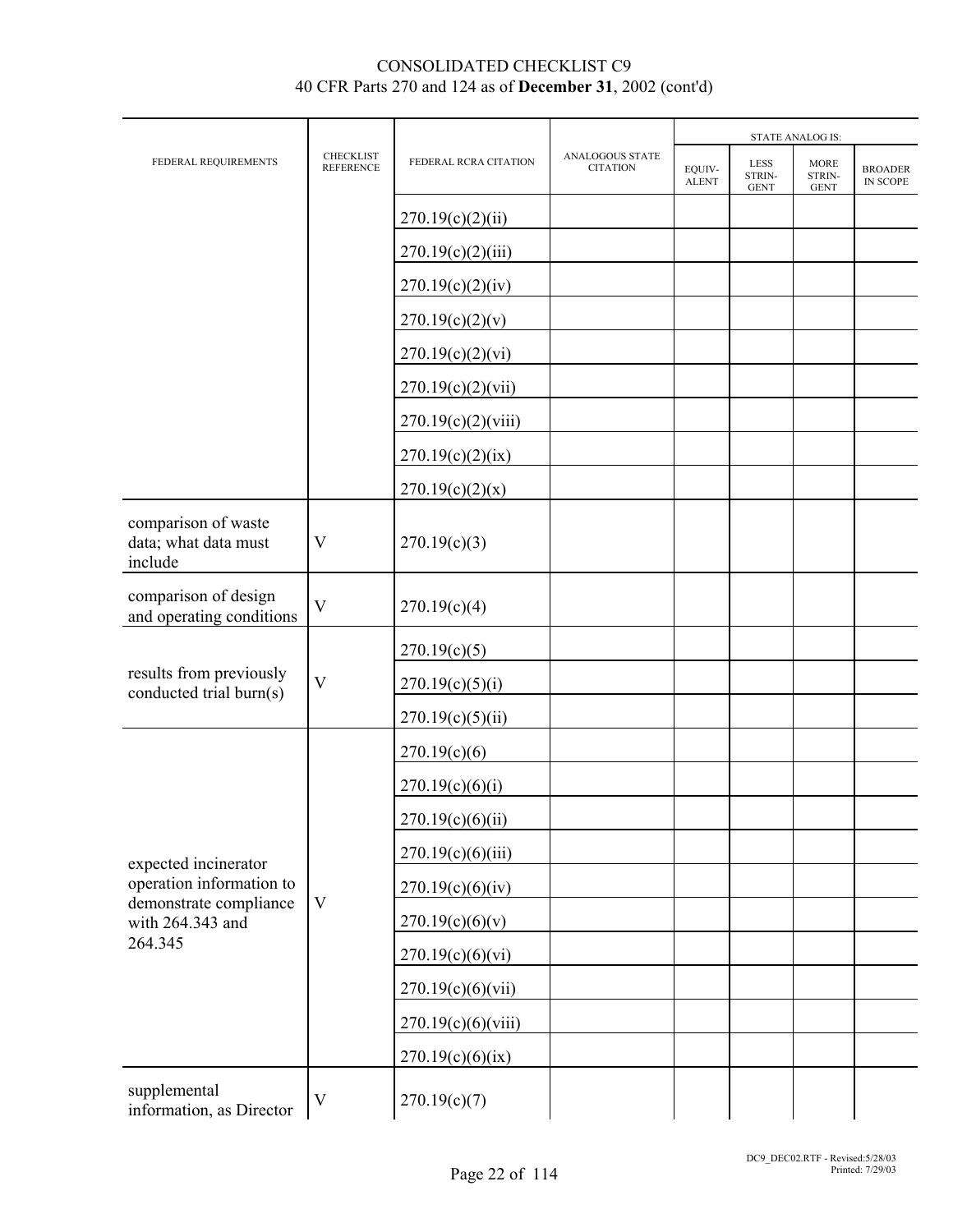|                                                                                                                                                                                                                                                                                                                                                                                                                                   |                                      |                       |                                           |                        |                                      | <b>STATE ANALOG IS:</b>              |                                   |
|-----------------------------------------------------------------------------------------------------------------------------------------------------------------------------------------------------------------------------------------------------------------------------------------------------------------------------------------------------------------------------------------------------------------------------------|--------------------------------------|-----------------------|-------------------------------------------|------------------------|--------------------------------------|--------------------------------------|-----------------------------------|
| FEDERAL REQUIREMENTS                                                                                                                                                                                                                                                                                                                                                                                                              | <b>CHECKLIST</b><br><b>REFERENCE</b> | FEDERAL RCRA CITATION | <b>ANALOGOUS STATE</b><br><b>CITATION</b> | EQUIV-<br><b>ALENT</b> | <b>LESS</b><br>STRIN-<br><b>GENT</b> | <b>MORE</b><br>STRIN-<br><b>GENT</b> | <b>BROADER</b><br><b>IN SCOPE</b> |
| finds necessary                                                                                                                                                                                                                                                                                                                                                                                                                   |                                      |                       |                                           |                        |                                      |                                      |                                   |
| waste analysis data                                                                                                                                                                                                                                                                                                                                                                                                               | $\mathbf V$                          | 270.19(c)(8)          |                                           |                        |                                      |                                      |                                   |
|                                                                                                                                                                                                                                                                                                                                                                                                                                   |                                      | 270.19(d)             |                                           |                        |                                      |                                      |                                   |
| approval of permit<br>application without a                                                                                                                                                                                                                                                                                                                                                                                       | V                                    | 270.19(d)(1)          |                                           |                        |                                      |                                      |                                   |
| trial burn                                                                                                                                                                                                                                                                                                                                                                                                                        |                                      | 270.19(d)(2)          |                                           |                        |                                      |                                      |                                   |
| †,17 when compliance with<br>air emission standards &<br>limitations demonstrated,<br>270.19 does not apply;<br>except provisions<br>determined necessary<br>to compliance with<br>264.345(a) & (c) if you<br>elect to comply with<br>$270.235(a)(1)(i)$ to<br>minimize emissions<br>from startup,<br>shutdown, and<br>malfunction events;<br>Director may apply<br>270.19 on case-by-case<br>basis for information<br>collection | 182, 197,<br>202                     | 270.19(e)             |                                           |                        |                                      |                                      |                                   |
| SPECIFIC PART B INFORMATION REQUIREMENTS FOR LAND TREATMENT FACILITIES                                                                                                                                                                                                                                                                                                                                                            |                                      |                       |                                           |                        |                                      |                                      |                                   |
| additional information<br>requirements for<br>facilities that use land<br>treatment                                                                                                                                                                                                                                                                                                                                               | V                                    | 270.20                |                                           |                        |                                      |                                      |                                   |
|                                                                                                                                                                                                                                                                                                                                                                                                                                   |                                      |                       |                                           |                        |                                      |                                      |                                   |

| treatment                                           |   |                   |  |  |  |
|-----------------------------------------------------|---|-------------------|--|--|--|
| description of plans for<br>treatment demonstration | V | 270.20(a)         |  |  |  |
| wastes and potential<br>hazardous constituents      |   | 270.20(a)(1)      |  |  |  |
| data sources to be used                             | V | 270.20(a)(2)      |  |  |  |
| information related to                              | V | 270.20(a)(3)      |  |  |  |
| specific laboratory or<br>field tests               |   | 270.20(a)(3)(i)   |  |  |  |
|                                                     |   | 270.20(a)(3)(ii)  |  |  |  |
|                                                     |   | 270.20(a)(3)(iii) |  |  |  |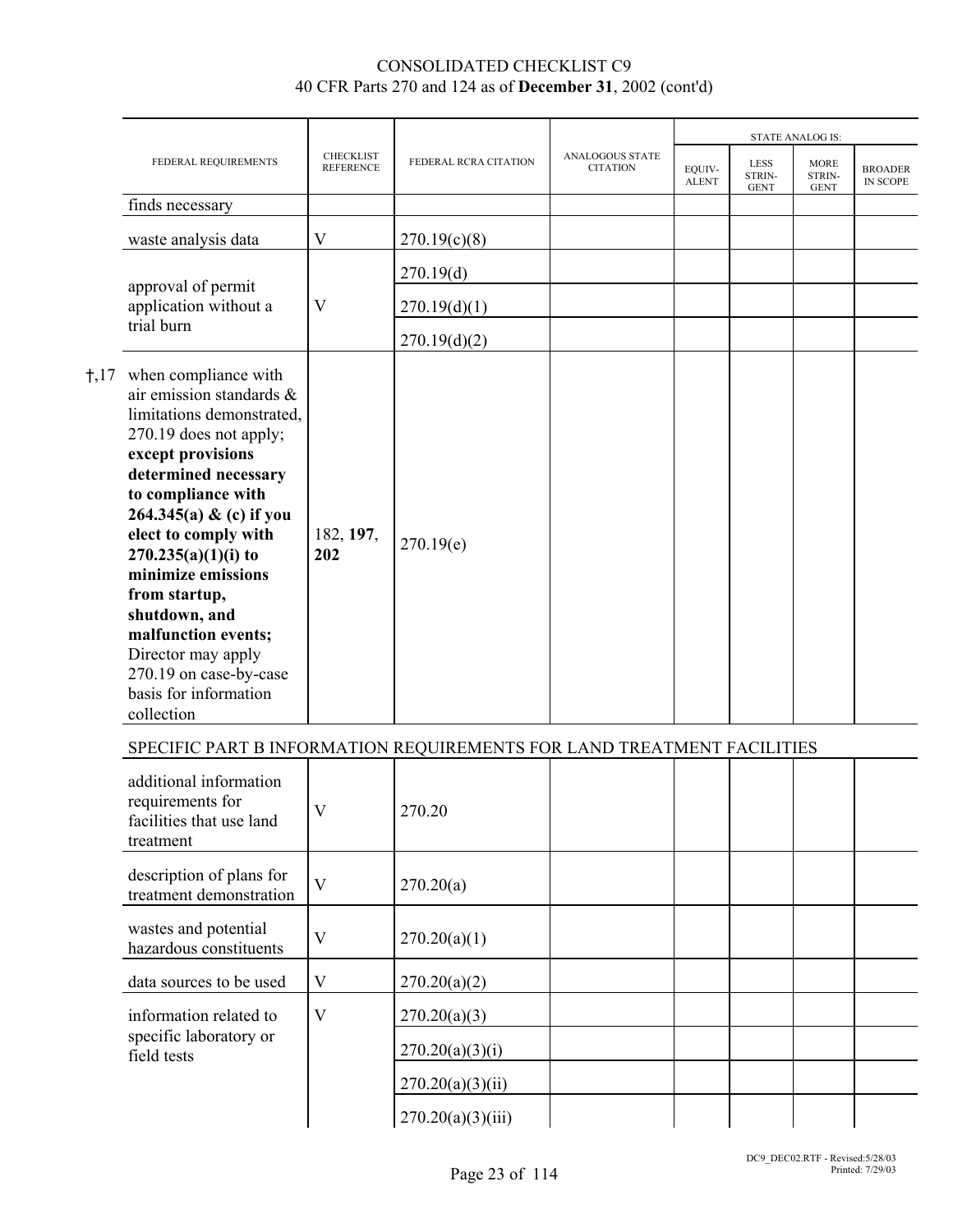|                                                                                               |                               |                       |                                    |                        |                                      | <b>STATE ANALOG IS:</b>              |                            |
|-----------------------------------------------------------------------------------------------|-------------------------------|-----------------------|------------------------------------|------------------------|--------------------------------------|--------------------------------------|----------------------------|
| FEDERAL REQUIREMENTS                                                                          | CHECKLIST<br><b>REFERENCE</b> | FEDERAL RCRA CITATION | ANALOGOUS STATE<br><b>CITATION</b> | EQUIV-<br><b>ALENT</b> | <b>LESS</b><br>STRIN-<br><b>GENT</b> | <b>MORE</b><br>STRIN-<br><b>GENT</b> | <b>BROADER</b><br>IN SCOPE |
|                                                                                               |                               | 270.20(a)(3)(iv)      |                                    |                        |                                      |                                      |                            |
| description of land<br>treatment program<br>required under 264.271                            | V                             | 270.20(b)             |                                    |                        |                                      |                                      |                            |
| wastes to be land treated                                                                     | $\mathbf V$                   | 270.20(b)(1)          |                                    |                        |                                      |                                      |                            |
|                                                                                               |                               | 270.20(b)(2)          |                                    |                        |                                      |                                      |                            |
| design measures and                                                                           |                               | 270.20(b)(2)(i)       |                                    |                        |                                      |                                      |                            |
| operating practices<br>necessary to maximize                                                  | V                             | 270.20(b)(2)(ii)      |                                    |                        |                                      |                                      |                            |
| treatment                                                                                     |                               | 270.20(b)(2)(iii)     |                                    |                        |                                      |                                      |                            |
|                                                                                               |                               | 270.20(b)(2)(iv)      |                                    |                        |                                      |                                      |                            |
|                                                                                               |                               | 270.20(b)(3)          |                                    |                        |                                      |                                      |                            |
|                                                                                               |                               | 270.20(b)(3)(i)       |                                    |                        |                                      |                                      |                            |
|                                                                                               |                               | 270.20(b)(3)(ii)      |                                    |                        |                                      |                                      |                            |
| provisions for<br>unsaturated zone                                                            | V                             | 270.20(b)(3)(iii)     |                                    |                        |                                      |                                      |                            |
| monitoring                                                                                    |                               | 270.20(b)(3)(iv)      |                                    |                        |                                      |                                      |                            |
|                                                                                               |                               | 270.20(b)(3)(v)       |                                    |                        |                                      |                                      |                            |
|                                                                                               |                               | 270.20(b)(3)(vi)      |                                    |                        |                                      |                                      |                            |
|                                                                                               |                               | 270.20(b)(3)(vii)     |                                    |                        |                                      |                                      |                            |
| list of hazardous<br>constituents expected to<br>be in or derived from<br>wastes land treated | $\overline{V}$                | 270.20(b)(4)          |                                    |                        |                                      |                                      |                            |
| proposed dimensions of<br>treatment zone                                                      | $\mathbf V$                   | 270.20(b)(5)          |                                    |                        |                                      |                                      |                            |
| description of how unit                                                                       | $\mathbf{V}$                  | 270.20(c)             |                                    |                        |                                      |                                      |                            |
| will meet 264.273<br>requirements; what                                                       |                               | 270.20(c)(1)          |                                    |                        |                                      |                                      |                            |
| submission must address                                                                       |                               | 270.20(c)(2)          |                                    |                        |                                      |                                      |                            |
|                                                                                               |                               | 270.20(c)(3)          |                                    |                        |                                      |                                      |                            |
|                                                                                               |                               | 270.20(c)(4)          |                                    |                        |                                      |                                      |                            |
|                                                                                               |                               | 270.20(c)(5)          |                                    |                        |                                      |                                      |                            |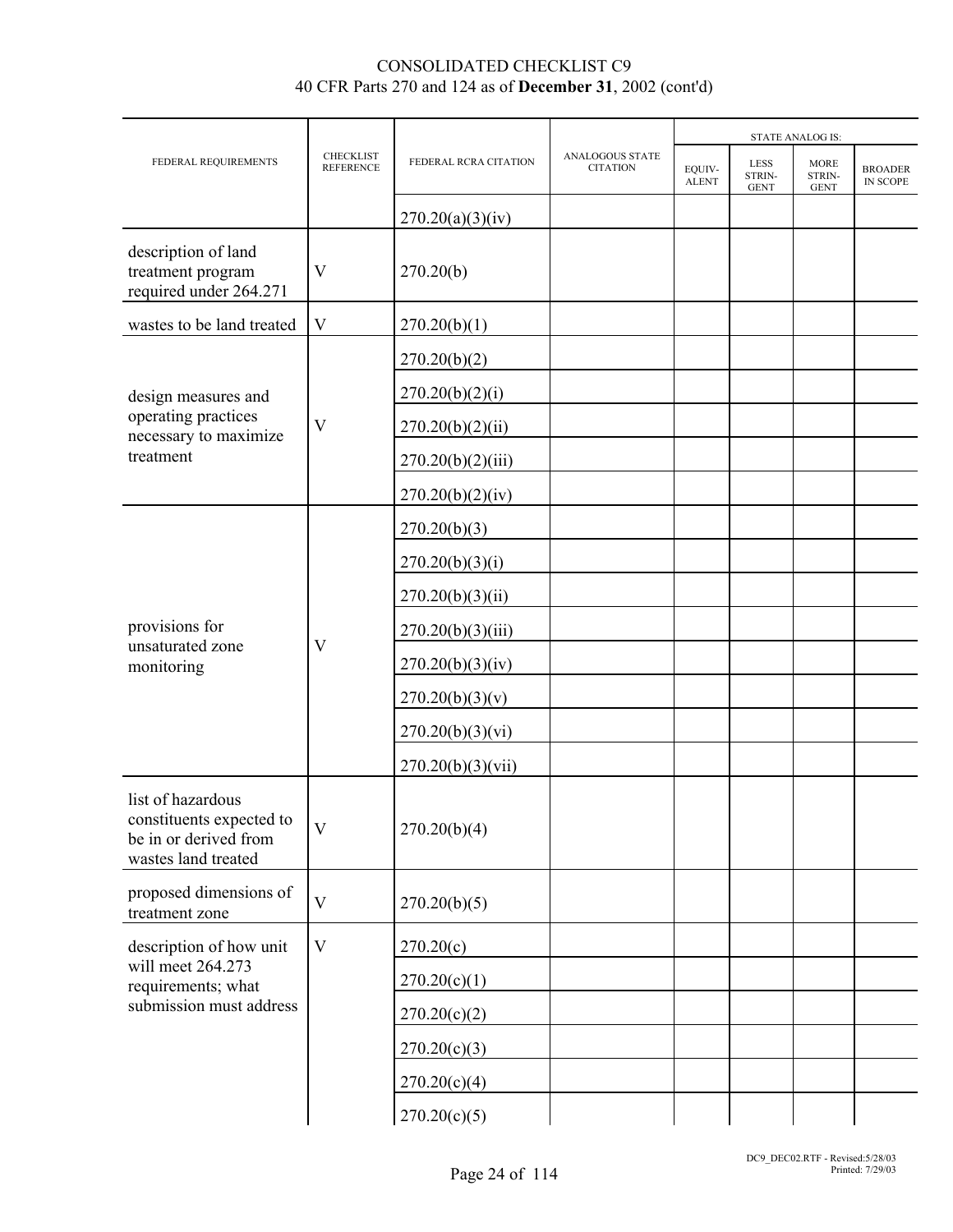|  |                                                                                                                  |                                      |                       |                                           |                        | <b>STATE ANALOG IS:</b>              |                                      |                            |
|--|------------------------------------------------------------------------------------------------------------------|--------------------------------------|-----------------------|-------------------------------------------|------------------------|--------------------------------------|--------------------------------------|----------------------------|
|  | FEDERAL REQUIREMENTS                                                                                             | <b>CHECKLIST</b><br><b>REFERENCE</b> | FEDERAL RCRA CITATION | <b>ANALOGOUS STATE</b><br><b>CITATION</b> | EQUIV-<br><b>ALENT</b> | <b>LESS</b><br>STRIN-<br><b>GENT</b> | <b>MORE</b><br>STRIN-<br><b>GENT</b> | <b>BROADER</b><br>IN SCOPE |
|  |                                                                                                                  |                                      | 270.20(c)(6)          |                                           |                        |                                      |                                      |                            |
|  |                                                                                                                  |                                      | 270.20(d)             |                                           |                        |                                      |                                      |                            |
|  | food-chain crops and<br>description of how                                                                       |                                      | 270.20(d)(1)          |                                           |                        |                                      |                                      |                            |
|  | required $264.276(a)$<br>demonstration will be<br>conducted                                                      | $\mathbf V$                          | 270.20(d)(2)          |                                           |                        |                                      |                                      |                            |
|  |                                                                                                                  |                                      | 270.20(d)(3)          |                                           |                        |                                      |                                      |                            |
|  |                                                                                                                  |                                      | 270.20(d)(4)          |                                           |                        |                                      |                                      |                            |
|  | presence of cadmium                                                                                              | $\mathbf V$                          | 270.20(e)             |                                           |                        |                                      |                                      |                            |
|  | vegetative cover and<br>maintenance plan during<br>post-closure                                                  | $\overline{\mathsf{V}}$              | 270.20(f)             |                                           |                        |                                      |                                      |                            |
|  | ignitable or reactive<br>wastes; meeting 264.281                                                                 | $\mathbf{V}$                         | 270.20(g)             |                                           |                        |                                      |                                      |                            |
|  | incompatible wastes;<br>meeting 264.282;                                                                         | $\mathbf{V}$                         | 270.20(h)             |                                           |                        |                                      |                                      |                            |
|  |                                                                                                                  |                                      | 270.20(i)             |                                           |                        |                                      |                                      |                            |
|  | waste management plan                                                                                            | 14                                   | 270.20(i)(1)          |                                           |                        |                                      |                                      |                            |
|  | for F020, F021, F022,<br>F023, F026 and F027                                                                     |                                      | 270.20(i)(2)          |                                           |                        |                                      |                                      |                            |
|  | wastes                                                                                                           |                                      | 270.20(i)(3)          |                                           |                        |                                      |                                      |                            |
|  |                                                                                                                  |                                      | 270.20(i)(4)          |                                           |                        |                                      |                                      |                            |
|  | SPECIFIC PART B INFORMATION REQUIREMENTS FOR LANDFILLS                                                           |                                      |                       |                                           |                        |                                      |                                      |                            |
|  | additional information<br>requirements for<br>facilities using landfills                                         | $\mathbf{V}$                         | 270.21                |                                           |                        |                                      |                                      |                            |
|  | list of hazardous wastes<br>to be placed in each<br>landfill or landfill cell                                    | $\mathbf V$                          | 270.21(a)             |                                           |                        |                                      |                                      |                            |
|  | 19 detailed plans and                                                                                            |                                      | 270.21(b)             |                                           |                        |                                      |                                      |                            |
|  | engineering report for<br>landfill; 264.19,<br>264.301, 264.302, and<br>264.303 items which<br>must be addressed | $V$ , 100                            | 270.21(b)(1)(i)       |                                           |                        |                                      |                                      |                            |
|  |                                                                                                                  | 100                                  | 270.21(b)(1)(ii)      |                                           |                        |                                      |                                      |                            |
|  |                                                                                                                  |                                      | 270.21(b)(1)(iii)     |                                           |                        |                                      |                                      |                            |
|  |                                                                                                                  |                                      | 270.21(b)(1)(iv)      |                                           |                        |                                      |                                      |                            |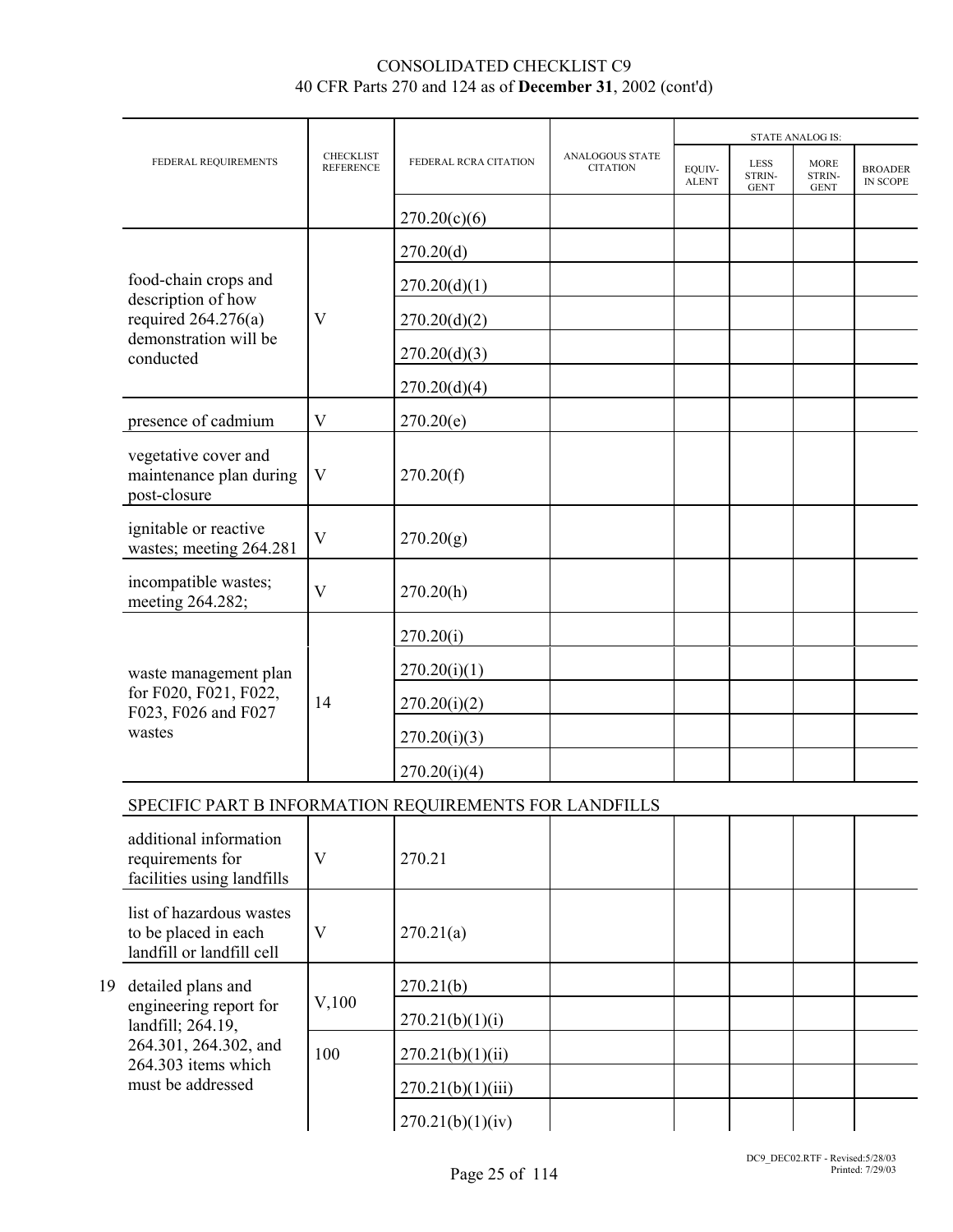|    |                                                                                                                                         |                               |                       | <b>STATE ANALOG IS:</b>            |                        |                                      |                                      |                            |
|----|-----------------------------------------------------------------------------------------------------------------------------------------|-------------------------------|-----------------------|------------------------------------|------------------------|--------------------------------------|--------------------------------------|----------------------------|
|    | FEDERAL REQUIREMENTS                                                                                                                    | CHECKLIST<br><b>REFERENCE</b> | FEDERAL RCRA CITATION | ANALOGOUS STATE<br><b>CITATION</b> | EQUIV-<br><b>ALENT</b> | <b>LESS</b><br>STRIN-<br><b>GENT</b> | <b>MORE</b><br>STRIN-<br><b>GENT</b> | <b>BROADER</b><br>IN SCOPE |
|    |                                                                                                                                         |                               | 270.21(b)(1)(v)       |                                    |                        |                                      |                                      |                            |
|    |                                                                                                                                         |                               | 270.21(b)(2)          |                                    |                        |                                      |                                      |                            |
|    |                                                                                                                                         |                               | 270.21(b)(3)          |                                    |                        |                                      |                                      |                            |
|    |                                                                                                                                         | $\mathbf{V}$                  | 270.21(b)(4)          |                                    |                        |                                      |                                      |                            |
|    |                                                                                                                                         |                               | 270.21(b)(5)          |                                    |                        |                                      |                                      |                            |
|    | 20 if exemption from<br>Subpart F, Part 264, then<br>detailed plan and<br>engineering report<br>explaining specifically<br>listed items | $\mathbf{V}$                  | 270.21(c)             |                                    |                        |                                      |                                      |                            |
| 20 | description of<br>inspections                                                                                                           | V,100                         | 270.21(d)             |                                    |                        |                                      |                                      |                            |
|    | description of cover and<br>maintenance procedures<br>during post closure;<br>closure/post-closure<br>plans                             | $\boldsymbol{\mathrm{V}}$     | 270.21(e)             |                                    |                        |                                      |                                      |                            |
|    | ignitable or reactive<br>wastes, meeting 264.312                                                                                        | $\ensuremath{\mathbf{V}}$     | 270.21(f)             |                                    |                        |                                      |                                      |                            |
|    | incompatible wastes<br>meeting 264.313                                                                                                  | $\ensuremath{\mathbf{V}}$     | 270.21(g)             |                                    |                        |                                      |                                      |                            |
|    | liquid waste or wastes<br>containing free liquids<br>prior to May 8, 1985;<br>meeting $264.314(a)$                                      | $V$ , 17 $F$                  | 270.21(h)             |                                    |                        |                                      |                                      |                            |
|    | containers of hazardous<br>waste, meeting 264.315<br>or 264.316                                                                         | $\mathbf{V}$                  | 270.21(i)             |                                    |                        |                                      |                                      |                            |
|    |                                                                                                                                         |                               | 270.21(j)             |                                    |                        |                                      |                                      |                            |
|    |                                                                                                                                         |                               | 270.21(j)(1)          |                                    |                        |                                      |                                      |                            |
|    | waste management plan<br>for F020, F021, F022,                                                                                          | 14                            | 270.21(j)(2)          |                                    |                        |                                      |                                      |                            |
|    | F023, F026, and F027                                                                                                                    |                               | 270.21(j)(3)          |                                    |                        |                                      |                                      |                            |
|    |                                                                                                                                         |                               | 270.21(j)(4)          |                                    |                        |                                      |                                      |                            |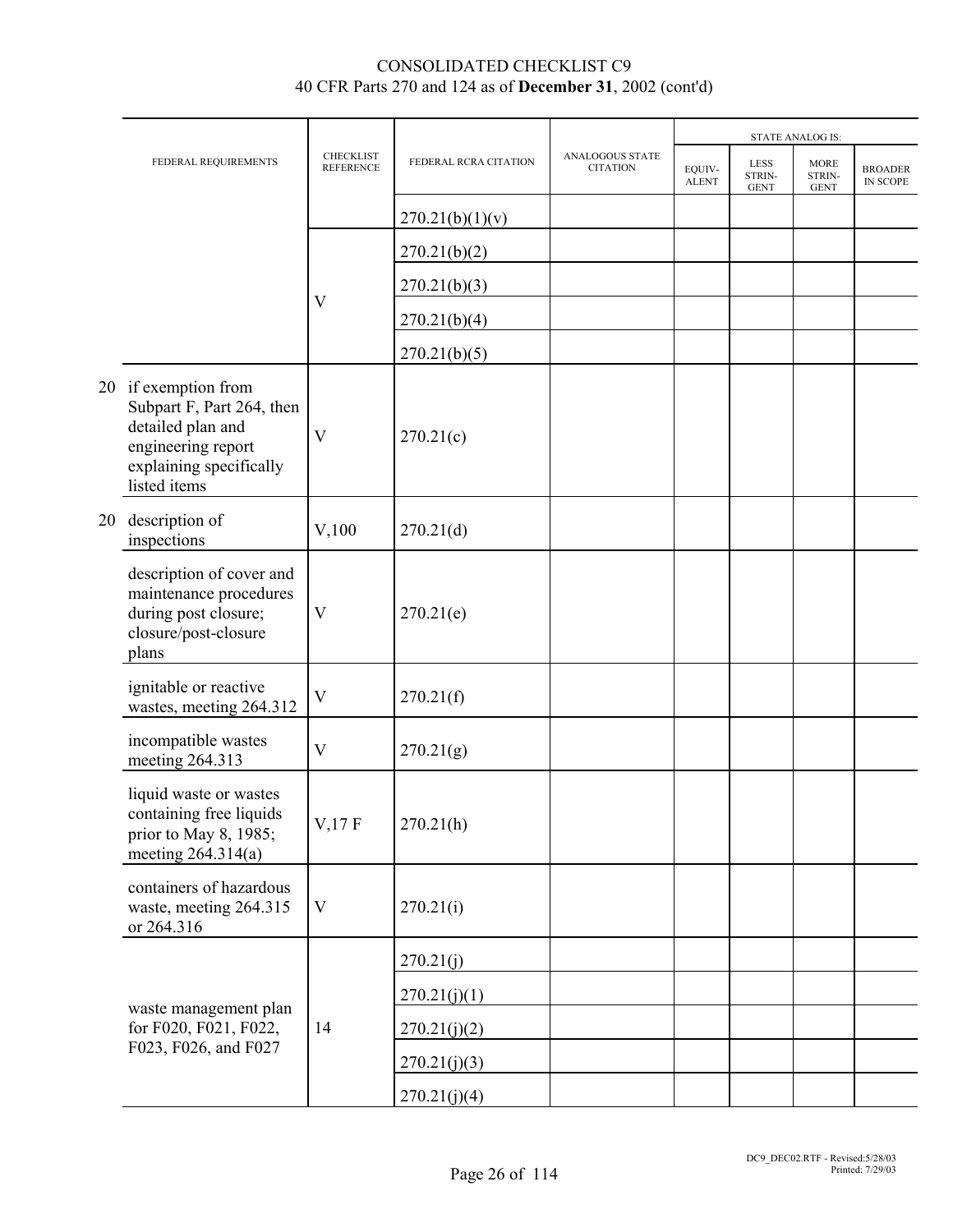|      |                                                                                                                                                                                                                                                                                                                                                                                                                                                                                                                 |                                      |                       |                                    |                        |                               | <b>STATE ANALOG IS:</b>              |                            |
|------|-----------------------------------------------------------------------------------------------------------------------------------------------------------------------------------------------------------------------------------------------------------------------------------------------------------------------------------------------------------------------------------------------------------------------------------------------------------------------------------------------------------------|--------------------------------------|-----------------------|------------------------------------|------------------------|-------------------------------|--------------------------------------|----------------------------|
|      | FEDERAL REQUIREMENTS                                                                                                                                                                                                                                                                                                                                                                                                                                                                                            | <b>CHECKLIST</b><br><b>REFERENCE</b> | FEDERAL RCRA CITATION | ANALOGOUS STATE<br><b>CITATION</b> | EQUIV-<br><b>ALENT</b> | LESS<br>STRIN-<br><b>GENT</b> | <b>MORE</b><br>STRIN-<br><b>GENT</b> | <b>BROADER</b><br>IN SCOPE |
|      | 21 SPECIFIC PART B INFORMATION REQUIREMENTS FOR BOILERS AND INDUSTRIAL FURNACES<br><b>BURNING HAZARDOUS WASTE</b>                                                                                                                                                                                                                                                                                                                                                                                               |                                      |                       |                                    |                        |                               |                                      |                            |
| †,22 | when cement or<br>lightweight aggregate<br>kiln complies with air<br>emission standards &<br>limitations in part 63,<br>subpart EEE, 270.22<br>requirements do not<br>apply; except provisions<br>determined necessary<br>to compliance with<br>$266.102(e)(1)$ and<br>$266.102(e)(2)(iii)$ if you<br>elect to comply with<br>$270.235(a)(1)(i)$ to<br>minimize emissions<br>from startup,<br>shutdown, and<br>malfunction; Director<br>may apply 270.22 on<br>case-by-case basis for<br>information collection | 182, 197,<br>202                     | 270.22 intro          |                                    |                        |                               |                                      |                            |
|      | owners and operators<br>subject to 266.104-<br>266.107 must conduct a<br>trial burn and must<br>submit a trial burn plan<br>or results in accordance<br>with 270.66                                                                                                                                                                                                                                                                                                                                             | 85                                   | 270.22(a)(1)          |                                    |                        |                               |                                      |                            |
|      | waiver of trial burn to<br>demonstrate<br>conformance with a<br>particular emission<br>standard under 266.104-<br>266.107 and<br>$270.22(a)(2)-(a)(5)$                                                                                                                                                                                                                                                                                                                                                          | 85                                   | 270.22(a)(1)(i)       |                                    |                        |                               |                                      |                            |
|      | data in lieu of a trial<br>burn as $270.22(a)(6)$<br>specifies                                                                                                                                                                                                                                                                                                                                                                                                                                                  | 85                                   | 270.22(a)(1)(ii)      |                                    |                        |                               |                                      |                            |
|      | boiler owners and<br>operators seeking to be<br>permitted under                                                                                                                                                                                                                                                                                                                                                                                                                                                 | 85                                   | 270.22(a)(2)(i)       |                                    |                        |                               |                                      |                            |

Page 27 of 114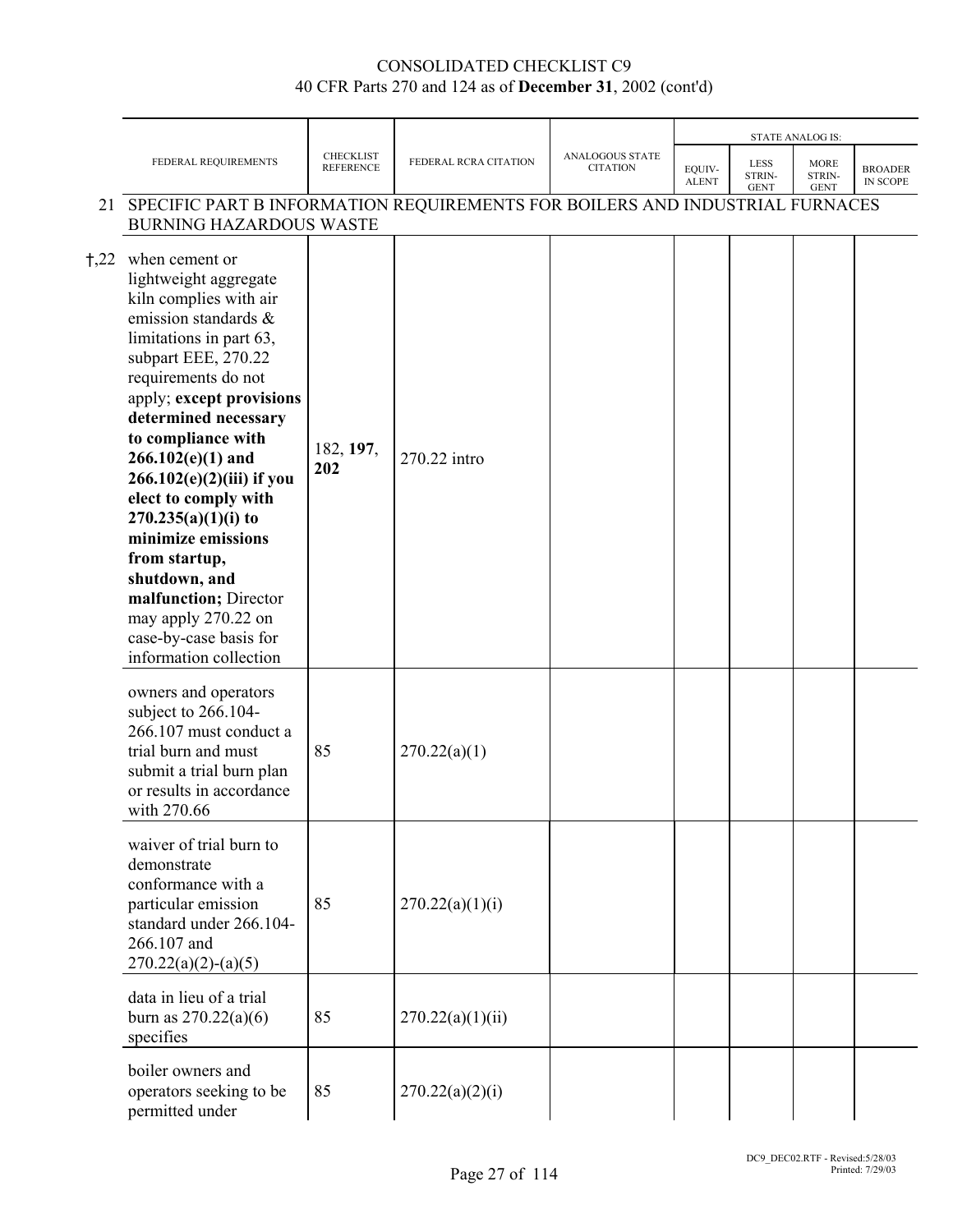|                                                                                                                                                                                                                           |                                      |                       |                                           |                        | <b>STATE ANALOG IS:</b>              |                                      |                                   |  |  |
|---------------------------------------------------------------------------------------------------------------------------------------------------------------------------------------------------------------------------|--------------------------------------|-----------------------|-------------------------------------------|------------------------|--------------------------------------|--------------------------------------|-----------------------------------|--|--|
| FEDERAL REQUIREMENTS                                                                                                                                                                                                      | <b>CHECKLIST</b><br><b>REFERENCE</b> | FEDERAL RCRA CITATION | <b>ANALOGOUS STATE</b><br><b>CITATION</b> | EQUIV-<br><b>ALENT</b> | <b>LESS</b><br>STRIN-<br><b>GENT</b> | <b>MORE</b><br>STRIN-<br><b>GENT</b> | <b>BROADER</b><br><b>IN SCOPE</b> |  |  |
| $266.104(a)(4)$ and<br>266.110 must submit<br>documentation showing<br>boiler compliance with<br>special operating<br>requirements at 266.110;<br>trial burn waived                                                       |                                      |                       |                                           |                        |                                      |                                      |                                   |  |  |
| information that must be                                                                                                                                                                                                  |                                      | 270.22(a)(2)(ii)      |                                           |                        |                                      |                                      |                                   |  |  |
| submitted for boilers and<br>industrial furnaces                                                                                                                                                                          | 85                                   | 270.22(a)(2)(ii)(A)   |                                           |                        |                                      |                                      |                                   |  |  |
| seeking to be permitted                                                                                                                                                                                                   |                                      | 270.22(a)(2)(ii)(B)   |                                           |                        |                                      |                                      |                                   |  |  |
| under the low risk waste<br>provisions of                                                                                                                                                                                 | 85,94                                | 270.22(a)(2)(ii)(C)   |                                           |                        |                                      |                                      |                                   |  |  |
| $266.104(a)(5)$ and<br>$266.109(a)$ without a                                                                                                                                                                             | 85                                   | 270.22(a)(2)(ii)(D)   |                                           |                        |                                      |                                      |                                   |  |  |
| trial burn                                                                                                                                                                                                                |                                      | 270.22(a)(2)(ii)(E)   |                                           |                        |                                      |                                      |                                   |  |  |
|                                                                                                                                                                                                                           |                                      | 270.22(a)(3)          |                                           |                        |                                      |                                      |                                   |  |  |
|                                                                                                                                                                                                                           | 85                                   | 270.22(a)(3)(i)       |                                           |                        |                                      |                                      |                                   |  |  |
| information that must be<br>submitted when seeking                                                                                                                                                                        |                                      | 270.22(a)(3)(ii)      |                                           |                        |                                      |                                      |                                   |  |  |
| to be permitted under<br>Tier I metals feed rate                                                                                                                                                                          |                                      | 270.22(a)(3)(iii)     |                                           |                        |                                      |                                      |                                   |  |  |
| screening limits at                                                                                                                                                                                                       |                                      | 270.22(a)(3)(iv)      |                                           |                        |                                      |                                      |                                   |  |  |
| $266.106(b)$ &(e) without<br>a trial burn                                                                                                                                                                                 |                                      | 270.22(a)(3)(v)       |                                           |                        |                                      |                                      |                                   |  |  |
|                                                                                                                                                                                                                           |                                      | 270.22(a)(3)(vi)      |                                           |                        |                                      |                                      |                                   |  |  |
|                                                                                                                                                                                                                           |                                      | 270.22(a)(3)(vii)     |                                           |                        |                                      |                                      |                                   |  |  |
| when seeking to be<br>permitted under the low<br>risk waste provisions of<br>266.109(b) which waives<br>the particulate standard,<br>submit documentation<br>supporting<br>$270.22(a)(2)(ii)$ and<br>$(a)(3)$ conformance | 85                                   | 270.22(a)(4)          |                                           |                        |                                      |                                      |                                   |  |  |
| information to be                                                                                                                                                                                                         | 85                                   | 270.22(a)(5)          |                                           |                        |                                      |                                      |                                   |  |  |
| submitted when seeking<br>to be permitted under                                                                                                                                                                           |                                      | 270.22(a)(5)(i)       |                                           |                        |                                      |                                      |                                   |  |  |
| Tier I feed rate screening                                                                                                                                                                                                |                                      | 270.22(a)(5)(ii)      |                                           |                        |                                      |                                      |                                   |  |  |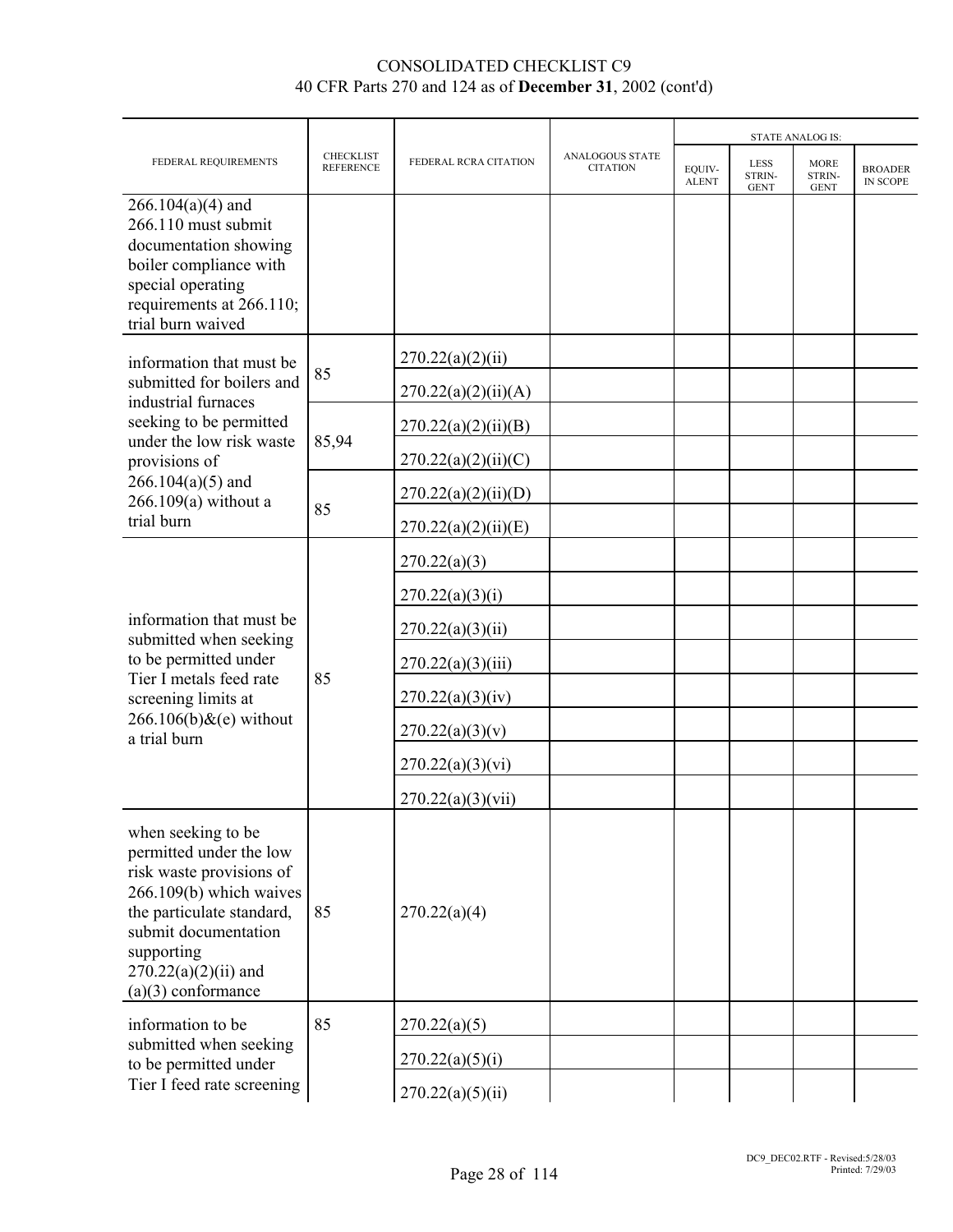|                                                                                                                                                                                                                                                                                                                                                                                                                                                                                                                                                                                           |                                      |                       |                                    | <b>STATE ANALOG IS:</b> |                                      |                                      |                            |  |
|-------------------------------------------------------------------------------------------------------------------------------------------------------------------------------------------------------------------------------------------------------------------------------------------------------------------------------------------------------------------------------------------------------------------------------------------------------------------------------------------------------------------------------------------------------------------------------------------|--------------------------------------|-----------------------|------------------------------------|-------------------------|--------------------------------------|--------------------------------------|----------------------------|--|
| FEDERAL REQUIREMENTS                                                                                                                                                                                                                                                                                                                                                                                                                                                                                                                                                                      | <b>CHECKLIST</b><br><b>REFERENCE</b> | FEDERAL RCRA CITATION | ANALOGOUS STATE<br><b>CITATION</b> | EQUIV-<br><b>ALENT</b>  | <b>LESS</b><br>STRIN-<br><b>GENT</b> | <b>MORE</b><br>STRIN-<br><b>GENT</b> | <b>BROADER</b><br>IN SCOPE |  |
| limits for total chloride<br>and chlorine under                                                                                                                                                                                                                                                                                                                                                                                                                                                                                                                                           |                                      | 270.22(a)(5)(iii)     |                                    |                         |                                      |                                      |                            |  |
| $266.107(b)(1)$ and (e)                                                                                                                                                                                                                                                                                                                                                                                                                                                                                                                                                                   |                                      | 270.22(a)(5)(iv)      |                                    |                         |                                      |                                      |                            |  |
| provisions without a trial<br>burn                                                                                                                                                                                                                                                                                                                                                                                                                                                                                                                                                        |                                      | 270.22(a)(5)(v)       |                                    |                         |                                      |                                      |                            |  |
|                                                                                                                                                                                                                                                                                                                                                                                                                                                                                                                                                                                           |                                      | 270.22(a)(5)(vi)      |                                    |                         |                                      |                                      |                            |  |
|                                                                                                                                                                                                                                                                                                                                                                                                                                                                                                                                                                                           | 85,94                                | 270.22(a)(5)(vii)     |                                    |                         |                                      |                                      |                            |  |
| owner or operator may<br>seek exemption from<br>trial burn requirements<br>demonstrating 266.104-<br>266.107 and 270.66<br>conformance by<br>providing information<br>from previous<br>compliance testing of the<br>device or compliance<br>testing or trial burns of<br>similar boilers or<br>industrial furnaces;<br>burning similar wastes<br>under similar conditions<br>270.66 design and<br>operation information<br>required; conditions<br>under which Director<br>shall approve a permit<br>application in lieu of a<br>trial burn; additional<br>information to be<br>submitted | 85,94                                | 270.22(a)(6)          |                                    |                         |                                      |                                      |                            |  |
|                                                                                                                                                                                                                                                                                                                                                                                                                                                                                                                                                                                           |                                      | 270.22(a)(6)(i)       |                                    |                         |                                      |                                      |                            |  |
| for a waiver from any                                                                                                                                                                                                                                                                                                                                                                                                                                                                                                                                                                     | 85                                   | 270.22(a)(6)(i)(A)    |                                    |                         |                                      |                                      |                            |  |
| trial burn:                                                                                                                                                                                                                                                                                                                                                                                                                                                                                                                                                                               |                                      | 270.22(a)(6)(i)(B)    |                                    |                         |                                      |                                      |                            |  |
|                                                                                                                                                                                                                                                                                                                                                                                                                                                                                                                                                                                           |                                      | 270.22(a)(6)(i)(C)    |                                    |                         |                                      |                                      |                            |  |
| for a waiver of the DRE<br>trial burn, basis for<br>selection of POHCs used<br>in other burns which<br>demonstrate $266.104(a)$<br>compliance; analysis<br>should specify 261,                                                                                                                                                                                                                                                                                                                                                                                                            | 85                                   | 270.22(a)(6)(ii)      |                                    |                         |                                      |                                      |                            |  |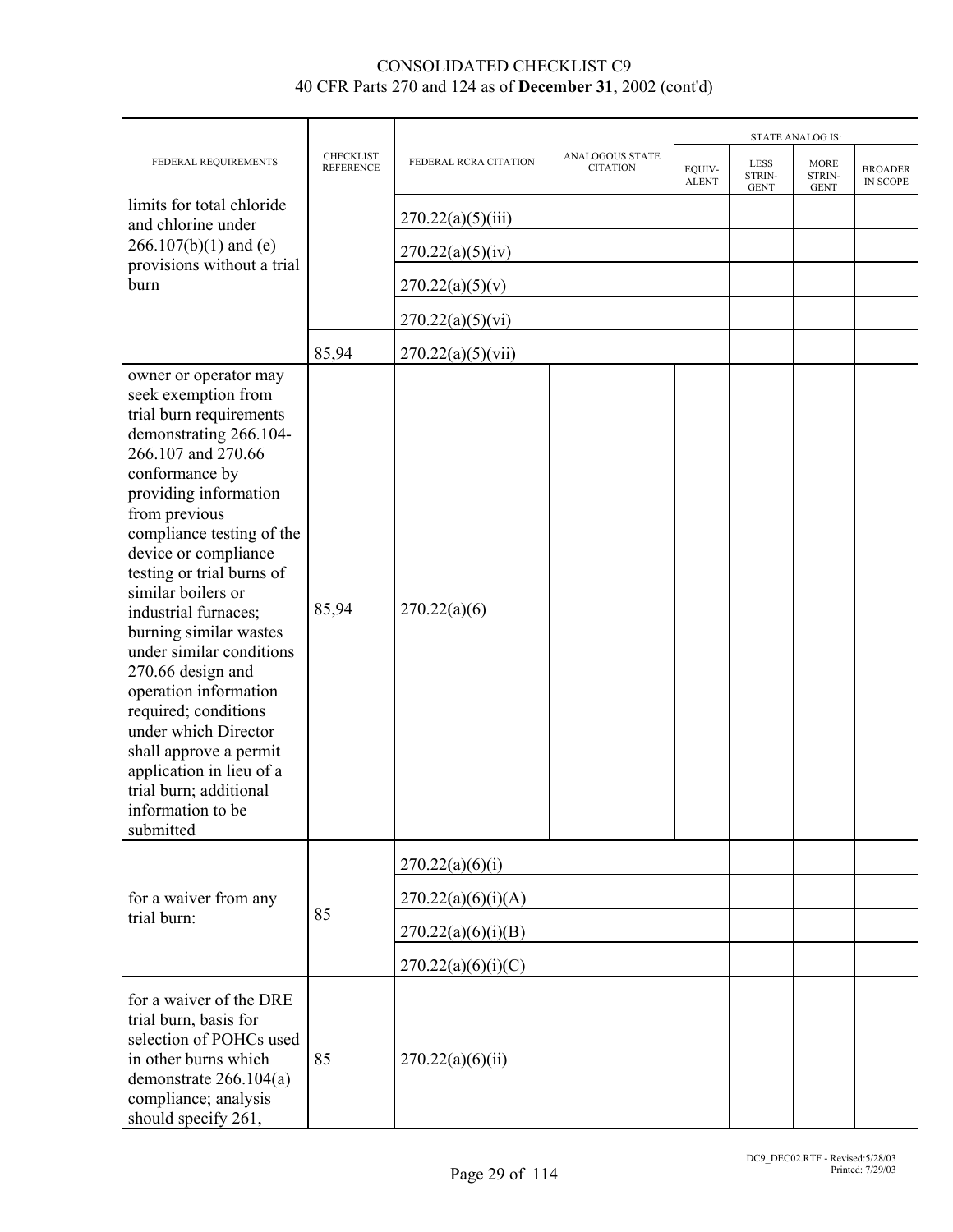|                                                                                                                                                                                                                                                                                                           |                                      |                       | <b>STATE ANALOG IS:</b>            |                        |                                      |                                      |                                   |
|-----------------------------------------------------------------------------------------------------------------------------------------------------------------------------------------------------------------------------------------------------------------------------------------------------------|--------------------------------------|-----------------------|------------------------------------|------------------------|--------------------------------------|--------------------------------------|-----------------------------------|
| FEDERAL REQUIREMENTS                                                                                                                                                                                                                                                                                      | <b>CHECKLIST</b><br><b>REFERENCE</b> | FEDERAL RCRA CITATION | ANALOGOUS STATE<br><b>CITATION</b> | EQUIV-<br><b>ALENT</b> | <b>LESS</b><br>STRIN-<br><b>GENT</b> | <b>MORE</b><br>STRIN-<br><b>GENT</b> | <b>BROADER</b><br><b>IN SCOPE</b> |
| Appendix VIII<br>constituents in hazardous<br>waste for which a permit<br>is sought and any<br>differences from POHCs<br>for which data are<br>provided                                                                                                                                                   |                                      |                       |                                    |                        |                                      |                                      |                                   |
|                                                                                                                                                                                                                                                                                                           |                                      | 270.22(b)             |                                    |                        |                                      |                                      |                                   |
|                                                                                                                                                                                                                                                                                                           | 85,94                                | 270.22(b)(1)          |                                    |                        |                                      |                                      |                                   |
| minimum information to                                                                                                                                                                                                                                                                                    |                                      | 270.22(b)(2)          |                                    |                        |                                      |                                      |                                   |
| be submitted for<br>industrial furnaces with                                                                                                                                                                                                                                                              |                                      | 270.22(b)(3)          |                                    |                        |                                      |                                      |                                   |
| organic matter in raw                                                                                                                                                                                                                                                                                     |                                      | 270.22(b)(4)          |                                    |                        |                                      |                                      |                                   |
| materials requesting an<br>alternative HC limit                                                                                                                                                                                                                                                           | 85                                   | 270.22(b)(4)(i)       |                                    |                        |                                      |                                      |                                   |
| under 266.104(f)                                                                                                                                                                                                                                                                                          |                                      | 270.22(b)(4)(ii)      |                                    |                        |                                      |                                      |                                   |
|                                                                                                                                                                                                                                                                                                           |                                      | 270.22(b)(5)          |                                    |                        |                                      |                                      |                                   |
|                                                                                                                                                                                                                                                                                                           |                                      | 270.22(b)(6)          |                                    |                        |                                      |                                      |                                   |
| when seeking to be<br>permitted under<br>$266.106(f)$ alternative<br>metals implementation<br>approach, submit<br>documentation that<br>ensures $266.106(c)$ or (d)<br>compliance and how<br>approach can be<br>implemented and<br>monitored; provide other<br>information as Director<br>finds necessary | 85                                   | 270.22(c)             |                                    |                        |                                      |                                      |                                   |
| describe automatic waste<br>feed cutoff system,<br>including any pre-alarm<br>systems                                                                                                                                                                                                                     | 85                                   | 270.22(d)             |                                    |                        |                                      |                                      |                                   |
| use of direct transfer<br>operations requires<br>submittal of information<br>supporting 266.111<br>conformance                                                                                                                                                                                            | 85                                   | 270.22(e)             |                                    |                        |                                      |                                      |                                   |
|                                                                                                                                                                                                                                                                                                           |                                      |                       |                                    |                        |                                      |                                      |                                   |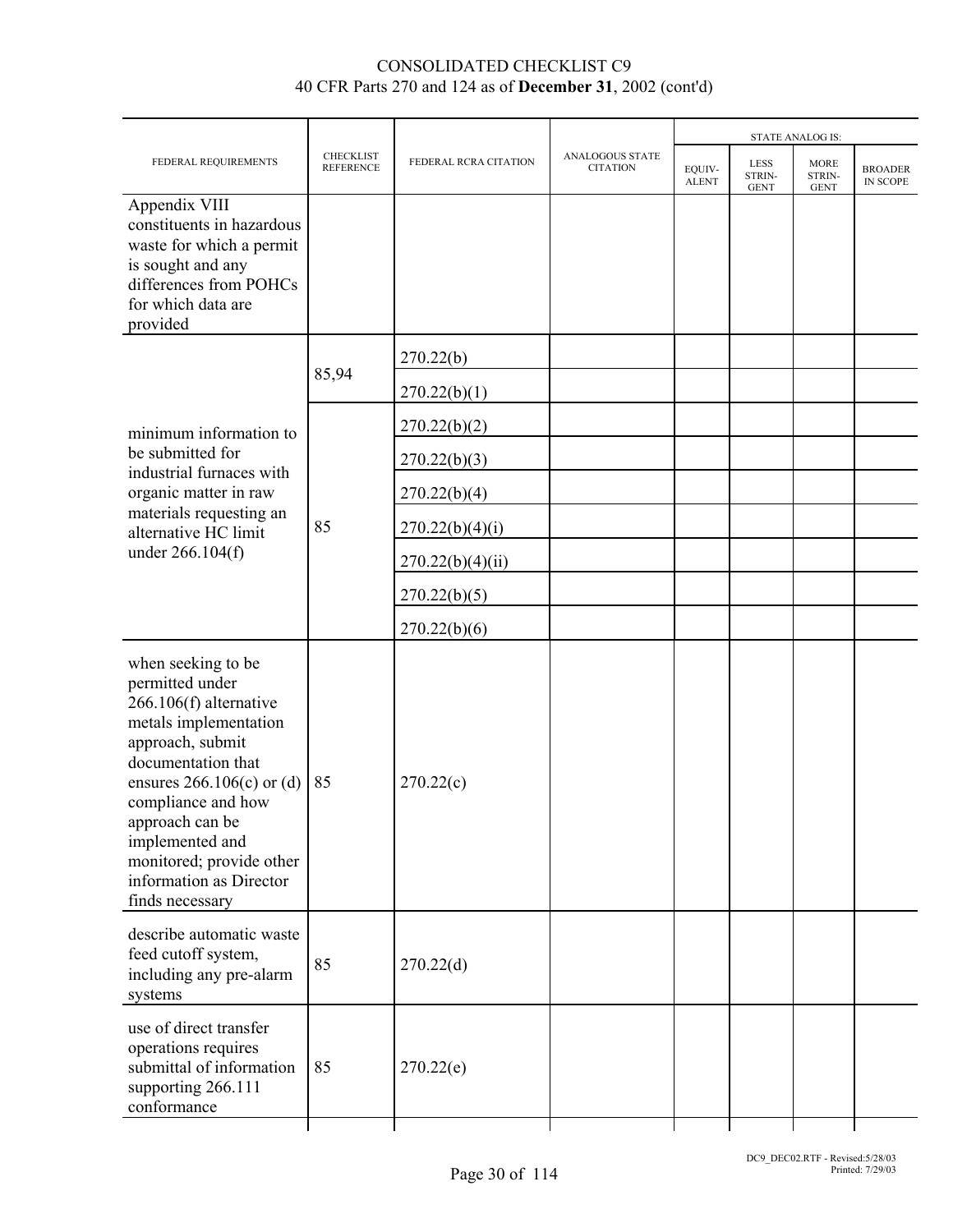|                                                                                                                                                    |                                      |                       |                                           |                        |                                      | <b>STATE ANALOG IS:</b>              |                                   |
|----------------------------------------------------------------------------------------------------------------------------------------------------|--------------------------------------|-----------------------|-------------------------------------------|------------------------|--------------------------------------|--------------------------------------|-----------------------------------|
| FEDERAL REQUIREMENTS                                                                                                                               | <b>CHECKLIST</b><br><b>REFERENCE</b> | FEDERAL RCRA CITATION | <b>ANALOGOUS STATE</b><br><b>CITATION</b> | EQUIV-<br><b>ALENT</b> | <b>LESS</b><br>STRIN-<br><b>GENT</b> | <b>MORE</b><br>STRIN-<br><b>GENT</b> | <b>BROADER</b><br><b>IN SCOPE</b> |
| demonstration of<br>266.112 conformance if<br>claim is made that<br>residues are excluded<br>from regulation                                       | 85                                   | 270.22(f)             |                                           |                        |                                      |                                      |                                   |
| SPECIFIC PART B INFORMATION REQUIREMENTS FOR MISCELLANEOUS UNITS                                                                                   |                                      |                       |                                           |                        |                                      |                                      |                                   |
| additional information<br>for facilities using<br>miscellaneous units                                                                              | 45                                   | 270.23                |                                           |                        |                                      |                                      |                                   |
|                                                                                                                                                    |                                      | 270.23(a)             |                                           |                        |                                      |                                      |                                   |
| detailed description of                                                                                                                            |                                      | 270.23(a)(1)          |                                           |                        |                                      |                                      |                                   |
| unit                                                                                                                                               | 45                                   | 270.23(a)(2)          |                                           |                        |                                      |                                      |                                   |
|                                                                                                                                                    |                                      | 270.23(a)(3)          |                                           |                        |                                      |                                      |                                   |
| hydrologic, geologic,<br>and meteorologic<br>assessments and land use<br>maps for addressing and<br>meeting environmental<br>performance standards | 45                                   | 270.23(b)             |                                           |                        |                                      |                                      |                                   |
| potential exposure<br>pathways                                                                                                                     | 45                                   | 270.23(c)             |                                           |                        |                                      |                                      |                                   |
| effectiveness of<br>treatment                                                                                                                      | 45                                   | 270.23(d)             |                                           |                        |                                      |                                      |                                   |
| additional information,<br>as determined by<br>Director                                                                                            | 45                                   | 270.23(e)             |                                           |                        |                                      |                                      |                                   |
| SPECIFIC PART B INFORMATION REQUIREMENTS FOR PROCESS VENTS                                                                                         |                                      |                       |                                           |                        |                                      |                                      |                                   |
| odditional information                                                                                                                             |                                      |                       |                                           |                        |                                      |                                      |                                   |

| additional information<br>that must be provided by<br>owners and operators of<br>facilities that have<br>process vents to which<br>Subpart AA of Part 264<br>applies, except as<br>provided in 264.1 | 79 | 270.24    |  |  |  |
|------------------------------------------------------------------------------------------------------------------------------------------------------------------------------------------------------|----|-----------|--|--|--|
| implementation schedule<br>as specified in<br>$264.1033(a)(2)$ for                                                                                                                                   | 79 | 270.24(a) |  |  |  |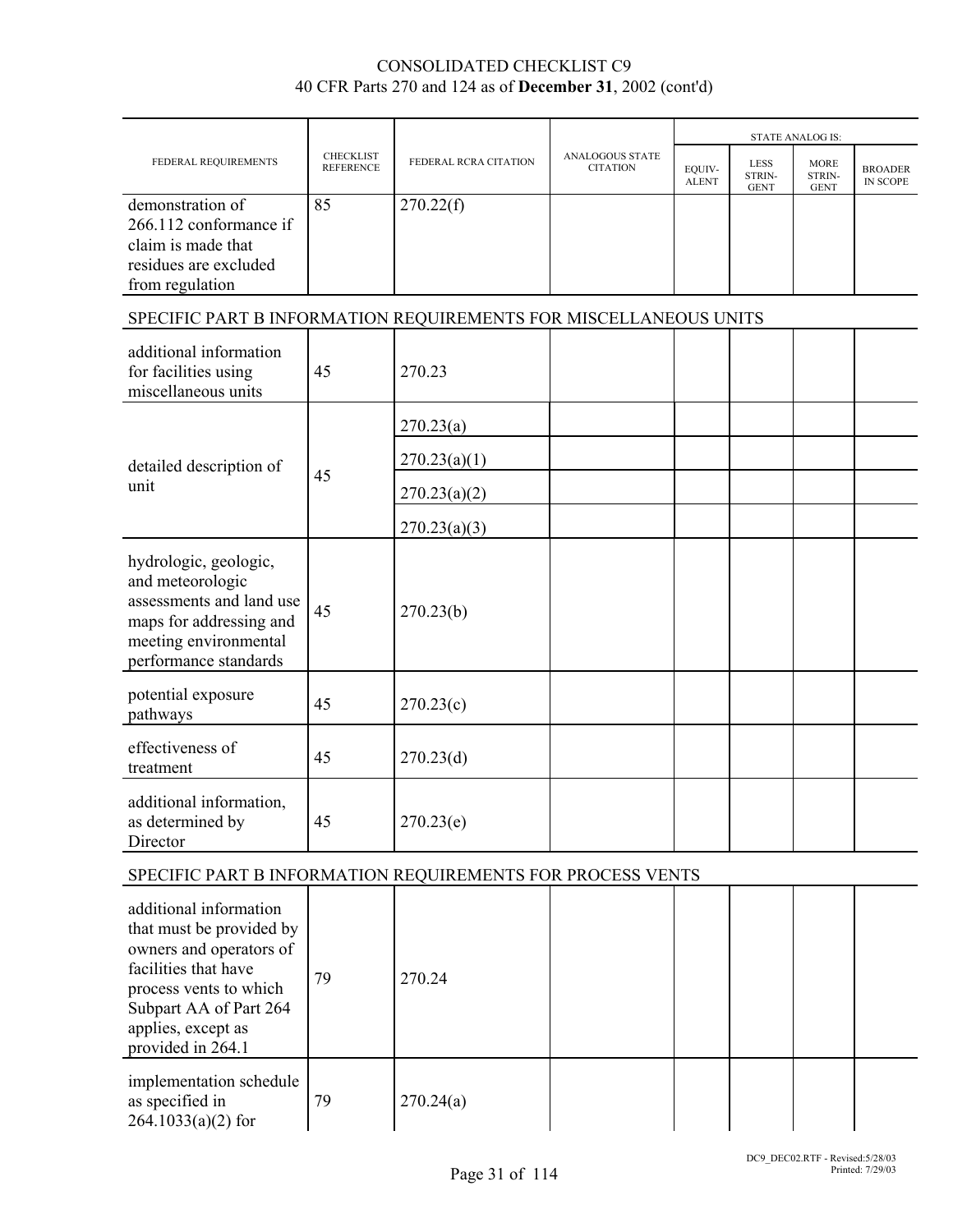|                                                                                                                                                                                                                                                  |                                      |                       |                                    | <b>STATE ANALOG IS:</b> |                                      |                                      |                            |
|--------------------------------------------------------------------------------------------------------------------------------------------------------------------------------------------------------------------------------------------------|--------------------------------------|-----------------------|------------------------------------|-------------------------|--------------------------------------|--------------------------------------|----------------------------|
| FEDERAL REQUIREMENTS                                                                                                                                                                                                                             | <b>CHECKLIST</b><br><b>REFERENCE</b> | FEDERAL RCRA CITATION | ANALOGOUS STATE<br><b>CITATION</b> | EQUIV-<br><b>ALENT</b>  | <b>LESS</b><br>STRIN-<br><b>GENT</b> | <b>MORE</b><br>STRIN-<br><b>GENT</b> | <b>BROADER</b><br>IN SCOPE |
| facilities that cannot<br>install a closed-vent<br>system and control<br>device to comply with<br>Part 264 Subpart AA<br>provisions on the<br>effective date the facility<br>becomes subject to Part<br>264 or Part 265 Subpart<br>AA provisions |                                      |                       |                                    |                         |                                      |                                      |                            |
| documentation of<br>compliance with process<br>vent standards in<br>264.1032 including:                                                                                                                                                          | 79                                   | 270.24(b)             |                                    |                         |                                      |                                      |                            |
| information and data<br>identifying all affected<br>process vents and<br>specific information for<br>each vent                                                                                                                                   | 79                                   | 270.24(b)(1)          |                                    |                         |                                      |                                      |                            |
| information and data<br>supporting estimates of<br>vent emissions and<br>emission reductions;<br>estimates made using<br>parameter values<br>representing highest load<br>or capacity level<br>conditions                                        | 79                                   | 270.24(b)(2)          |                                    |                         |                                      |                                      |                            |
| information and data for<br>determining if a process<br>vent is subject to<br>264.1032 requirements                                                                                                                                              | 79                                   | 270.24(b)(3)          |                                    |                         |                                      |                                      |                            |
| a performance test plan<br>as specified in<br>264.1035(b)(3) if<br>applying to use certain<br>control devices and<br>using test data to<br>determine efficiency or<br>concentration                                                              | 79                                   | 270.24(c)             |                                    |                         |                                      |                                      |                            |
| documentation of<br>compliance with<br>264.1033 including:                                                                                                                                                                                       | 79                                   | 270.24(d)             |                                    |                         |                                      |                                      |                            |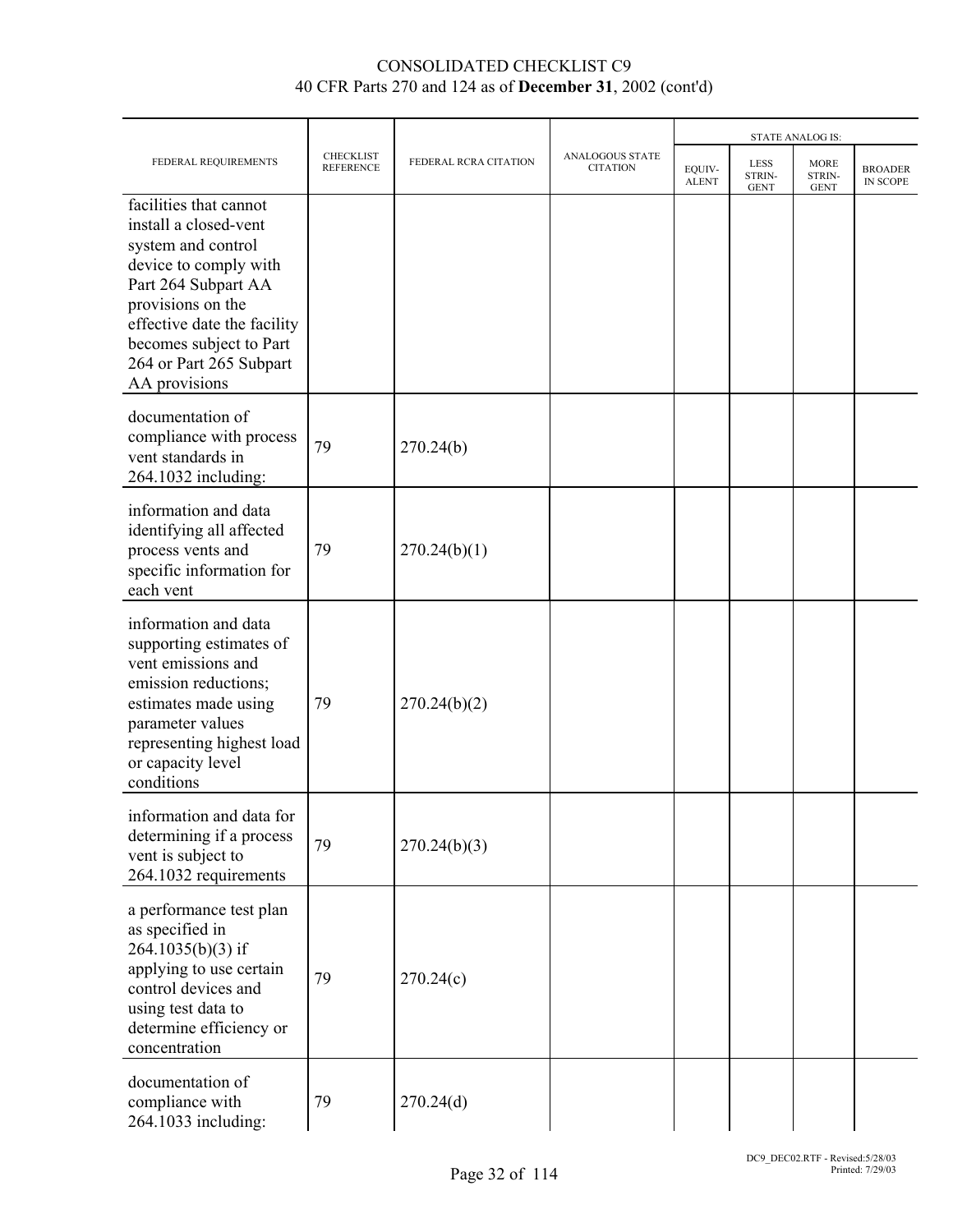|                                                                                                                                                                                                                                                          |                                      |                       |                                    |                        |                                      | <b>STATE ANALOG IS:</b>              |                                   |
|----------------------------------------------------------------------------------------------------------------------------------------------------------------------------------------------------------------------------------------------------------|--------------------------------------|-----------------------|------------------------------------|------------------------|--------------------------------------|--------------------------------------|-----------------------------------|
| FEDERAL REQUIREMENTS                                                                                                                                                                                                                                     | <b>CHECKLIST</b><br><b>REFERENCE</b> | FEDERAL RCRA CITATION | ANALOGOUS STATE<br><b>CITATION</b> | EQUIV-<br><b>ALENT</b> | <b>LESS</b><br>STRIN-<br><b>GENT</b> | <b>MORE</b><br>STRIN-<br><b>GENT</b> | <b>BROADER</b><br><b>IN SCOPE</b> |
| references and sources<br>used in preparing<br>documentation                                                                                                                                                                                             | 79                                   | 270.24(d)(1)          |                                    |                        |                                      |                                      |                                   |
| records including dates<br>of each compliance test<br>required by $264.1033(k)$                                                                                                                                                                          | 79,87                                | 270.24(d)(2)          |                                    |                        |                                      |                                      |                                   |
| design analysis and other<br>documents that present<br>basic control device<br>design information;<br>design analysis<br>addresses vent stream<br>characteristics and<br>control device operation<br>parameters as specified<br>in $264.1035(b)(4)(iii)$ | 79                                   | 270.24(d)(3)          |                                    |                        |                                      |                                      |                                   |
| certification statement<br>signed and dated by<br>owner or operator<br>regarding operating<br>parameters used in<br>design analysis                                                                                                                      | 79                                   | 270.24(d)(4)          |                                    |                        |                                      |                                      |                                   |
| certification statement<br>signed and dated by<br>owner or operator<br>regarding control device<br>meeting efficiency<br>design specifications                                                                                                           | 79                                   | 270.24(d)(5)          |                                    |                        |                                      |                                      |                                   |
| SPECIFIC PART B INFORMATION REQUIREMENTS FOR EQUIPMENT                                                                                                                                                                                                   |                                      |                       |                                    |                        |                                      |                                      |                                   |
| additional information<br>that must be provided by<br>owners and operators of<br>facilities that have<br>equipment to which<br>Subpart BB of Part 264<br>applies, except as<br>provided in 264.1                                                         | 79                                   | 270.25                |                                    |                        |                                      |                                      |                                   |
| for each piece of<br>equipment to which<br>Subpart BB of Part 264                                                                                                                                                                                        | 79                                   | 270.25(a)             |                                    |                        |                                      |                                      |                                   |

applies: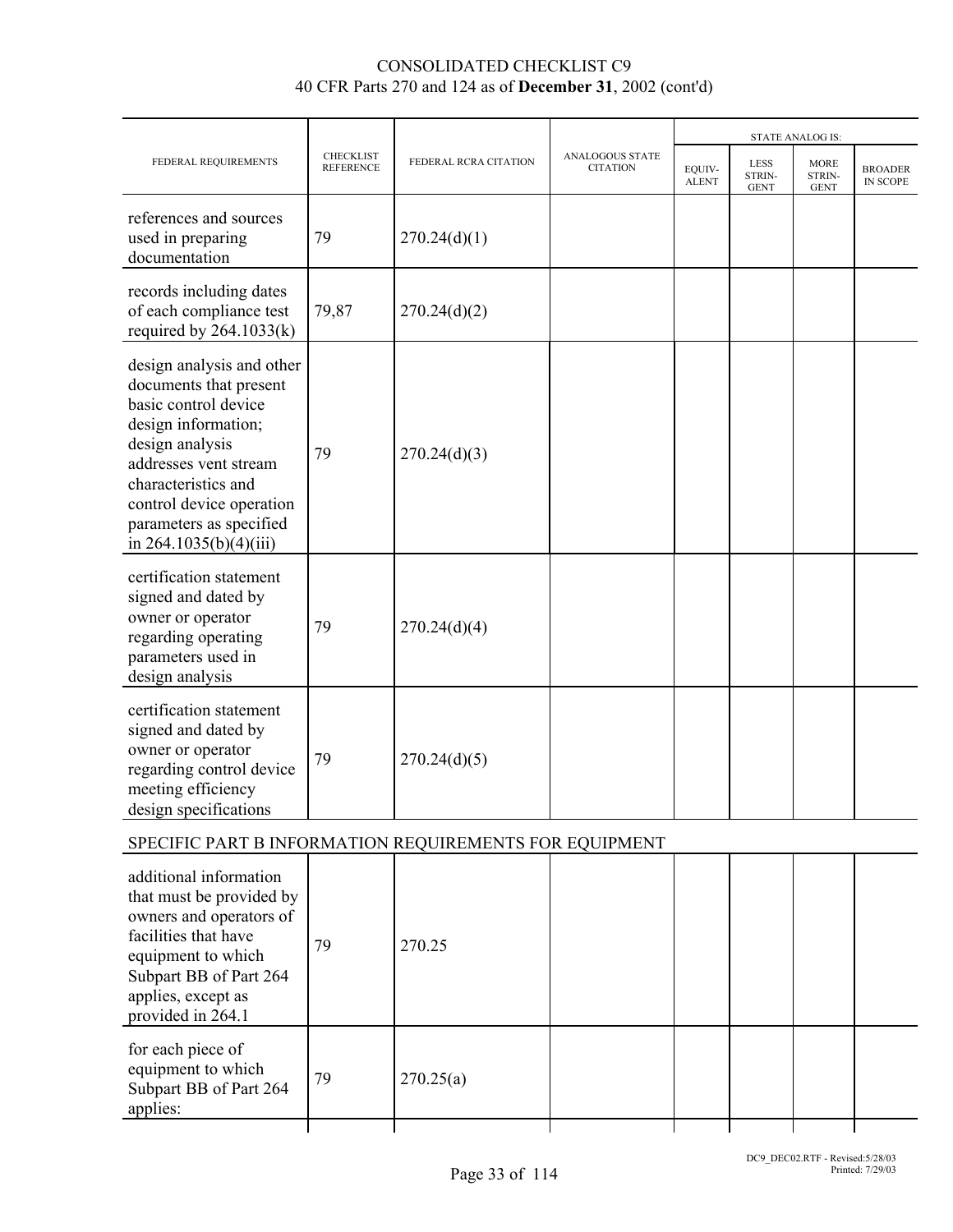|                                                                                                                                                                                                                                                                                                                               |                                      |                       |                                    |                        |                                      | <b>STATE ANALOG IS:</b>              |                            |
|-------------------------------------------------------------------------------------------------------------------------------------------------------------------------------------------------------------------------------------------------------------------------------------------------------------------------------|--------------------------------------|-----------------------|------------------------------------|------------------------|--------------------------------------|--------------------------------------|----------------------------|
| FEDERAL REQUIREMENTS                                                                                                                                                                                                                                                                                                          | <b>CHECKLIST</b><br><b>REFERENCE</b> | FEDERAL RCRA CITATION | ANALOGOUS STATE<br><b>CITATION</b> | EQUIV-<br><b>ALENT</b> | <b>LESS</b><br>STRIN-<br><b>GENT</b> | <b>MORE</b><br>STRIN-<br><b>GENT</b> | <b>BROADER</b><br>IN SCOPE |
| equipment identification<br>number and hazardous<br>waste management unit<br>identification                                                                                                                                                                                                                                   | 79                                   | 270.25(a)(1)          |                                    |                        |                                      |                                      |                            |
| approximate locations<br>within the facility                                                                                                                                                                                                                                                                                  | 79                                   | 270.25(a)(2)          |                                    |                        |                                      |                                      |                            |
| type of equipment                                                                                                                                                                                                                                                                                                             | 79                                   | 270.25(a)(3)          |                                    |                        |                                      |                                      |                            |
| percent by weight total<br>organics in the<br>hazardous waste stream<br>at the equipment                                                                                                                                                                                                                                      | 79                                   | 270.25(a)(4)          |                                    |                        |                                      |                                      |                            |
| hazardous waste state at<br>the equipment                                                                                                                                                                                                                                                                                     | 79                                   | 270.25(a)(5)          |                                    |                        |                                      |                                      |                            |
| method of compliance<br>with the standard                                                                                                                                                                                                                                                                                     | 79                                   | 270.25(a)(6)          |                                    |                        |                                      |                                      |                            |
| implementation schedule<br>as specified in<br>$264.1033(a)(2)$ for<br>facilities that cannot<br>install a closed-vent<br>system and control<br>device to comply with<br>Part 264 Subpart BB<br>provisions on the<br>effective date the facility<br>becomes subject to Part<br>264 or Part 265 Subpart<br><b>BB</b> provisions | 79                                   | 270.25(b)             |                                    |                        |                                      |                                      |                            |
| a performance test plan<br>as specified in<br>264.1035(b)(3) if<br>applying to use certain<br>control devices and<br>using test data to<br>determine or efficiency<br>or concentration                                                                                                                                        | 79                                   | 270.25(c)             |                                    |                        |                                      |                                      |                            |
| documentation<br>demonstrating<br>compliance with<br>264.1052 to 264.1059<br>equipment standards and                                                                                                                                                                                                                          | 79                                   | 270.25(d)             |                                    |                        |                                      |                                      |                            |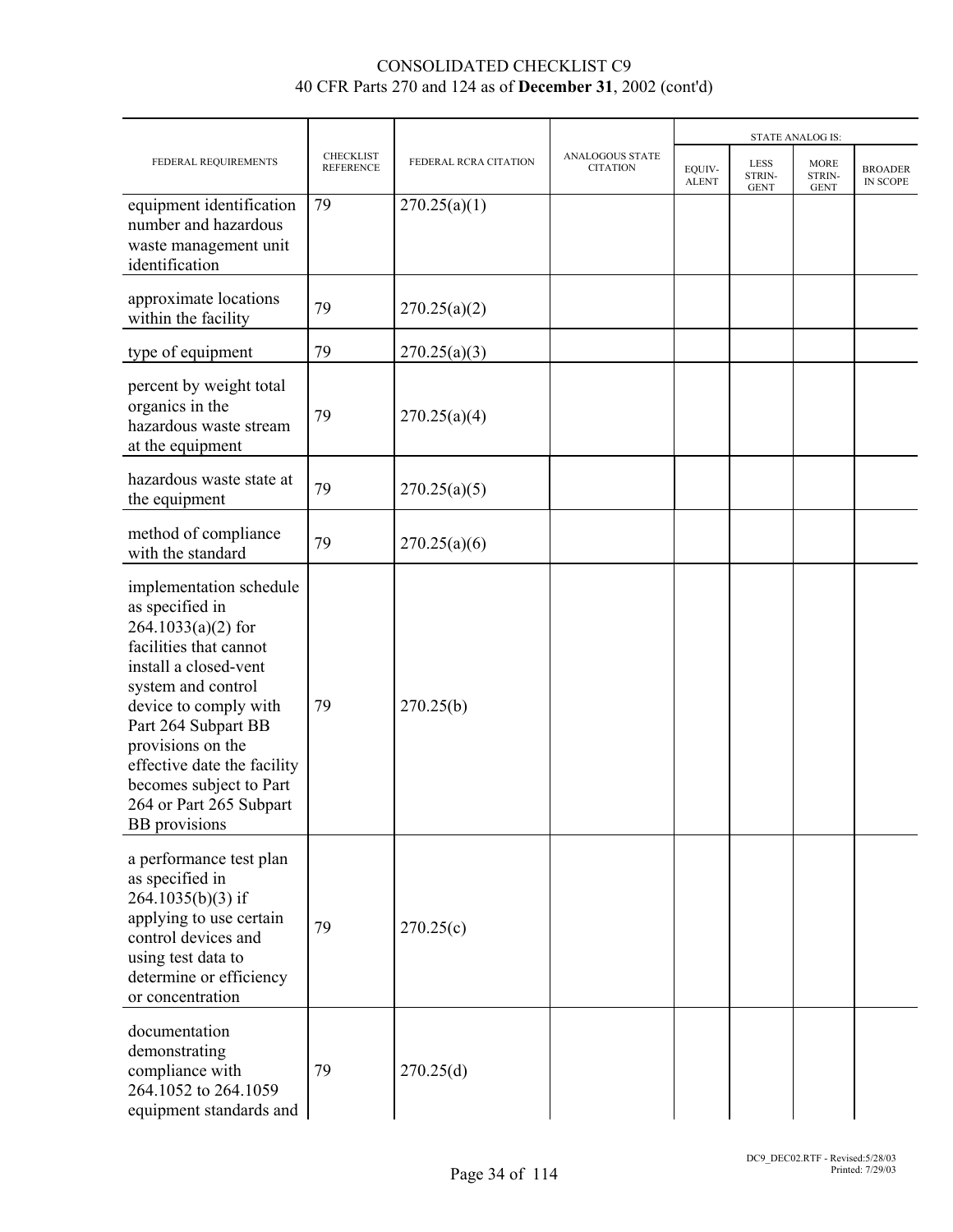|                                                                                                                                                                                                                                                          | <b>CHECKLIST</b><br><b>REFERENCE</b> | FEDERAL RCRA CITATION | ANALOGOUS STATE<br><b>CITATION</b> | <b>STATE ANALOG IS:</b> |                                      |                                      |                                   |
|----------------------------------------------------------------------------------------------------------------------------------------------------------------------------------------------------------------------------------------------------------|--------------------------------------|-----------------------|------------------------------------|-------------------------|--------------------------------------|--------------------------------------|-----------------------------------|
| FEDERAL REQUIREMENTS                                                                                                                                                                                                                                     |                                      |                       |                                    | EOUIV-<br><b>ALENT</b>  | <b>LESS</b><br>STRIN-<br><b>GENT</b> | <b>MORE</b><br>STRIN-<br><b>GENT</b> | <b>BROADER</b><br><b>IN SCOPE</b> |
| containing records<br>required under 264.1064;<br>Regional Administrator<br>may request further<br>documentation                                                                                                                                         |                                      |                       |                                    |                         |                                      |                                      |                                   |
| documentation to<br>demonstrate compliance<br>with 264.1060 shall<br>include:                                                                                                                                                                            | 79                                   | 270.25(e)             |                                    |                         |                                      |                                      |                                   |
| references and sources<br>used in preparing<br>documentation                                                                                                                                                                                             | 79                                   | 270.25(e)(1)          |                                    |                         |                                      |                                      |                                   |
| records, including dates,<br>of each compliance test<br>required by $264.1033(j)$                                                                                                                                                                        | 79,87                                | 270.25(e)(2)          |                                    |                         |                                      |                                      |                                   |
| design analysis and other<br>documents that present<br>basic control device<br>design information;<br>design analysis<br>addresses vent stream<br>characteristics and<br>control device operation<br>parameters as specified<br>in $264.1035(b)(4)(iii)$ | 79                                   | 270.25(e)(3)          |                                    |                         |                                      |                                      |                                   |
| certification statement<br>signed and dated by<br>owner or operator<br>regarding operating<br>parameters used in<br>design analysis                                                                                                                      | 79                                   | 270.25(e)(4)          |                                    |                         |                                      |                                      |                                   |
| certification statement<br>signed and dated by<br>owner or operator<br>regarding control device<br>meeting efficiency<br>design specifications                                                                                                           | 79                                   | 270.25(e)(5)          |                                    |                         |                                      |                                      |                                   |

## 21 SPECIAL PART B INFORMATION REQUIREMENTS FOR DRIP PADS

| additional information to<br>be provided by owners<br>and operators of | 82,92 | 270.26 |  |  |  |  |  |
|------------------------------------------------------------------------|-------|--------|--|--|--|--|--|
|------------------------------------------------------------------------|-------|--------|--|--|--|--|--|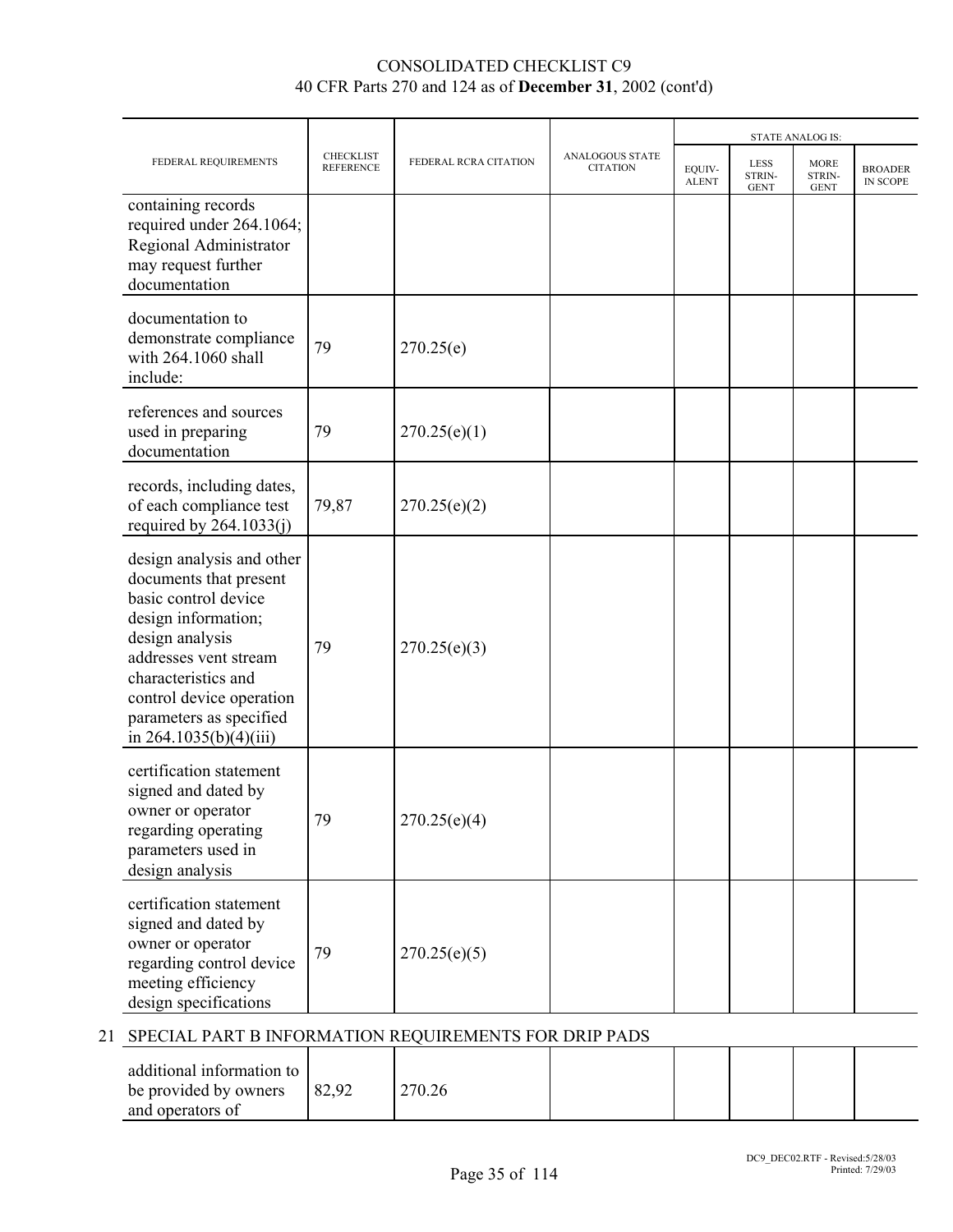| FEDERAL REQUIREMENTS                                                                                                                                                                                            | <b>CHECKLIST</b><br><b>REFERENCE</b> | FEDERAL RCRA CITATION | <b>ANALOGOUS STATE</b><br><b>CITATION</b> | <b>STATE ANALOG IS:</b> |                               |                               |                            |  |
|-----------------------------------------------------------------------------------------------------------------------------------------------------------------------------------------------------------------|--------------------------------------|-----------------------|-------------------------------------------|-------------------------|-------------------------------|-------------------------------|----------------------------|--|
|                                                                                                                                                                                                                 |                                      |                       |                                           | EQUIV-<br><b>ALENT</b>  | LESS<br>STRIN-<br><b>GENT</b> | MORE<br>STRIN-<br><b>GENT</b> | <b>BROADER</b><br>IN SCOPE |  |
| hazardous waste<br>treatment, storage, or<br>disposal facilities that<br>collect, store, or treat<br>hazardous waste on drip<br>pads, except as otherwise<br>provided by 264.1                                  |                                      |                       |                                           |                         |                               |                               |                            |  |
| list of hazardous wastes<br>placed or to be placed on<br>each drip pad                                                                                                                                          | 82,92                                | 270.26(a)             |                                           |                         |                               |                               |                            |  |
| detailed plans and an<br>engineering report<br>describing how<br>$264.90(b)(2)$ will be met,<br>if an exemption is sought<br>to Subpart F of Part 264                                                           | 82,85,92                             | 270.26(b)             |                                           |                         |                               |                               |                            |  |
| detailed plans and an<br>engineering report<br>describing the design,<br>construction, operation<br>and maintenance of drip<br>pad to meet 264.573<br>requirements;<br>submission must address<br>264.571 items | 82,92                                | 270.26(c)             |                                           |                         |                               |                               |                            |  |
| design characteristics of<br>the drip pad                                                                                                                                                                       | 82,92                                | 270.26(c)(1)          |                                           |                         |                               |                               |                            |  |
| liner system                                                                                                                                                                                                    | 82,92                                | 270.26(c)(2)          |                                           |                         |                               |                               |                            |  |
| leakage detection system                                                                                                                                                                                        | 82,92                                | 270.26(c)(3)          |                                           |                         |                               |                               |                            |  |
| practices designed to<br>maintain drip pads                                                                                                                                                                     | 82,92                                | 270.26(c)(4)          |                                           |                         |                               |                               |                            |  |
| associated collection<br>system                                                                                                                                                                                 | 82,92                                | 270.26(c)(5)          |                                           |                         |                               |                               |                            |  |
| control of run-on to the<br>drip pad                                                                                                                                                                            | 82,92                                | 270.26(c)(6)          |                                           |                         |                               |                               |                            |  |
| control of run-off from<br>the drip pad                                                                                                                                                                         | 82,92                                | 270.26(c)(7)          |                                           |                         |                               |                               |                            |  |
| removal intervals and<br>demonstration of                                                                                                                                                                       | 82,92                                | 270.26(c)(8)          |                                           |                         |                               |                               |                            |  |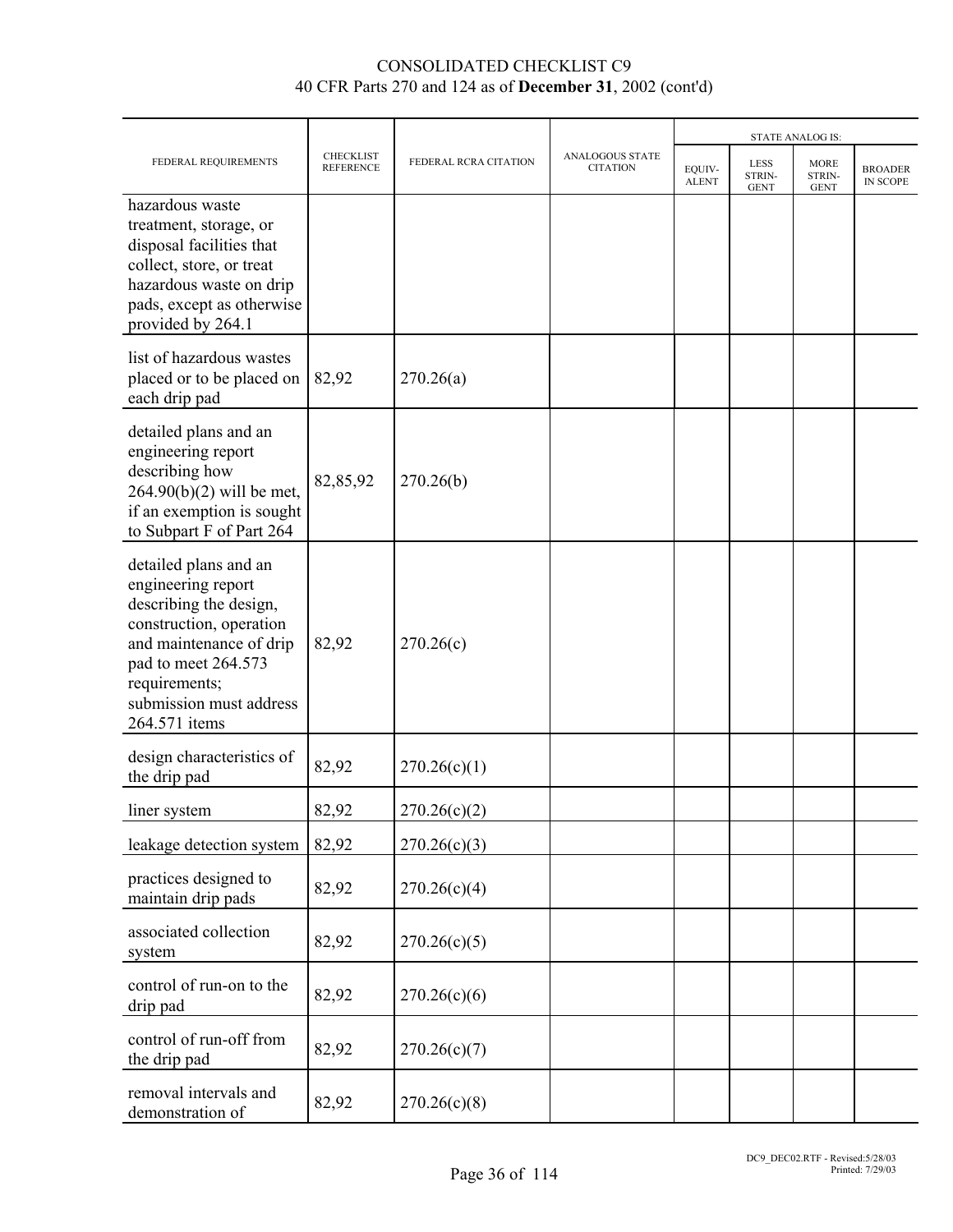|                                                                                                                                                                                                           |                                      |                       |                                           |                        |                               | <b>STATE ANALOG IS:</b>              |                            |
|-----------------------------------------------------------------------------------------------------------------------------------------------------------------------------------------------------------|--------------------------------------|-----------------------|-------------------------------------------|------------------------|-------------------------------|--------------------------------------|----------------------------|
| FEDERAL REQUIREMENTS                                                                                                                                                                                      | <b>CHECKLIST</b><br><b>REFERENCE</b> | FEDERAL RCRA CITATION | <b>ANALOGOUS STATE</b><br><b>CITATION</b> | EQUIV-<br><b>ALENT</b> | LESS<br>STRIN-<br><b>GENT</b> | <b>MORE</b><br>STRIN-<br><b>GENT</b> | <b>BROADER</b><br>IN SCOPE |
| sufficiency to prevent<br>overflow                                                                                                                                                                        |                                      |                       |                                           |                        |                               |                                      |                            |
| procedures for cleaning<br>drip pad at least once<br>every seven days;<br>provisions for<br>documentation of date,<br>time and cleaning<br>procedure                                                      | 82,92                                | 270.26(c)(9)          |                                           |                        |                               |                                      |                            |
| operating practices and<br>procedures to minimize<br>tracking of hazardous<br>waste or waste<br>constituents off the drip<br>pad                                                                          | 82,92                                | 270.26(c)(10)         |                                           |                        |                               |                                      |                            |
| procedures for ensuring<br>that treated wood from<br>pressure and nonpressure<br>processes is held on the<br>drip pad until drippage<br>has ceased; record<br>keeping practices                           | 82,92                                | 270.26(c)(11)         |                                           |                        |                               |                                      |                            |
| provisions for ensuring<br>that collection and<br>holding units for run-on<br>and run-off control<br>systems are emptied or<br>managed as soon as<br>possible after storms to<br>maintain design capacity | 82,92                                | 270.26(c)(12)         |                                           |                        |                               |                                      |                            |
| if treatment is carried out<br>on the drip pad, details<br>of process equipment<br>used, and the nature and<br>quality of residuals                                                                       | 82,92                                | 270.26(c)(13)         |                                           |                        |                               |                                      |                            |
| description of drip pad<br>inspections to meet<br>264.573 requirements;<br>include in $270.14(b)(5)$<br>inspection plan                                                                                   | 82,92                                | 270.26(c)(14)         |                                           |                        |                               |                                      |                            |
| certification that drip pad<br>design meets $264.573(a)$ -                                                                                                                                                | 82,92                                | 270.26(c)(15)         |                                           |                        |                               |                                      |                            |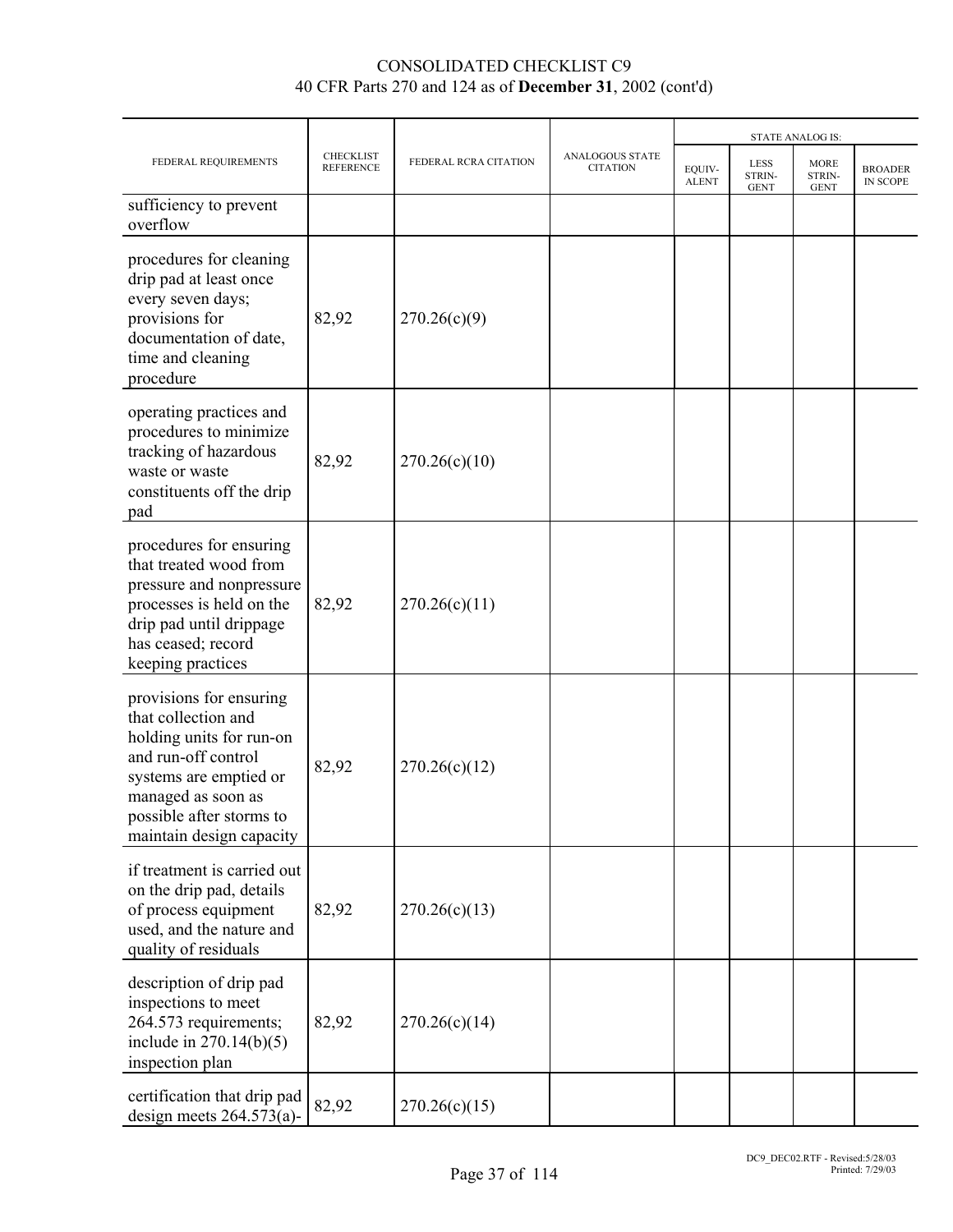|                                                                                                                                                                                                                                                                                                                                                         |                                      |                       |                                           |                        |                                      | <b>STATE ANALOG IS:</b>              |                                   |
|---------------------------------------------------------------------------------------------------------------------------------------------------------------------------------------------------------------------------------------------------------------------------------------------------------------------------------------------------------|--------------------------------------|-----------------------|-------------------------------------------|------------------------|--------------------------------------|--------------------------------------|-----------------------------------|
| FEDERAL REQUIREMENTS                                                                                                                                                                                                                                                                                                                                    | <b>CHECKLIST</b><br><b>REFERENCE</b> | FEDERAL RCRA CITATION | <b>ANALOGOUS STATE</b><br><b>CITATION</b> | EQUIV-<br><b>ALENT</b> | <b>LESS</b><br>STRIN-<br><b>GENT</b> | <b>MORE</b><br>STRIN-<br><b>GENT</b> | <b>BROADER</b><br><b>IN SCOPE</b> |
| (f) requirements                                                                                                                                                                                                                                                                                                                                        |                                      |                       |                                           |                        |                                      |                                      |                                   |
| description of removal<br>procedures at closure<br>under $264.575(a)$ ; for<br>waste not removed at<br>closure, submittal of<br>detailed plan and<br>engineering report to<br>describe compliance<br>with $264.310(a)$ and (b);<br>information should be<br>included in closure plan<br>and, where applicable,<br>$270.14(b)(13)$ post-<br>closure plan | 82,92                                | 270.26(c)(16)         |                                           |                        |                                      |                                      |                                   |

### SPECIFIC PART B INFORMATION REQUIREMENTS FOR AIR EMISSION CONTROLS FOR TANKS, SURFACE IMPOUNDMENTS, AND CONTAINERS

| except as in 264.1,<br>owners/operators of<br>tanks, surface<br>impoundments, or<br>containers that use air<br>emission controls in<br>accordance with<br>requirements of 264,<br>Subpart CC, shall<br>provide additional<br>information:                                                                                                                         | 154 | 270.27(a)    |  |  |  |
|-------------------------------------------------------------------------------------------------------------------------------------------------------------------------------------------------------------------------------------------------------------------------------------------------------------------------------------------------------------------|-----|--------------|--|--|--|
| documentation for each<br>floating roof cover<br>installed on tank subject<br>to $264.1084(d)(1)$ or $(2)$<br>that includes information<br>provided by<br>owner/operator or<br>provided by cover<br>manufacturer or vendor<br>describing cover design,<br>and certification that<br>cover meets applicable<br>design specifications as<br>listed in $265.1091(a)$ | 154 | 270.27(a)(1) |  |  |  |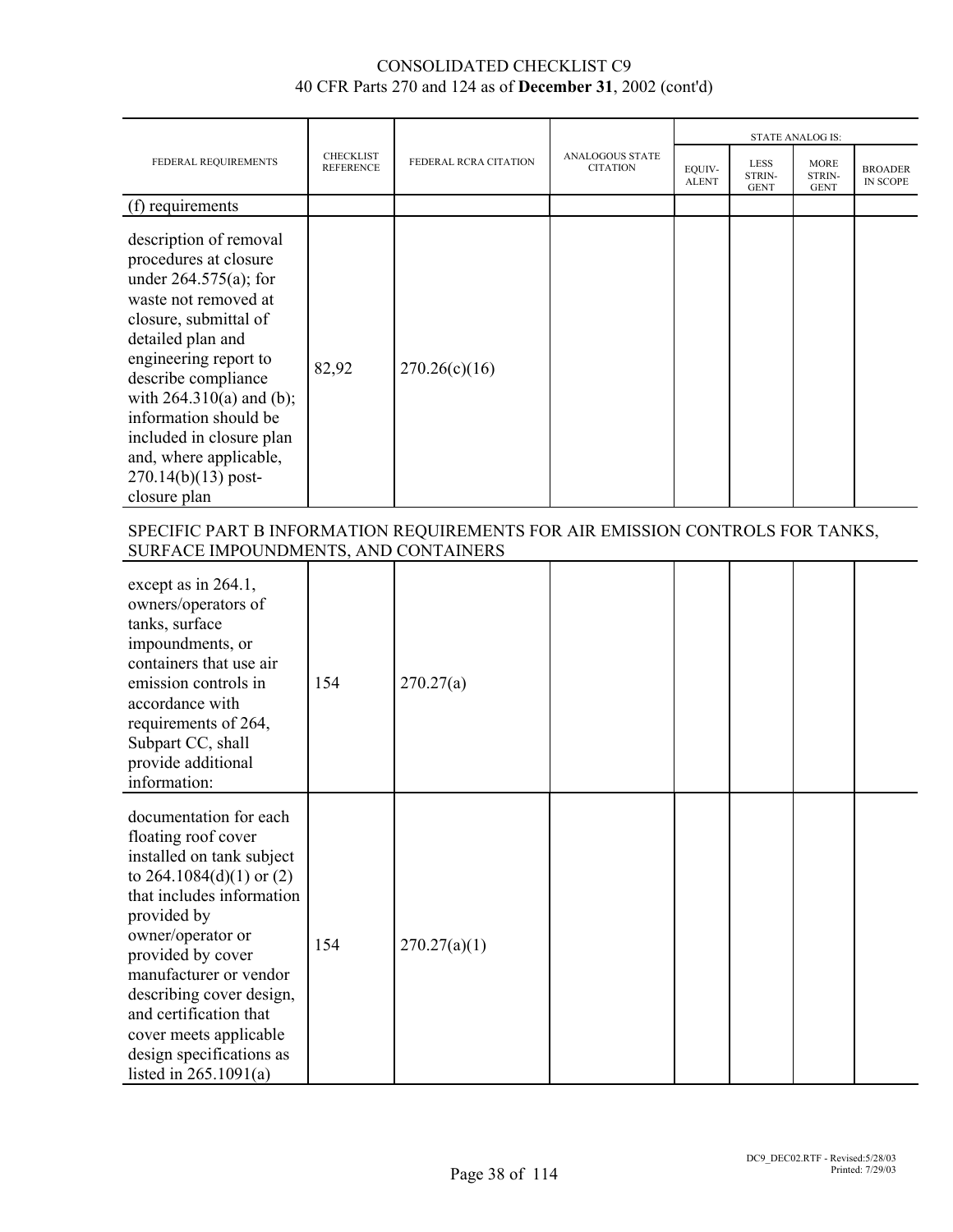|                                                                                                                                                                                                                                                                                                                                                                                                      |                                      |                       |                                           | <b>STATE ANALOG IS:</b> |                                             |                                      |                            |
|------------------------------------------------------------------------------------------------------------------------------------------------------------------------------------------------------------------------------------------------------------------------------------------------------------------------------------------------------------------------------------------------------|--------------------------------------|-----------------------|-------------------------------------------|-------------------------|---------------------------------------------|--------------------------------------|----------------------------|
| FEDERAL REQUIREMENTS                                                                                                                                                                                                                                                                                                                                                                                 | <b>CHECKLIST</b><br><b>REFERENCE</b> | FEDERAL RCRA CITATION | <b>ANALOGOUS STATE</b><br><b>CITATION</b> | EQUIV-<br><b>ALENT</b>  | <b>LESS</b><br><b>STRIN-</b><br><b>GENT</b> | <b>MORE</b><br>STRIN-<br><b>GENT</b> | <b>BROADER</b><br>IN SCOPE |
| identification of each<br>container area subject to<br>requirements of 264,<br>Subpart CC and<br>certification that<br>requirements of 270,<br>Subpart B are met                                                                                                                                                                                                                                     | 154                                  | 270.27(a)(2)          |                                           |                         |                                             |                                      |                            |
| documentation for each<br>enclosure used to control<br>air pollutant emissions<br>from containers in<br>accordance with<br>$264.1084(d)(5)$ or<br>$264.1086(e)(1)(ii)$ that<br>includes records for most<br>recent set of calculations<br>$&$ measurements<br>performed by<br>owner/operator to verify<br>that enclosure meets<br>specification of<br>Procedure T under 40<br>CFR 52.741, appendix B | 154                                  | 270.27(a)(3)          |                                           |                         |                                             |                                      |                            |
| documentation for each<br>floating membrane cover<br>installed on a surface<br>impoundment in<br>accordance with<br>264.1085(c) that<br>includes information<br>prepared by<br>owner/operator or<br>provided by cover<br>manufacturer or vendor<br>describing cover design,<br>and certification that<br>cover meets<br>specifications of<br>264.1085(c)(1)                                          | 154                                  | 270.27(a)(4)          |                                           |                         |                                             |                                      |                            |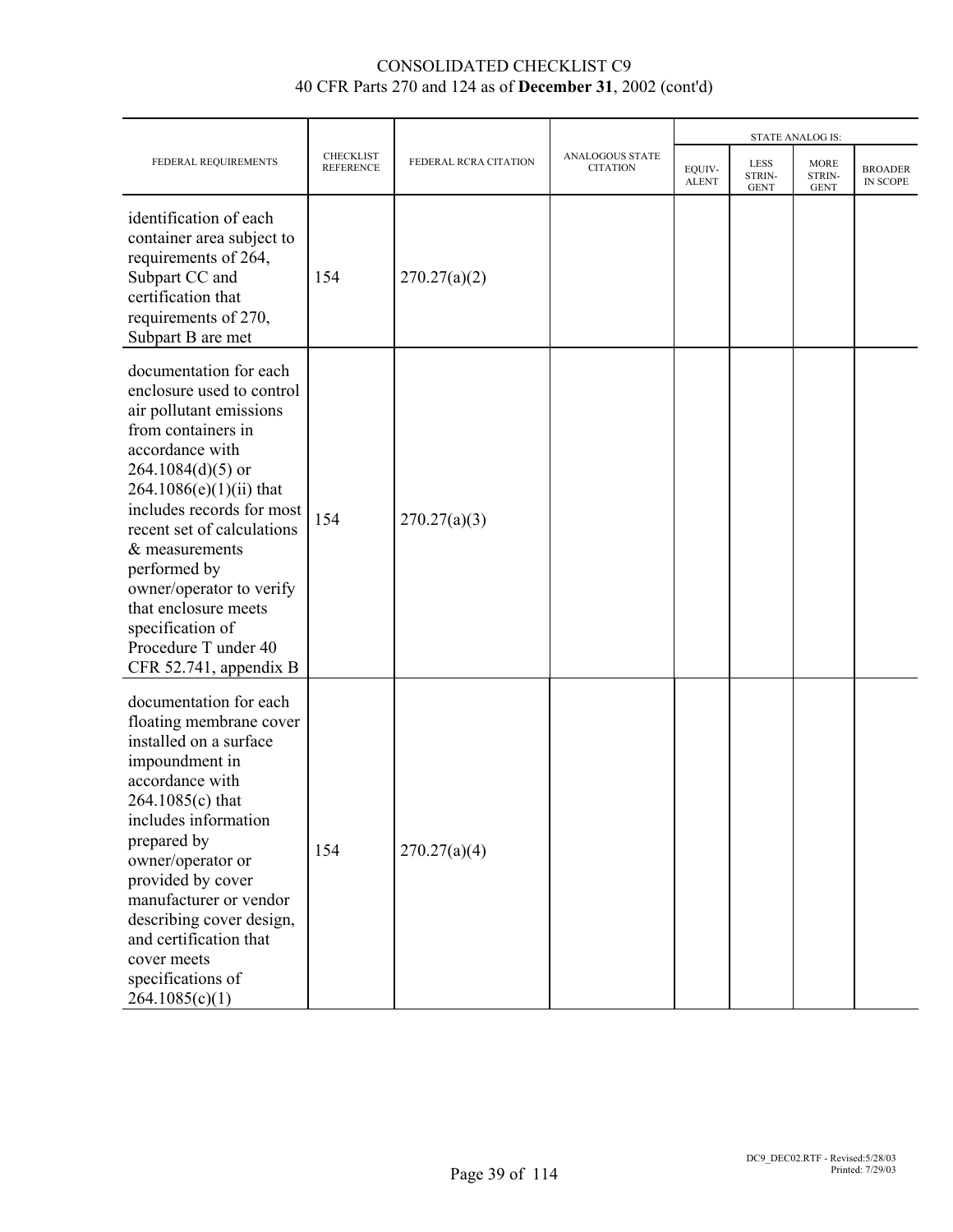|                                                                                                                                                                                                                                                                                                                                                                                                                                                                                  |                                      |                       |                                           |                        | <b>STATE ANALOG IS:</b>              |                                      |                            |
|----------------------------------------------------------------------------------------------------------------------------------------------------------------------------------------------------------------------------------------------------------------------------------------------------------------------------------------------------------------------------------------------------------------------------------------------------------------------------------|--------------------------------------|-----------------------|-------------------------------------------|------------------------|--------------------------------------|--------------------------------------|----------------------------|
| FEDERAL REQUIREMENTS                                                                                                                                                                                                                                                                                                                                                                                                                                                             | <b>CHECKLIST</b><br><b>REFERENCE</b> | FEDERAL RCRA CITATION | <b>ANALOGOUS STATE</b><br><b>CITATION</b> | EQUIV-<br><b>ALENT</b> | <b>LESS</b><br>STRIN-<br><b>GENT</b> | <b>MORE</b><br>STRIN-<br><b>GENT</b> | <b>BROADER</b><br>IN SCOPE |
| documentation for each<br>closed-vent system and<br>control device installed<br>in accordance with<br>264.1087 that includes<br>design and performance<br>information as in<br>$270.24(c)$ &(d)                                                                                                                                                                                                                                                                                  | 154                                  | 270.27(a)(5)          |                                           |                        |                                      |                                      |                            |
| emissions monitoring<br>plan for both Method 21<br>and control device<br>monitoring methods;<br>information plan shall<br>include                                                                                                                                                                                                                                                                                                                                                | 154                                  | 270.27(a)(6)          |                                           |                        |                                      |                                      |                            |
| when owner or operator<br>of facility subject to 265,<br>Subpart CC cannot<br>comply with 264,<br>Subpart CC by date of<br>permit issuance,<br>schedule of<br>implementation required<br>under 265.1082                                                                                                                                                                                                                                                                          | 154                                  | 270.27(a)(7)          |                                           |                        |                                      |                                      |                            |
| for post-closure permits,<br>owner/operator required<br>to only submit<br>information specified in<br>$270.14(b)(1)$ , (4)-(6),<br>(11), (13), (14), (16),<br>$(18)$ , and $(19)$ , $(c)$ , and<br>(d) unless Regional<br>Administrator<br>determines that 270.14,<br>270.16 - 270.18, 270.20,<br>or 270.21 information is<br>necessary;<br>owner/operator required<br>to submit same<br>information when<br>alternative authority is<br>used in lieu of post-<br>closure permit | 174                                  | 270.28                |                                           |                        |                                      |                                      |                            |

# **t** PERMIT DENIAL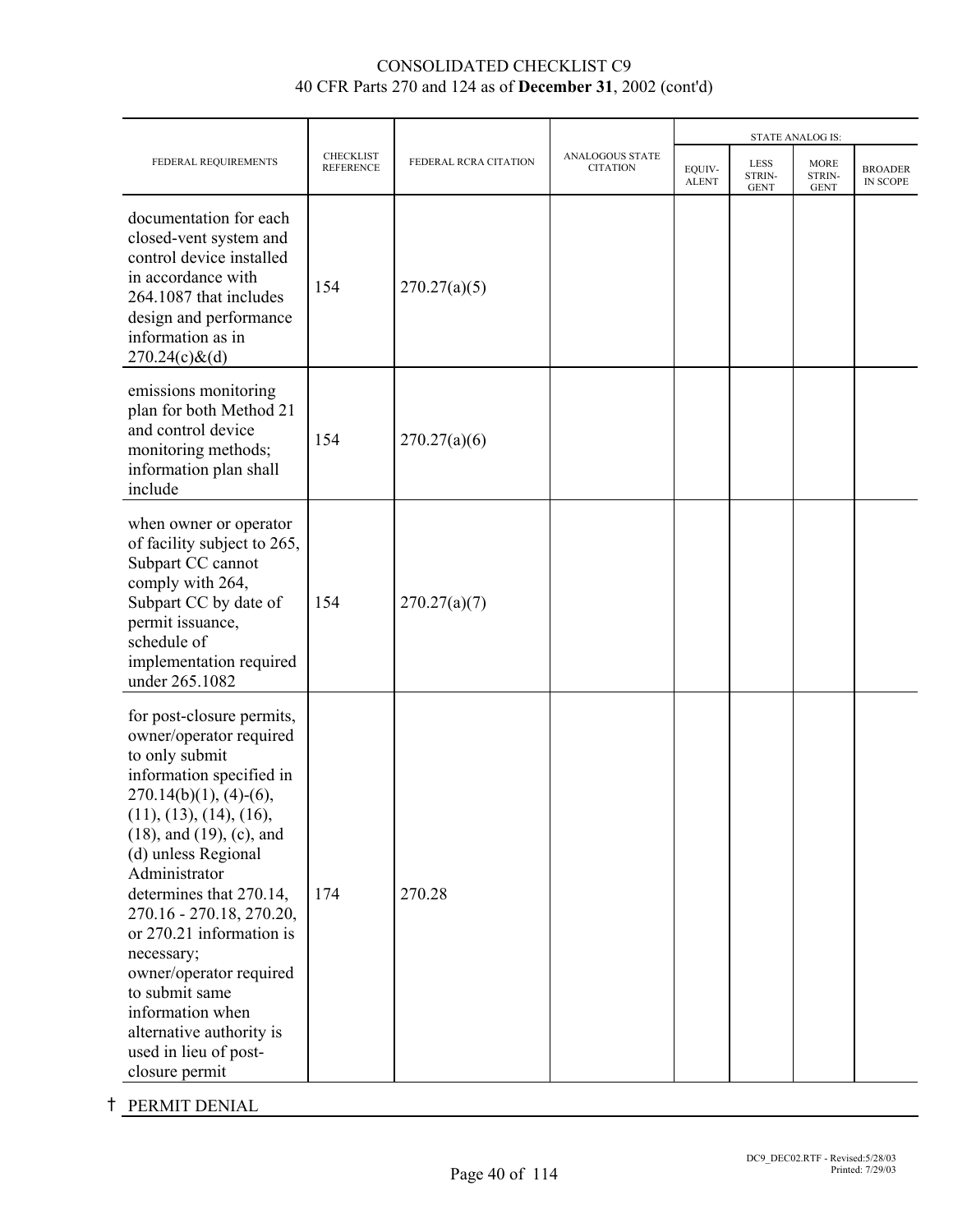|                                                                                                                   |                                      |                               |                                           |                        | <b>STATE ANALOG IS:</b>              |                                      |                            |
|-------------------------------------------------------------------------------------------------------------------|--------------------------------------|-------------------------------|-------------------------------------------|------------------------|--------------------------------------|--------------------------------------|----------------------------|
| FEDERAL REQUIREMENTS                                                                                              | <b>CHECKLIST</b><br><b>REFERENCE</b> | FEDERAL RCRA CITATION         | <b>ANALOGOUS STATE</b><br><b>CITATION</b> | EQUIV-<br><b>ALENT</b> | <b>LESS</b><br>STRIN-<br><b>GENT</b> | <b>MORE</b><br>STRIN-<br><b>GENT</b> | <b>BROADER</b><br>IN SCOPE |
| director denial of entire<br>permit application or as<br>to active life of<br>hazardous waste facility<br>or unit | 61                                   | 270.29                        |                                           |                        |                                      |                                      |                            |
|                                                                                                                   |                                      | SUBPART C - PERMIT CONDITIONS |                                           |                        |                                      |                                      |                            |
| CONDITIONS APPLICABLE TO ALL PERMITS                                                                              |                                      |                               |                                           |                        |                                      |                                      |                            |
| conditions that will be<br>incorporated into all<br>permits                                                       | $\overline{\mathsf{V}}$              | 270.30                        |                                           |                        |                                      |                                      |                            |
| duty to comply                                                                                                    | $\bf V$                              | 270.30(a)                     |                                           |                        |                                      |                                      |                            |
| duty to reapply                                                                                                   | $\mathbf V$                          | 270.30(b)                     |                                           |                        |                                      |                                      |                            |
| need to halt or reduce<br>activity not a defense                                                                  | $\overline{\mathsf{V}}$              | 270.30(c)                     |                                           |                        |                                      |                                      |                            |
| event of noncompliance<br>with permit; permittee's<br>responsibilities                                            | V <sub>2</sub>                       | 270.30(d)                     |                                           |                        |                                      |                                      |                            |
| proper operation and<br>maintenance                                                                               | $\overline{V}$                       | 270.30(e)                     |                                           |                        |                                      |                                      |                            |
| permit actions                                                                                                    | $\mathbf V$                          | 270.30(f)                     |                                           |                        |                                      |                                      |                            |
| property rights                                                                                                   | $\mathbf V$                          | 270.30(g)                     |                                           |                        |                                      |                                      |                            |
| duty to provide<br>information                                                                                    | $\mathbf{V}$                         | 270.30(h)                     |                                           |                        |                                      |                                      |                            |
|                                                                                                                   |                                      | 270.30(i)                     |                                           |                        |                                      |                                      |                            |
|                                                                                                                   |                                      | 270.30(i)(1)                  |                                           |                        |                                      |                                      |                            |
| inspection and entry                                                                                              | V                                    | 270.30(i)(2)                  |                                           |                        |                                      |                                      |                            |
|                                                                                                                   |                                      | 270.30(i)(3)                  |                                           |                        |                                      |                                      |                            |
|                                                                                                                   |                                      | 270.30(i)(4)                  |                                           |                        |                                      |                                      |                            |
| monitoring and records                                                                                            | V                                    | 270.30(j)(1)                  |                                           |                        |                                      |                                      |                            |
|                                                                                                                   | $V$ , 17 D, 17<br>$\mathbf{P}$       | 270.30(j)(2)                  |                                           |                        |                                      |                                      |                            |
|                                                                                                                   | $\mathbf V$                          | 270.30(j)(3)                  |                                           |                        |                                      |                                      |                            |
|                                                                                                                   |                                      | 270.30(j)(3)(i)               |                                           |                        |                                      |                                      |                            |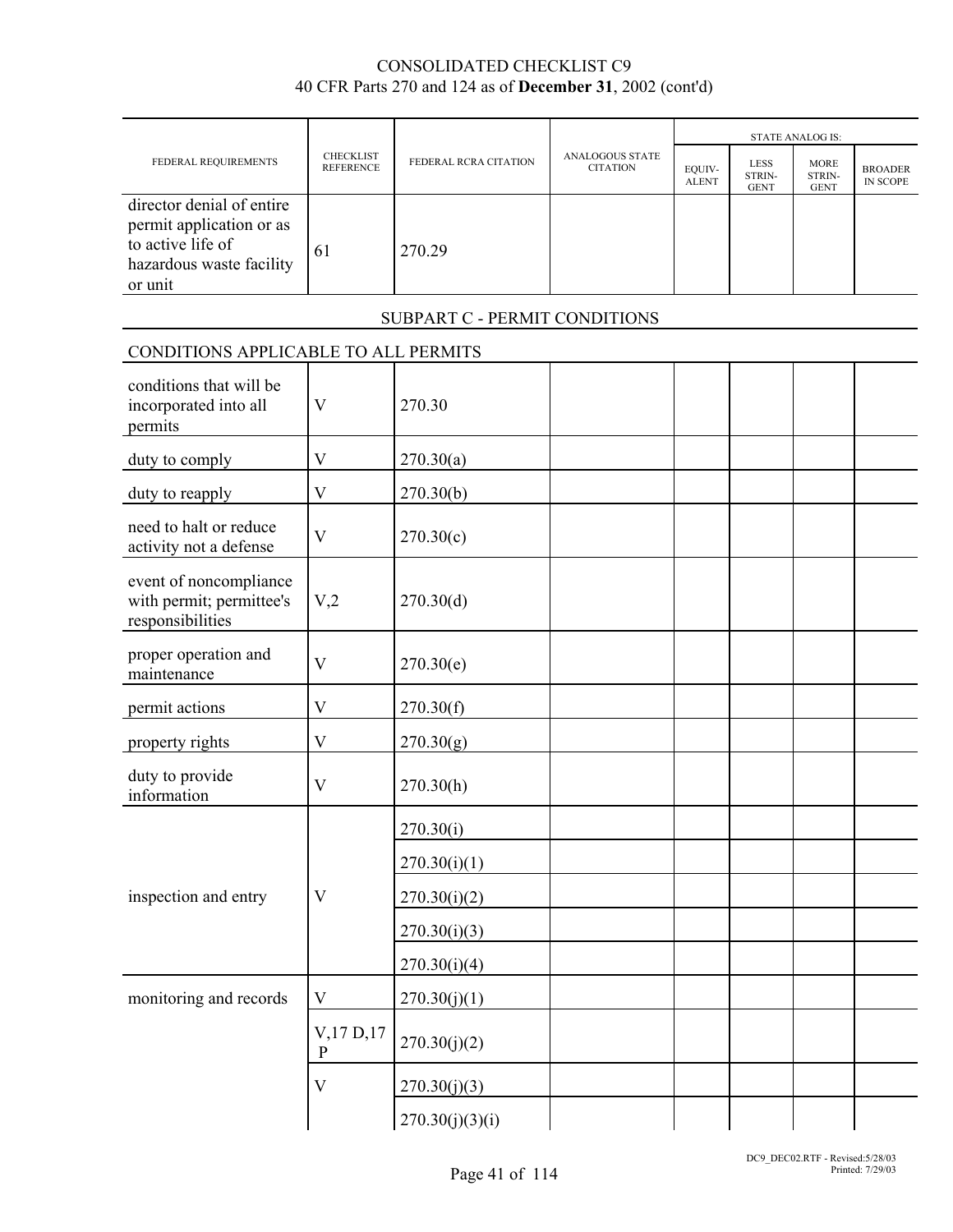|                                                                                             |                                      |                                |                                           | <b>STATE ANALOG IS:</b> |                                      |                                      |                            |  |
|---------------------------------------------------------------------------------------------|--------------------------------------|--------------------------------|-------------------------------------------|-------------------------|--------------------------------------|--------------------------------------|----------------------------|--|
| FEDERAL REQUIREMENTS                                                                        | <b>CHECKLIST</b><br><b>REFERENCE</b> | FEDERAL RCRA CITATION          | <b>ANALOGOUS STATE</b><br><b>CITATION</b> | EQUIV-<br><b>ALENT</b>  | <b>LESS</b><br>STRIN-<br><b>GENT</b> | <b>MORE</b><br>STRIN-<br><b>GENT</b> | <b>BROADER</b><br>IN SCOPE |  |
|                                                                                             |                                      | 270.30(j)(3)(ii)               |                                           |                         |                                      |                                      |                            |  |
|                                                                                             |                                      | 270.30(j)(3)(iii)              |                                           |                         |                                      |                                      |                            |  |
|                                                                                             |                                      | 270.30(j)(3)(iv)               |                                           |                         |                                      |                                      |                            |  |
|                                                                                             |                                      | 270.30(j)(3)(v)                |                                           |                         |                                      |                                      |                            |  |
|                                                                                             |                                      | 270.30(j)(3)(vi)               |                                           |                         |                                      |                                      |                            |  |
| signatory requirements                                                                      | $\mathbf{V}$                         | 270.30(k)                      |                                           |                         |                                      |                                      |                            |  |
| reporting requirements;<br>planned changes to<br>facility                                   | V                                    | 270.30(l)(1)                   |                                           |                         |                                      |                                      |                            |  |
| planned changes                                                                             | V, †54                               | 270.30(1)(2)                   |                                           |                         |                                      |                                      |                            |  |
| resulting in non-<br>compliance with permit;                                                |                                      | 270.30(l)(2)(i)                |                                           |                         |                                      |                                      |                            |  |
| permittee may not treat,<br>store or dispose of                                             | $\overline{\mathsf{V}}$              | 270.30(l)(2)(ii)(A)            |                                           |                         |                                      |                                      |                            |  |
| hazardous waste until<br>certain specified<br>conditions are met                            |                                      | 270.30(1)(2)(ii)(B)            |                                           |                         |                                      |                                      |                            |  |
| permit not transferable<br>except after notice to<br>Director; what Director<br>may require | $\overline{\mathsf{V}}$              | 270.30(1)(3)                   |                                           |                         |                                      |                                      |                            |  |
| monitoring reports                                                                          | $\mathbf V$                          | 270.30(1)(4)                   |                                           |                         |                                      |                                      |                            |  |
| submittal of reports no<br>later than 14 days<br>following compliance<br>schedule date      | $\boldsymbol{\mathrm{V}}$            | 270.30(l)(5)                   |                                           |                         |                                      |                                      |                            |  |
|                                                                                             |                                      | 270.30(l)(6)(i)                |                                           |                         |                                      |                                      |                            |  |
|                                                                                             |                                      | 270.30(l)(6)(i)(A)             |                                           |                         |                                      |                                      |                            |  |
| what permittee must<br>report within 24 hours if                                            |                                      | 270.30(l)(6)(i)(B)             |                                           |                         |                                      |                                      |                            |  |
| noncompliance<br>endangers health or the                                                    | $\mathbf V$                          | 270.30(l)(6)(ii)               |                                           |                         |                                      |                                      |                            |  |
| environment                                                                                 |                                      | $270.30(l)(6)(ii)(A)$ -<br>(G) |                                           |                         |                                      |                                      |                            |  |
|                                                                                             |                                      | 270.30(l)(6)(iii)              |                                           |                         |                                      |                                      |                            |  |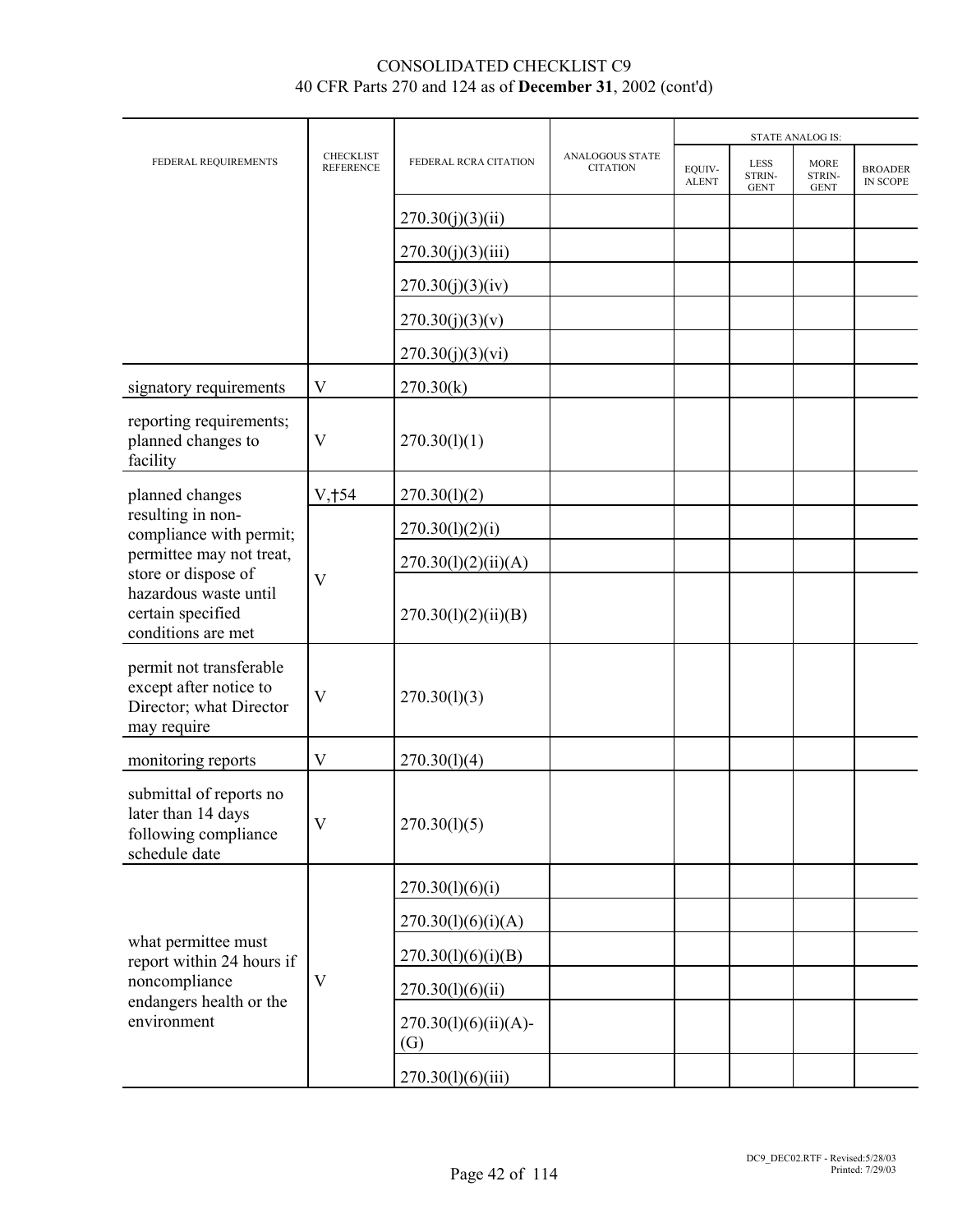|                                                                                                                                                                                                                                          |                                      | FEDERAL RCRA CITATION |                                           |                        |                                      | <b>STATE ANALOG IS:</b>              |                            |
|------------------------------------------------------------------------------------------------------------------------------------------------------------------------------------------------------------------------------------------|--------------------------------------|-----------------------|-------------------------------------------|------------------------|--------------------------------------|--------------------------------------|----------------------------|
| FEDERAL REQUIREMENTS                                                                                                                                                                                                                     | <b>CHECKLIST</b><br><b>REFERENCE</b> |                       | <b>ANALOGOUS STATE</b><br><b>CITATION</b> | EOUIV-<br><b>ALENT</b> | <b>LESS</b><br>STRIN-<br><b>GENT</b> | <b>MORE</b><br>STRIN-<br><b>GENT</b> | <b>BROADER</b><br>IN SCOPE |
| submittal of manifest<br>discrepancy report                                                                                                                                                                                              | V                                    | 270.30(1)(7)          |                                           |                        |                                      |                                      |                            |
| submittal of<br>unmanifested waste<br>report                                                                                                                                                                                             | V                                    | 270.30(1)(8)          |                                           |                        |                                      |                                      |                            |
| submittal of biennial<br>report                                                                                                                                                                                                          | $V, \dagger$ 1                       | 270.30(1)(9)          |                                           |                        |                                      |                                      |                            |
| submittal of other non-<br>compliance reports                                                                                                                                                                                            | V                                    | 270.30(1)(10)         |                                           |                        |                                      |                                      |                            |
| submittal of other<br>information                                                                                                                                                                                                        | $\rm V$                              | 270.30(l)(11)         |                                           |                        |                                      |                                      |                            |
| the Director may require<br>the permittee to establish<br>and maintain an<br>information repository at<br>any time, as set forth in<br>$124.33(b)$ ; information<br>repository shall be<br>governed by provisions<br>in $124.33(c)$ -(f) | 148                                  | 270.30(m)             |                                           |                        |                                      |                                      |                            |
| REQUIREMENTS FOR RECORDING AND REPORTING OF MONITORING RESULTS                                                                                                                                                                           |                                      |                       |                                           |                        |                                      |                                      |                            |

| all permits shall specify: $\ V\ $                               |   | 270.31    |  |  |  |
|------------------------------------------------------------------|---|-----------|--|--|--|
| requirements for<br>monitoring equipment or $\vert$ V<br>methods |   | 270.31(a) |  |  |  |
| required monitoring                                              | V | 270.31(b) |  |  |  |
| applicable reporting<br>requirements                             | V | 270.31(c) |  |  |  |

# ESTABLISHING PERMIT CONDITIONS

| $\left(\overline{a}\right)$ | conditions established on $\vert V \vert$<br>a case-by-case basis                  | 270.32(a)                              |  |  |  |
|-----------------------------|------------------------------------------------------------------------------------|----------------------------------------|--|--|--|
| $\omega$                    | incorporation of<br>applicable requirements<br>of Parts 264 and 266<br>through 268 | $\vert$ V,17 O,34 $\vert$ 270.32(b)(1) |  |  |  |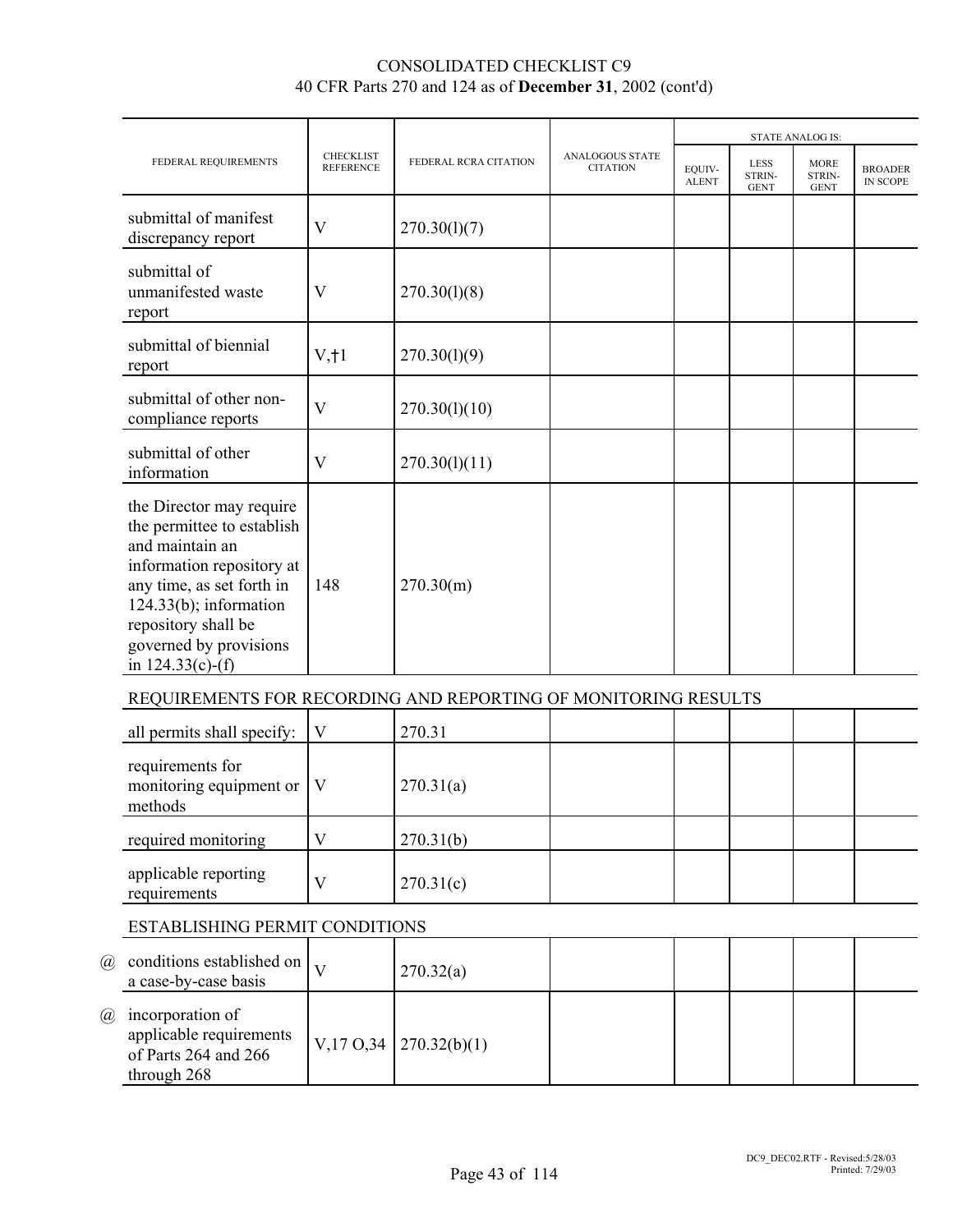|                            |                                                                                                                   |                                      |                       |                                           |                        |                                      | <b>STATE ANALOG IS:</b>              |                                   |
|----------------------------|-------------------------------------------------------------------------------------------------------------------|--------------------------------------|-----------------------|-------------------------------------------|------------------------|--------------------------------------|--------------------------------------|-----------------------------------|
|                            | FEDERAL REQUIREMENTS                                                                                              | <b>CHECKLIST</b><br><b>REFERENCE</b> | FEDERAL RCRA CITATION | <b>ANALOGOUS STATE</b><br><b>CITATION</b> | EQUIV-<br><b>ALENT</b> | <b>LESS</b><br>STRIN-<br><b>GENT</b> | <b>MORE</b><br>STRIN-<br><b>GENT</b> | <b>BROADER</b><br><b>IN SCOPE</b> |
| $\left(\widehat{a}\right)$ | terms and conditions<br>considered necessary by<br>Director to protect<br>human health and<br>environment         | 17 <sub>O</sub>                      | 270.32(b)(2)          |                                           |                        |                                      |                                      |                                   |
| #                          | what an applicable<br>requirement is                                                                              | $\ast$                               | 270.32(c)             |                                           |                        |                                      |                                      |                                   |
| #                          | incorporation of<br>applicable requirements<br>into new, reissued,<br>modified or revoked and<br>reissued permits | $\ast$                               | 270.32(d)             |                                           |                        |                                      |                                      |                                   |
| @                          | incorporation either<br>expressly or by reference                                                                 | $\mathbf{V}$                         | 270.32(e)             |                                           |                        |                                      |                                      |                                   |
|                            | <b>SCHEDULES OF COMPLIANCE</b>                                                                                    |                                      |                       |                                           |                        |                                      |                                      |                                   |
|                            | permit may specify a<br>schedule of compliance                                                                    | $\overline{V}$                       | 270.33(a)             |                                           |                        |                                      |                                      |                                   |
|                            | time for compliance                                                                                               | V                                    | 270.33(a)(1)          |                                           |                        |                                      |                                      |                                   |
|                            |                                                                                                                   |                                      | 270.33(a)(2)          |                                           |                        |                                      |                                      |                                   |
|                            | interim requirements and<br>dates for achievement                                                                 | $\overline{V}$                       | 270.33(a)(2)(i)       |                                           |                        |                                      |                                      |                                   |
|                            |                                                                                                                   |                                      | 270.33(a)(2)(ii)      |                                           |                        |                                      |                                      |                                   |
|                            | reporting within 14 days<br>of scheduled dates                                                                    | $\overline{\mathsf{V}}$              | 270.33(a)(3)          |                                           |                        |                                      |                                      |                                   |
| $\#$                       | permit applicant or<br>permittee may cease<br>activities rather than<br>continue to operate                       | $\ast$                               | 270.33(b)             |                                           |                        |                                      |                                      |                                   |
|                            | decision to cease                                                                                                 |                                      | 270.33(b)(1)          |                                           |                        |                                      |                                      |                                   |
|                            | activities; permit<br>modified or cease before                                                                    | $\ast$                               | 270.33(b)(1)(i)       |                                           |                        |                                      |                                      |                                   |
|                            | noncompliance with<br>schedule                                                                                    |                                      | 270.33(b)(1)(ii)      |                                           |                        |                                      |                                      |                                   |
|                            | cease activities before<br>issuance of a permit;<br>permit shall contain<br>schedule leading to<br>termination    | $\ast$                               | 270.33(b)(2)          |                                           |                        |                                      |                                      |                                   |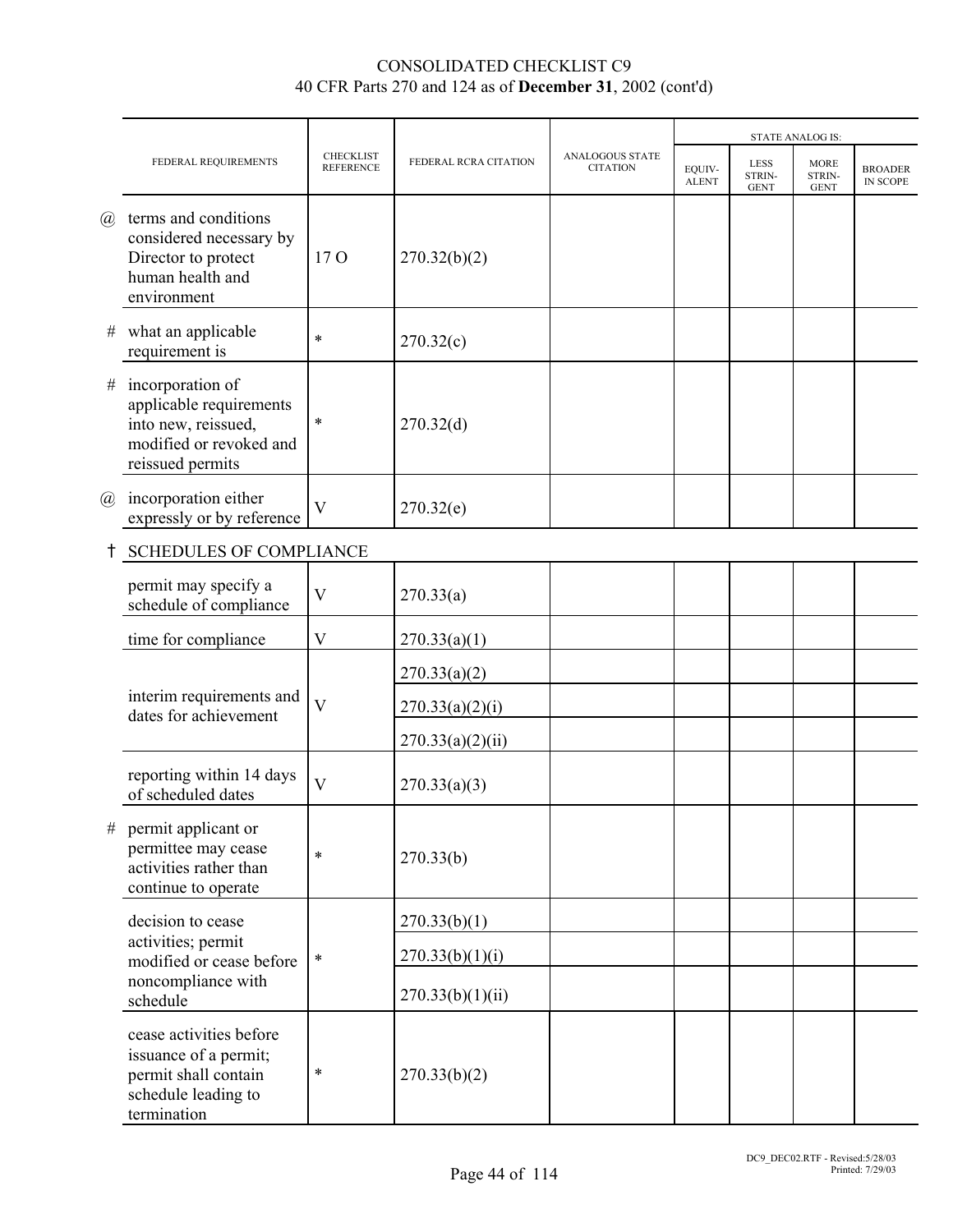|    |                                                                                                               |                                      |                               |                                           |                        |                                      | <b>STATE ANALOG IS:</b>              |                                   |
|----|---------------------------------------------------------------------------------------------------------------|--------------------------------------|-------------------------------|-------------------------------------------|------------------------|--------------------------------------|--------------------------------------|-----------------------------------|
|    | FEDERAL REQUIREMENTS                                                                                          | <b>CHECKLIST</b><br><b>REFERENCE</b> | FEDERAL RCRA CITATION         | <b>ANALOGOUS STATE</b><br><b>CITATION</b> | EQUIV-<br><b>ALENT</b> | <b>LESS</b><br>STRIN-<br><b>GENT</b> | <b>MORE</b><br>STRIN-<br><b>GENT</b> | <b>BROADER</b><br><b>IN SCOPE</b> |
|    |                                                                                                               |                                      | 270.33(b)(3)                  |                                           |                        |                                      |                                      |                                   |
|    | two schedules in permit                                                                                       |                                      | 270.33(b)(3)(i)               |                                           |                        |                                      |                                      |                                   |
|    | if permittee undecided<br>whether to cease                                                                    | $\ast$                               | 270.33(b)(3)(ii)              |                                           |                        |                                      |                                      |                                   |
|    | regulated activities                                                                                          |                                      | 270.33(b)(3)(iii)             |                                           |                        |                                      |                                      |                                   |
|    |                                                                                                               |                                      | 270.33(b)(3)(iv)              |                                           |                        |                                      |                                      |                                   |
|    | evidence of firm public<br>commitment                                                                         | $\ast$                               | 270.33(b)(4)                  |                                           |                        |                                      |                                      |                                   |
|    |                                                                                                               |                                      | SUBPART D - CHANGES TO PERMIT |                                           |                        |                                      |                                      |                                   |
|    | TRANSFER OF PERMITS                                                                                           |                                      |                               |                                           |                        |                                      |                                      |                                   |
|    | transfers if modification                                                                                     | V, †54                               | 270.40(a)                     |                                           |                        |                                      |                                      |                                   |
|    | † Class 1 modifications;<br>requirements of Part<br>264, Subpart H                                            | 54                                   | 270.40(b)                     |                                           |                        |                                      |                                      |                                   |
|    | MODIFICATION OR REVOCATION AND REISSUANCE OF PERMITS                                                          |                                      |                               |                                           |                        |                                      |                                      |                                   |
| #  | cause for modification or<br>revocation and<br>reissuance                                                     | $*,+54$                              | 270.41                        |                                           |                        |                                      |                                      |                                   |
| #  | causes for modification<br>but not for revocation<br>and reissuance unless<br>permittee requests or<br>agrees | $\ast$                               | 270.41(a)                     |                                           |                        |                                      |                                      |                                   |
|    | alterations or additions                                                                                      | $\mathbf V$                          | 270.41(a)(1)                  |                                           |                        |                                      |                                      |                                   |
|    | information received by<br>Director                                                                           | $\overline{V}$                       | 270.41(a)(2)                  |                                           |                        |                                      |                                      |                                   |
| 23 | new statutory<br>requirements or<br>regulations                                                               | V,44 D,15<br>$\overline{4}$          | 270.41(a)(3)                  |                                           |                        |                                      |                                      |                                   |
|    | modification of<br>compliance schedules                                                                       | $\mathbf V$                          | 270.41(a)(4)                  |                                           |                        |                                      |                                      |                                   |
|    | 24 when permit reviewed<br>under 270.50(d);<br>Director may modify<br>permit as necessary for                 | $V$ , 17 N, † 5<br>4                 | 270.41(a)(5)                  |                                           |                        |                                      |                                      |                                   |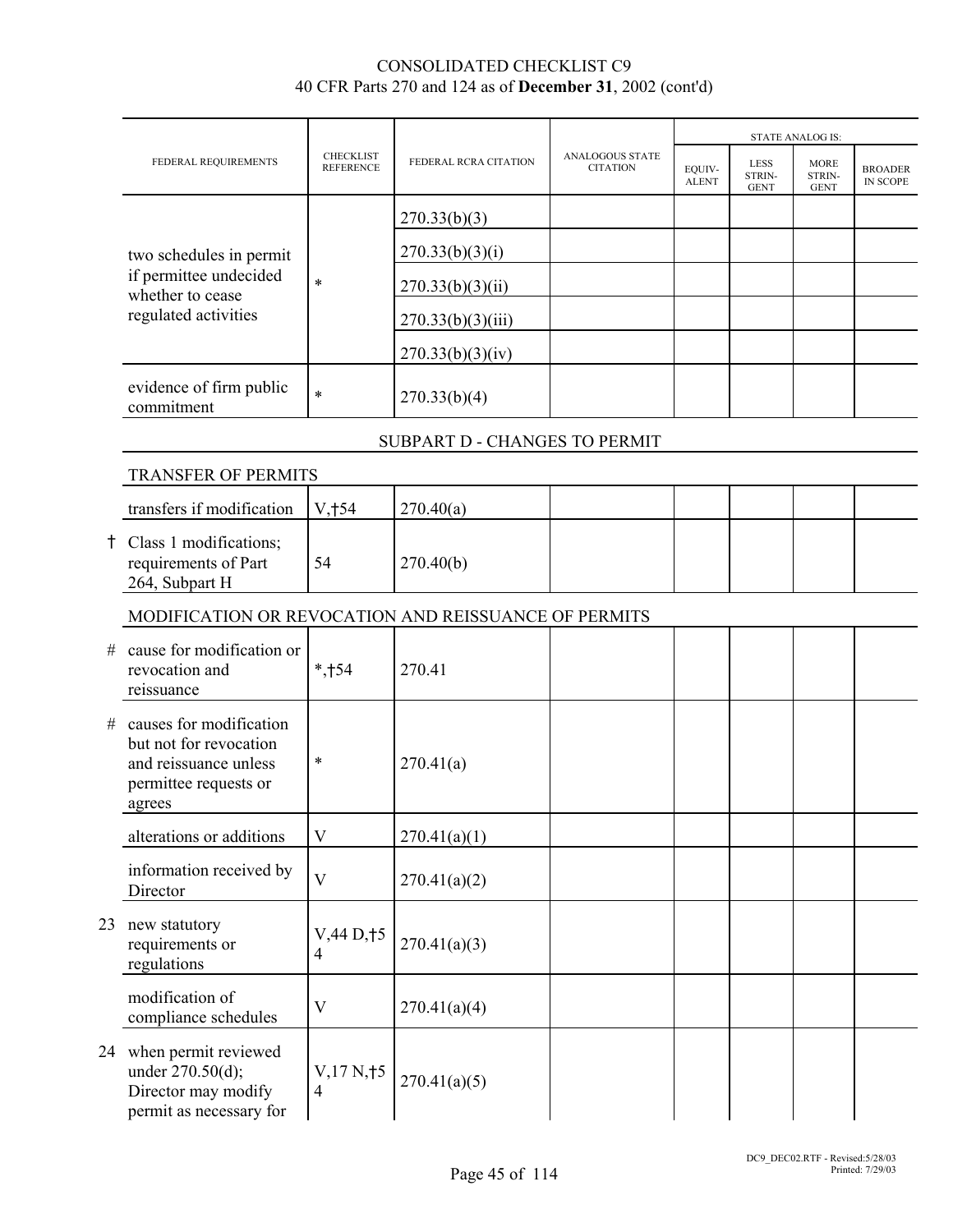|                         |                                      |                       |                                           | <b>STATE ANALOG IS:</b> |                               |                                      |                                   |  |
|-------------------------|--------------------------------------|-----------------------|-------------------------------------------|-------------------------|-------------------------------|--------------------------------------|-----------------------------------|--|
| FEDERAL REQUIREMENTS    | <b>CHECKLIST</b><br><b>REFERENCE</b> | FEDERAL RCRA CITATION | <b>ANALOGOUS STATE</b><br><b>CITATION</b> | EQUIV-<br><b>ALENT</b>  | LESS<br>STRIN-<br><b>GENT</b> | <b>MORE</b><br>STRIN-<br><b>GENT</b> | <b>BROADER</b><br><b>IN SCOPE</b> |  |
| compliance              |                                      |                       |                                           |                         |                               |                                      |                                   |  |
| causes for modification |                                      | 270.41(b)             |                                           |                         |                               |                                      |                                   |  |
| or revocation and       | V                                    | 270.41(b)(1)          |                                           |                         |                               |                                      |                                   |  |
| reissuance              |                                      | 270.41(b)(2)          |                                           |                         |                               |                                      |                                   |  |
| facility siting         | V                                    | 270.41(c)             |                                           |                         |                               |                                      |                                   |  |

#### H,25 PERMIT MODIFICATION AT THE REQUEST OF THE PERMITTEE

| putting into effect Class<br>1 modifications as listed<br>in 270.42 Appendix I;<br>conditions: | 54 | 270.42(a)(1)      |  |  |  |
|------------------------------------------------------------------------------------------------|----|-------------------|--|--|--|
| notification of Director<br>by permittee                                                       | 54 | 270.42(a)(1)(i)   |  |  |  |
| to whom notice of<br>modification must be<br>sent and when                                     | 54 | 270.42(a)(1)(ii)  |  |  |  |
| rejection of modification<br>by Director                                                       | 54 | 270.42(a)(1)(iii) |  |  |  |
| modifications requiring<br>prior written approval                                              | 54 | 270.42(a)(2)      |  |  |  |
| Class 2 procedures<br>instead of Class 1<br>procedures                                         | 54 | 270.42(a)(3)      |  |  |  |
| Class 2 modifications as<br>listed in 270.42<br>Appendix I; what request<br>must include:      | 54 | 270.42(b)(1)      |  |  |  |
| description of exact<br>changes                                                                | 54 | 270.42(b)(1)(i)   |  |  |  |
| identification of Class 2<br>modification                                                      | 54 | 270.42(b)(1)(ii)  |  |  |  |
| why modification is<br>needed                                                                  | 54 | 270.42(b)(1)(iii) |  |  |  |
| provision of applicable<br>information                                                         | 54 | 270.42(b)(1)(iv)  |  |  |  |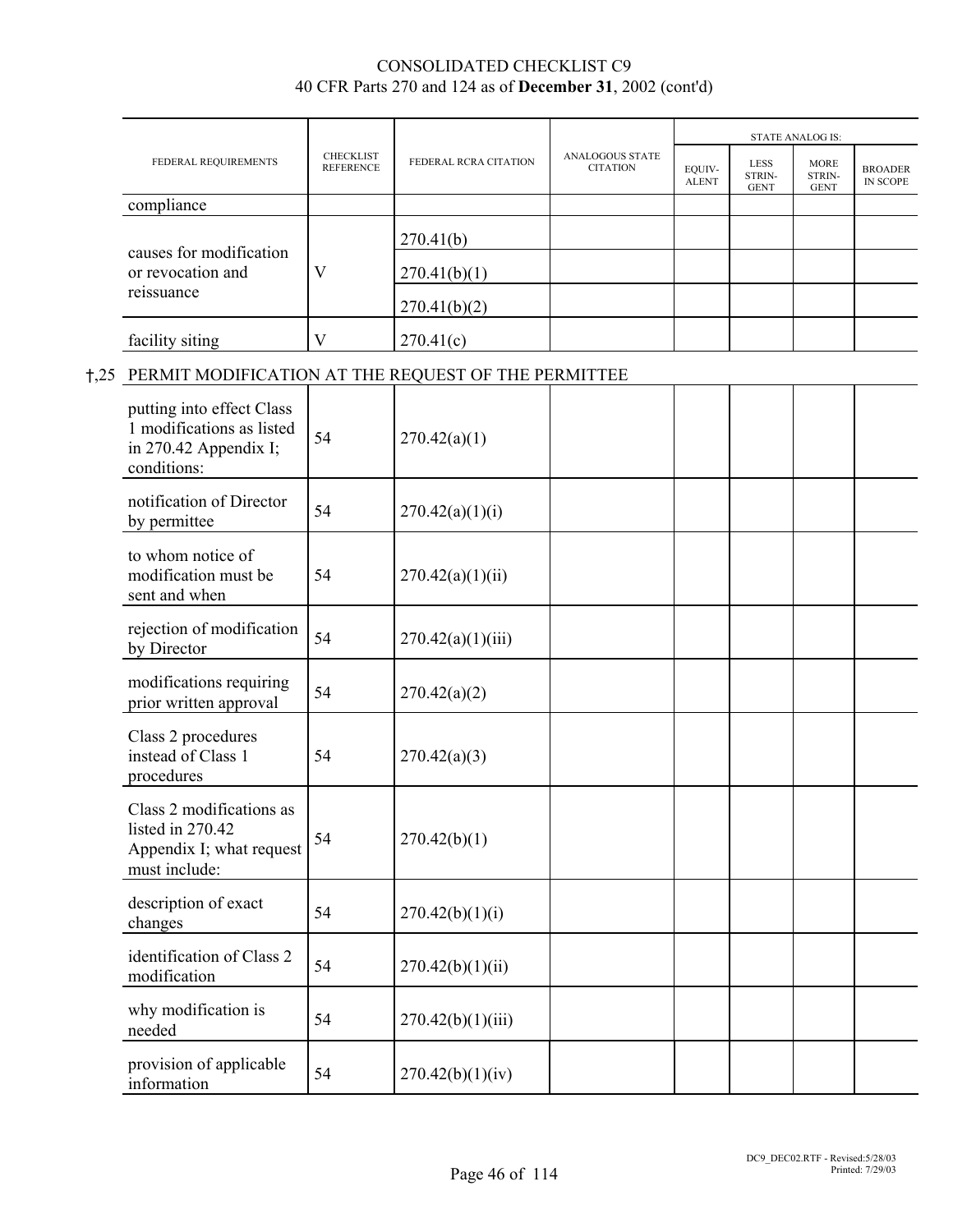|                                      |                       | <b>STATE ANALOG IS:</b>                   |                        |                                      |                                      |                            |
|--------------------------------------|-----------------------|-------------------------------------------|------------------------|--------------------------------------|--------------------------------------|----------------------------|
| <b>CHECKLIST</b><br><b>REFERENCE</b> | FEDERAL RCRA CITATION | <b>ANALOGOUS STATE</b><br><b>CITATION</b> | EOUIV-<br><b>ALENT</b> | <b>LESS</b><br>STRIN-<br><b>GENT</b> | <b>MORE</b><br>STRIN-<br><b>GENT</b> | <b>BROADER</b><br>IN SCOPE |
| 54                                   | 270.42(b)(2)          |                                           |                        |                                      |                                      |                            |
| 54                                   | 270.42(b)(2)(i)       |                                           |                        |                                      |                                      |                            |
| 54                                   | 270.42(b)(2)(ii)      |                                           |                        |                                      |                                      |                            |
| 54                                   | 270.42(b)(2)(iii)     |                                           |                        |                                      |                                      |                            |
| 54                                   | 270.42(b)(2)(iv)      |                                           |                        |                                      |                                      |                            |
| 54                                   | 270.42(b)(2)(v)       |                                           |                        |                                      |                                      |                            |
| 54                                   | 270.42(b)(2)(vi)      |                                           |                        |                                      |                                      |                            |
| 54                                   | 270.42(b)(3)          |                                           |                        |                                      |                                      |                            |
| 54                                   | 270.42(b)(4)          |                                           |                        |                                      |                                      |                            |
| 54                                   | 270.42(b)(5)          |                                           |                        |                                      |                                      |                            |
| 54                                   | 270.42(b)(6)(i)       |                                           |                        |                                      |                                      |                            |
| 54                                   | 270.42(b)(6)(i)(A)    |                                           |                        |                                      |                                      |                            |
| 54                                   | 270.42(b)(6)(i)(B)    |                                           |                        |                                      |                                      |                            |
| 54                                   | 270.42(b)(6)(i)(C)    |                                           |                        |                                      |                                      |                            |
|                                      |                       |                                           |                        |                                      |                                      |                            |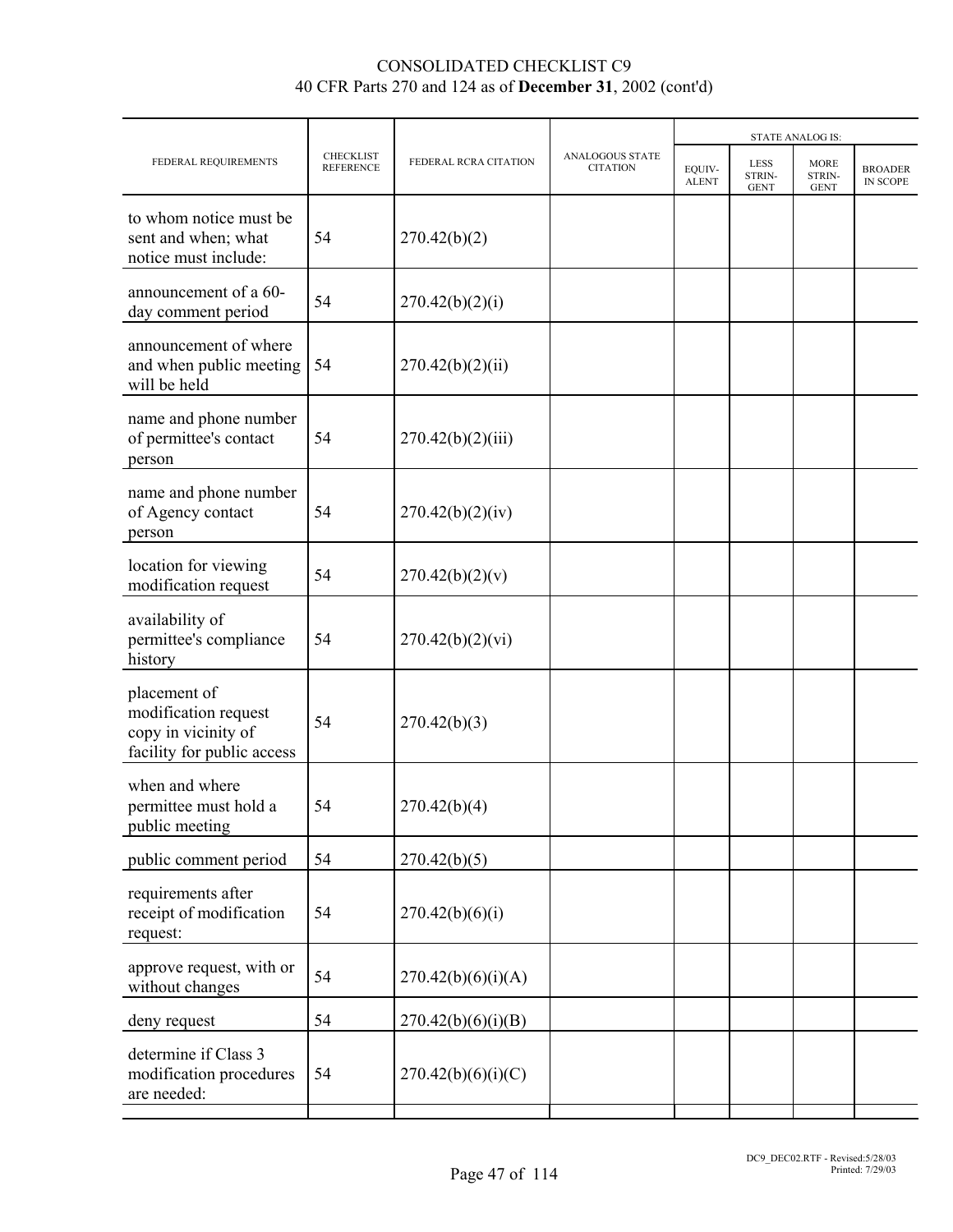|                                                                                |                                      |                            |                                    |                        |                                      | <b>STATE ANALOG IS:</b>              |                            |  |
|--------------------------------------------------------------------------------|--------------------------------------|----------------------------|------------------------------------|------------------------|--------------------------------------|--------------------------------------|----------------------------|--|
| FEDERAL REQUIREMENTS                                                           | <b>CHECKLIST</b><br><b>REFERENCE</b> | FEDERAL RCRA CITATION      | ANALOGOUS STATE<br><b>CITATION</b> | EQUIV-<br><b>ALENT</b> | <b>LESS</b><br>STRIN-<br><b>GENT</b> | <b>MORE</b><br>STRIN-<br><b>GENT</b> | <b>BROADER</b><br>IN SCOPE |  |
| significant public<br>concern                                                  | 54                                   | 270.42(b)(6)(i)(C)(1)      |                                    |                        |                                      |                                      |                            |  |
| complex nature of<br>changes                                                   | 54                                   | 270.42(b)(6)(i)(C)(2)      |                                    |                        |                                      |                                      |                            |  |
| approve as temporary<br>authorization                                          | 54                                   | 270.42(b)(6)(i)(D)         |                                    |                        |                                      |                                      |                            |  |
| notify permittee that<br>decision will be made in<br>30 days                   | 54                                   | 270.42(b)(6)(i)(E)         |                                    |                        |                                      |                                      |                            |  |
| requirements if decision<br>is extended for 30 days:                           | 54                                   | 270.42(b)(6)(ii)           |                                    |                        |                                      |                                      |                            |  |
| approve request, with or<br>without changes                                    | 54                                   | 270.42(b)(6)(ii)(A)        |                                    |                        |                                      |                                      |                            |  |
| deny request                                                                   | 54                                   | 270.42(b)(6)(ii)(B)        |                                    |                        |                                      |                                      |                            |  |
| determine if Class 3<br>modification procedures<br>are needed                  | 54                                   | 270.42(b)(6)(ii)(C)        |                                    |                        |                                      |                                      |                            |  |
| significant public<br>concern                                                  | 54                                   | 270.42(b)(6)(ii)(C)(<br>I) |                                    |                        |                                      |                                      |                            |  |
| complex nature of<br>changes                                                   | 54                                   | 270.42(b)(6)(ii)(C)(<br>2) |                                    |                        |                                      |                                      |                            |  |
| approve as temporary<br>authorization                                          | 54                                   | 270.42(b)(6)(ii)(D)        |                                    |                        |                                      |                                      |                            |  |
| temporary or automatic<br>authorization following<br>failure to make decision  | 54                                   | 270.42(b)(6)(iii)          |                                    |                        |                                      |                                      |                            |  |
| requirements of<br>permittee under<br>temporary or automatic<br>authorization: | 54                                   | 270.42(b)(6)(iv)(A)        |                                    |                        |                                      |                                      |                            |  |
| temporary authorization<br>to conduct activities as<br>in modification request | 54                                   | 270.42(b)(6)(iv)(A)(<br>I) |                                    |                        |                                      |                                      |                            |  |
| unless final approval or<br>denial, authorization for<br>life of permit        | 54                                   | 270.42(b)(6)(iv)(A)(<br>2) |                                    |                        |                                      |                                      |                            |  |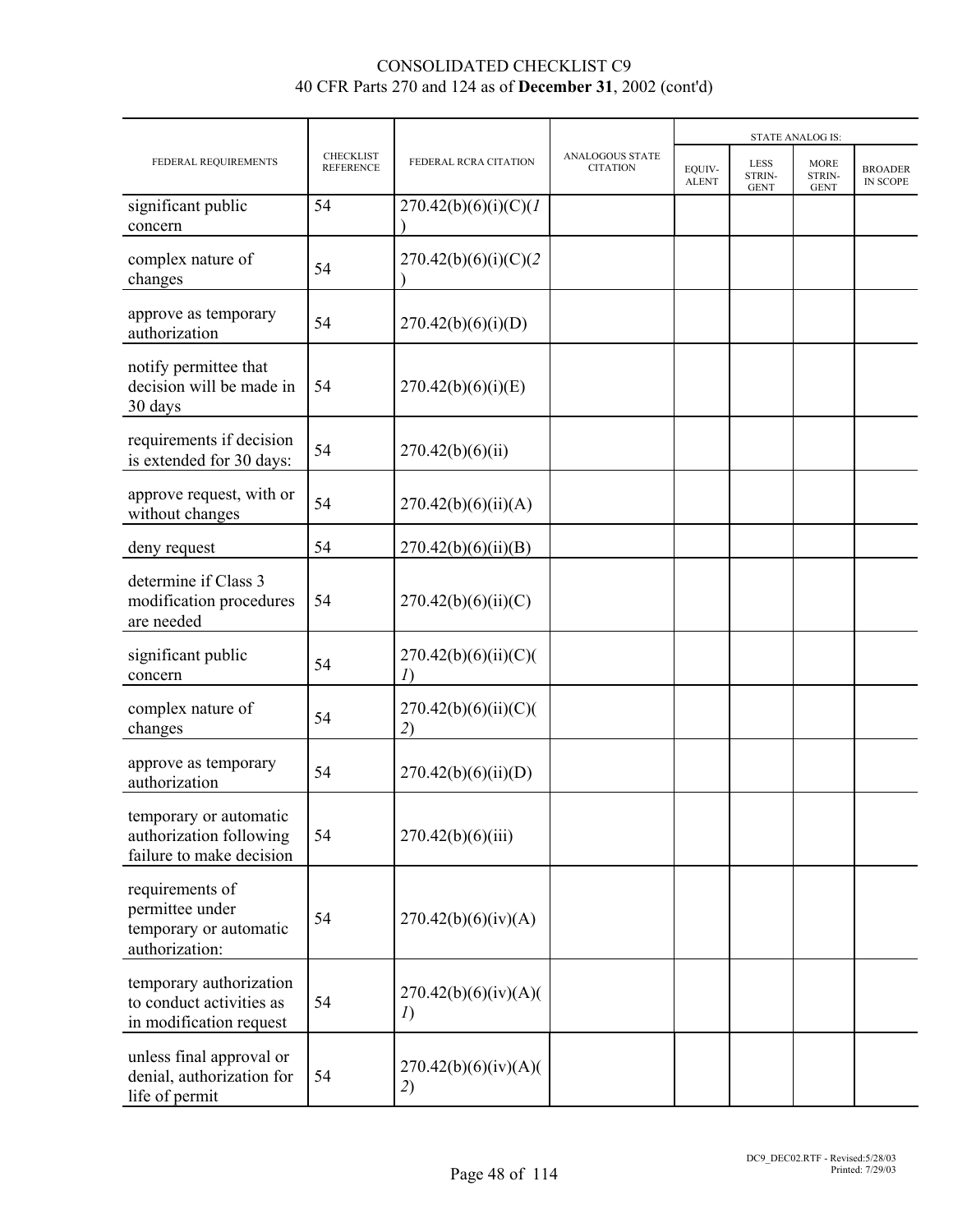|                                                                                                                                                                                         |                                      |                       |                                           | <b>STATE ANALOG IS:</b> |                                      |                                      |                            |  |
|-----------------------------------------------------------------------------------------------------------------------------------------------------------------------------------------|--------------------------------------|-----------------------|-------------------------------------------|-------------------------|--------------------------------------|--------------------------------------|----------------------------|--|
| FEDERAL REQUIREMENTS                                                                                                                                                                    | <b>CHECKLIST</b><br><b>REFERENCE</b> | FEDERAL RCRA CITATION | <b>ANALOGOUS STATE</b><br><b>CITATION</b> | EQUIV-<br><b>ALENT</b>  | <b>LESS</b><br>STRIN-<br><b>GENT</b> | <b>MORE</b><br>STRIN-<br><b>GENT</b> | <b>BROADER</b><br>IN SCOPE |  |
| deferment of permanent<br>authorization if failure to<br>notify public                                                                                                                  | 54                                   | 270.42(b)(6)(iv)(B)   |                                           |                         |                                      |                                      |                            |  |
| if no final approval or<br>denial or reclassification.<br>authority to conduct<br>activities as described in<br>modification request for<br>life of permit unless later<br>modification | 54                                   | 270.42(b)(6)(v)       |                                           |                         |                                      |                                      |                            |  |
| consideration and<br>response to all<br>significant comments                                                                                                                            | 54                                   | 270.42(b)(6)(vi)      |                                           |                         |                                      |                                      |                            |  |
| extension of time periods<br>for final approval, denial<br>or reclassification as<br>Class 3                                                                                            | 54                                   | 270.42(b)(6)(vii)     |                                           |                         |                                      |                                      |                            |  |
| reasons to deny or<br>change Class 2 permit<br>modification terms:                                                                                                                      | 54                                   | 270.42(b)(7)          |                                           |                         |                                      |                                      |                            |  |
| request is incomplete                                                                                                                                                                   | 54                                   | 270.42(b)(7)(i)       |                                           |                         |                                      |                                      |                            |  |
| noncompliance with<br>appropriate requirements                                                                                                                                          | 54                                   | 270.42(b)(7)(ii)      |                                           |                         |                                      |                                      |                            |  |
| failure to protect human<br>health and environment                                                                                                                                      | 54                                   | 270.42(b)(7)(iii)     |                                           |                         |                                      |                                      |                            |  |
| commencement of<br>construction under Class<br>$\overline{2}$                                                                                                                           | 54                                   | 270.42(b)(8)          |                                           |                         |                                      |                                      |                            |  |
| requirements for Class 3<br>modifications listed in<br>270.42 Appendix I:                                                                                                               | 54                                   | 270.42(c)(1)          |                                           |                         |                                      |                                      |                            |  |
| description of exact<br>changes                                                                                                                                                         | 54                                   | 270.42(c)(1)(i)       |                                           |                         |                                      |                                      |                            |  |
| identification of Class 3<br>modification                                                                                                                                               | 54                                   | 270.42(c)(1)(ii)      |                                           |                         |                                      |                                      |                            |  |
| why modification is<br>needed                                                                                                                                                           | 54                                   | 270.42(c)(1)(iii)     |                                           |                         |                                      |                                      |                            |  |
|                                                                                                                                                                                         |                                      |                       |                                           |                         |                                      |                                      |                            |  |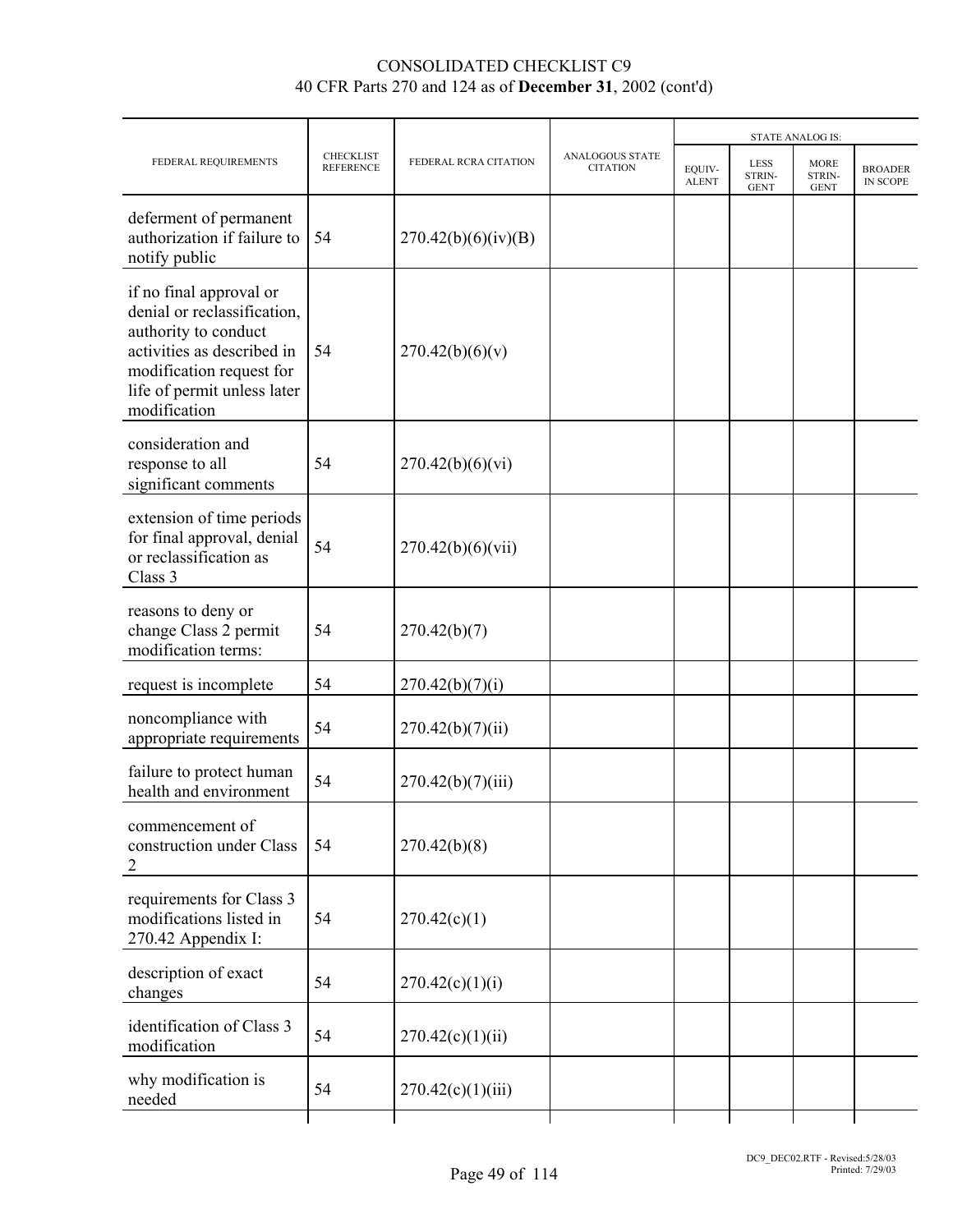|    |                                                                                                                                         |                                      |                       |                                    | <b>STATE ANALOG IS:</b> |                                      |                                      |                            |  |
|----|-----------------------------------------------------------------------------------------------------------------------------------------|--------------------------------------|-----------------------|------------------------------------|-------------------------|--------------------------------------|--------------------------------------|----------------------------|--|
|    | FEDERAL REQUIREMENTS                                                                                                                    | <b>CHECKLIST</b><br><b>REFERENCE</b> | FEDERAL RCRA CITATION | ANALOGOUS STATE<br><b>CITATION</b> | EOUIV-<br><b>ALENT</b>  | <b>LESS</b><br>STRIN-<br><b>GENT</b> | <b>MORE</b><br>STRIN-<br><b>GENT</b> | <b>BROADER</b><br>IN SCOPE |  |
|    | provision of applicable<br>information                                                                                                  | 54,94                                | 270.42(c)(1)(iv)      |                                    |                         |                                      |                                      |                            |  |
|    | to whom and when<br>notice must be sent; what<br>notice must include:                                                                   | -54                                  | 270.42(c)(2)          |                                    |                         |                                      |                                      |                            |  |
|    | announcement of a 60-<br>day comment period                                                                                             | 54                                   | 270.42(c)(2)(i)       |                                    |                         |                                      |                                      |                            |  |
|    | announcement of when<br>and where public<br>meeting will be held                                                                        | 54                                   | 270.42(c)(2)(ii)      |                                    |                         |                                      |                                      |                            |  |
|    | name and phone number<br>of permittee's contact<br>person                                                                               | 54                                   | 270.42(c)(2)(iii)     |                                    |                         |                                      |                                      |                            |  |
|    | name and phone number<br>of Agency contact<br>person                                                                                    | 54                                   | 270.42(c)(2)(iv)      |                                    |                         |                                      |                                      |                            |  |
|    | location for viewing<br>modification request                                                                                            | 54                                   | 270.42(c)(2)(v)       |                                    |                         |                                      |                                      |                            |  |
|    | availability of<br>permittee's compliance<br>history                                                                                    | 54                                   | 270.42(c)(2)(vi)      |                                    |                         |                                      |                                      |                            |  |
|    | placement of<br>modification request<br>copy in vicinity of<br>facility for public access                                               | 54                                   | 270.42(c)(3)          |                                    |                         |                                      |                                      |                            |  |
|    | when and where<br>permittee must hold a<br>public meeting                                                                               | 54                                   | 270.42(c)(4)          |                                    |                         |                                      |                                      |                            |  |
|    | public comment period                                                                                                                   | 54                                   | 270.42(c)(5)          |                                    |                         |                                      |                                      |                            |  |
|    | grant or deny<br>modification request<br>after public comment<br>period; consider and<br>respond to all significant<br>written comments | 54                                   | 270.42(c)(6)          |                                    |                         |                                      |                                      |                            |  |
| 26 | other modifications not<br>explicitly listed in<br>Appendix I                                                                           | 54                                   | 270.42(d)(1)          |                                    |                         |                                      |                                      |                            |  |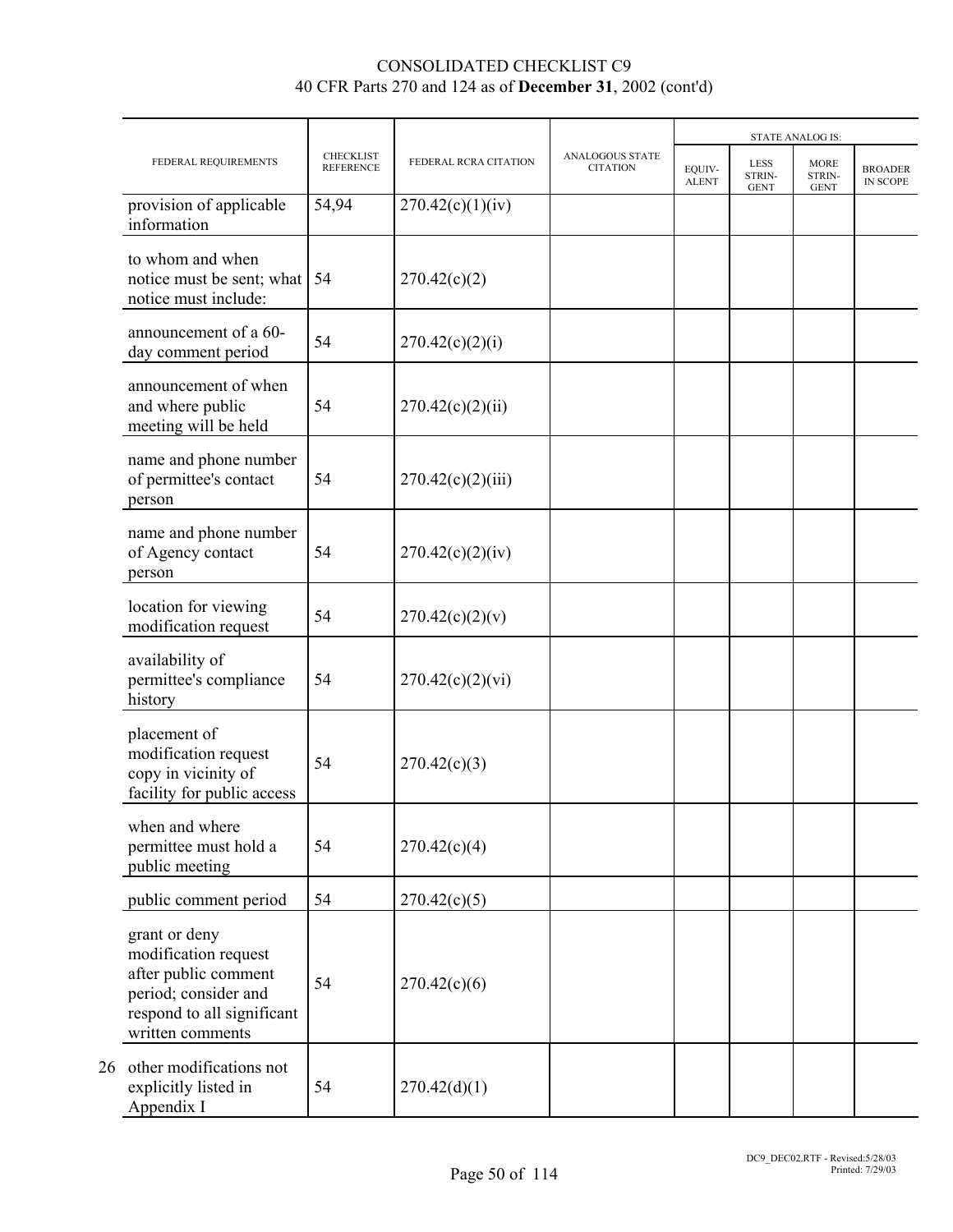|                                                                                                  |                                      |                       |                                    | <b>STATE ANALOG IS:</b> |                                             |                                      |                            |
|--------------------------------------------------------------------------------------------------|--------------------------------------|-----------------------|------------------------------------|-------------------------|---------------------------------------------|--------------------------------------|----------------------------|
| FEDERAL REQUIREMENTS                                                                             | <b>CHECKLIST</b><br><b>REFERENCE</b> | FEDERAL RCRA CITATION | ANALOGOUS STATE<br><b>CITATION</b> | EQUIV-<br><b>ALENT</b>  | <b>LESS</b><br><b>STRIN-</b><br><b>GENT</b> | <b>MORE</b><br>STRIN-<br><b>GENT</b> | <b>BROADER</b><br>IN SCOPE |
| determination of<br>appropriate class:                                                           | 54                                   | 270.42(d)(2)          |                                    |                         |                                             |                                      |                            |
| changes that necessitate<br>Class 1 modifications                                                | 54                                   | 270.42(d)(2)(i)       |                                    |                         |                                             |                                      |                            |
| changes that necessitate<br>Class 2 modifications                                                | 54                                   | 270.42(d)(2)(ii)      |                                    |                         |                                             |                                      |                            |
| variations in types and<br>quantities of wastes<br>managed                                       | 54                                   | 270.42(d)(2)(ii)(A)   |                                    |                         |                                             |                                      |                            |
| technological<br>advancements                                                                    | 54                                   | 270.42(d)(2)(ii)(B)   |                                    |                         |                                             |                                      |                            |
| changes necessary to<br>comply with new<br>regulations                                           | 54                                   | 270.42(d)(2)(ii)(C)   |                                    |                         |                                             |                                      |                            |
| Class 3 modifications<br>substantially alter<br>operation                                        | 54                                   | 270.42(d)(2)(iii)     |                                    |                         |                                             |                                      |                            |
| granting of temporary<br>authorizations                                                          | 54                                   | 270.42(e)(1)          |                                    |                         |                                             |                                      |                            |
| temporary authorization<br>may be requested for:                                                 | 54                                   | 270.42(e)(2)(i)       |                                    |                         |                                             |                                      |                            |
| Class 2 modification<br>meeting criteria                                                         | 54                                   | 270.42(e)(2)(i)(A)    |                                    |                         |                                             |                                      |                            |
| Class 3 modification<br>meeting criteria and<br>providing improved<br>management or<br>treatment | 54                                   | 270.42(e)(2)(i)(B)    |                                    |                         |                                             |                                      |                            |
| what temporary<br>authorization request<br>must include:                                         | 54                                   | 270.42(e)(2)(ii)      |                                    |                         |                                             |                                      |                            |
| description of activities                                                                        | 54                                   | 270.42(e)(2)(ii)(A)   |                                    |                         |                                             |                                      |                            |
| why temporary<br>authorization is<br>necessary                                                   | 54                                   | 270.42(e)(2)(ii)(B)   |                                    |                         |                                             |                                      |                            |
| sufficient information to                                                                        | 54                                   | 270.42(e)(2)(ii)(C)   |                                    |                         |                                             |                                      |                            |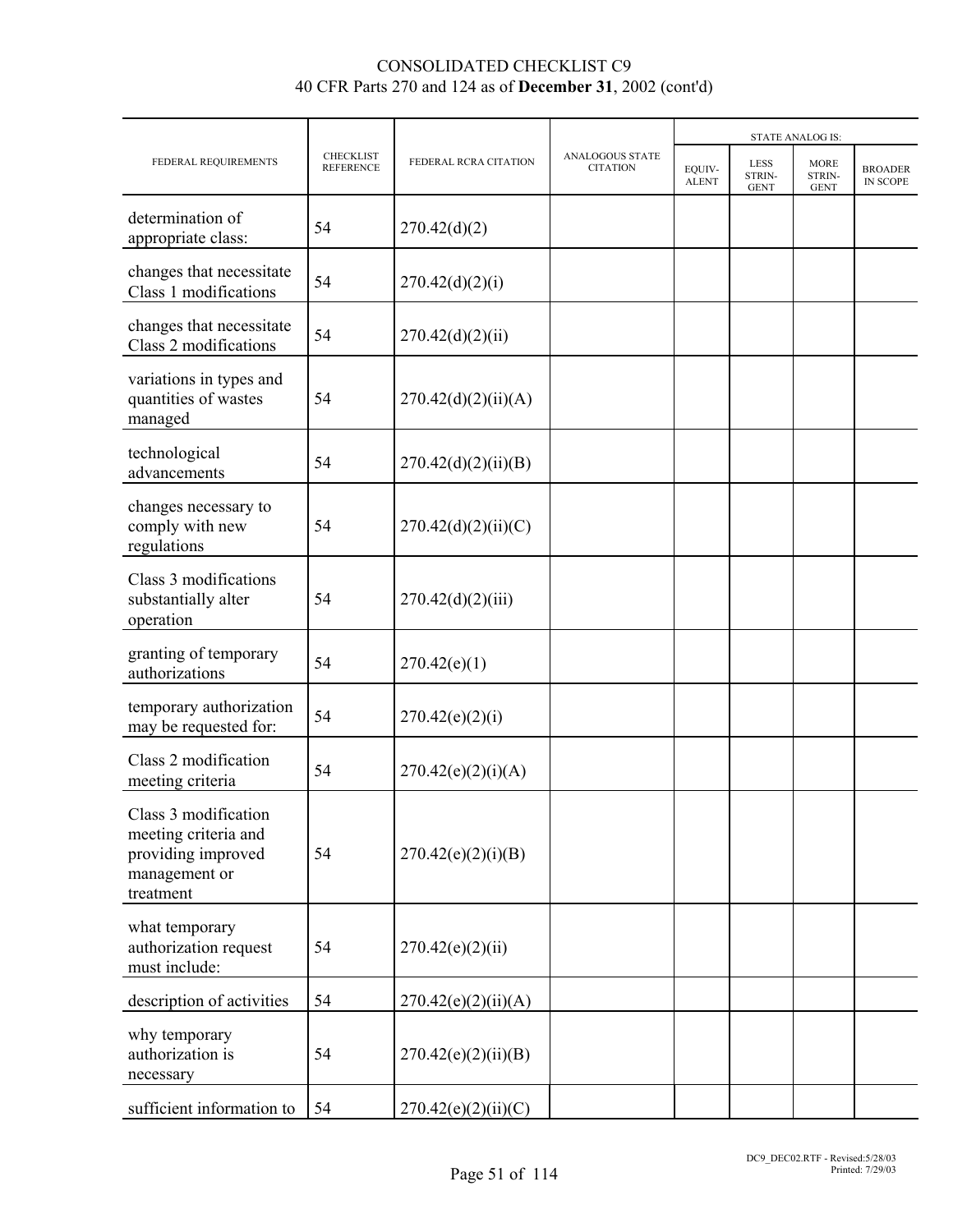|                                                                                         |                               |                       |                                           | <b>STATE ANALOG IS:</b> |                                      |                                      |                            |  |  |
|-----------------------------------------------------------------------------------------|-------------------------------|-----------------------|-------------------------------------------|-------------------------|--------------------------------------|--------------------------------------|----------------------------|--|--|
| FEDERAL REQUIREMENTS                                                                    | CHECKLIST<br><b>REFERENCE</b> | FEDERAL RCRA CITATION | <b>ANALOGOUS STATE</b><br><b>CITATION</b> | EQUIV-<br><b>ALENT</b>  | <b>LESS</b><br>STRIN-<br><b>GENT</b> | <b>MORE</b><br>STRIN-<br><b>GENT</b> | <b>BROADER</b><br>IN SCOPE |  |  |
| ensure compliance                                                                       |                               |                       |                                           |                         |                                      |                                      |                            |  |  |
| to whom notice must be<br>sent                                                          | 54                            | 270.42(e)(2)(iii)     |                                           |                         |                                      |                                      |                            |  |  |
| approve or deny<br>temporary authorization<br>quickly; basis for<br>decision:           | 54                            | 270.42(e)(3)          |                                           |                         |                                      |                                      |                            |  |  |
| authorized activities in<br>compliance with Part<br>264                                 | 54                            | 270.42(e)(3)(i)       |                                           |                         |                                      |                                      |                            |  |  |
| necessity of temporary<br>authorization to achieve<br>an objective:                     | 54                            | 270.42(e)(3)(ii)      |                                           |                         |                                      |                                      |                            |  |  |
| facilitate closure or<br>corrective action<br>activities                                | 54                            | 270.42(e)(3)(ii)(A)   |                                           |                         |                                      |                                      |                            |  |  |
| allow treatment or<br>storage in tanks or<br>containers, or in<br>containment buildings | 54,109                        | 270.42(e)(3)(ii)(B)   |                                           |                         |                                      |                                      |                            |  |  |
| prevent disruption of<br>ongoing activities                                             | 54                            | 270.42(e)(3)(ii)(C)   |                                           |                         |                                      |                                      |                            |  |  |
| respond to sudden<br>changes in types or<br>quantities of wastes<br>managed             | 54                            | 270.42(e)(3)(ii)(D)   |                                           |                         |                                      |                                      |                            |  |  |
| facilitate protection of<br>human health and<br>environment                             | 54                            | 270.42(e)(3)(ii)(E)   |                                           |                         |                                      |                                      |                            |  |  |
| reissuance of temporary<br>authorization for Class 2<br>or 3                            | 54                            | 270.42(e)(4)          |                                           |                         |                                      |                                      |                            |  |  |
| reissuance of Class 2 in<br>accordance with specific<br>paragraphs                      | 54                            | 270.42(e)(4)(i)       |                                           |                         |                                      |                                      |                            |  |  |
| reissuance of Class 3 in<br>accordance with specific<br>paragraph                       | 54                            | 270.42(e)(4)(ii)      |                                           |                         |                                      |                                      |                            |  |  |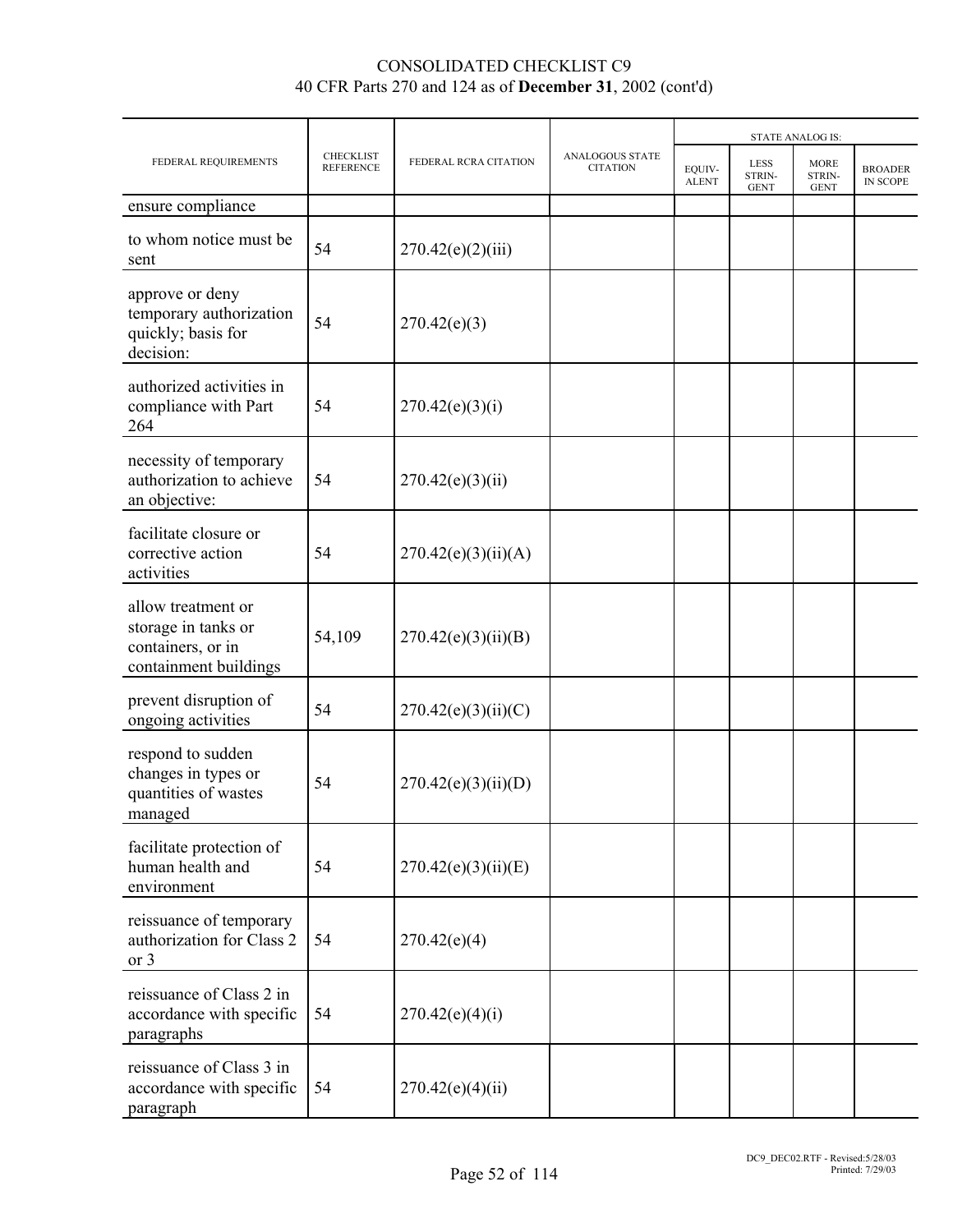|                                                                                                                                                                                                                                 |                                      |                       |                                           |                        |                                      | <b>STATE ANALOG IS:</b>              |                            |  |
|---------------------------------------------------------------------------------------------------------------------------------------------------------------------------------------------------------------------------------|--------------------------------------|-----------------------|-------------------------------------------|------------------------|--------------------------------------|--------------------------------------|----------------------------|--|
| FEDERAL REQUIREMENTS                                                                                                                                                                                                            | <b>CHECKLIST</b><br><b>REFERENCE</b> | FEDERAL RCRA CITATION | <b>ANALOGOUS STATE</b><br><b>CITATION</b> | EQUIV-<br><b>ALENT</b> | <b>LESS</b><br>STRIN-<br><b>GENT</b> | <b>MORE</b><br>STRIN-<br><b>GENT</b> | <b>BROADER</b><br>IN SCOPE |  |
| when and to whom<br>notification of grant,<br>denial or automatic<br>authorization decisions<br>must be sent                                                                                                                    | 54                                   | 270.42(f)(1)          |                                           |                        |                                      |                                      |                            |  |
| appeal of grant or denial<br>decision                                                                                                                                                                                           | 54                                   | 270.42(f)(2)          |                                           |                        |                                      |                                      |                            |  |
| appeal of automatic<br>authorization                                                                                                                                                                                            | 54                                   | 270.42(f)(3)          |                                           |                        |                                      |                                      |                            |  |
| newly regulated wastes<br>and units                                                                                                                                                                                             | 54,85                                | 270.42(g)             |                                           |                        |                                      |                                      |                            |  |
| continued authority to<br>manage wastes listed in<br>Part 261 or continue to<br>manage hazardous<br>wastes in units newly<br>regulated as hazardous<br>waste management units<br>if:                                            | 54,85,94                             | 270.42(g)(1)          |                                           |                        |                                      |                                      |                            |  |
| unit in existence as a<br>hazardous waste facility<br>on effective date of final<br>rule listing or identifying<br>waste or regulating the<br>unit                                                                              | 54,85,94                             | 270.42(g)(1)(i)       |                                           |                        |                                      |                                      |                            |  |
| submit Class 1<br>modification request                                                                                                                                                                                          | 54,85                                | 270.42(g)(1)(ii)      |                                           |                        |                                      |                                      |                            |  |
| in compliance with 265<br>and 266 standards                                                                                                                                                                                     | 54,85                                | 270.42(g)(1)(iii)     |                                           |                        |                                      |                                      |                            |  |
| for Class 2 or 3<br>modifications, submit<br>complete modification<br>request within 180 days<br>of effective date of rule<br>listing or identifying<br>waste or subjecting unit<br>to Subtitle C<br>management<br>requirements | 54,85,94                             | 270.42(g)(1)(iv)      |                                           |                        |                                      |                                      |                            |  |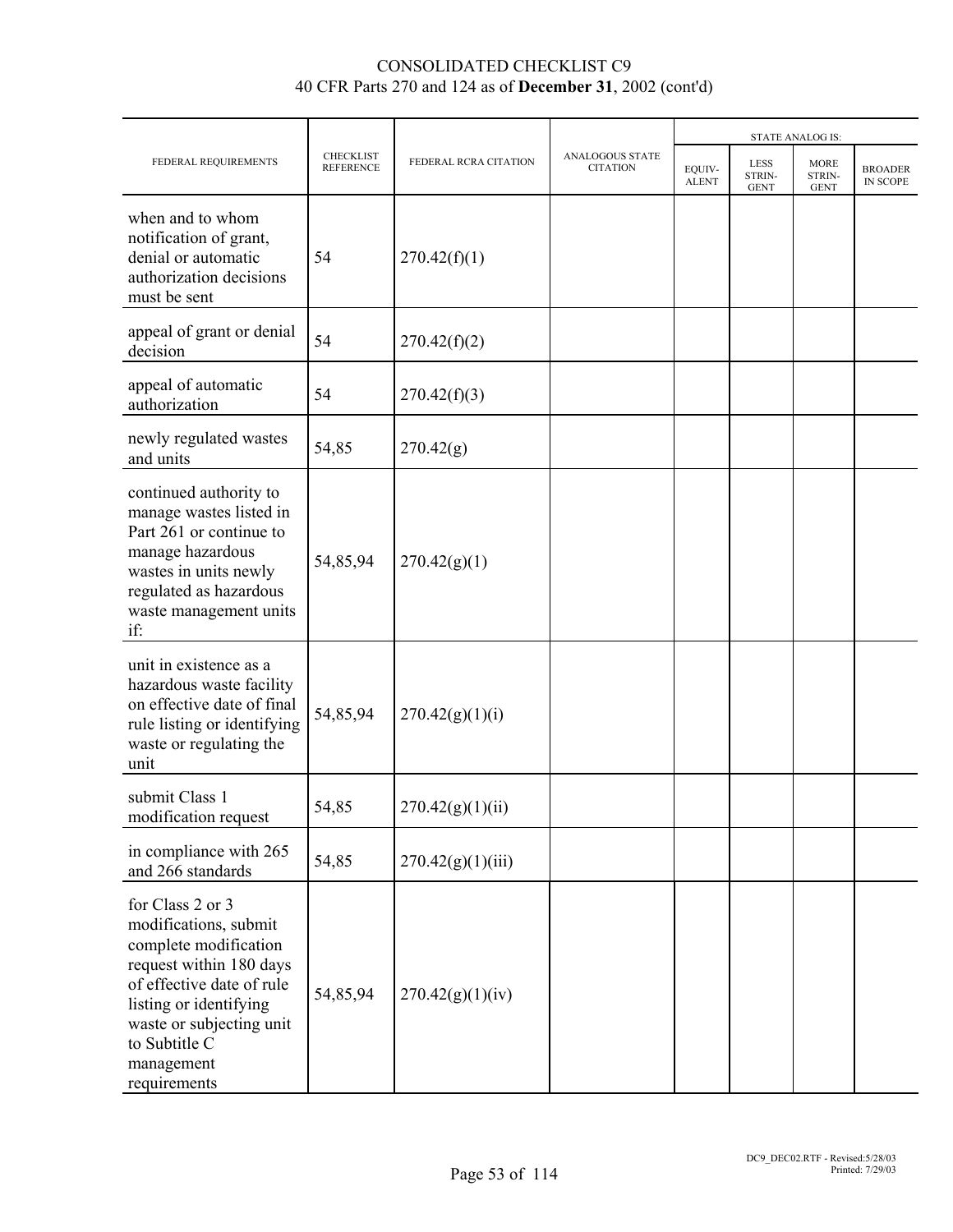|           |                                                                                                                                                                                                                                    |                                                                           |                             |                                           | <b>STATE ANALOG IS:</b> |                                      |                                      |                                   |  |
|-----------|------------------------------------------------------------------------------------------------------------------------------------------------------------------------------------------------------------------------------------|---------------------------------------------------------------------------|-----------------------------|-------------------------------------------|-------------------------|--------------------------------------|--------------------------------------|-----------------------------------|--|
|           | FEDERAL REQUIREMENTS                                                                                                                                                                                                               | <b>CHECKLIST</b><br><b>REFERENCE</b>                                      | FEDERAL RCRA CITATION       | <b>ANALOGOUS STATE</b><br><b>CITATION</b> | EQUIV-<br><b>ALENT</b>  | <b>LESS</b><br>STRIN-<br><b>GENT</b> | <b>MORE</b><br>STRIN-<br><b>GENT</b> | <b>BROADER</b><br><b>IN SCOPE</b> |  |
|           | certification that land<br>disposal units are in<br>compliance within 12<br>months                                                                                                                                                 | 54,85                                                                     | 270.42(g)(1)(v)             |                                           |                         |                                      |                                      |                                   |  |
|           | expansions are not under<br>25 percent capacity limit<br>for Class 2 modifications                                                                                                                                                 | 54                                                                        | 270.42(g)(2)                |                                           |                         |                                      |                                      |                                   |  |
| 27        | if listed conditions met,                                                                                                                                                                                                          | 156                                                                       | 270.42(h)                   |                                           |                         |                                      |                                      |                                   |  |
|           | permittee may accept<br>military munitions even                                                                                                                                                                                    | 156                                                                       | 270.42(h)(1)                |                                           |                         |                                      |                                      |                                   |  |
|           | when permit conditions<br>bar acceptance of off-site                                                                                                                                                                               | 156                                                                       | 270.42(h)(2)                |                                           |                         |                                      |                                      |                                   |  |
|           | waste                                                                                                                                                                                                                              | 156                                                                       | 270.42(h)(3)                |                                           |                         |                                      |                                      |                                   |  |
| 27        | maintenance and notice<br>of updated list of permit<br>modifications                                                                                                                                                               | 54,156                                                                    | 270.42(i)                   |                                           |                         |                                      |                                      |                                   |  |
|           | $U$ , 28, combustion facility<br>changes to meet part 63<br>MACT standards;<br>procedures apply to<br>hazardous waste<br>combustion facility<br>permit modifications<br>requested under<br>Appendix I of 270.42,<br>section $L(9)$ | $+168$                                                                    | 270.42(j)                   |                                           |                         |                                      |                                      |                                   |  |
| 29        |                                                                                                                                                                                                                                    | †168, 188,<br>198                                                         | 270.42(j)(1)                |                                           |                         |                                      |                                      |                                   |  |
|           |                                                                                                                                                                                                                                    | $+168$                                                                    | 270.42(j)(2)                |                                           |                         |                                      |                                      |                                   |  |
| 29        | $270.42(k)$ through<br>$270.42(p)$ removed                                                                                                                                                                                         |                                                                           | $34,139,54$   270.42(k)-(p) |                                           |                         |                                      |                                      |                                   |  |
| $+,30,31$ | Appendix I;<br>classification of<br>modifications                                                                                                                                                                                  | 54,61,64,7<br>8,83,85,94<br>,100,109,†<br>121,124,†<br>168, † 175,<br>182 | 270.42, Appendix I          |                                           |                         |                                      |                                      |                                   |  |

### TERMINATION OF PERMITS

| causes for terminating a $\ V\ $ | 270.43(a)    |  |  |  |
|----------------------------------|--------------|--|--|--|
| permit                           | 270.43(a)(1) |  |  |  |
|                                  | 270.43(a)(2) |  |  |  |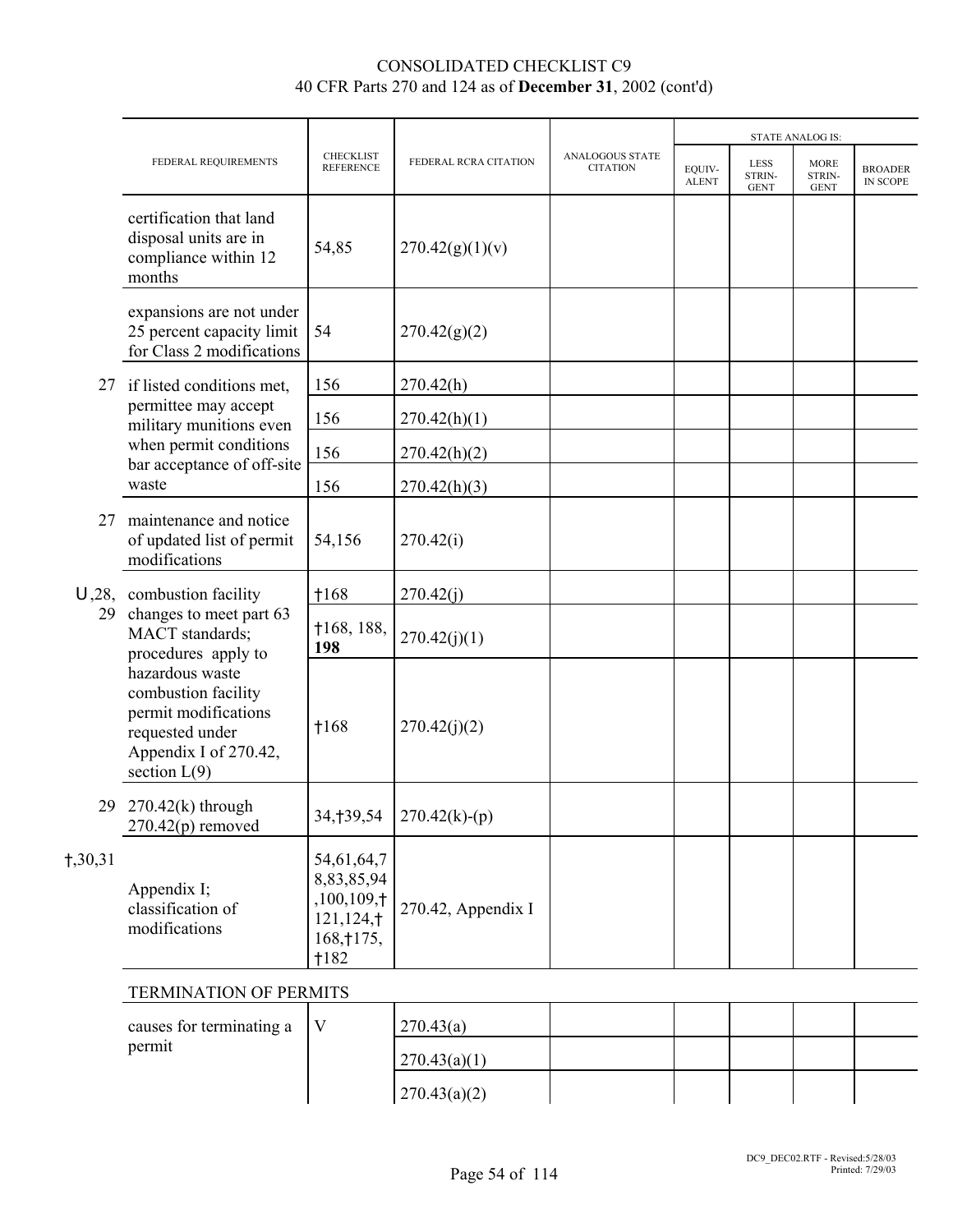|                             |                                                                                 |                                      |                                                    |                                    | <b>STATE ANALOG IS:</b> |                                      |                                      |                                   |
|-----------------------------|---------------------------------------------------------------------------------|--------------------------------------|----------------------------------------------------|------------------------------------|-------------------------|--------------------------------------|--------------------------------------|-----------------------------------|
|                             | FEDERAL REQUIREMENTS                                                            | <b>CHECKLIST</b><br><b>REFERENCE</b> | FEDERAL RCRA CITATION                              | ANALOGOUS STATE<br><b>CITATION</b> | EQUIV-<br><b>ALENT</b>  | <b>LESS</b><br>STRIN-<br><b>GENT</b> | <b>MORE</b><br>STRIN-<br><b>GENT</b> | <b>BROADER</b><br><b>IN SCOPE</b> |
|                             |                                                                                 |                                      | 270.43(a)(3)                                       |                                    |                         |                                      |                                      |                                   |
| $\left(\overline{a}\right)$ | Director shall follow<br>applicable Part 124 or<br>State procedures             | V                                    | 270.43(b)                                          |                                    |                         |                                      |                                      |                                   |
|                             |                                                                                 |                                      | SUBPART E - EXPIRATION AND CONTINUATION OF PERMITS |                                    |                         |                                      |                                      |                                   |
|                             | <b>DURATION OF PERMITS</b>                                                      |                                      |                                                    |                                    |                         |                                      |                                      |                                   |
| $\omega$                    | maximum ten-year term                                                           | V                                    | 270.50(a)                                          |                                    |                         |                                      |                                      |                                   |
| $\left(\widehat{a}\right)$  | no extension of<br>maximum term by<br>modification except as<br>270.51 provides | V                                    | 270.50(b)                                          |                                    |                         |                                      |                                      |                                   |
| $^{\dagger}$                | permit for less than full<br>term                                               | V                                    | 270.50(c)                                          |                                    |                         |                                      |                                      |                                   |
|                             | five-year review for land<br>disposal facility permits                          | 17N                                  | 270.50(d)                                          |                                    |                         |                                      |                                      |                                   |
|                             |                                                                                 |                                      | SUBPART F - SPECIAL FORMS OF PERMITS               |                                    |                         |                                      |                                      |                                   |
|                             | PERMITS BY RULE                                                                 |                                      |                                                    |                                    |                         |                                      |                                      |                                   |
|                             | RCRA permit by rule if<br>listed conditions are met                             | $\ast$                               | 270.60                                             |                                    |                         |                                      |                                      |                                   |
|                             | ocean disposal barges or<br>vessels; specific<br>conditions:                    | V                                    | 270.60(a)                                          |                                    |                         |                                      |                                      |                                   |
|                             | permit under Part 220                                                           | $\mathbf V$                          | 270.60(a)(1)                                       |                                    |                         |                                      |                                      |                                   |
|                             | compliance with<br>conditions of that permit                                    | $\mathbf V$                          | 270.60(a)(2)                                       |                                    |                         |                                      |                                      |                                   |
|                             |                                                                                 |                                      | 270.60(a)(3)                                       |                                    |                         |                                      |                                      |                                   |
|                             |                                                                                 |                                      | 270.60(a)(3)(i)                                    |                                    |                         |                                      |                                      |                                   |
|                             |                                                                                 |                                      | 270.60(a)(3)(ii)                                   |                                    |                         |                                      |                                      |                                   |
|                             | compliance with<br>specified hazardous                                          | $\mathbf V$                          | 270.60(a)(3)(iii)                                  |                                    |                         |                                      |                                      |                                   |
|                             | waste regulations                                                               |                                      | 270.60(a)(3)(iv)                                   |                                    |                         |                                      |                                      |                                   |

270.60(a)(3)(v)

270.60(a)(3)(vi)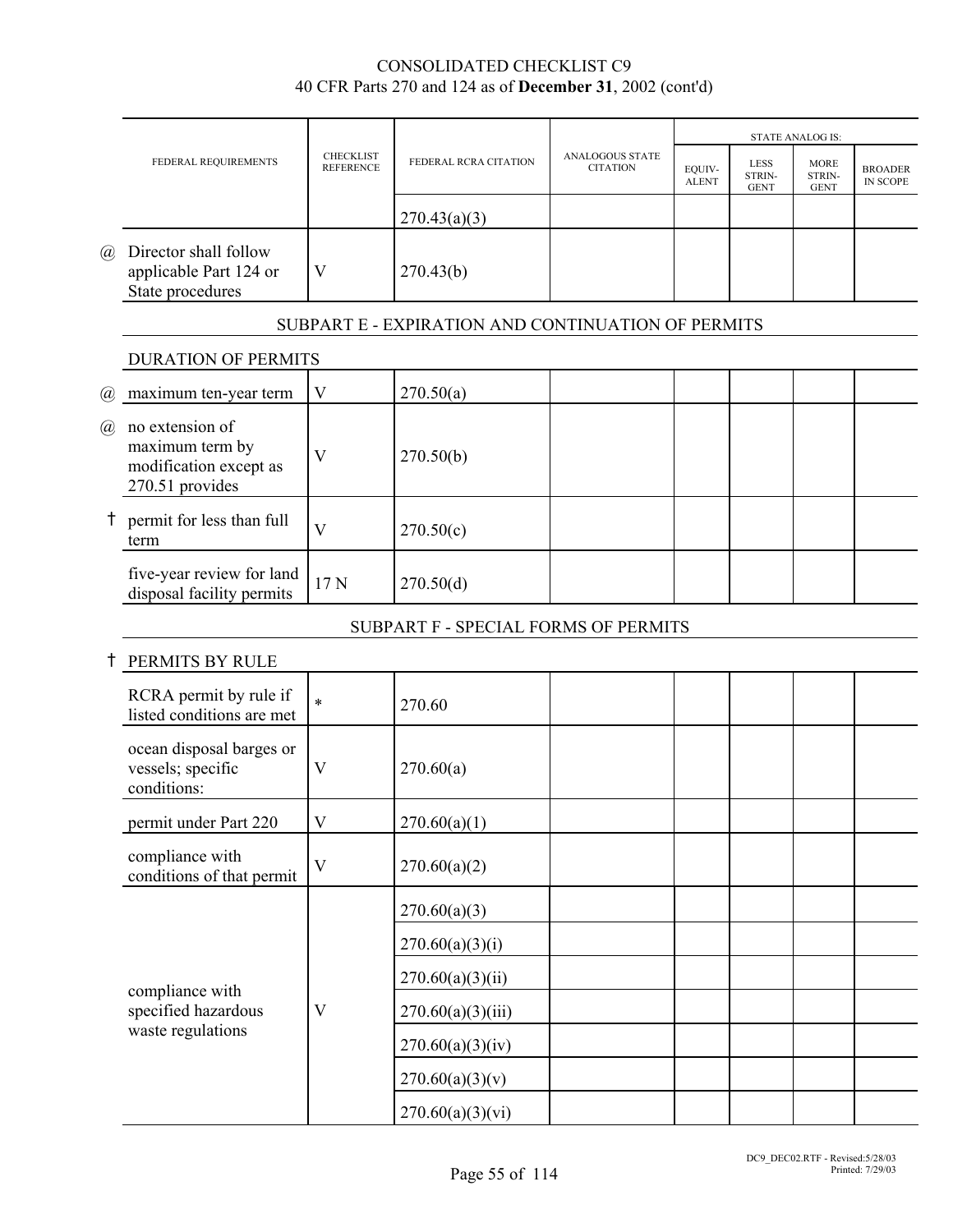|                                                                 |                                      |                       |                                    |                        |                                      | <b>STATE ANALOG IS:</b>              |                            |
|-----------------------------------------------------------------|--------------------------------------|-----------------------|------------------------------------|------------------------|--------------------------------------|--------------------------------------|----------------------------|
| FEDERAL REQUIREMENTS                                            | <b>CHECKLIST</b><br><b>REFERENCE</b> | FEDERAL RCRA CITATION | ANALOGOUS STATE<br><b>CITATION</b> | EOUIV-<br><b>ALENT</b> | <b>LESS</b><br>STRIN-<br><b>GENT</b> | <b>MORE</b><br>STRIN-<br><b>GENT</b> | <b>BROADER</b><br>IN SCOPE |
| injection wells; specific<br>conditions:                        | $\overline{\mathbf{V}}$              | 270.60(b)             |                                    |                        |                                      |                                      |                            |
| permit under Part 144 or<br>145                                 | V                                    | 270.60(b)(1)          |                                    |                        |                                      |                                      |                            |
| compliance with permit<br>conditions and<br>144.14 requirements | V                                    | 270.60(b)(2)          |                                    |                        |                                      |                                      |                            |
| conditions for UIC                                              | 17L                                  | 270.60(b)(3)          |                                    |                        |                                      |                                      |                            |
| permits issued after                                            |                                      | 270.60(b)(3)(i)       |                                    |                        |                                      |                                      |                            |
| November 8, 1984                                                | 44 C                                 | 270.60(b)(3)(ii)      |                                    |                        |                                      |                                      |                            |
| publicly owned<br>treatment works; specific<br>conditions:      | V                                    | 270.60(c)             |                                    |                        |                                      |                                      |                            |
| NPDES permit                                                    | V                                    | 270.60(c)(1)          |                                    |                        |                                      |                                      |                            |
| compliance with<br>conditions of permit                         | V                                    | 270.60(c)(2)          |                                    |                        |                                      |                                      |                            |
|                                                                 |                                      | 270.60(c)(3)          |                                    |                        |                                      |                                      |                            |
|                                                                 |                                      | 270.60(c)(3)(i)       |                                    |                        |                                      |                                      |                            |
|                                                                 |                                      | 270.60(c)(3)(ii)      |                                    |                        |                                      |                                      |                            |
| compliance with                                                 | $\mathbf{V}$                         | 270.60(c)(3)(iii)     |                                    |                        |                                      |                                      |                            |
| specified regulations                                           |                                      | 270.60(c)(3)(iv)      |                                    |                        |                                      |                                      |                            |
|                                                                 |                                      | 270.60(c)(3)(v)       |                                    |                        |                                      |                                      |                            |
|                                                                 |                                      | 270.60(c)(3)(vi)      |                                    |                        |                                      |                                      |                            |
|                                                                 | 17L                                  | 270.60(c)(3)(vii)     |                                    |                        |                                      |                                      |                            |
| waste meets all<br>pretreatment<br>requirements                 | V                                    | 270.60(c)(4)          |                                    |                        |                                      |                                      |                            |

# **t** EMERGENCY PERMITS

| temporary emergency<br>permit | 270.61(a)    |  |  |  |
|-------------------------------|--------------|--|--|--|
| nonpermitted facility         | 270.61(a)(1) |  |  |  |
|                               |              |  |  |  |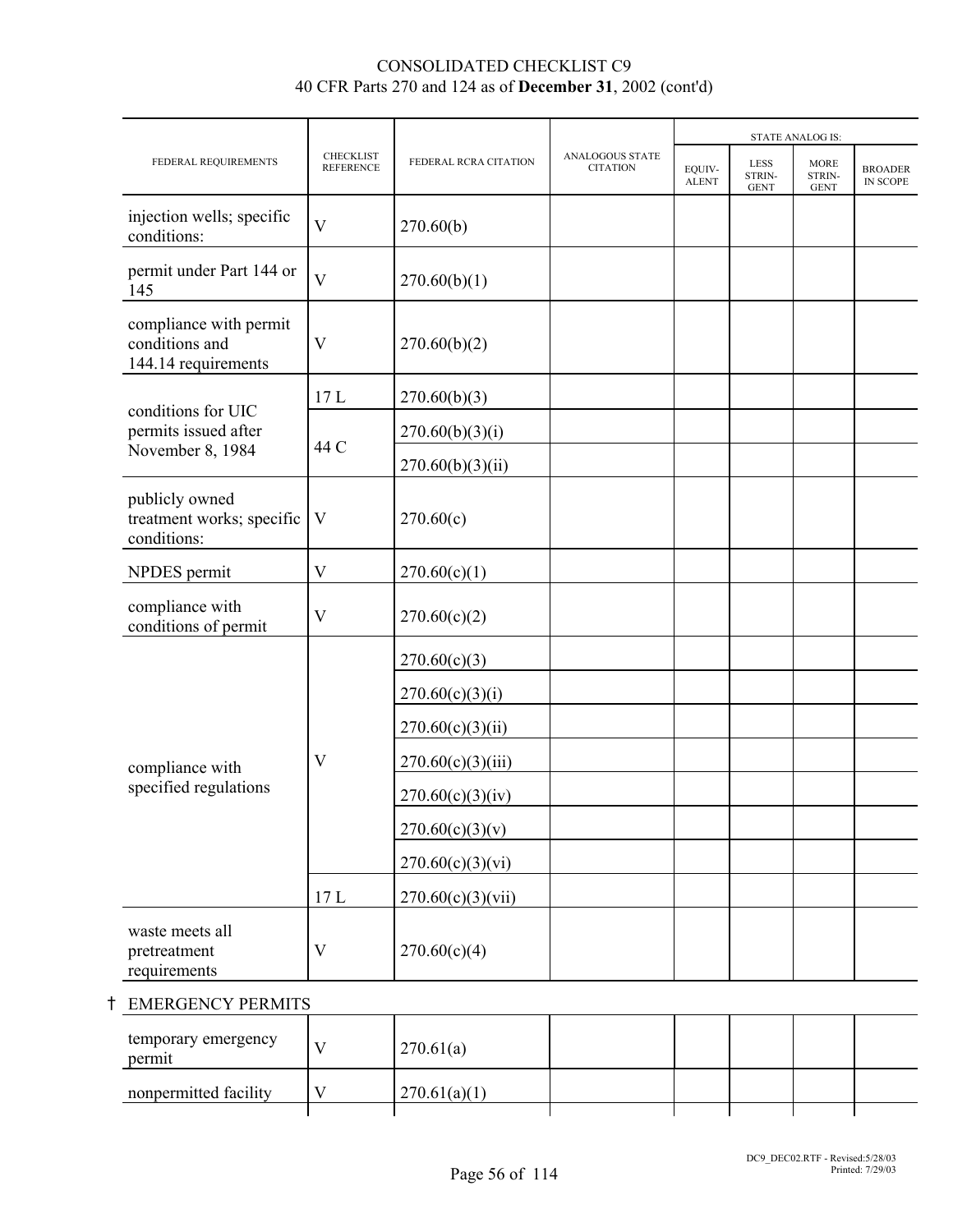|                                   |                                      |                       |                                           |                        |                                      | <b>STATE ANALOG IS:</b>              |                            |
|-----------------------------------|--------------------------------------|-----------------------|-------------------------------------------|------------------------|--------------------------------------|--------------------------------------|----------------------------|
| FEDERAL REQUIREMENTS              | <b>CHECKLIST</b><br><b>REFERENCE</b> | FEDERAL RCRA CITATION | <b>ANALOGOUS STATE</b><br><b>CITATION</b> | EQUIV-<br><b>ALENT</b> | <b>LESS</b><br>STRIN-<br><b>GENT</b> | <b>MORE</b><br>STRIN-<br><b>GENT</b> | <b>BROADER</b><br>IN SCOPE |
| permitted facility                | $\bf V$                              | 270.61(a)(2)          |                                           |                        |                                      |                                      |                            |
|                                   |                                      | 270.61(b)(1)          |                                           |                        |                                      |                                      |                            |
|                                   |                                      | 270.61(b)(2)          |                                           |                        |                                      |                                      |                            |
|                                   | V                                    | 270.61(b)(3)          |                                           |                        |                                      |                                      |                            |
|                                   |                                      | 270.61(b)(4)          |                                           |                        |                                      |                                      |                            |
|                                   | V,148                                | 270.61(b)(5)          |                                           |                        |                                      |                                      |                            |
| conditions of emergency<br>permit | $\mathbf{V}$                         | 270.61(b)(5)(i)       |                                           |                        |                                      |                                      |                            |
|                                   |                                      | 270.61(b)(5)(ii)      |                                           |                        |                                      |                                      |                            |
|                                   |                                      | 270.61(b)(5)(iii)     |                                           |                        |                                      |                                      |                            |
|                                   |                                      | 270.61(b)(5)(iv)      |                                           |                        |                                      |                                      |                            |
|                                   |                                      | 270.61(b)(5)(v)       |                                           |                        |                                      |                                      |                            |
|                                   |                                      | 270.61(b)(6)          |                                           |                        |                                      |                                      |                            |

# H HAZARDOUS WASTE INCINERATOR PERMITS

| 17 | when compliance with<br>air emission standards &<br>limitations in part 63,<br>subpart EEE is<br>demonstrated, 270.62<br>requirements do not<br>apply; except provisions<br>determined necessary<br>to ensure compliance<br>with $264.345(a)$ and<br>$266.345(c)$ if you elect<br>to comply with<br>$270.235(a)(1)(i)$ to<br>minimize emissions<br>from startup,<br>shutdown, and<br>malfunction; Director<br>may apply 270.62 on<br>case-by-case basis for<br>information collection | 182, 197,<br>202 | 270.62 intro |  |  |  |
|----|---------------------------------------------------------------------------------------------------------------------------------------------------------------------------------------------------------------------------------------------------------------------------------------------------------------------------------------------------------------------------------------------------------------------------------------------------------------------------------------|------------------|--------------|--|--|--|
|    | permit conditions to<br>determine operational<br>readiness; trial burn;<br>permit modification                                                                                                                                                                                                                                                                                                                                                                                        | V, †54           | 270.62(a)    |  |  |  |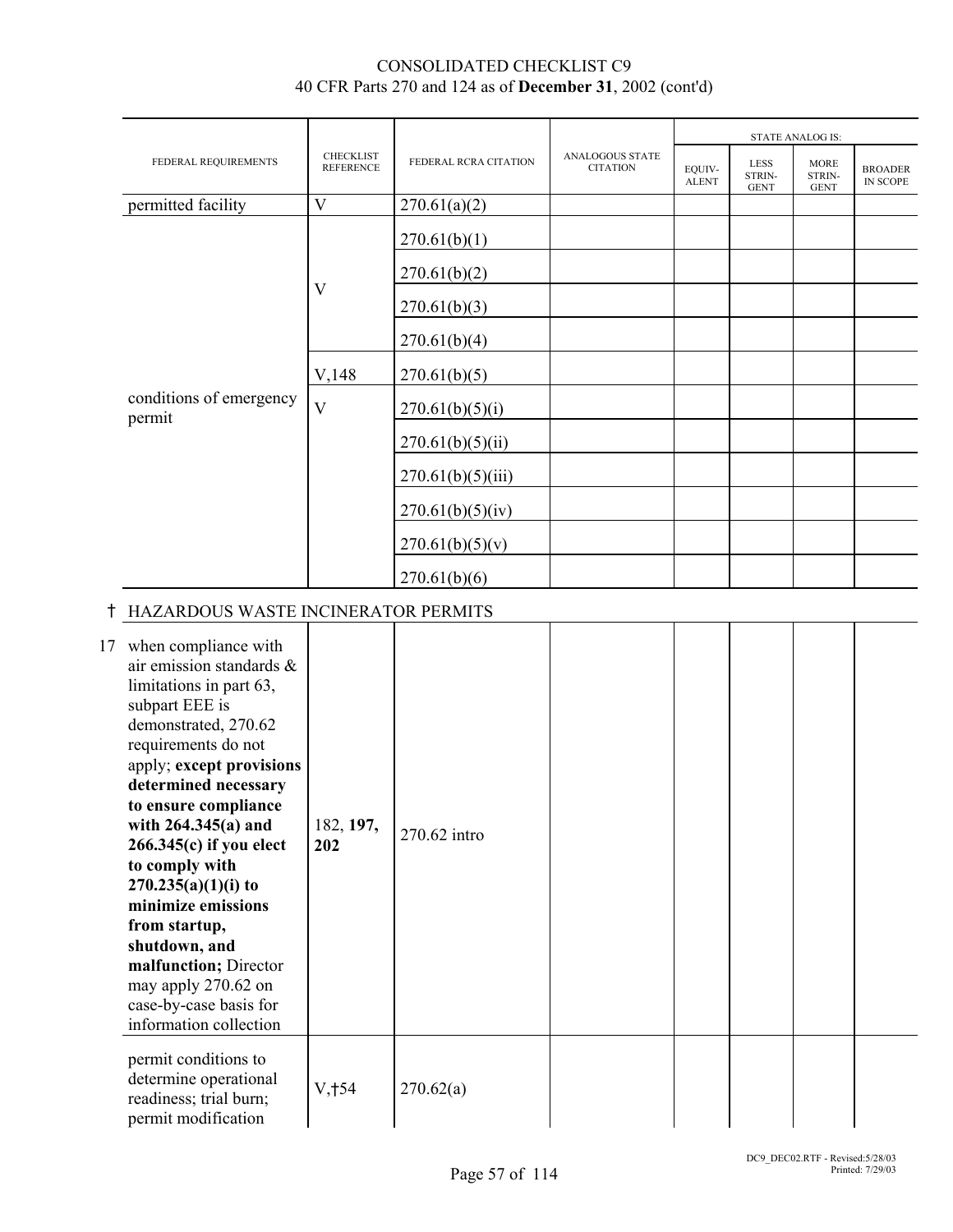|                                                                      |                                      |                       |                                           |                        |                               | <b>STATE ANALOG IS:</b>              |                            |
|----------------------------------------------------------------------|--------------------------------------|-----------------------|-------------------------------------------|------------------------|-------------------------------|--------------------------------------|----------------------------|
| FEDERAL REQUIREMENTS                                                 | <b>CHECKLIST</b><br><b>REFERENCE</b> | FEDERAL RCRA CITATION | <b>ANALOGOUS STATE</b><br><b>CITATION</b> | EQUIV-<br><b>ALENT</b> | LESS<br>STRIN-<br><b>GENT</b> | <b>MORE</b><br>STRIN-<br><b>GENT</b> | <b>BROADER</b><br>IN SCOPE |
| submittal of statement<br>with Part B for<br>compliance with 264.343 | V                                    | 270.62(a)(1)          |                                           |                        |                               |                                      |                            |
| review and specifications<br>by Director                             | $\overline{V}$                       | 270.62(a)(2)          |                                           |                        |                               |                                      |                            |
| permit conditions during<br>trial burn                               | $\overline{V}$                       | 270.62(b)             |                                           |                        |                               |                                      |                            |
| trial burn plan, Part B                                              | $\mathbf V$                          | 270.62(b)(1)          |                                           |                        |                               |                                      |                            |
| trial burn plan must<br>include:                                     | $\overline{V}$                       | 270.62(b)(2)          |                                           |                        |                               |                                      |                            |
|                                                                      |                                      | 270.62(b)(2)(i)       |                                           |                        |                               |                                      |                            |
|                                                                      | $\overline{\mathsf{V}}$              | 270.62(b)(2)(i)(A)    |                                           |                        |                               |                                      |                            |
| analysis of each waste or<br>mixture of waste                        |                                      | 270.62(b)(2)(i)(B)    |                                           |                        |                               |                                      |                            |
|                                                                      | $V$ , 126                            | 270.62(b)(2)(i)(C)    |                                           |                        |                               |                                      |                            |
|                                                                      |                                      | 270.62(b)(2)(i)(D)    |                                           |                        |                               |                                      |                            |
|                                                                      |                                      | 270.62(b)(2)(ii)      |                                           |                        |                               |                                      |                            |
|                                                                      |                                      | 270.62(b)(2)(ii)(A)   |                                           |                        |                               |                                      |                            |
|                                                                      |                                      | 270.62(b)(2)(ii)(B)   |                                           |                        |                               |                                      |                            |
|                                                                      |                                      | 270.62(b)(2)(ii)(C)   |                                           |                        |                               |                                      |                            |
|                                                                      |                                      | 270.62(b)(2)(ii)(D)   |                                           |                        |                               |                                      |                            |
| detailed engineering<br>description                                  | V                                    | 270.62(b)(2)(ii)(E)   |                                           |                        |                               |                                      |                            |
|                                                                      |                                      | 270.62(b)(2)(ii)(F)   |                                           |                        |                               |                                      |                            |
|                                                                      |                                      | 270.62(b)(2)(ii)(G)   |                                           |                        |                               |                                      |                            |
|                                                                      |                                      | 270.62(b)(2)(ii)(H)   |                                           |                        |                               |                                      |                            |
|                                                                      |                                      | 270.62(b)(2)(ii)(I)   |                                           |                        |                               |                                      |                            |
|                                                                      |                                      | 270.62(b)(2)(ii)(J)   |                                           |                        |                               |                                      |                            |
| detailed description of<br>sampling and monitoring<br>procedures     | $\mathbf V$                          | 270.62(b)(2)(iii)     |                                           |                        |                               |                                      |                            |
| detailed test schedule for<br>each waste                             | $\overline{\mathsf{V}}$              | 270.62(b)(2)(iv)      |                                           |                        |                               |                                      |                            |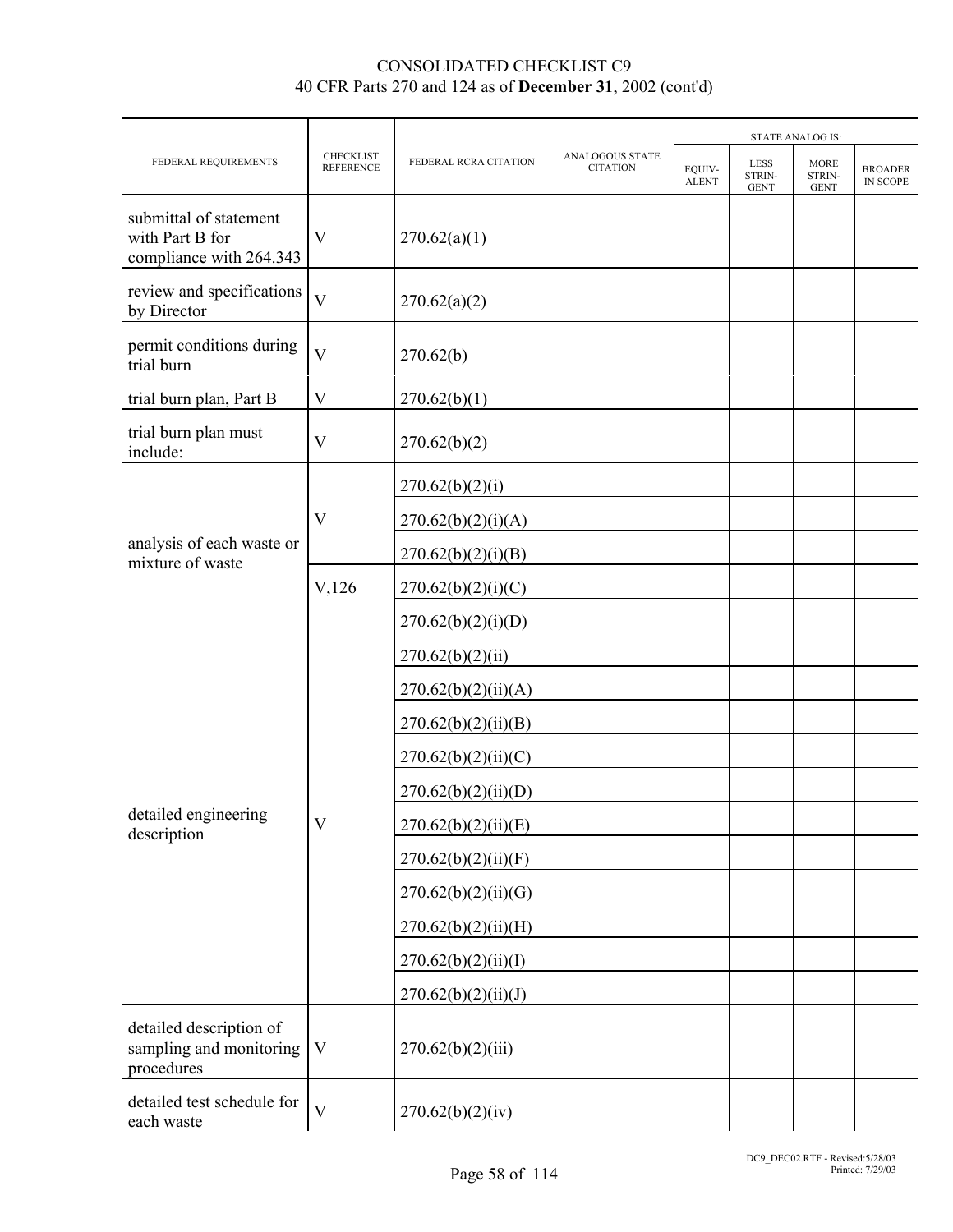|  |                                                                                                                                                                                                                                                                                                                                                |                                      |                                     |                                    |                        |                                      | <b>STATE ANALOG IS:</b>              |                            |  |
|--|------------------------------------------------------------------------------------------------------------------------------------------------------------------------------------------------------------------------------------------------------------------------------------------------------------------------------------------------|--------------------------------------|-------------------------------------|------------------------------------|------------------------|--------------------------------------|--------------------------------------|----------------------------|--|
|  | FEDERAL REQUIREMENTS                                                                                                                                                                                                                                                                                                                           | <b>CHECKLIST</b><br><b>REFERENCE</b> | FEDERAL RCRA CITATION               | ANALOGOUS STATE<br><b>CITATION</b> | EOUIV-<br><b>ALENT</b> | <b>LESS</b><br>STRIN-<br><b>GENT</b> | <b>MORE</b><br>STRIN-<br><b>GENT</b> | <b>BROADER</b><br>IN SCOPE |  |
|  | detailed test protocol                                                                                                                                                                                                                                                                                                                         | V                                    | 270.62(b)(2)(v)                     |                                    |                        |                                      |                                      |                            |  |
|  | emission control<br>equipment description                                                                                                                                                                                                                                                                                                      | V                                    | 270.62(b)(2)(vi)                    |                                    |                        |                                      |                                      |                            |  |
|  | rapid shut-down<br>procedures                                                                                                                                                                                                                                                                                                                  | $\mathbf V$                          | 270.62(b)(2)(vii)                   |                                    |                        |                                      |                                      |                            |  |
|  | other information as<br>Director finds necessary                                                                                                                                                                                                                                                                                               | $\mathbf V$                          | 270.62(b)(2)(viii)                  |                                    |                        |                                      |                                      |                            |  |
|  | sufficiency of<br>information                                                                                                                                                                                                                                                                                                                  | V                                    | 270.62(b)(3)                        |                                    |                        |                                      |                                      |                            |  |
|  | trial POHCs                                                                                                                                                                                                                                                                                                                                    | V                                    | 270.62(b)(4)                        |                                    |                        |                                      |                                      |                            |  |
|  | conditions for approval<br>of trial burn plan by<br>Director                                                                                                                                                                                                                                                                                   |                                      | 270.62(b)(5)                        |                                    |                        |                                      |                                      |                            |  |
|  |                                                                                                                                                                                                                                                                                                                                                | $\mathbf V$                          | 270.62(b)(5)(i)<br>270.62(b)(5)(ii) |                                    |                        |                                      |                                      |                            |  |
|  |                                                                                                                                                                                                                                                                                                                                                |                                      | 270.62(b)(5)(iii)                   |                                    |                        |                                      |                                      |                            |  |
|  |                                                                                                                                                                                                                                                                                                                                                |                                      | 270.62(b)(5)(iv)                    |                                    |                        |                                      |                                      |                            |  |
|  | 32 notice to be sent by the<br>Director to all persons<br>on the facility mailing<br>list and to the<br>appropriate units of State<br>and local government<br>announcing the<br>scheduled<br>commencement and<br>completion dates for the<br>trial burn; applicant may<br>not commence the trial<br>burn until after notice<br>has been issued | 148                                  | 270.62(b)(6)                        |                                    |                        |                                      |                                      |                            |  |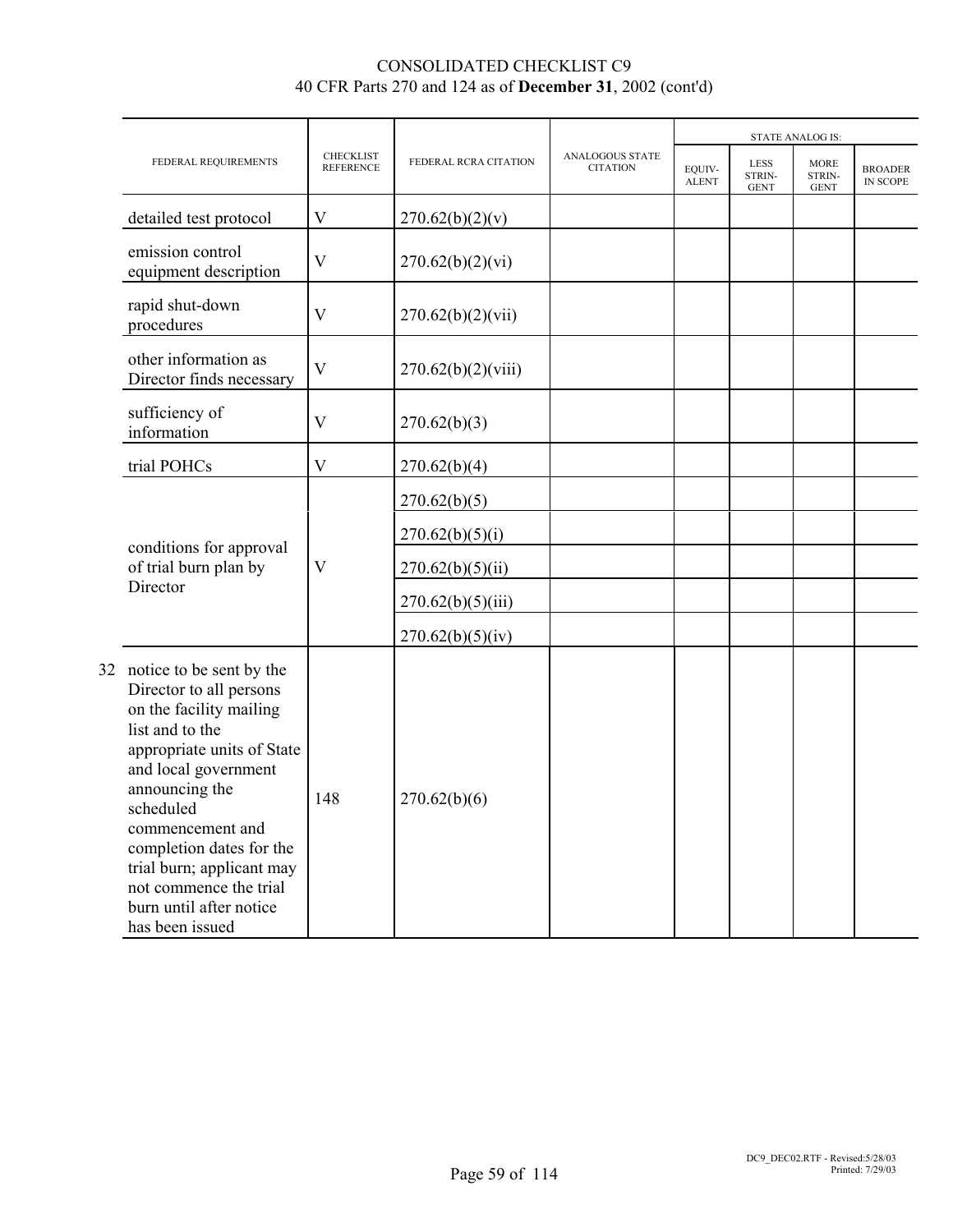|    |                                                                                                                                                                                                                                                        |                                      |                       |                                    |                        |                                      | <b>STATE ANALOG IS:</b>              |                                   |
|----|--------------------------------------------------------------------------------------------------------------------------------------------------------------------------------------------------------------------------------------------------------|--------------------------------------|-----------------------|------------------------------------|------------------------|--------------------------------------|--------------------------------------|-----------------------------------|
|    | FEDERAL REQUIREMENTS                                                                                                                                                                                                                                   | <b>CHECKLIST</b><br><b>REFERENCE</b> | FEDERAL RCRA CITATION | ANALOGOUS STATE<br><b>CITATION</b> | EQUIV-<br><b>ALENT</b> | <b>LESS</b><br>STRIN-<br><b>GENT</b> | <b>MORE</b><br>STRIN-<br><b>GENT</b> | <b>BROADER</b><br><b>IN SCOPE</b> |
|    | notice must be mailed<br>within a reasonable time<br>period before the<br>scheduled trial burn;<br>additional notice not<br>required if trial burn is<br>delayed due to<br>circumstances beyond<br>the facility's or<br>permitting agency's<br>control | 148                                  | 270.62(b)(6)(i)       |                                    |                        |                                      |                                      |                                   |
|    | notice must contain:                                                                                                                                                                                                                                   | 148                                  | 270.62(b)(6)(ii)      |                                    |                        |                                      |                                      |                                   |
|    | name and telephone of<br>the applicant's contact<br>person                                                                                                                                                                                             | 148                                  | 270.62(b)(6)(ii)(A)   |                                    |                        |                                      |                                      |                                   |
|    | name and telephone<br>number of the permitting<br>agency's contact office                                                                                                                                                                              | 148                                  | 270.62(b)(6)(ii)(B)   |                                    |                        |                                      |                                      |                                   |
|    | location where the<br>approved trial burn plan<br>and any supporting<br>documents can be<br>reviewed and copied                                                                                                                                        | 148                                  | 270.62(b)(6)(ii)(C)   |                                    |                        |                                      |                                      |                                   |
|    | expected time period for<br>commencement and<br>completion of the trial<br>burn                                                                                                                                                                        | 148                                  | 270.62(b)(6)(ii)(D)   |                                    |                        |                                      |                                      |                                   |
| 32 | determinations to be                                                                                                                                                                                                                                   | V,148                                | 270.62(b)(7)          |                                    |                        |                                      |                                      |                                   |
|    | made during trial burn                                                                                                                                                                                                                                 |                                      | 270.62(b)(7)(i)       |                                    |                        |                                      |                                      |                                   |
|    |                                                                                                                                                                                                                                                        |                                      | 270.62(b)(7)(ii)      |                                    |                        |                                      |                                      |                                   |
|    |                                                                                                                                                                                                                                                        |                                      | 270.62(b)(7)(iii)     |                                    |                        |                                      |                                      |                                   |
|    |                                                                                                                                                                                                                                                        |                                      | 270.62(b)(7)(iv)      |                                    |                        |                                      |                                      |                                   |
|    |                                                                                                                                                                                                                                                        |                                      | 270.62(b)(7)(v)       |                                    |                        |                                      |                                      |                                   |
|    |                                                                                                                                                                                                                                                        |                                      | 270.62(b)(7)(vi)      |                                    |                        |                                      |                                      |                                   |
|    |                                                                                                                                                                                                                                                        |                                      | 270.62(b)(7)(vii)     |                                    |                        |                                      |                                      |                                   |
|    |                                                                                                                                                                                                                                                        |                                      | 270.62(b)(7)(viii)    |                                    |                        |                                      |                                      |                                   |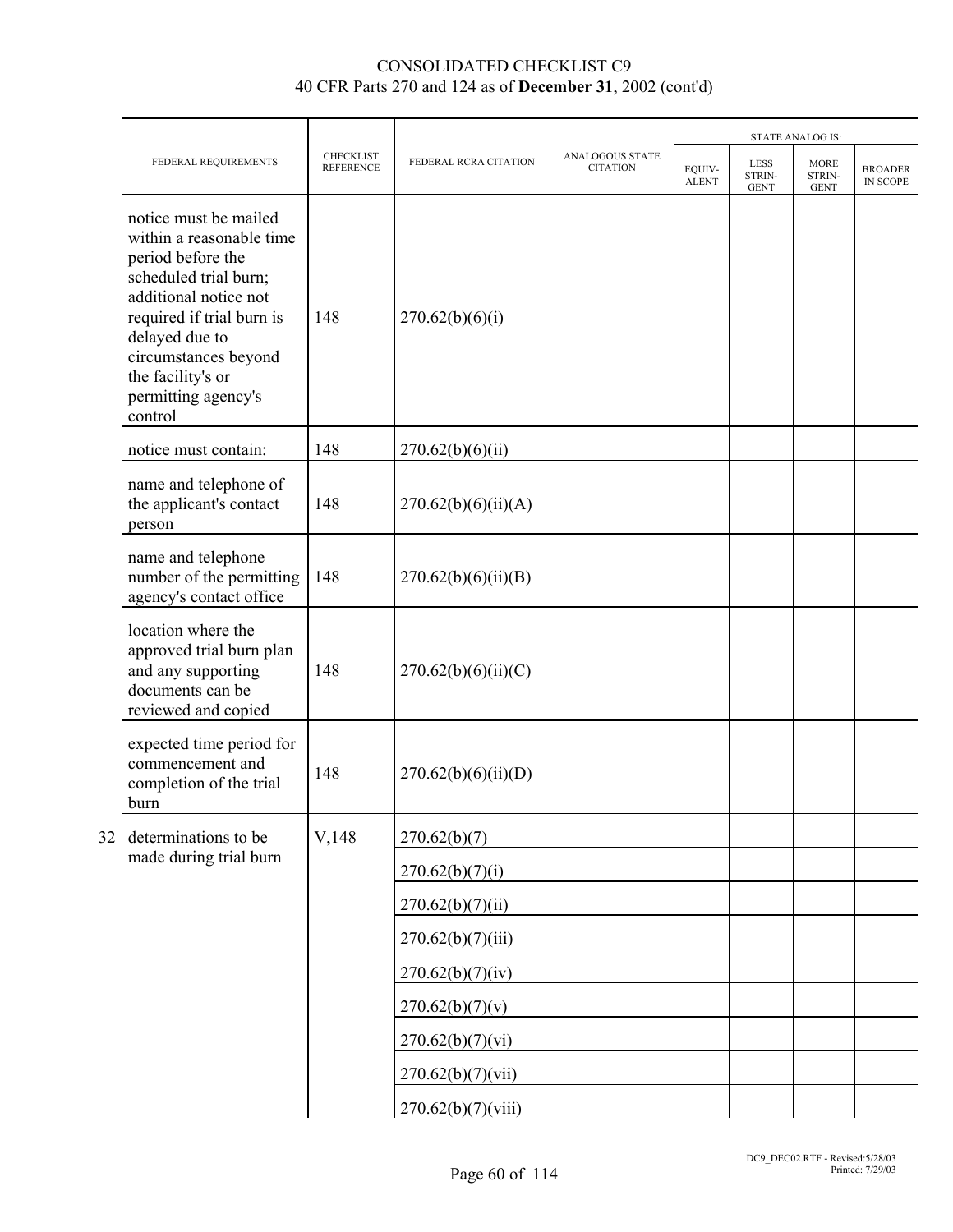|    |                                                                                                                                                  |                                      |                       |                                           |                        |                               | <b>STATE ANALOG IS:</b>              |                                   |
|----|--------------------------------------------------------------------------------------------------------------------------------------------------|--------------------------------------|-----------------------|-------------------------------------------|------------------------|-------------------------------|--------------------------------------|-----------------------------------|
|    | FEDERAL REQUIREMENTS                                                                                                                             | <b>CHECKLIST</b><br><b>REFERENCE</b> | FEDERAL RCRA CITATION | <b>ANALOGOUS STATE</b><br><b>CITATION</b> | EQUIV-<br><b>ALENT</b> | LESS<br>STRIN-<br><b>GENT</b> | <b>MORE</b><br>STRIN-<br><b>GENT</b> | <b>BROADER</b><br><b>IN SCOPE</b> |
|    |                                                                                                                                                  |                                      | 270.62(b)(7)(ix)      |                                           |                        |                               |                                      |                                   |
|    |                                                                                                                                                  |                                      | 270.62(b)(7)(x)       |                                           |                        |                               |                                      |                                   |
|    | 32 certification and<br>submittal of results                                                                                                     | V,148                                | 270.62(b)(8)          |                                           |                        |                               |                                      |                                   |
|    | 32 submittal of data                                                                                                                             | V,148                                | 270.62(b)(9)          |                                           |                        |                               |                                      |                                   |
|    | 32 certification of<br>submissions                                                                                                               | V,148                                | 270.62(b)(10)         |                                           |                        |                               |                                      |                                   |
| 32 | operating requirements<br>in final permit                                                                                                        | V, †54,<br>148                       | 270.62(b)(11)         |                                           |                        |                               |                                      |                                   |
|    | establishment of permit<br>conditions following<br>trial burn; before final<br>modification                                                      | V                                    | 270.62(c)             |                                           |                        |                               |                                      |                                   |
|    | submittal of statement<br>with Part B for<br>compliance with 264.343                                                                             | V                                    | 270.62(c)(1)          |                                           |                        |                               |                                      |                                   |
|    | Director's review of<br>statement; specify<br>requirements                                                                                       | V                                    | 270.62(c)(2)          |                                           |                        |                               |                                      |                                   |
|    | permit application for<br>existing incinerator;<br>notice of intent to<br>approve trial burn plan;<br>submittal and timing of<br>trial burn plan | V, 60, 148                           | 270.62(d)             |                                           |                        |                               |                                      |                                   |

# H PERMITS FOR LAND TREATMENT DEMONSTRATIONS USING FIELD TEST OR LABORATORY ANALYSES

| treatment demonstration<br>permit containing<br>$264.272(c)$ requirements | V | 270.63(a)    |  |  |  |
|---------------------------------------------------------------------------|---|--------------|--|--|--|
| two-phase facility permit   V                                             |   | 270.63(a)(1) |  |  |  |
| permit covering only<br>field test or laboratory<br>analyses              | V | 270.63(a)(2) |  |  |  |
| conditions for phased                                                     | V | 270.63(b)    |  |  |  |
| permit; effectiveness                                                     |   | 270.63(b)(1) |  |  |  |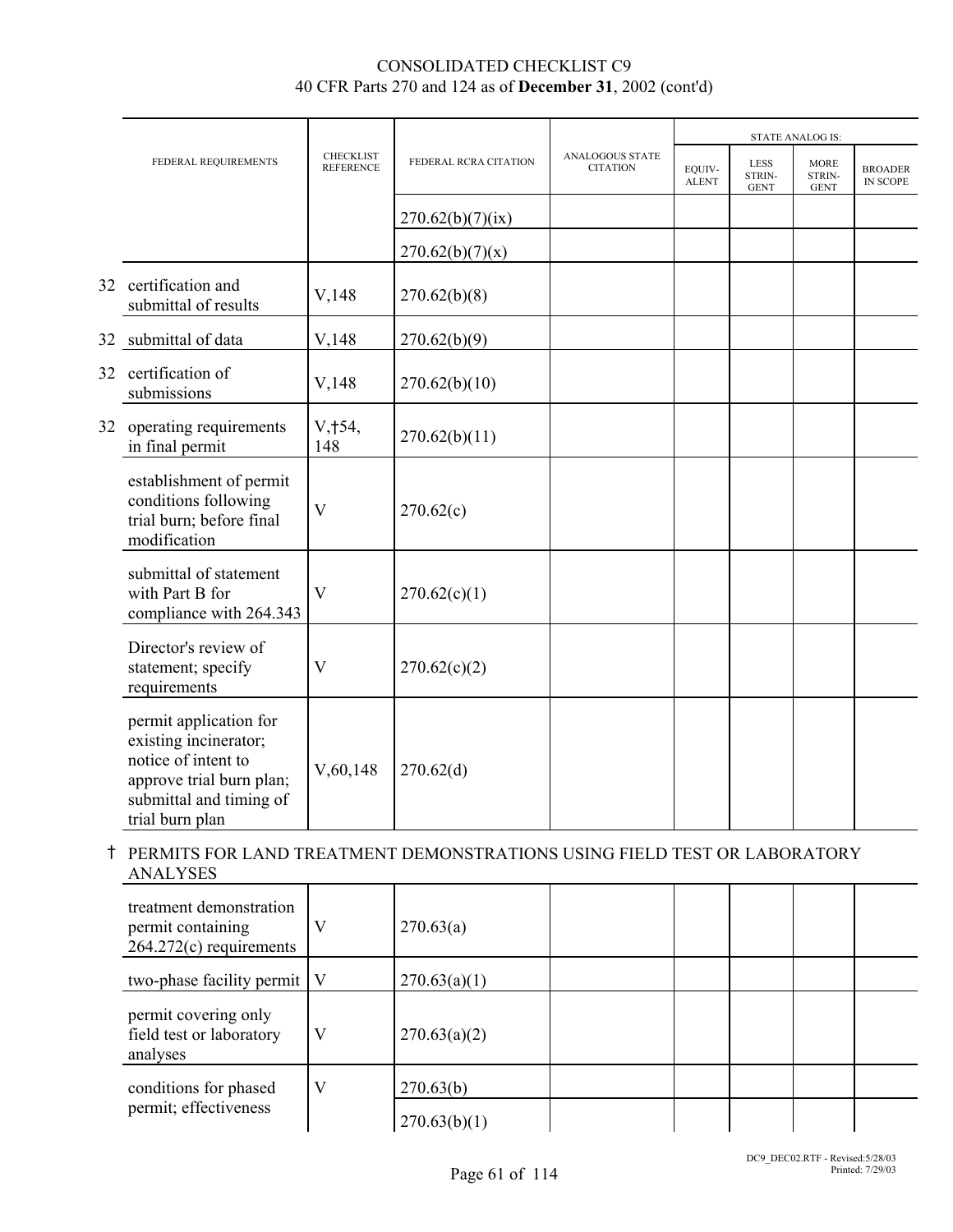|   |                                                                                                                |                                      |                       |                                           |                        |                                      | <b>STATE ANALOG IS:</b>              |                                   |
|---|----------------------------------------------------------------------------------------------------------------|--------------------------------------|-----------------------|-------------------------------------------|------------------------|--------------------------------------|--------------------------------------|-----------------------------------|
|   | FEDERAL REQUIREMENTS                                                                                           | <b>CHECKLIST</b><br><b>REFERENCE</b> | FEDERAL RCRA CITATION | <b>ANALOGOUS STATE</b><br><b>CITATION</b> | EQUIV-<br><b>ALENT</b> | <b>LESS</b><br>STRIN-<br><b>GENT</b> | <b>MORE</b><br>STRIN-<br><b>GENT</b> | <b>BROADER</b><br><b>IN SCOPE</b> |
|   |                                                                                                                |                                      | 270.63(b)(2)          |                                           |                        |                                      |                                      |                                   |
|   | submittal of certification<br>and data                                                                         | $\overline{\mathbf{V}}$              | 270.63(c)             |                                           |                        |                                      |                                      |                                   |
|   | modification of second<br>phase of permit to<br>comply with Part 264,<br>Subpart M                             | $\overline{\mathsf{V}}$              | 270.63(d)             |                                           |                        |                                      |                                      |                                   |
|   | permit modification<br>under 270.42 or<br>$270.41(a)(2)$ ; when<br>second phase of permit<br>becomes effective | V, †54                               | 270.63(d)(1)          |                                           |                        |                                      |                                      |                                   |
|   | no second phase<br>modifications; notice of<br>final decision                                                  | V, †54                               | 270.63(d)(2)          |                                           |                        |                                      |                                      |                                   |
|   | removed                                                                                                        | V, †54                               | 270.63(d)(3)          |                                           |                        |                                      |                                      |                                   |
|   | <b>INTERIM PERMITS FOR UIC WELLS</b>                                                                           |                                      |                       |                                           |                        |                                      |                                      |                                   |
| # | issuance of UIC permit;<br>compliance with Part<br>264, Subpart R;<br>maximum of two years                     | $\ast$                               | 270.64                |                                           |                        |                                      |                                      |                                   |
|   | RESEARCH, DEVELOPMENT AND DEMONSTRATION PERMITS                                                                |                                      |                       |                                           |                        |                                      |                                      |                                   |
|   | permit for experimental<br>activity not promulgated<br>under Part 264 or 266;<br>permit provisions:            | 17 Q                                 | 270.65(a)             |                                           |                        |                                      |                                      |                                   |
|   | construction of facilities;<br>operation for maximum<br>of one year unless<br>renewed                          | 17 Q                                 | 270.65(a)(1)          |                                           |                        |                                      |                                      |                                   |
|   | receipt and treatment of<br>necessary wastes to<br>determine efficacy and<br>performance capabilities          | 17 Q                                 | 270.65(a)(2)          |                                           |                        |                                      |                                      |                                   |
|   | inclusion of necessary<br>requirements by<br>Administrator to protect<br>health and environment                | 17 Q                                 | 270.65(a)(3)          |                                           |                        |                                      |                                      |                                   |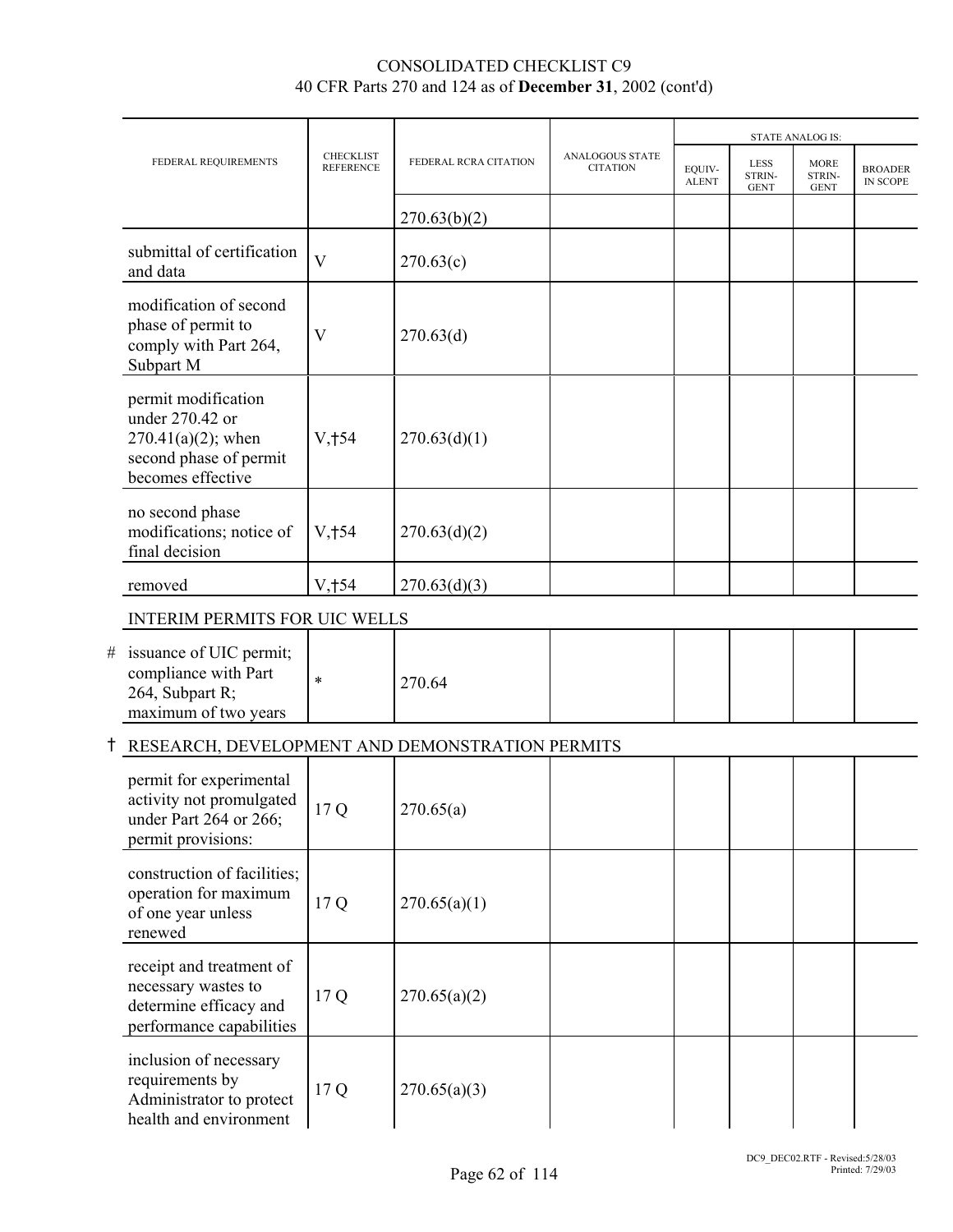|       | FEDERAL REQUIREMENTS                                                                                                                                                                                                                                                                                                                                                                                                                                                                                                 |                                      |                       |                                           |                        |                               | <b>STATE ANALOG IS:</b>              |                                   |
|-------|----------------------------------------------------------------------------------------------------------------------------------------------------------------------------------------------------------------------------------------------------------------------------------------------------------------------------------------------------------------------------------------------------------------------------------------------------------------------------------------------------------------------|--------------------------------------|-----------------------|-------------------------------------------|------------------------|-------------------------------|--------------------------------------|-----------------------------------|
|       |                                                                                                                                                                                                                                                                                                                                                                                                                                                                                                                      | <b>CHECKLIST</b><br><b>REFERENCE</b> | FEDERAL RCRA CITATION | <b>ANALOGOUS STATE</b><br><b>CITATION</b> | EQUIV-<br><b>ALENT</b> | LESS<br>STRIN-<br><b>GENT</b> | <b>MORE</b><br>STRIN-<br><b>GENT</b> | <b>BROADER</b><br><b>IN SCOPE</b> |
|       | modify or waive Parts<br>124 and 270<br>requirements except<br>financial responsibility                                                                                                                                                                                                                                                                                                                                                                                                                              | 17Q                                  | 270.65(b)             |                                           |                        |                               |                                      |                                   |
|       | immediate termination as<br>necessary                                                                                                                                                                                                                                                                                                                                                                                                                                                                                | 17 Q                                 | 270.65(c)             |                                           |                        |                               |                                      |                                   |
|       | maximum of three<br>renewals; each renewal<br>maximum of one year                                                                                                                                                                                                                                                                                                                                                                                                                                                    | 17Q                                  | 270.65(d)             |                                           |                        |                               |                                      |                                   |
|       | PERMITS FOR BOILERS AND INDUSTRIAL FURNACES BURNING HAZARDOUS WASTE                                                                                                                                                                                                                                                                                                                                                                                                                                                  |                                      |                       |                                           |                        |                               |                                      |                                   |
| $+22$ | when cement or<br>lightweight aggregate<br>kiln complies with air<br>emission standards &<br>limitations in part 63,<br>subpart EEE, 270.66<br>requirements do not<br>apply; except provisions<br>determined necessary<br>to ensure compliance<br>with $266.102(e)(1)$ and<br>266.102(e)(2)(iii) if you<br>elect to comply with<br>$270.235(a)(1)(i)$ to<br>minimize emissions<br>from startup,<br>shutdown, and<br>malfunction; Director<br>may apply 270.66 on<br>case-by-case basis for<br>information collection | 182, 197,<br>202                     | 270.66 intro          |                                           |                        |                               |                                      |                                   |
|       | new boilers and<br>industrial furnaces<br>subject to $270.66(b)$ -(f);<br>those under interim<br>status standards of<br>266.103 subject to<br>270.66(g)                                                                                                                                                                                                                                                                                                                                                              | 85                                   | 270.66(a)             |                                           |                        |                               |                                      |                                   |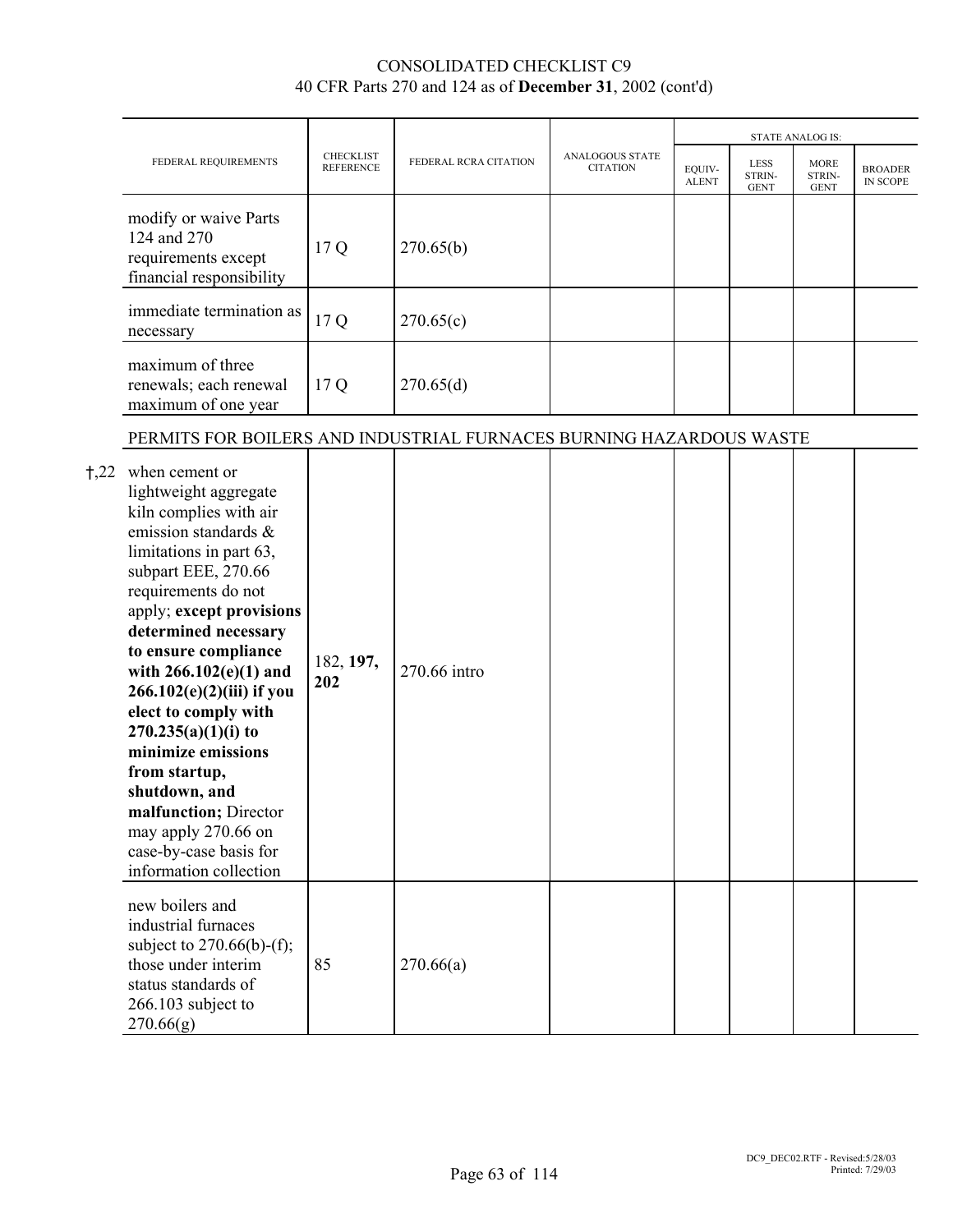|                                                                                                                                                                                                                                                                                                                                 |                                      |                       |                                           |                        |                                      | <b>STATE ANALOG IS:</b>              |                            |
|---------------------------------------------------------------------------------------------------------------------------------------------------------------------------------------------------------------------------------------------------------------------------------------------------------------------------------|--------------------------------------|-----------------------|-------------------------------------------|------------------------|--------------------------------------|--------------------------------------|----------------------------|
| FEDERAL REQUIREMENTS                                                                                                                                                                                                                                                                                                            | <b>CHECKLIST</b><br><b>REFERENCE</b> | FEDERAL RCRA CITATION | <b>ANALOGOUS STATE</b><br><b>CITATION</b> | EQUIV-<br><b>ALENT</b> | <b>LESS</b><br>STRIN-<br><b>GENT</b> | <b>MORE</b><br>STRIN-<br><b>GENT</b> | <b>BROADER</b><br>IN SCOPE |
| permit for new boiler or<br>industrial furnace shall<br>specify appropriate<br>conditions for the<br>following operating<br>periods:                                                                                                                                                                                            | 85                                   | 270.66(b)             |                                           |                        |                                      |                                      |                            |
| pretrial burn period<br>described; Director must<br>establish in Pretrial Burn<br>Period of permit<br>conditions including<br>allowable hazardous<br>waste feed rates and<br>operating conditions;<br>extension of period for<br>up to 720 additional<br>hours; permit may be<br>modified to reflect<br>extension as per 270.42 | 85,94                                | 270.66(b)(1)          |                                           |                        |                                      |                                      |                            |
| submittal of statement<br>with Part B that suggests<br>operating conditions for<br>266.104-266.107<br>compliance during<br>period, including<br>restrictions on<br>$266.102(e)$ operating<br>requirements                                                                                                                       | 85                                   | 270.66(b)(1)(i)       |                                           |                        |                                      |                                      |                            |
| review of Part B<br>materials and<br>specification by Director<br>of requirements<br>sufficient to meet<br>266.104-266.107<br>performance standards<br>based on engineering<br>judgment                                                                                                                                         | 85                                   | 270.66(b)(1)(ii)      |                                           |                        |                                      |                                      |                            |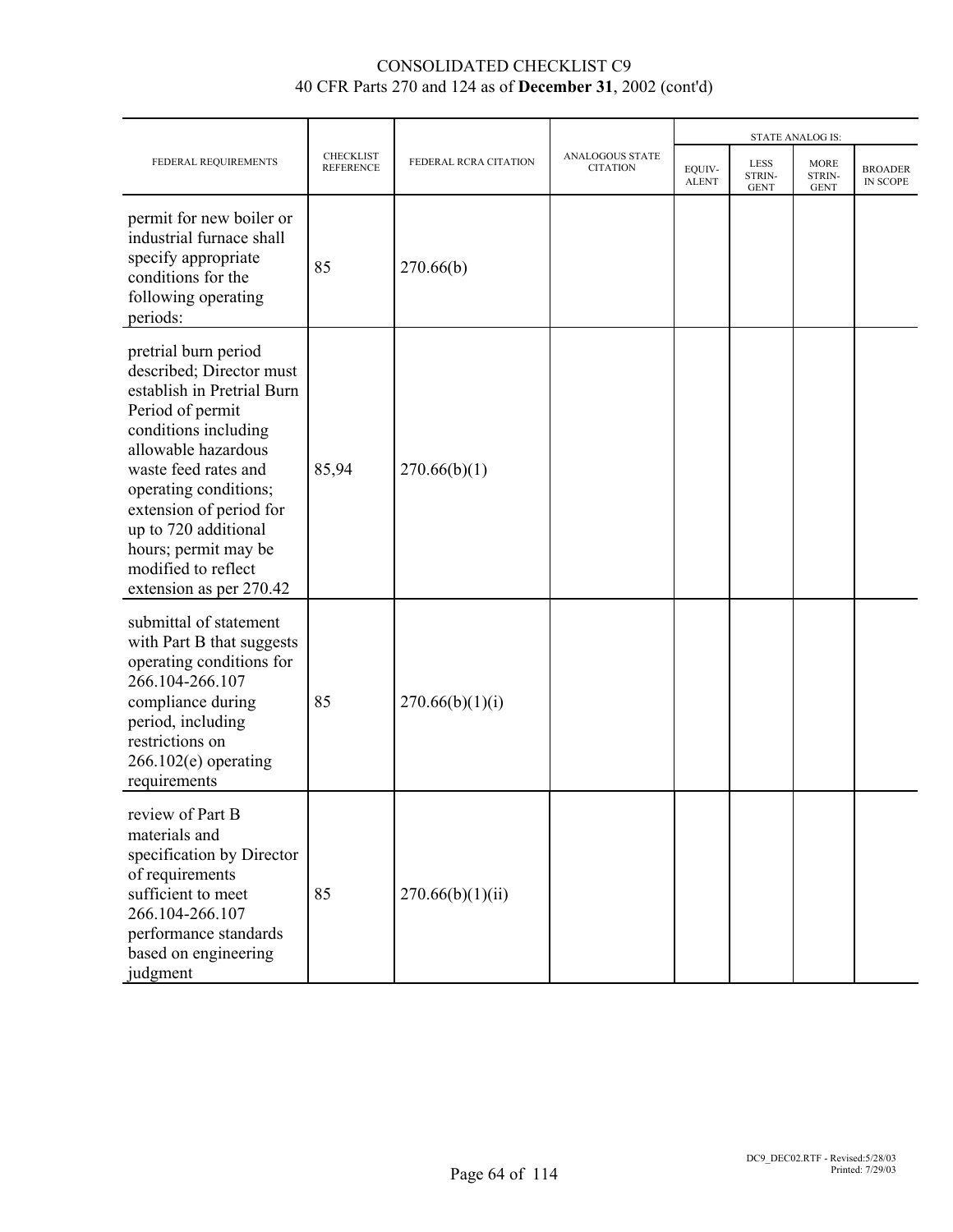|                                                                                                                                                                                                                                                                                                                                  |                                      |                       |                                           |                        |                                      | <b>STATE ANALOG IS:</b>              |                            |
|----------------------------------------------------------------------------------------------------------------------------------------------------------------------------------------------------------------------------------------------------------------------------------------------------------------------------------|--------------------------------------|-----------------------|-------------------------------------------|------------------------|--------------------------------------|--------------------------------------|----------------------------|
| FEDERAL REQUIREMENTS                                                                                                                                                                                                                                                                                                             | <b>CHECKLIST</b><br><b>REFERENCE</b> | FEDERAL RCRA CITATION | <b>ANALOGOUS STATE</b><br><b>CITATION</b> | EQUIV-<br><b>ALENT</b> | <b>LESS</b><br>STRIN-<br><b>GENT</b> | <b>MORE</b><br>STRIN-<br><b>GENT</b> | <b>BROADER</b><br>IN SCOPE |
| for duration of trial burn,<br>Director establishes<br>conditions in permit to<br>determine feasibility of<br>compliance with<br>266.104-266.107<br>standards and to<br>determine adequate<br>$266.102(e)$ operating<br>conditions; applicants<br>must propose a trial burn<br>plan as per $270.66(c)$ and<br>submit with Part B | 85                                   | 270.66(b)(2)          |                                           |                        |                                      |                                      |                            |
| for defined minimum<br>period immediately<br>following trial burn,<br>during which submission<br>and review of trial burn<br>results and modification<br>of permit by Director<br>occurs, Director<br>establishes operating<br>requirements most likely<br>to ensure compliance<br>with 266.104-266.107<br>standards             | 85                                   | 270.66(b)(3)(i)       |                                           |                        |                                      |                                      |                            |
| submittal of statement<br>with Part B that<br>identifies operating<br>conditions for 266.104-<br>266.107 compliance<br>during period, including<br>restrictions on<br>$266.102(e)$ operating<br>requirements                                                                                                                     | 85                                   | 270.66(b)(3)(ii)      |                                           |                        |                                      |                                      |                            |
| review and specification<br>by Director of<br>requirements sufficient<br>to meet 266.104-266.107<br>performance standards<br>based on engineering<br>judgment                                                                                                                                                                    | 85                                   | 270.66(b)(3)(iii)     |                                           |                        |                                      |                                      |                            |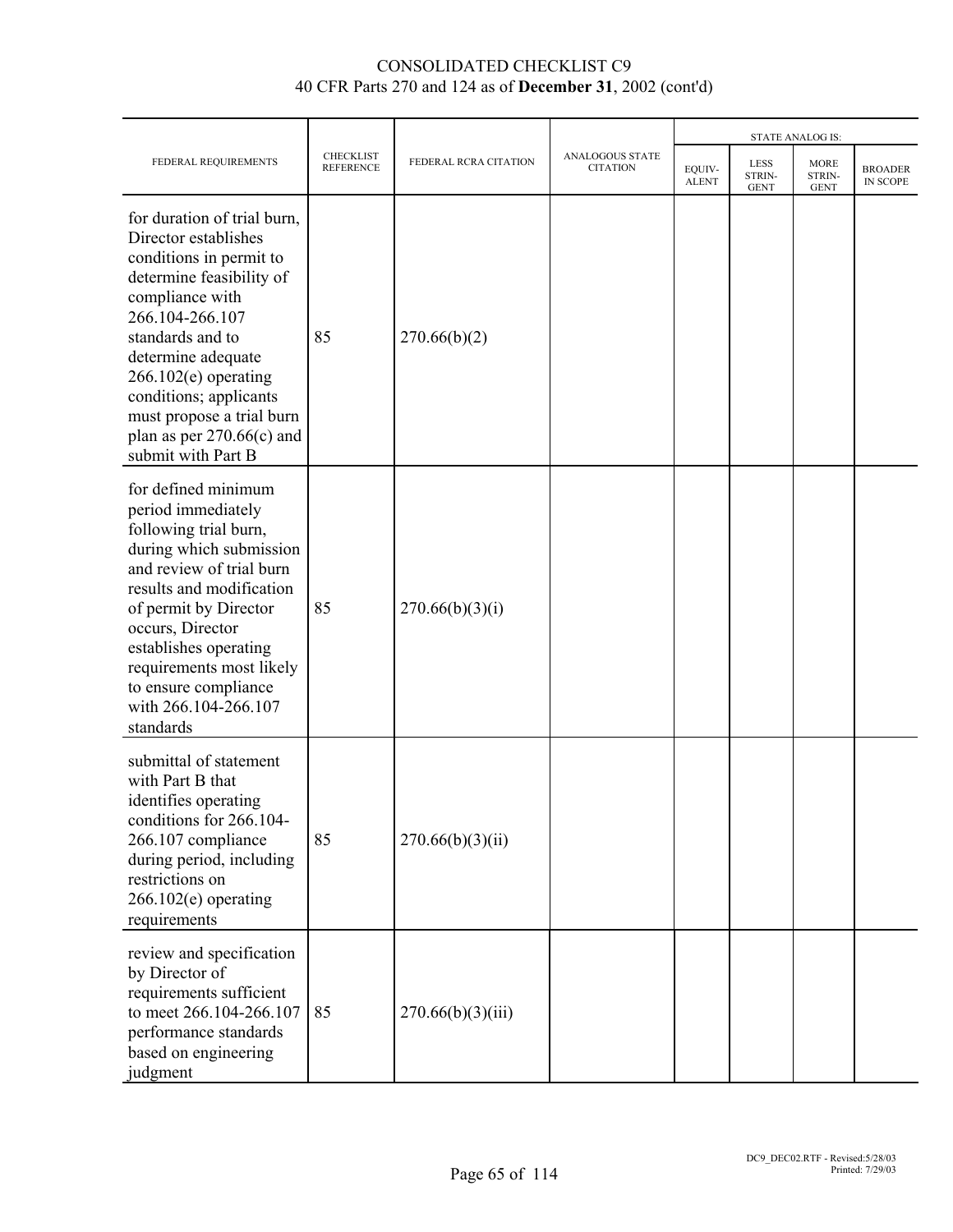|                                                                                                                                                                                                                                                                                                 |                                      |                       |                                           | <b>STATE ANALOG IS:</b> |                                      |                                      |                            |  |
|-------------------------------------------------------------------------------------------------------------------------------------------------------------------------------------------------------------------------------------------------------------------------------------------------|--------------------------------------|-----------------------|-------------------------------------------|-------------------------|--------------------------------------|--------------------------------------|----------------------------|--|
| FEDERAL REQUIREMENTS                                                                                                                                                                                                                                                                            | <b>CHECKLIST</b><br><b>REFERENCE</b> | FEDERAL RCRA CITATION | <b>ANALOGOUS STATE</b><br><b>CITATION</b> | EQUIV-<br><b>ALENT</b>  | <b>LESS</b><br>STRIN-<br><b>GENT</b> | <b>MORE</b><br>STRIN-<br><b>GENT</b> | <b>BROADER</b><br>IN SCOPE |  |
| for final period of<br>operation, Director<br>develops operating<br>requirements in<br>conformance with<br>266.102(e) and 266.104-<br>266.107 standards;<br>Director shall make<br>necessary modifications<br>to permit as per 270.42<br>based on trial burn<br>results to ensure<br>compliance | 85,94                                | 270.66(b)(4)          |                                           |                         |                                      |                                      |                            |  |
| information the trial burn<br>plan must include;<br>Director may require<br>supplemental<br>information                                                                                                                                                                                         | 85                                   | 270.66(c)             |                                           |                         |                                      |                                      |                            |  |
|                                                                                                                                                                                                                                                                                                 | 85                                   | 270.66(c)(1)          |                                           |                         |                                      |                                      |                            |  |
| analysis of each feed<br>stream, as fired                                                                                                                                                                                                                                                       |                                      | 270.66(c)(1)(i)       |                                           |                         |                                      |                                      |                            |  |
|                                                                                                                                                                                                                                                                                                 |                                      | 270.66(c)(1)(ii)      |                                           |                         |                                      |                                      |                            |  |
|                                                                                                                                                                                                                                                                                                 | 85                                   | 270.66(c)(2)          |                                           |                         |                                      |                                      |                            |  |
| analysis of each                                                                                                                                                                                                                                                                                |                                      | 270.66(c)(2)(i)       |                                           |                         |                                      |                                      |                            |  |
| hazardous waste, as fired                                                                                                                                                                                                                                                                       | 85,94,126                            | 270.66(c)(2)(ii)      |                                           |                         |                                      |                                      |                            |  |
|                                                                                                                                                                                                                                                                                                 | 85                                   | 270.66(c)(2)(iii)     |                                           |                         |                                      |                                      |                            |  |
|                                                                                                                                                                                                                                                                                                 |                                      | 270.66(c)(3)          |                                           |                         |                                      |                                      |                            |  |
|                                                                                                                                                                                                                                                                                                 |                                      | 270.66(c)(3)(i)       |                                           |                         |                                      |                                      |                            |  |
|                                                                                                                                                                                                                                                                                                 |                                      | 270.66(c)(3)(ii)      |                                           |                         |                                      |                                      |                            |  |
| detailed engineering                                                                                                                                                                                                                                                                            | 85                                   | 270.66(c)(3)(iii)     |                                           |                         |                                      |                                      |                            |  |
| description of boiler or                                                                                                                                                                                                                                                                        |                                      | 270.66(c)(3)(iv)      |                                           |                         |                                      |                                      |                            |  |
| industrial furnace                                                                                                                                                                                                                                                                              |                                      | 270.66(c)(3)(v)       |                                           |                         |                                      |                                      |                            |  |
|                                                                                                                                                                                                                                                                                                 |                                      | 270.66(c)(3)(vi)      |                                           |                         |                                      |                                      |                            |  |
|                                                                                                                                                                                                                                                                                                 | 85,94                                | 270.66(c)(3)(vii)     |                                           |                         |                                      |                                      |                            |  |
|                                                                                                                                                                                                                                                                                                 | 85                                   | 270.66(c)(3)(viii)    |                                           |                         |                                      |                                      |                            |  |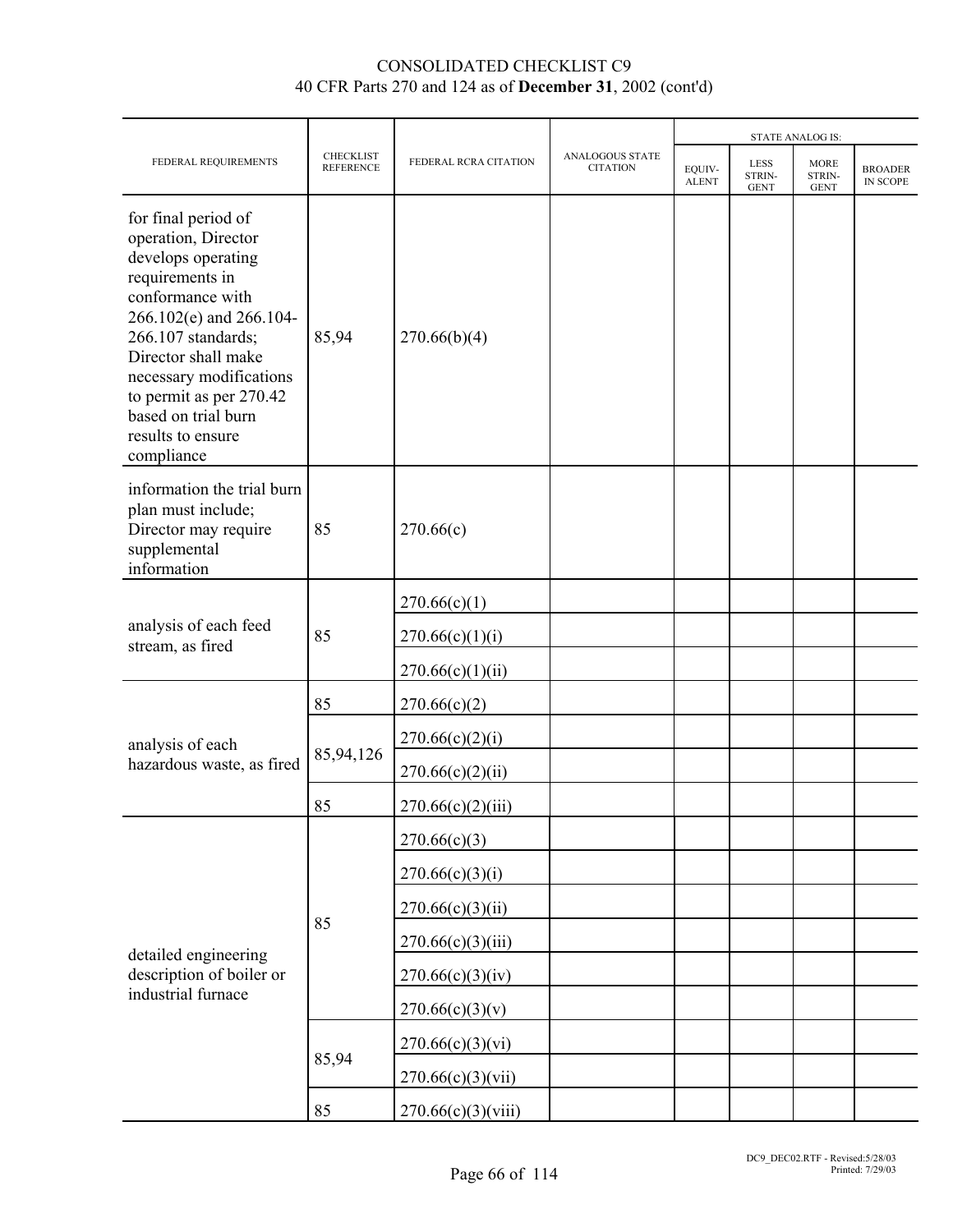|                                                                                                                                 |                                      | FEDERAL RCRA CITATION |                                           |                        | <b>STATE ANALOG IS:</b>              |                                      |                                   |  |
|---------------------------------------------------------------------------------------------------------------------------------|--------------------------------------|-----------------------|-------------------------------------------|------------------------|--------------------------------------|--------------------------------------|-----------------------------------|--|
| FEDERAL REQUIREMENTS                                                                                                            | <b>CHECKLIST</b><br><b>REFERENCE</b> |                       | <b>ANALOGOUS STATE</b><br><b>CITATION</b> | EOUIV-<br><b>ALENT</b> | <b>LESS</b><br>STRIN-<br><b>GENT</b> | <b>MORE</b><br>STRIN-<br><b>GENT</b> | <b>BROADER</b><br><b>IN SCOPE</b> |  |
| detailed description of<br>sampling and monitoring<br>procedures                                                                | 85                                   | 270.66(c)(4)          |                                           |                        |                                      |                                      |                                   |  |
| detailed test schedule for<br>each hazardous waste for<br>which the trial burn is<br>planned                                    | 85                                   | 270.66(c)(5)          |                                           |                        |                                      |                                      |                                   |  |
| detailed test protocol                                                                                                          | 85                                   | 270.66(c)(6)          |                                           |                        |                                      |                                      |                                   |  |
| description of, and<br>planned operating<br>conditions for, any<br>emission control<br>equipment to be used                     | 85                                   | 270.66(c)(7)          |                                           |                        |                                      |                                      |                                   |  |
| procedures for rapid<br>stopping of hazardous<br>waste feed and emissions<br>control if an equipment<br>malfunction             | 85                                   | 270.66(c)(8)          |                                           |                        |                                      |                                      |                                   |  |
| other information<br>Director finds necessary                                                                                   | 85                                   | 270.66(c)(9)          |                                           |                        |                                      |                                      |                                   |  |
| trial burn conducted to<br>demonstrate<br>conformance with<br>266.104-266.107<br>standards under an<br>approved trial burn plan | 85                                   | 270.66(d)(1)          |                                           |                        |                                      |                                      |                                   |  |
|                                                                                                                                 |                                      | 270.66(d)(2)          |                                           |                        |                                      |                                      |                                   |  |
| findings under which the                                                                                                        |                                      | 270.66(d)(2)(i)       |                                           |                        |                                      |                                      |                                   |  |
| Director shall approve a                                                                                                        | 85                                   | 270.66(d)(2)(ii)      |                                           |                        |                                      |                                      |                                   |  |
| trial burn plan                                                                                                                 |                                      | 270.66(d)(2)(iii)     |                                           |                        |                                      |                                      |                                   |  |
|                                                                                                                                 |                                      | 270.66(d)(2)(iv)      |                                           |                        |                                      |                                      |                                   |  |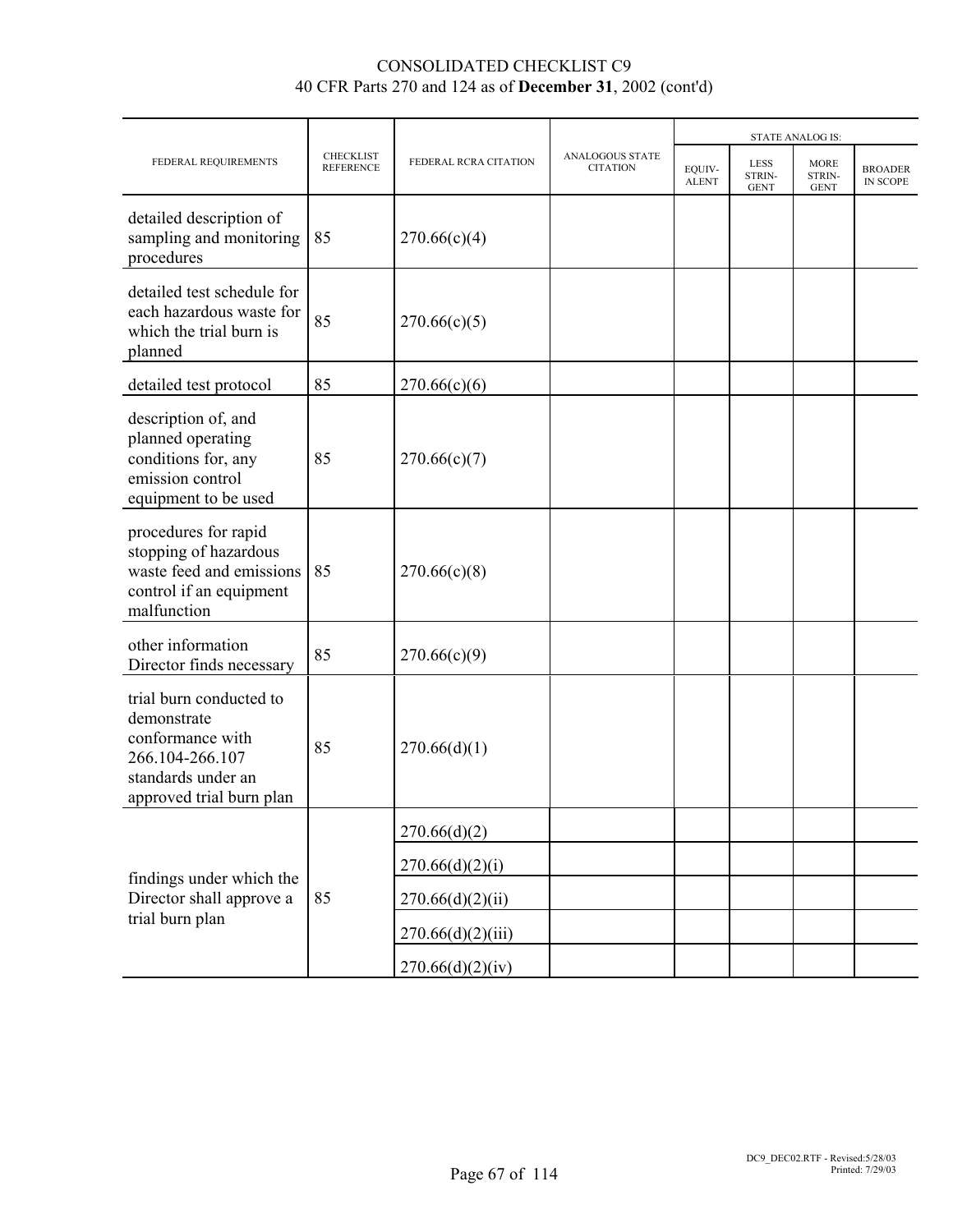|    |                                                                                                                                                                                                                                                                                                                                  |                                      |                       |                                           |                        |                                      | <b>STATE ANALOG IS:</b>              |                            |
|----|----------------------------------------------------------------------------------------------------------------------------------------------------------------------------------------------------------------------------------------------------------------------------------------------------------------------------------|--------------------------------------|-----------------------|-------------------------------------------|------------------------|--------------------------------------|--------------------------------------|----------------------------|
|    | FEDERAL REQUIREMENTS                                                                                                                                                                                                                                                                                                             | <b>CHECKLIST</b><br><b>REFERENCE</b> | FEDERAL RCRA CITATION | <b>ANALOGOUS STATE</b><br><b>CITATION</b> | EOUIV-<br><b>ALENT</b> | <b>LESS</b><br>STRIN-<br><b>GENT</b> | <b>MORE</b><br>STRIN-<br><b>GENT</b> | <b>BROADER</b><br>IN SCOPE |
| 33 | Director must give<br>notice to all persons on<br>the facility mailing list<br>and to the appropriate<br>units of State and local<br>government announcing<br>the scheduled<br>commencement and<br>completion dates for the<br>trial burn; applicant may<br>not commence the trial<br>burn until after notice<br>has been issued | 148                                  | 270.66(d)(3)          |                                           |                        |                                      |                                      |                            |
|    | notice must be mailed<br>within a reasonable time<br>period before the trial<br>burn; additional notice<br>not required if trial burn<br>is delayed due to<br>circumstances beyond<br>the facility's or<br>permitting agency's<br>control                                                                                        | 148                                  | 270.66(d)(3)(i)       |                                           |                        |                                      |                                      |                            |
|    | notice must contain:                                                                                                                                                                                                                                                                                                             | 148                                  | 270.66(d)(3)(ii)      |                                           |                        |                                      |                                      |                            |
|    | name and telephone<br>number of the applicant's<br>contact person                                                                                                                                                                                                                                                                | 148                                  | 270.66(d)(3)(ii)(A)   |                                           |                        |                                      |                                      |                            |
|    | name and telephone<br>number of the permitting<br>agency's contact office                                                                                                                                                                                                                                                        | 148                                  | 270.66(d)(3)(ii)(B)   |                                           |                        |                                      |                                      |                            |
|    | location where the<br>approved trial burn plan<br>and any supporting<br>documents can be<br>reviewed and copied                                                                                                                                                                                                                  | 148                                  | 270.66(d)(3)(ii)(C)   |                                           |                        |                                      |                                      |                            |
|    | expected time period for<br>commencement and<br>completion of the trial<br>burn                                                                                                                                                                                                                                                  | 148                                  | 270.66(d)(3)(ii)(D)   |                                           |                        |                                      |                                      |                            |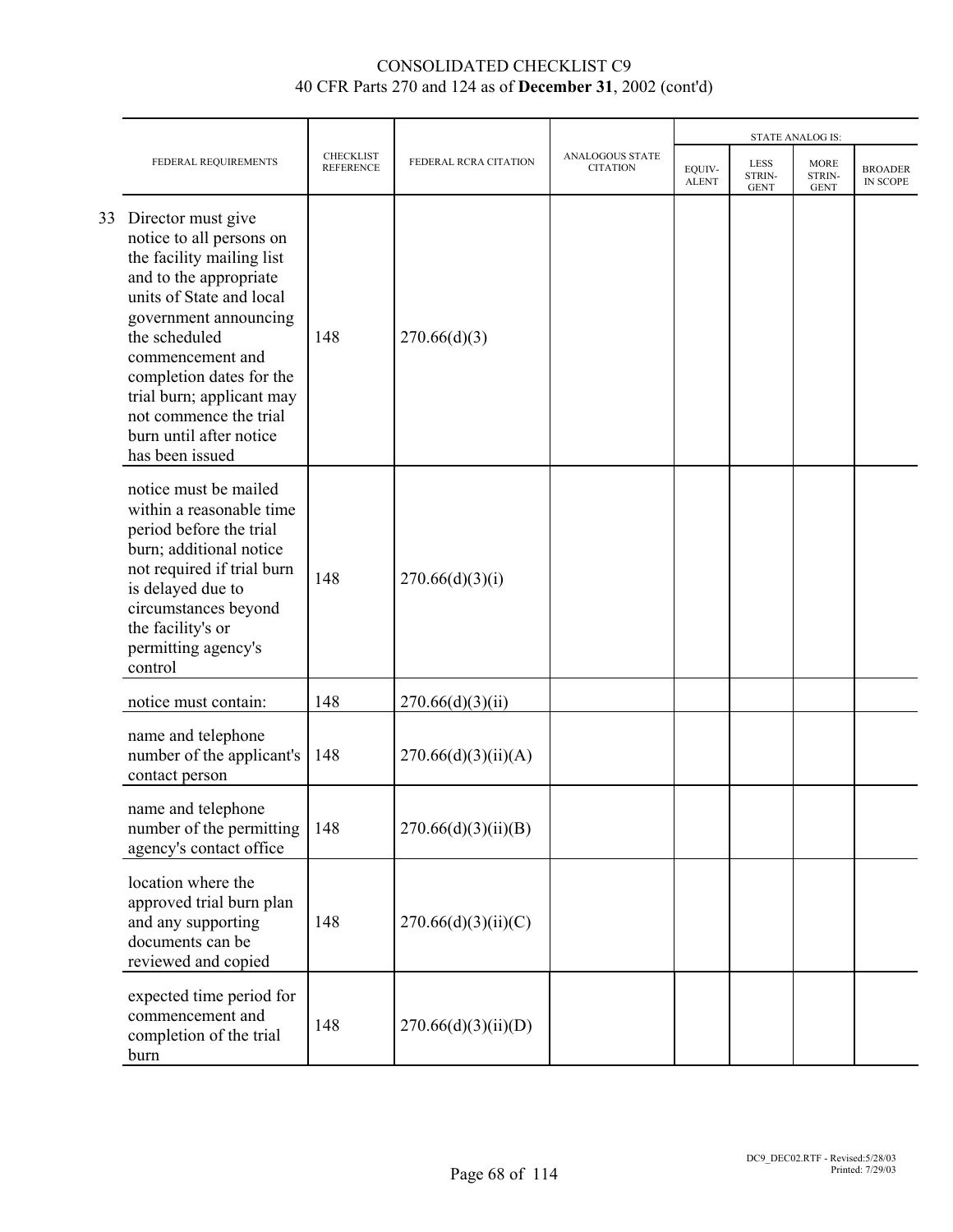|    |                                                                                                                                                                                                                          |                                      |                       |                                           |                        |                                      | <b>STATE ANALOG IS:</b>              |                            |
|----|--------------------------------------------------------------------------------------------------------------------------------------------------------------------------------------------------------------------------|--------------------------------------|-----------------------|-------------------------------------------|------------------------|--------------------------------------|--------------------------------------|----------------------------|
|    | FEDERAL REQUIREMENTS                                                                                                                                                                                                     | <b>CHECKLIST</b><br><b>REFERENCE</b> | FEDERAL RCRA CITATION | <b>ANALOGOUS STATE</b><br><b>CITATION</b> | EQUIV-<br><b>ALENT</b> | <b>LESS</b><br>STRIN-<br><b>GENT</b> | <b>MORE</b><br>STRIN-<br><b>GENT</b> | <b>BROADER</b><br>IN SCOPE |
| 33 | submit to Director within<br>90 days of trial burn<br>completion a<br>certification that trial<br>burn was carried out in<br>accordance with<br>approved plan and<br>results of all 270.66(c)<br>required determinations | 85,148                               | 270.66(d)(4)          |                                           |                        |                                      |                                      |                            |
| 33 | submit all data collected<br>during any trial burn                                                                                                                                                                       | 85,148                               | 270.66(d)(5)          |                                           |                        |                                      |                                      |                            |
| 33 | $270.66(d)$ submissions<br>must be certified by<br>signature of person<br>authorized in 270.11 to<br>sign permit application<br>or report                                                                                | 85,148                               | 270.66(d)(6)          |                                           |                        |                                      |                                      |                            |
|    | for DRE trial burn under<br>$266.104(a)$ , Director will<br>specify trial POHCs;<br>basis for specification                                                                                                              | 85                                   | 270.66(e)             |                                           |                        |                                      |                                      |                            |
|    | determinations to be<br>made based on each trial<br>burn:                                                                                                                                                                | 85                                   | 270.66(f)             |                                           |                        |                                      |                                      |                            |
|    | quantitative analysis of<br>specified materials in the<br>feed streams                                                                                                                                                   | 85                                   | 270.66(f)(1)          |                                           |                        |                                      |                                      |                            |
|    |                                                                                                                                                                                                                          |                                      | 270.66(f)(2)          |                                           |                        |                                      |                                      |                            |
|    | determinations needed<br>when a DRE trial burn is                                                                                                                                                                        |                                      | 270.66(f)(2)(i)       |                                           |                        |                                      |                                      |                            |
|    | required under<br>266.104(a)                                                                                                                                                                                             | 85                                   | 270.66(f)(2)(ii)      |                                           |                        |                                      |                                      |                            |
|    |                                                                                                                                                                                                                          |                                      | 270.66(f)(2)(iii)     |                                           |                        |                                      |                                      |                            |
|    | quantitative analysis of<br>stack gas and a<br>computation showing<br>conformance with the<br>emission standard when<br>a trial burn is required<br>for chlorinated dioxins<br>and furans under                          | 85,94                                | 270.66(f)(3)          |                                           |                        |                                      |                                      |                            |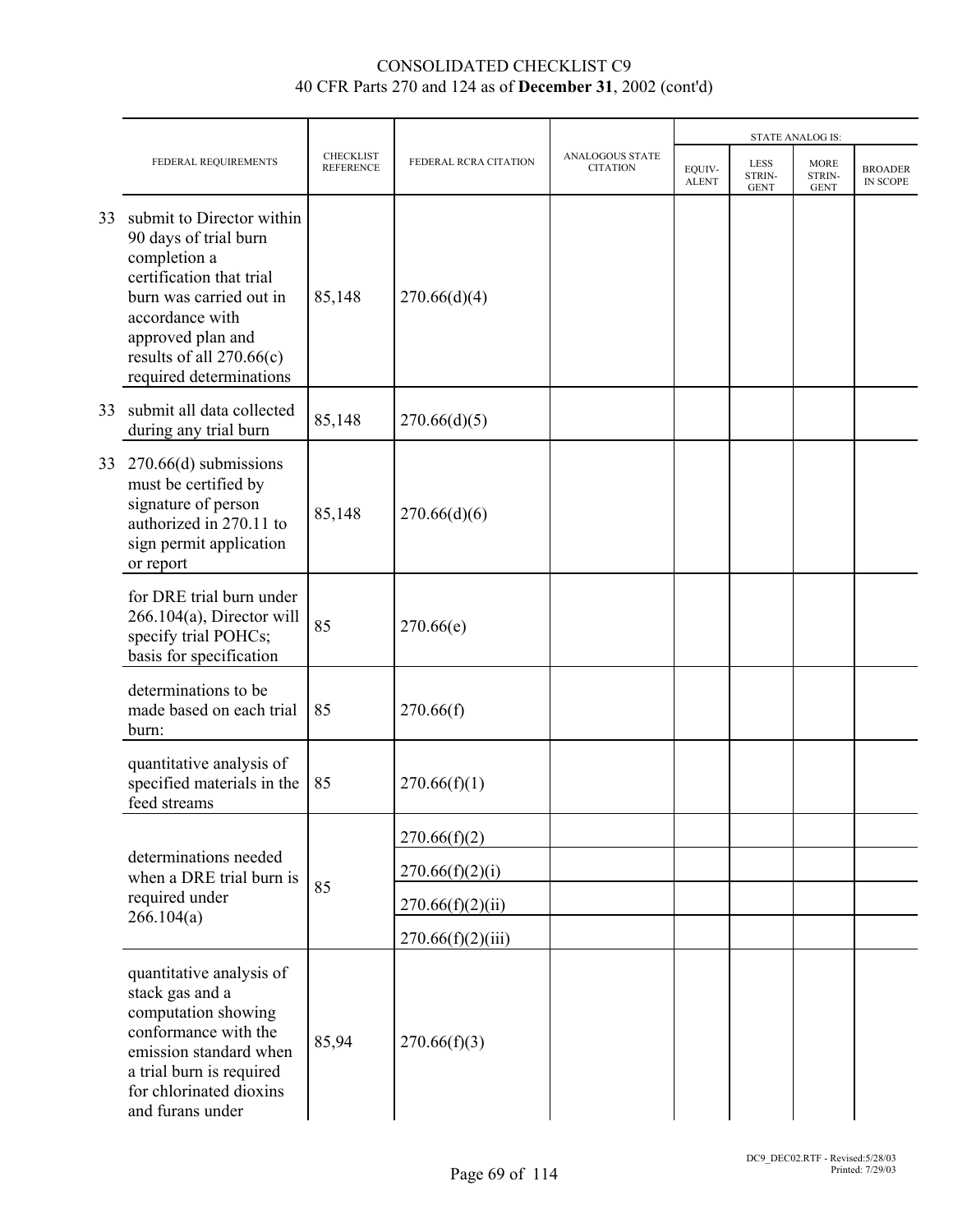|                                                                                                                                                                                                                                                                                                                          |                                      | FEDERAL RCRA CITATION |                                    |                        | <b>STATE ANALOG IS:</b>       |                                      |                                   |  |
|--------------------------------------------------------------------------------------------------------------------------------------------------------------------------------------------------------------------------------------------------------------------------------------------------------------------------|--------------------------------------|-----------------------|------------------------------------|------------------------|-------------------------------|--------------------------------------|-----------------------------------|--|
| FEDERAL REQUIREMENTS                                                                                                                                                                                                                                                                                                     | <b>CHECKLIST</b><br><b>REFERENCE</b> |                       | ANALOGOUS STATE<br><b>CITATION</b> | EOUIV-<br><b>ALENT</b> | LESS<br>STRIN-<br><b>GENT</b> | <b>MORE</b><br>STRIN-<br><b>GENT</b> | <b>BROADER</b><br><b>IN SCOPE</b> |  |
| 266.104(e)                                                                                                                                                                                                                                                                                                               |                                      |                       |                                    |                        |                               |                                      |                                   |  |
| quantitative analysis of<br>stack gas and<br>computations showing<br>conformance with<br>applicable emission<br>standards when a trial<br>burn is required for<br>particulate matter,<br>metals, or HCl/Cl <sub>2</sub><br>under 266.105,<br>$266.106(c)$ or (d), or<br>$266.107(b)(2)$ or (c)                           | 85                                   | 270.66(f)(4)          |                                    |                        |                               |                                      |                                   |  |
| quantitative analysis of<br>scrubber water, ash<br>residues, other residues<br>and products to estimate<br>fate of trial POHCs,<br>metals, and<br>chlorine/chloride when a<br>trial burn is required for<br>DRE, metals or HCl/Cl <sub>2</sub><br>under 266.104(a),<br>$266.106(c)$ or (d), or<br>$266.107(b)(2)$ or (c) | 85                                   | 270.66(f)(5)          |                                    |                        |                               |                                      |                                   |  |
| identification of sources<br>of fugitive emissions and<br>their means of control                                                                                                                                                                                                                                         | 85                                   | 270.66(f)(6)          |                                    |                        |                               |                                      |                                   |  |
| continuous measurement<br>of CO, oxygen, and HC<br>in stack gas                                                                                                                                                                                                                                                          | 85                                   | 270.66(f)(7)          |                                    |                        |                               |                                      |                                   |  |
| such other information<br>as Director specifies                                                                                                                                                                                                                                                                          | 85,94                                | 270.66(f)(8)          |                                    |                        |                               |                                      |                                   |  |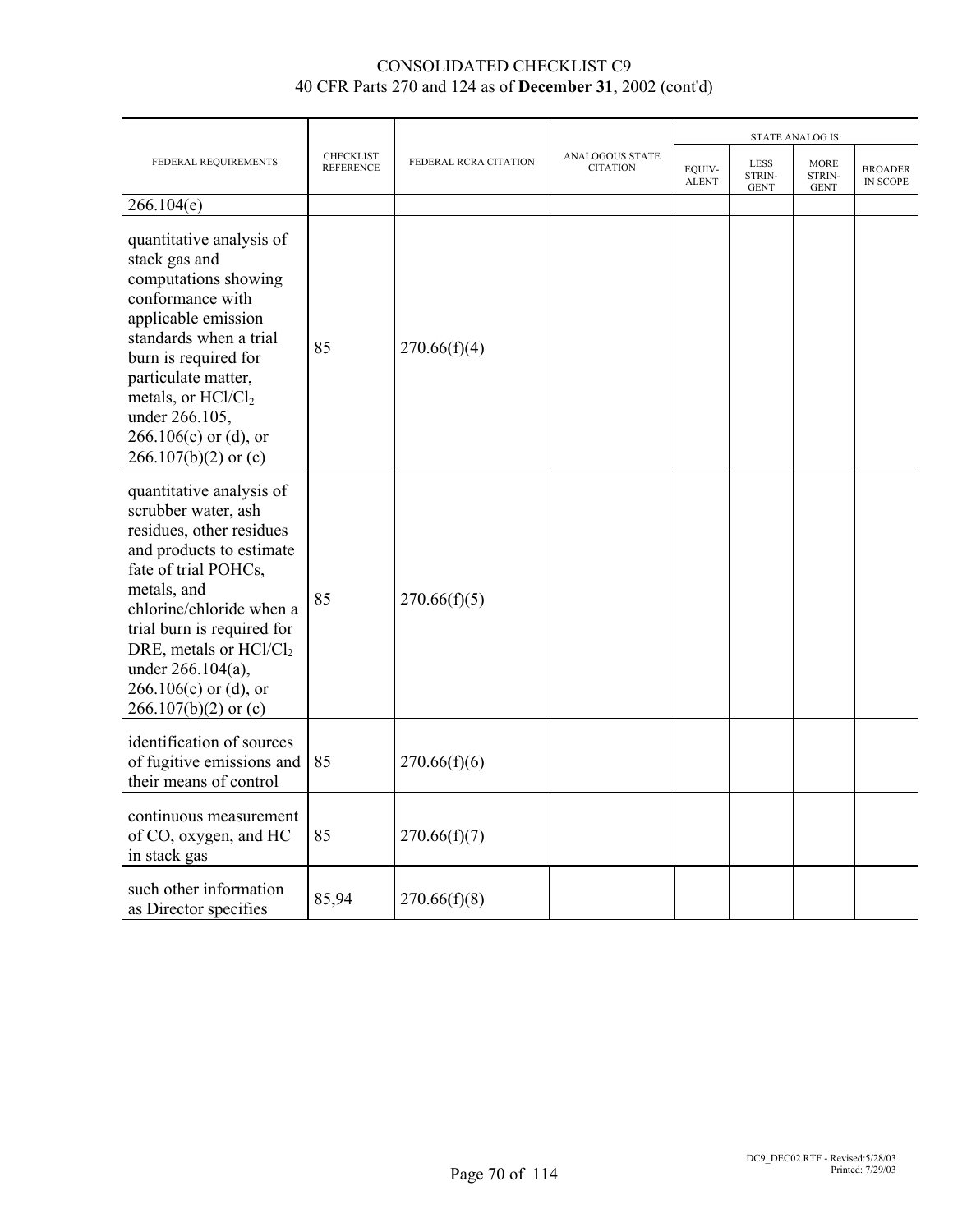|   |                                                                                                                                                                                                                                                                                                                                                                                                                                                                                                                                                                                                                                            |                                      | FEDERAL RCRA CITATION      |                                           | <b>STATE ANALOG IS:</b> |                                      |                                      |                                   |
|---|--------------------------------------------------------------------------------------------------------------------------------------------------------------------------------------------------------------------------------------------------------------------------------------------------------------------------------------------------------------------------------------------------------------------------------------------------------------------------------------------------------------------------------------------------------------------------------------------------------------------------------------------|--------------------------------------|----------------------------|-------------------------------------------|-------------------------|--------------------------------------|--------------------------------------|-----------------------------------|
|   | FEDERAL REQUIREMENTS                                                                                                                                                                                                                                                                                                                                                                                                                                                                                                                                                                                                                       | <b>CHECKLIST</b><br><b>REFERENCE</b> |                            | <b>ANALOGOUS STATE</b><br><b>CITATION</b> | EQUIV-<br><b>ALENT</b>  | <b>LESS</b><br>STRIN-<br><b>GENT</b> | <b>MORE</b><br>STRIN-<br><b>GENT</b> | <b>BROADER</b><br><b>IN SCOPE</b> |
|   | 34 to determine feasibility<br>of compliance with<br>266.104-266.107<br>performance standards<br>and adequate operating<br>conditions under<br>266.103, applicants of<br>existing devices operated<br>under interim status must<br>either prepare and<br>submit a trial burn plan<br>and perform a trial burn<br>or submit $270.22(a)(6)$<br>information;<br>announcement of<br>intention to approve a<br>trial burn plan; submit<br>trial burn results with<br>Part B application if plan<br>approved before Part B<br>submission; date for<br>submission;<br>requirements if<br>submitting trial burn<br>plan with Part B<br>application | 85,148                               | 270.66(g)                  |                                           |                         |                                      |                                      |                                   |
|   | REMEDIAL ACTION PLANS (RAPs)                                                                                                                                                                                                                                                                                                                                                                                                                                                                                                                                                                                                               |                                      |                            |                                           |                         |                                      |                                      |                                   |
|   | 35 RAPs are special forms<br>of permits regulated<br>under 270 subpart H                                                                                                                                                                                                                                                                                                                                                                                                                                                                                                                                                                   | 175                                  | 270.68                     |                                           |                         |                                      |                                      |                                   |
|   |                                                                                                                                                                                                                                                                                                                                                                                                                                                                                                                                                                                                                                            |                                      | SUBPART G - INTERIM STATUS |                                           |                         |                                      |                                      |                                   |
| Ť | <b>QUALIFYING FOR INTERIM STATUS</b>                                                                                                                                                                                                                                                                                                                                                                                                                                                                                                                                                                                                       |                                      |                            |                                           |                         |                                      |                                      |                                   |
|   | existing HWM facility;<br>treated as having been<br>issued permit provided:                                                                                                                                                                                                                                                                                                                                                                                                                                                                                                                                                                | V, 117 D, 1<br>17P                   | 270.70(a)                  |                                           |                         |                                      |                                      |                                   |
|   | compliance with section<br>$3010(a)$ of RCRA                                                                                                                                                                                                                                                                                                                                                                                                                                                                                                                                                                                               | $\overline{\mathsf{V}}$              | 270.70(a)(1)               |                                           |                         |                                      |                                      |                                   |
|   | compliance with 270.10                                                                                                                                                                                                                                                                                                                                                                                                                                                                                                                                                                                                                     | $\mathbf V$                          | 270.70(a)(2)               |                                           |                         |                                      |                                      |                                   |
|   | failure to qualify                                                                                                                                                                                                                                                                                                                                                                                                                                                                                                                                                                                                                         | $V, \uparrow 6$                      | 270.70(b)                  |                                           |                         |                                      |                                      |                                   |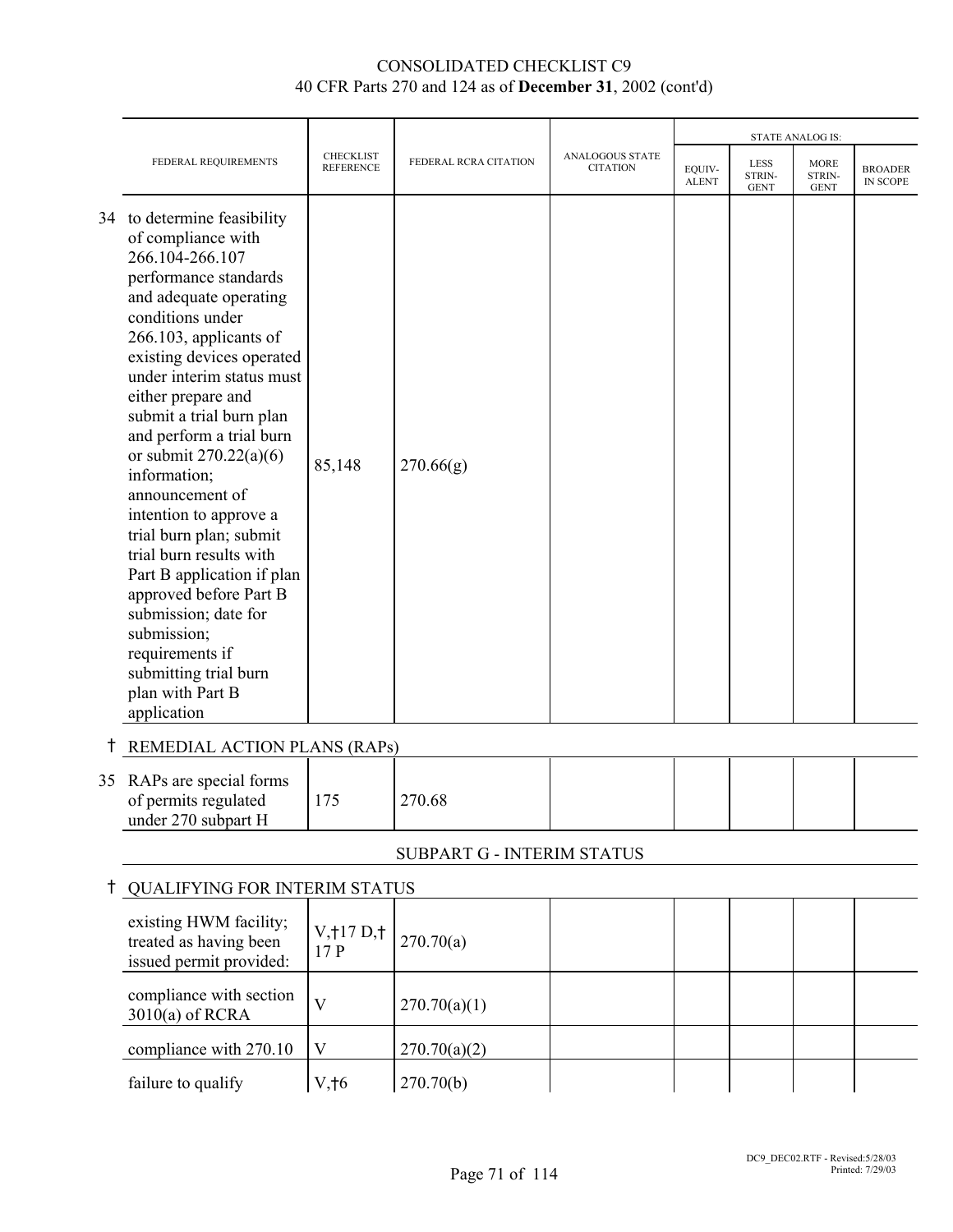|                                                                            |                                      |                       |                                           |                        |                                      | <b>STATE ANALOG IS:</b>              |                            |
|----------------------------------------------------------------------------|--------------------------------------|-----------------------|-------------------------------------------|------------------------|--------------------------------------|--------------------------------------|----------------------------|
| FEDERAL REQUIREMENTS                                                       | <b>CHECKLIST</b><br><b>REFERENCE</b> | FEDERAL RCRA CITATION | <b>ANALOGOUS STATE</b><br><b>CITATION</b> | EQUIV-<br><b>ALENT</b> | <b>LESS</b><br>STRIN-<br><b>GENT</b> | <b>MORE</b><br>STRIN-<br><b>GENT</b> | <b>BROADER</b><br>IN SCOPE |
| previous denial of<br>RCRA permit or<br>authority to operate<br>terminated | 17 D, 17 P   270.70(c)               |                       |                                           |                        |                                      |                                      |                            |

### **t OPERATION DURING INTERIM STATUS**

| restrictions during<br>interim status period | V | 270.71(a)<br>270.71(a)(1) |  |  |  |
|----------------------------------------------|---|---------------------------|--|--|--|
|                                              |   | 270.71(a)(2)              |  |  |  |
|                                              |   | 270.71(a)(3)              |  |  |  |
| compliance with Part<br>265                  | V | 270.71(b)                 |  |  |  |

# **t CHANGES DURING INTERIM STATUS**

| allowed changes at<br>interim status facility                                                                             | $\dagger$ 61    | 270.72(a)        |  |
|---------------------------------------------------------------------------------------------------------------------------|-----------------|------------------|--|
| new hazardous wastes<br>not identified in Part A<br>application; addition of<br>TSD units; submittal of<br>revised Part A | $V, \dagger 61$ | 270.72(a)(1)     |  |
| increases in design<br>capacity                                                                                           | $V, \dagger 61$ | 270.72(a)(2)     |  |
| lack of available<br>capacity                                                                                             | V, †61          | 270.72(a)(2)(i)  |  |
| compliance with Federal,<br>State or local<br>requirement                                                                 | $+61$           | 270.72(a)(2)(ii) |  |
| changes or addition of<br>processes; revised Part A<br>permit application                                                 | $V, \dagger 61$ | 270.72(a)(3)     |  |
| emergency situation                                                                                                       | V, 161          | 270.72(a)(3)(i)  |  |
| compliance with Federal,<br>State or local<br>requirement                                                                 | V, †61          | 270.72(a)(3)(ii) |  |
| changes in ownership or<br>operational control;                                                                           | V, 24, †61      | 270.72(a)(4)     |  |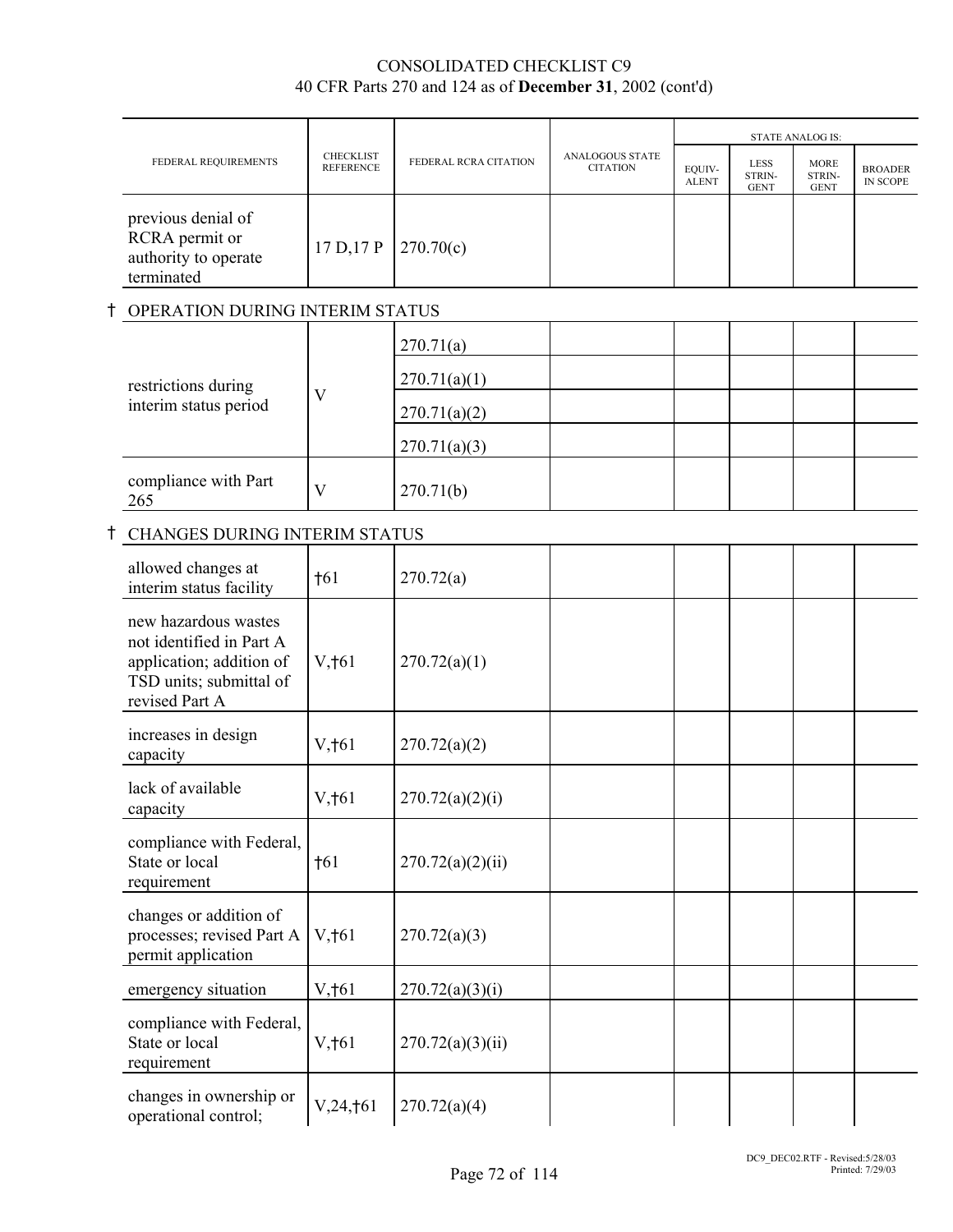|                                                                                                                                                                      |                                      |                       |                                    |                        | <b>STATE ANALOG IS:</b>              |                                      |                            |
|----------------------------------------------------------------------------------------------------------------------------------------------------------------------|--------------------------------------|-----------------------|------------------------------------|------------------------|--------------------------------------|--------------------------------------|----------------------------|
| FEDERAL REQUIREMENTS                                                                                                                                                 | <b>CHECKLIST</b><br><b>REFERENCE</b> | FEDERAL RCRA CITATION | ANALOGOUS STATE<br><b>CITATION</b> | EQUIV-<br><b>ALENT</b> | <b>LESS</b><br>STRIN-<br><b>GENT</b> | <b>MORE</b><br>STRIN-<br><b>GENT</b> | <b>BROADER</b><br>IN SCOPE |
| compliance<br>demonstrations; transfer<br>of duties                                                                                                                  |                                      |                       |                                    |                        |                                      |                                      |                            |
| changes made in<br>accordance with<br>corrective action or court<br>order; changes limited to<br>releases that originate<br>within facility boundary                 | $\dagger$ 61                         | 270.72(a)(5)          |                                    |                        |                                      |                                      |                            |
| newly regulated units if<br>a revised Part A permit<br>application is submitted<br>on or before the date the<br>unit becomes subject to<br>the new requirements      | 85                                   | 270.72(a)(6)          |                                    |                        |                                      |                                      |                            |
| changes not allowed if<br>amount to reconstruction<br>of facility; exceptions:                                                                                       | $V, \dagger 61$                      | 270.72(b)             |                                    |                        |                                      |                                      |                            |
| changes solely to comply<br>with 265.193                                                                                                                             | 28, † 61                             | 270.72(b)(1)          |                                    |                        |                                      |                                      |                            |
| changes necessary to<br>satisfy standards of<br>$3004(o)$ because of<br>Federal, State or local<br>requirements                                                      | $\dagger$ 61                         | 270.72(b)(2)          |                                    |                        |                                      |                                      |                            |
| changes necessary to<br>allow continuing<br>treatment of newly listed<br>or identified wastes<br>treated, stored or<br>disposed of prior to<br>rule's effective date | $\dagger$ 61                         | 270.72(b)(3)          |                                    |                        |                                      |                                      |                            |
| changes during closure<br>in accordance with<br>approved closure plan                                                                                                | $\dagger$ 61                         | 270.72(b)(4)          |                                    |                        |                                      |                                      |                            |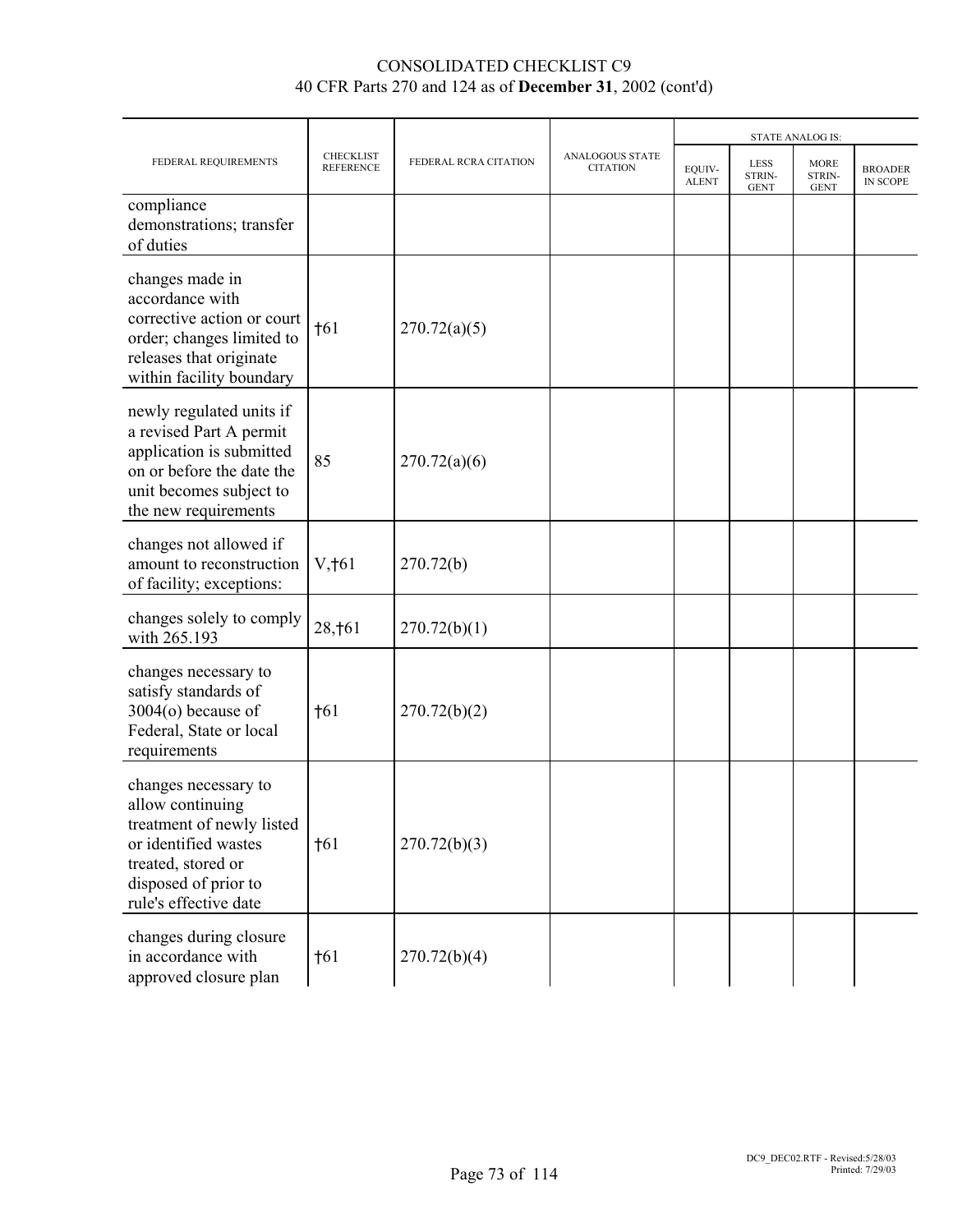|              |                                                                                                                                                                                                                                      |                                      |                       |                                    |                        |                                      | <b>STATE ANALOG IS:</b>              |                            |
|--------------|--------------------------------------------------------------------------------------------------------------------------------------------------------------------------------------------------------------------------------------|--------------------------------------|-----------------------|------------------------------------|------------------------|--------------------------------------|--------------------------------------|----------------------------|
|              | FEDERAL REQUIREMENTS                                                                                                                                                                                                                 | <b>CHECKLIST</b><br><b>REFERENCE</b> | FEDERAL RCRA CITATION | ANALOGOUS STATE<br><b>CITATION</b> | EQUIV-<br><b>ALENT</b> | <b>LESS</b><br>STRIN-<br><b>GENT</b> | <b>MORE</b><br>STRIN-<br><b>GENT</b> | <b>BROADER</b><br>IN SCOPE |
|              | changes necessary to<br>comply with interim<br>status corrective action<br>order or court order;<br>changes limited to<br>treatment, storage, or<br>disposal of waste that<br>originated within<br>boundary of facility              | $\dagger$ 61                         | 270.72(b)(5)          |                                    |                        |                                      |                                      |                            |
|              | changes to treat or store,<br>in tanks, containers or<br>containment buildings<br>wastes subject to 268 or<br><b>RCRA</b> Section 3004<br>land disposal<br>restrictions, if solely<br>made for compliance<br>with these requirements | 39, †61, 10<br>9                     | 270.72(b)(6)          |                                    |                        |                                      |                                      |                            |
|              | addition of newly<br>regulated units under<br>270.72(a)(6)                                                                                                                                                                           | 85                                   | 270.72(b)(7)          |                                    |                        |                                      |                                      |                            |
| $\dagger, U$ | changes necessary to<br>comply with standards<br>under 40 CFR part 63<br><b>Subpart EEE-National</b><br>Emission Standards for<br>Hazardous Air Pollutants<br>From Hazardous Waste<br>Combustors                                     | 168                                  | 270.72(b)(8)          |                                    |                        |                                      |                                      |                            |
|              | removed                                                                                                                                                                                                                              | $V, \dagger 61$                      | $270.72(c)-(e)$       |                                    |                        |                                      |                                      |                            |
| t            | TERMINATION OF INTERIM STATUS                                                                                                                                                                                                        |                                      |                       |                                    |                        |                                      |                                      |                            |
|              | when interim status<br>terminates                                                                                                                                                                                                    | V                                    | 270.73                |                                    |                        |                                      |                                      |                            |
| 36           | final administrative<br>disposition of a permit<br>application                                                                                                                                                                       | V, 175                               | 270.73(a)             |                                    |                        |                                      |                                      |                            |
|              | terminated as provided<br>in $270.10(e)(5)$                                                                                                                                                                                          | $\mathbf{V}$                         | 270.73(b)             |                                    |                        |                                      |                                      |                            |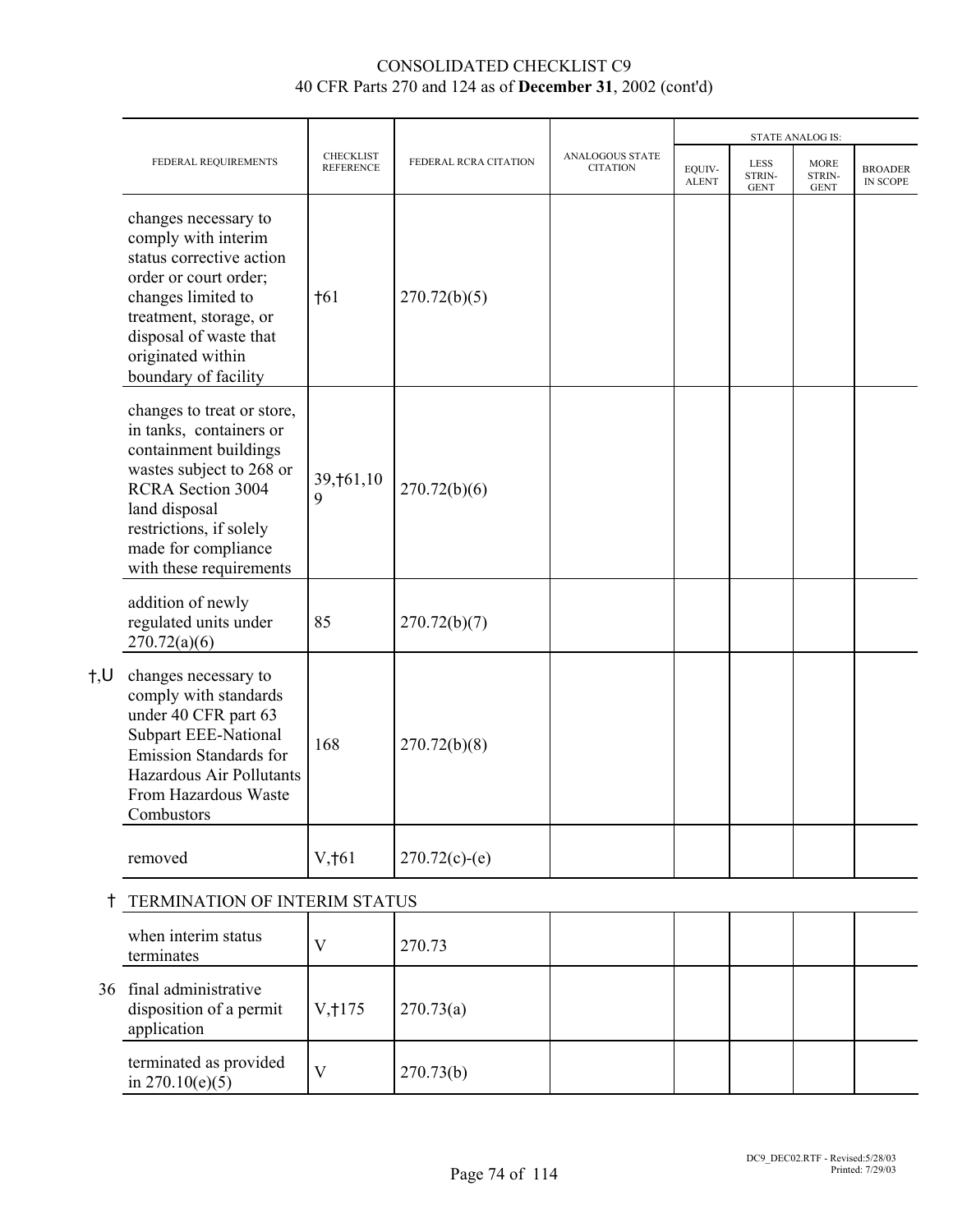|    |                                                                                                                                                                                   |                                      |                       |                                    |                        | <b>STATE ANALOG IS:</b>              |                                      |                                   |
|----|-----------------------------------------------------------------------------------------------------------------------------------------------------------------------------------|--------------------------------------|-----------------------|------------------------------------|------------------------|--------------------------------------|--------------------------------------|-----------------------------------|
|    | FEDERAL REQUIREMENTS                                                                                                                                                              | <b>CHECKLIST</b><br><b>REFERENCE</b> | FEDERAL RCRA CITATION | ANALOGOUS STATE<br><b>CITATION</b> | EQUIV-<br><b>ALENT</b> | <b>LESS</b><br>STRIN-<br><b>GENT</b> | <b>MORE</b><br>STRIN-<br><b>GENT</b> | <b>BROADER</b><br><b>IN SCOPE</b> |
|    | termination of interim<br>status for land disposal<br>facility granted interim<br>status prior to November<br>8, 1984 on November 8,<br>1985, unless:                             | 17P                                  | 270.73(c)             |                                    |                        |                                      |                                      |                                   |
|    | Part B submittal                                                                                                                                                                  | 17P                                  | 270.73(c)(1)          |                                    |                        |                                      |                                      |                                   |
|    | certification of<br>compliance with<br>groundwater monitoring<br>and financial<br>responsibility<br>requirements                                                                  | 17 P                                 | 270.73(c)(2)          |                                    |                        |                                      |                                      |                                   |
|    | for land disposal facility<br>in existence on the<br>effective date of<br>statutory or regulatory<br>amendment, twelve<br>months after RCRA<br>permit requirement;<br>exceptions: | 17P                                  | 270.73(d)             |                                    |                        |                                      |                                      |                                   |
|    | submittal of Part B<br>application                                                                                                                                                | 17P                                  | 270.73(d)(1)          |                                    |                        |                                      |                                      |                                   |
|    | certification of<br>compliance with<br>groundwater monitoring<br>and financial<br>responsibility<br>requirements                                                                  | 17P                                  | 270.73(d)(2)          |                                    |                        |                                      |                                      |                                   |
| 37 | for land disposal units<br>operating under<br>$270.72(a)(1)$ , $(2)$ , or $(3)$ ;<br>12 months after effective<br>date unless certification<br>of compliance                      | †61                                  | 270.73(e)             |                                    |                        |                                      |                                      |                                   |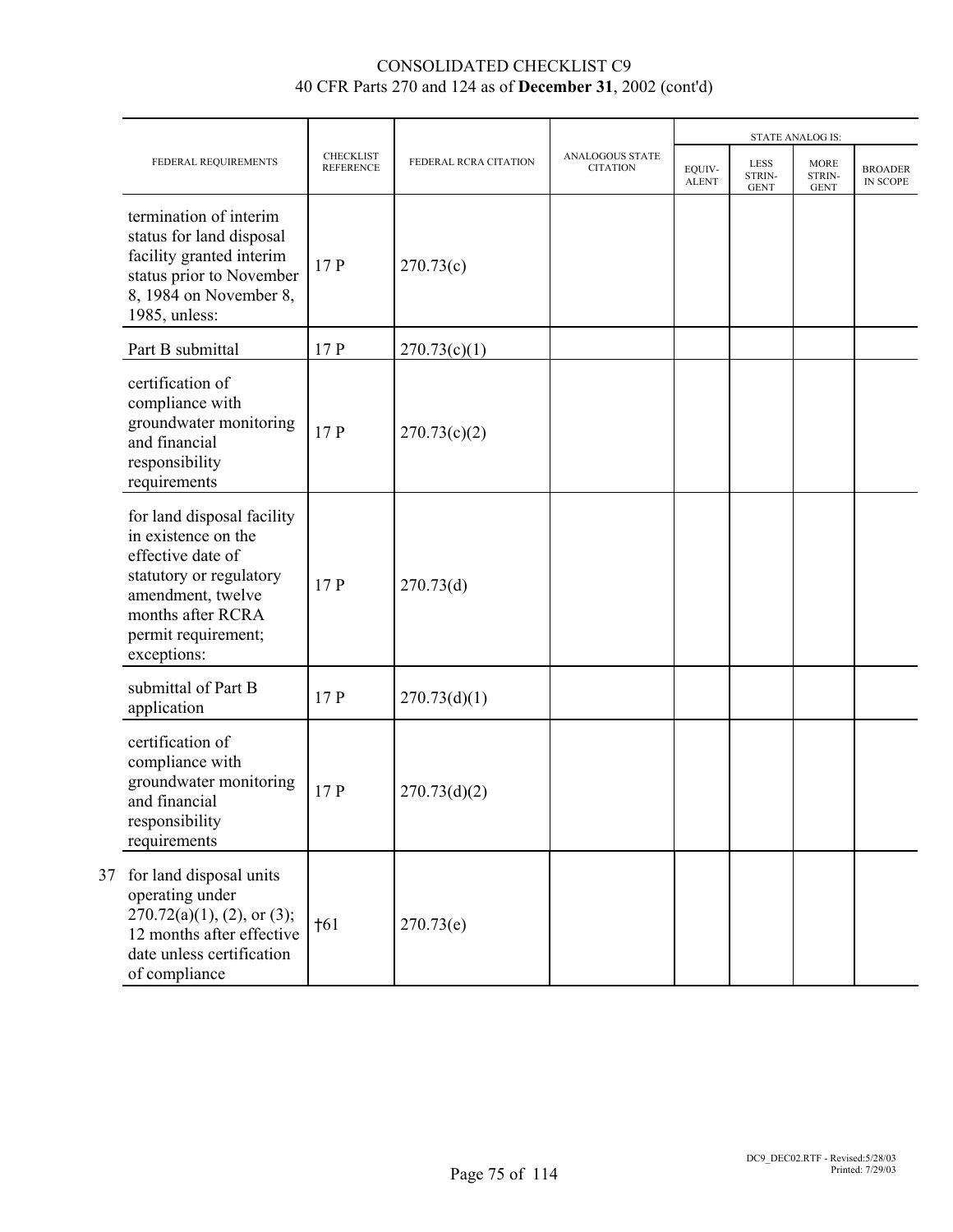|    |                                                                                                                                                                                                                                                         |                                      |                       |                                           |                        |                               | <b>STATE ANALOG IS:</b>              |                            |
|----|---------------------------------------------------------------------------------------------------------------------------------------------------------------------------------------------------------------------------------------------------------|--------------------------------------|-----------------------|-------------------------------------------|------------------------|-------------------------------|--------------------------------------|----------------------------|
|    | FEDERAL REQUIREMENTS                                                                                                                                                                                                                                    | <b>CHECKLIST</b><br><b>REFERENCE</b> | FEDERAL RCRA CITATION | <b>ANALOGOUS STATE</b><br><b>CITATION</b> | EOUIV-<br><b>ALENT</b> | LESS<br>STRIN-<br><b>GENT</b> | <b>MORE</b><br>STRIN-<br><b>GENT</b> | <b>BROADER</b><br>IN SCOPE |
|    | 37 for an incinerator, which<br>has achieved interim<br>status prior to November<br>8, 1984, interim status<br>terminates on November<br>8, 1989 unless Part B<br>applications by<br>November 8, 1986                                                   | $17P, \uparrow 61, 8$<br>5,94        | 270.73(f)             |                                           |                        |                               |                                      |                            |
| 37 | any facility (other than<br>land disposal or<br>incinerator facility)<br>which has achieved<br>interim status prior to<br>November 8, 1984,<br>interim status terminates<br>on November 8, 1992<br>unless Part B<br>applications by<br>November 8, 1988 | 17P, 161, 8<br>5,94                  | 270.73(g)             |                                           |                        |                               |                                      |                            |
|    | SUBPART H - REMEDIAL ACTION PLANS (RAPs)                                                                                                                                                                                                                |                                      |                       |                                           |                        |                               |                                      |                            |
| Ť  | WHY IS THIS SUBPART WRITTEN IN A SPECIAL FORMAT?                                                                                                                                                                                                        |                                      |                       |                                           |                        |                               |                                      |                            |
|    | subpart is written in<br>special format to make<br>regulatory requirements<br>easier to understand;<br>establishes enforceable<br>legal requirements; "I"<br>and "you" refer to<br>owner/operator                                                       | 175                                  | 270.79                |                                           |                        |                               |                                      |                            |
| Ť  | <b>WHAT IS A RAP?</b>                                                                                                                                                                                                                                   |                                      |                       |                                           |                        |                               |                                      |                            |
|    | explanation of a RAP;<br>when RAPs may be<br>issued                                                                                                                                                                                                     | 175                                  | 270.80(a)             |                                           |                        |                               |                                      |                            |
|    | requirements in 270.3-<br>270.66 do not apply to<br>RAPs unless specifically<br>required under 270.80-<br>270.230; 270.2<br>definitions apply                                                                                                           | 175                                  | 270.80(b)             |                                           |                        |                               |                                      |                            |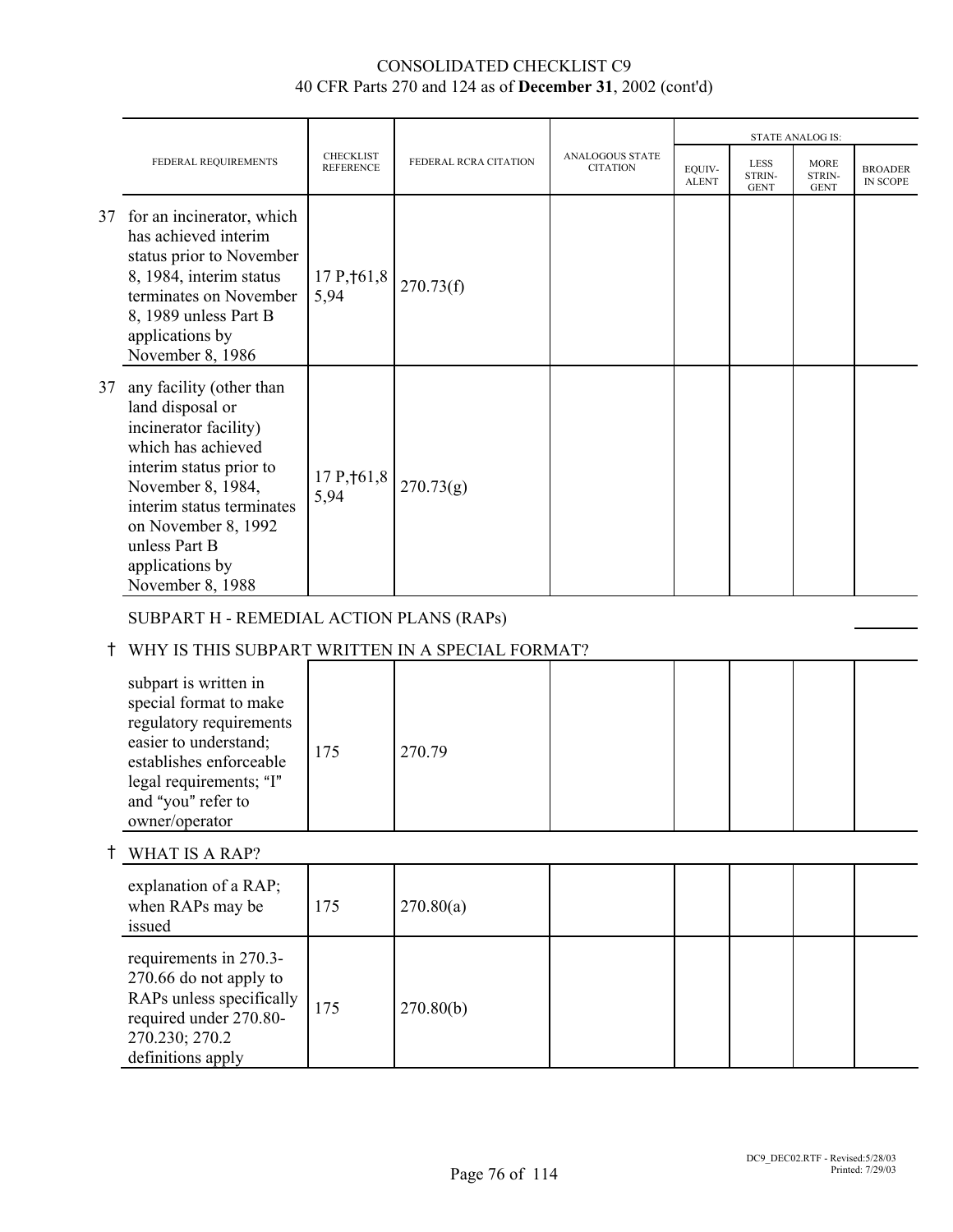|                                                                                                                                                                          |                                      |                       |                                           |                        |                                      | <b>STATE ANALOG IS:</b>              |                            |
|--------------------------------------------------------------------------------------------------------------------------------------------------------------------------|--------------------------------------|-----------------------|-------------------------------------------|------------------------|--------------------------------------|--------------------------------------|----------------------------|
| FEDERAL REQUIREMENTS                                                                                                                                                     | <b>CHECKLIST</b><br><b>REFERENCE</b> | FEDERAL RCRA CITATION | <b>ANALOGOUS STATE</b><br><b>CITATION</b> | EOUIV-<br><b>ALENT</b> | <b>LESS</b><br>STRIN-<br><b>GENT</b> | <b>MORE</b><br>STRIN-<br><b>GENT</b> | <b>BROADER</b><br>IN SCOPE |
| any document meeting<br>270.80 requirements<br>constitutes a RCRA<br>permit under RCRA<br>3005(c)                                                                        | 175                                  | 270.80(c)             |                                           |                        |                                      |                                      |                            |
| a RAP may be:                                                                                                                                                            | 175                                  | $270.80(d)$ intro     |                                           |                        |                                      |                                      |                            |
| a stand-alone document;<br><sub>or</sub>                                                                                                                                 | 175                                  | 270.80(d)(1)          |                                           |                        |                                      |                                      |                            |
| part of another document                                                                                                                                                 | 175                                  | 270.80(d)(2)          |                                           |                        |                                      |                                      |                            |
| RAPs do not affect<br>cleanup obligations<br>under Federal or State<br>authorities                                                                                       | 175                                  | 270.80(e)             |                                           |                        |                                      |                                      |                            |
| RAP received at facility<br>operating under interim<br>status does not terminate<br>the interim status                                                                   | 175                                  | 270.80(f)             |                                           |                        |                                      |                                      |                            |
| WHEN DO I NEED A RAP?                                                                                                                                                    |                                      |                       |                                           |                        |                                      |                                      |                            |
| treatment, storage, or<br>disposal of hazardous<br>remediation wastes in<br>manner requiring permit<br>under 270.1, either<br>obtain:                                    | 175                                  | $270.85(a)$ intro     |                                           |                        |                                      |                                      |                            |
| permit according to<br>270.3-270.66; or                                                                                                                                  | 175                                  | 270.85(a)(1)          |                                           |                        |                                      |                                      |                            |
| RAP according to 270<br>subpart H                                                                                                                                        | 175                                  | 270.85(a)(2)          |                                           |                        |                                      |                                      |                            |
| treatment units that use<br>combustion of hazardous<br>remediation wastes at<br>remediation waste<br>management site are not<br>eligible for RAPs under<br>270 subpart H | 175                                  | 270.85(b)             |                                           |                        |                                      |                                      |                            |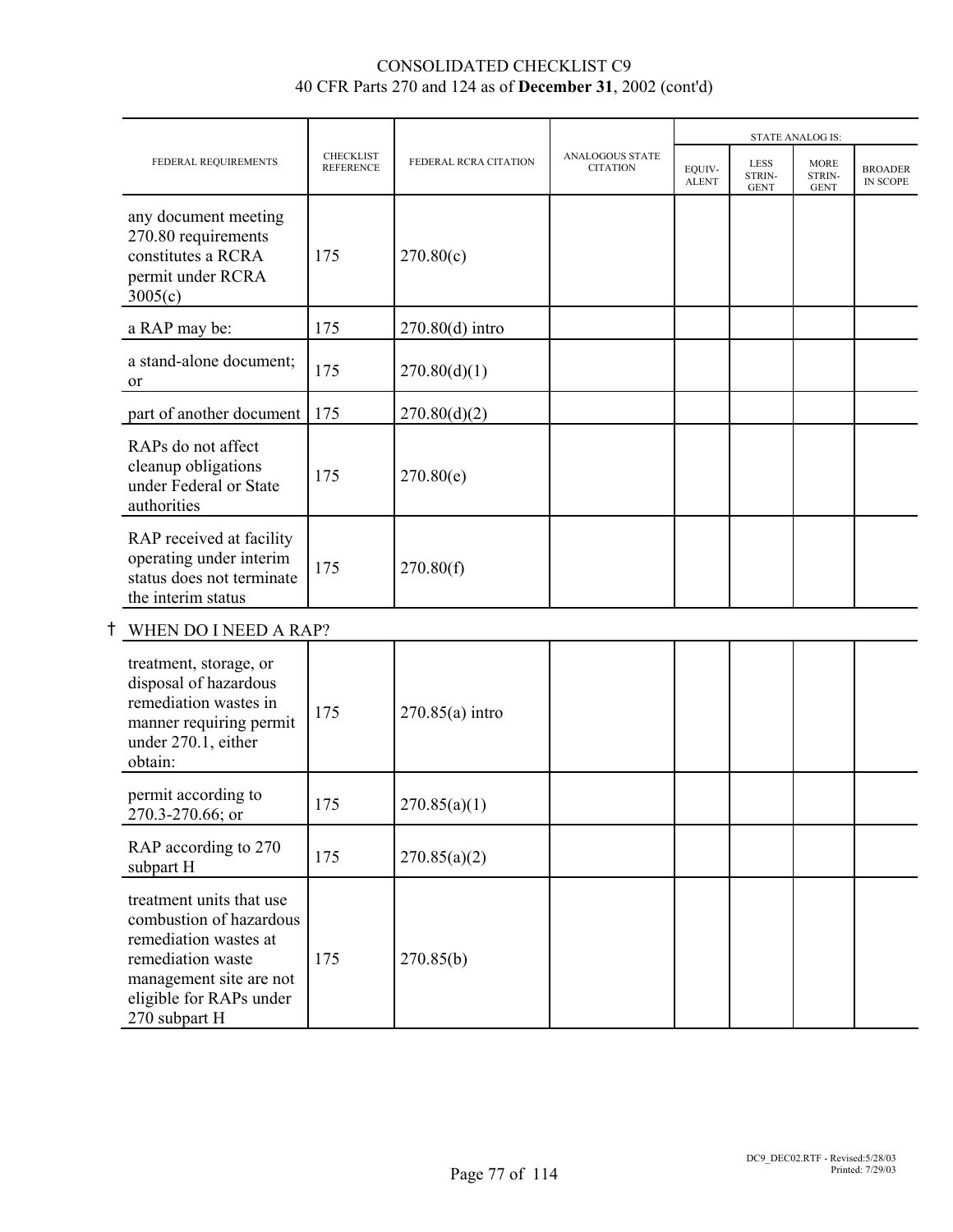|                                                                                                                                                                                                                                                                                                                                                                                                                          |                                      |                       |                                    |                        |                                      | STATE ANALOG IS:                     |                            |
|--------------------------------------------------------------------------------------------------------------------------------------------------------------------------------------------------------------------------------------------------------------------------------------------------------------------------------------------------------------------------------------------------------------------------|--------------------------------------|-----------------------|------------------------------------|------------------------|--------------------------------------|--------------------------------------|----------------------------|
| FEDERAL REQUIREMENTS                                                                                                                                                                                                                                                                                                                                                                                                     | <b>CHECKLIST</b><br><b>REFERENCE</b> | FEDERAL RCRA CITATION | ANALOGOUS STATE<br><b>CITATION</b> | EQUIV-<br><b>ALENT</b> | <b>LESS</b><br>STRIN-<br><b>GENT</b> | <b>MORE</b><br>STRIN-<br><b>GENT</b> | <b>BROADER</b><br>IN SCOPE |
| RAP can be obtained for<br>managing hazardous<br>remediation waste at<br>permitted facility; the<br>RAP must be approved<br>as permit modification<br>according to 270.41 or<br>270.42; certain 270.42<br>requirements do not<br>apply; upon<br>modification, RAP is<br>part of permit; what<br>requirements apply when<br>permit is subsequently<br>modified, revoked and<br>reissued, terminated or<br>when it expires | 175                                  | 270.85(c)             |                                    |                        |                                      |                                      |                            |
| DOES MY RAP GRANT ME ANY RIGHTS OR RELIEVE ME OF ANY OBLIGATIONS?                                                                                                                                                                                                                                                                                                                                                        |                                      |                       |                                    |                        |                                      |                                      |                            |
| the provisions of 270.4<br>apply to RAPs                                                                                                                                                                                                                                                                                                                                                                                 | 175                                  | 270.90                |                                    |                        |                                      |                                      |                            |
| HOW DO I APPLY FOR A RAP?                                                                                                                                                                                                                                                                                                                                                                                                |                                      |                       |                                    |                        |                                      |                                      |                            |
| to apply for RAP,<br>complete & sign<br>application and submit to<br>Director according to<br>270 subpart H<br>requirements                                                                                                                                                                                                                                                                                              | 175                                  | 270.95                |                                    |                        |                                      |                                      |                            |
| † WHO MUST OBTAIN A RAP?                                                                                                                                                                                                                                                                                                                                                                                                 |                                      |                       |                                    |                        |                                      |                                      |                            |
| when facility or<br>remediation waste<br>management site is<br>owned by one person,<br>but treatment, storage or<br>disposal activities are<br>operated by another,<br>operator must obtain a<br><b>RAP</b>                                                                                                                                                                                                              | 175                                  | 270.100               |                                    |                        |                                      |                                      |                            |

# $\dagger$  WHO MUST SIGN THE APPLICATION AND ANY REQUIRED REPORTS FOR A RAP?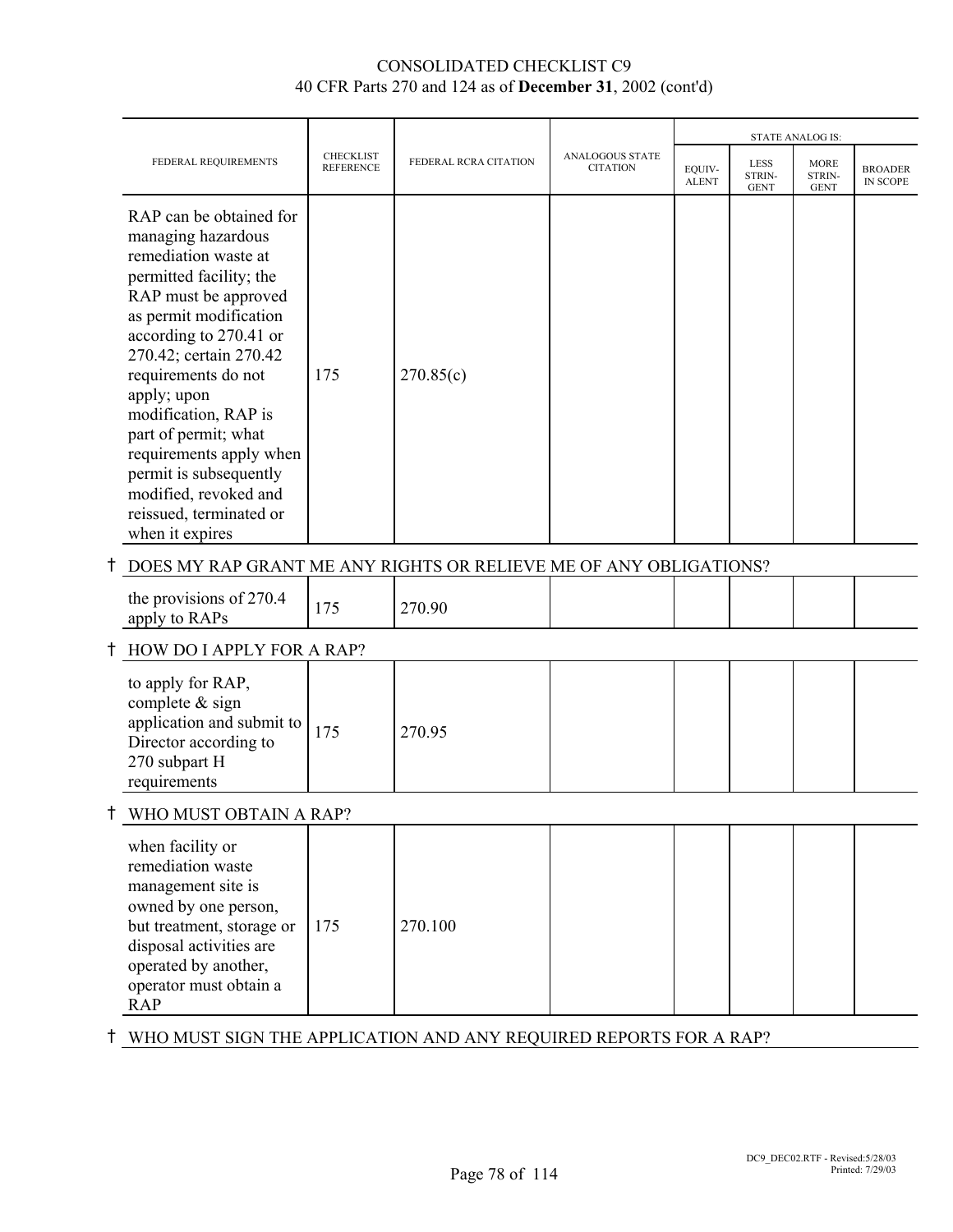|                                                                                                                                                                                                                                                                             |                                      |                       |                                           |                        |                                      | <b>STATE ANALOG IS:</b>              |                            |
|-----------------------------------------------------------------------------------------------------------------------------------------------------------------------------------------------------------------------------------------------------------------------------|--------------------------------------|-----------------------|-------------------------------------------|------------------------|--------------------------------------|--------------------------------------|----------------------------|
| FEDERAL REQUIREMENTS                                                                                                                                                                                                                                                        | <b>CHECKLIST</b><br><b>REFERENCE</b> | FEDERAL RCRA CITATION | <b>ANALOGOUS STATE</b><br><b>CITATION</b> | EOUIV-<br><b>ALENT</b> | <b>LESS</b><br>STRIN-<br><b>GENT</b> | <b>MORE</b><br>STRIN-<br><b>GENT</b> | <b>BROADER</b><br>IN SCOPE |
| both owner & operator<br>must sign RAP<br>application according to<br>$270.11(a)-(c)$ ; both<br>owner & operator must<br>also make the<br>270.11(d)(1)<br>certification; owner may<br>choose $270.11(d)(2)$<br>certification if operator<br>certifies under<br>270.11(d)(1) | 175                                  | 270.105               |                                           |                        |                                      |                                      |                            |
| WHAT MUST I INCLUDE IN MY APPLICATION FOR A RAP?                                                                                                                                                                                                                            |                                      |                       |                                           |                        |                                      |                                      |                            |
|                                                                                                                                                                                                                                                                             |                                      |                       |                                           |                        |                                      |                                      |                            |

| the following must be<br>included in application<br>for RAP:                    | 175 | 270.110 intro      |  |  |  |
|---------------------------------------------------------------------------------|-----|--------------------|--|--|--|
| name, address, & EPA<br>identification number of<br>site;                       | 175 | 270.110(a)         |  |  |  |
| name, address, $\&$<br>telephone number of<br>owner & operator;                 | 175 | 270.110(b)         |  |  |  |
| latitude & longitude of<br>site;                                                | 175 | 270.110(c)         |  |  |  |
| USGS or county map<br>showing location of site;                                 | 175 | 270.110(d)         |  |  |  |
| scaled drawing of site<br>showing:                                              | 175 | $270.110(e)$ intro |  |  |  |
| site boundaries;                                                                | 175 | 270.110(e)(1)      |  |  |  |
| significant physical<br>structures; and                                         | 175 | 270.110(e)(2)      |  |  |  |
| boundary where<br>remediation waste is to<br>be treated, stored or<br>disposed; | 175 | 270.110(e)(3)      |  |  |  |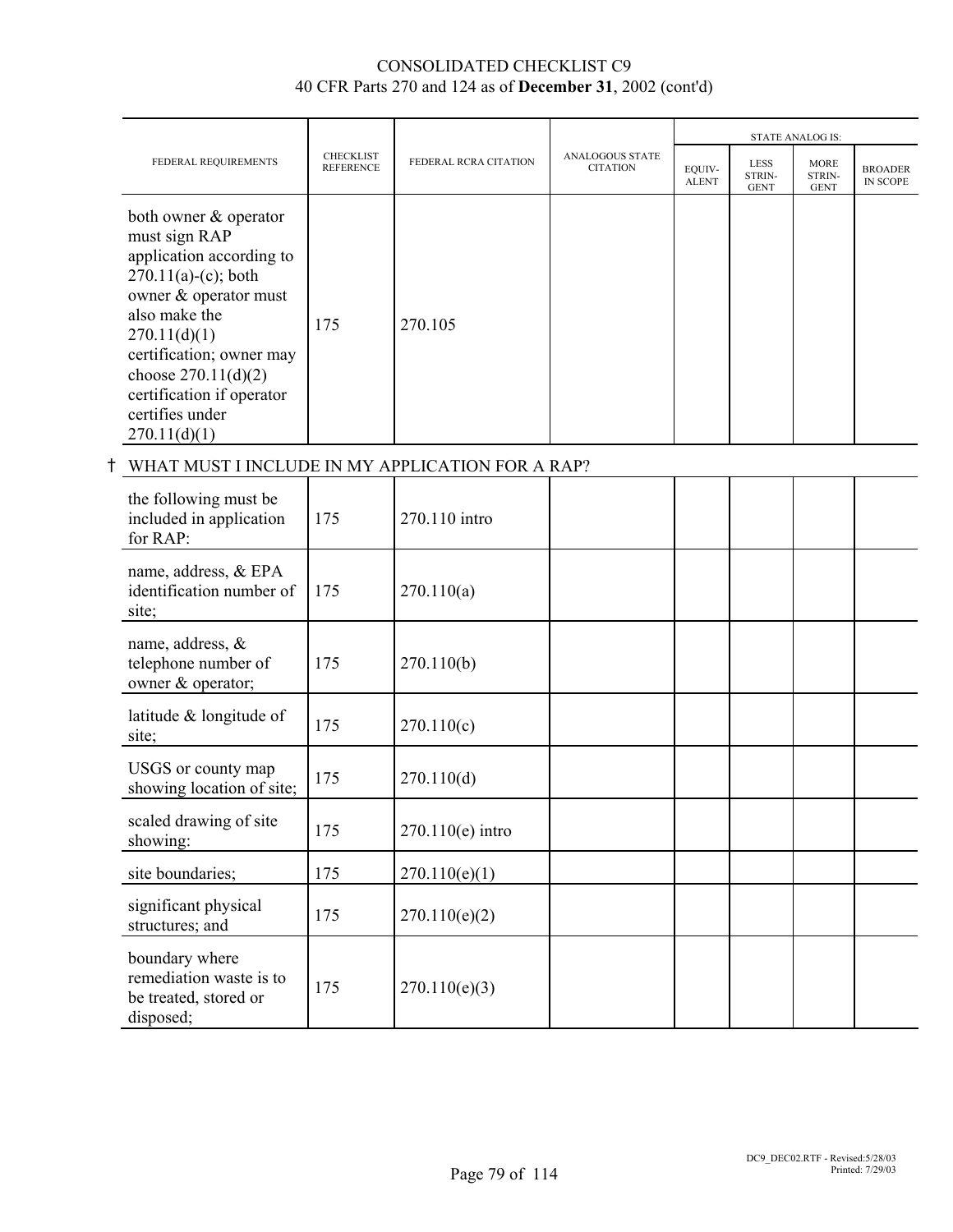|                                                                                                                                                      |                                      |                       |                                           |                        | <b>STATE ANALOG IS:</b>       |                                      |                            |
|------------------------------------------------------------------------------------------------------------------------------------------------------|--------------------------------------|-----------------------|-------------------------------------------|------------------------|-------------------------------|--------------------------------------|----------------------------|
| FEDERAL REQUIREMENTS                                                                                                                                 | <b>CHECKLIST</b><br><b>REFERENCE</b> | FEDERAL RCRA CITATION | <b>ANALOGOUS STATE</b><br><b>CITATION</b> | EQUIV-<br><b>ALENT</b> | LESS<br>STRIN-<br><b>GENT</b> | <b>MORE</b><br>STRIN-<br><b>GENT</b> | <b>BROADER</b><br>IN SCOPE |
| specification of<br>hazardous remediation<br>waste to be treated,<br>stored or disposed of;<br>include information on:                               | 175                                  | 270.110(f) intro      |                                           |                        |                               |                                      |                            |
| constituent<br>concentrations & other<br>properties that may<br>affect treatment and/or<br>management;                                               | 175                                  | 270.110(f)(1)         |                                           |                        |                               |                                      |                            |
| waste quantity estimate;<br>and                                                                                                                      | 175                                  | 270.110(f)(2)         |                                           |                        |                               |                                      |                            |
| description of processes<br>used to treat, store, or<br>dispose of waste before<br>subjecting to part 268;                                           | 175                                  | 270.110(f)(3)         |                                           |                        |                               |                                      |                            |
| enough information to<br>demonstrate compliance<br>with applicable<br>requirements of parts<br>264, 266, & 268;                                      | 175                                  | 270.110(g)            |                                           |                        |                               |                                      |                            |
| information necessary<br>for Regional<br>Administrator to carry<br>out duties under other<br>laws for traditional<br>permits under<br>270.14(b)(20); | 175                                  | 270.110(h)            |                                           |                        |                               |                                      |                            |
| any other information<br>the Director decides is<br>necessary to protect<br>human health &<br>environment                                            | 175                                  | 270.110(i)            |                                           |                        |                               |                                      |                            |

H WHAT IF I WANT TO KEEP THIS INFORMATION CONFIDENTIAL?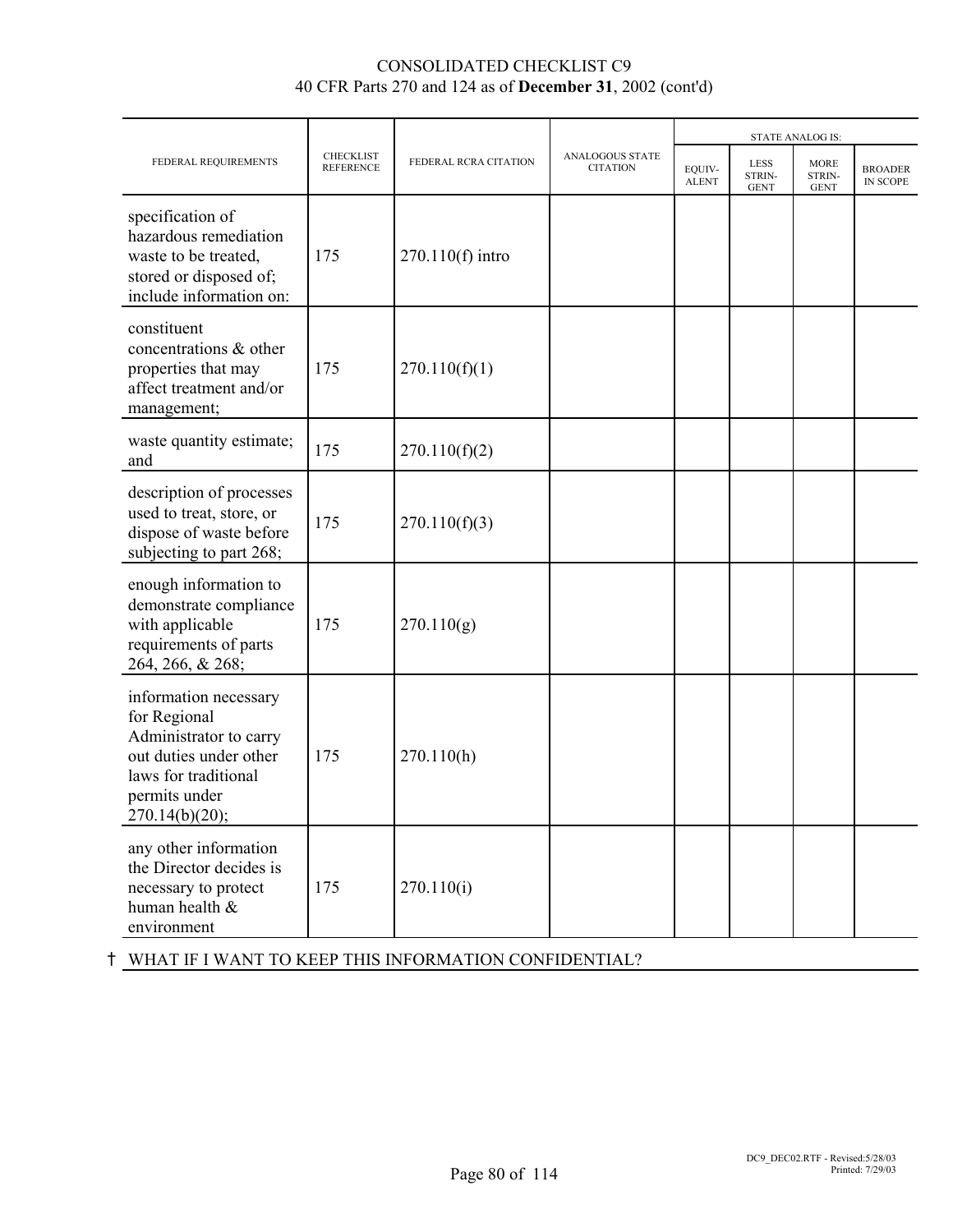|                                                                                                                                                                                                                                                                                                                                                                                                                                                                     |                                      |                       |                                           |                        |                                      | <b>STATE ANALOG IS:</b>              |                                   |
|---------------------------------------------------------------------------------------------------------------------------------------------------------------------------------------------------------------------------------------------------------------------------------------------------------------------------------------------------------------------------------------------------------------------------------------------------------------------|--------------------------------------|-----------------------|-------------------------------------------|------------------------|--------------------------------------|--------------------------------------|-----------------------------------|
| FEDERAL REQUIREMENTS                                                                                                                                                                                                                                                                                                                                                                                                                                                | <b>CHECKLIST</b><br><b>REFERENCE</b> | FEDERAL RCRA CITATION | <b>ANALOGOUS STATE</b><br><b>CITATION</b> | EQUIV-<br><b>ALENT</b> | <b>LESS</b><br>STRIN-<br><b>GENT</b> | <b>MORE</b><br>STRIN-<br><b>GENT</b> | <b>BROADER</b><br><b>IN SCOPE</b> |
| any or all information<br>submitted to EPA under<br>270 subpart H can be<br>claimed confidential; to<br>assert claim, stamp<br>"confidential business<br>information" on each<br>page; information<br>claimed as confidential<br>will be subjected to 40<br>CFR part 2 procedures;<br>without a claim,<br>information may be<br>made available to public<br>without further notice;<br>any requests for name<br>and/or address<br>confidentiality will be<br>denied | 175                                  | 270.115               |                                           |                        |                                      |                                      |                                   |
| TO WHOM MUST I SUBMIT MY RAP APPLICATION?                                                                                                                                                                                                                                                                                                                                                                                                                           |                                      |                       |                                           |                        |                                      |                                      |                                   |
| applications for RAP<br>must be submitted to<br>Director                                                                                                                                                                                                                                                                                                                                                                                                            | 175                                  | 270.120               |                                           |                        |                                      |                                      |                                   |
| IF I SUBMIT MY RAP APPLICATION AS PART OF ANOTHER DOCUMENT, WHAT MUST I DO?                                                                                                                                                                                                                                                                                                                                                                                         |                                      |                       |                                           |                        |                                      |                                      |                                   |
| when submitting<br>applications for RAP as<br>part of another<br>document, clearly<br>identify the components<br>constituting your RAP                                                                                                                                                                                                                                                                                                                              | 175                                  | 270.125               |                                           |                        |                                      |                                      |                                   |

# H WHAT IS THE PROCESS FOR APPROVING OR DENYING MY APPLICATION FOR A RAP?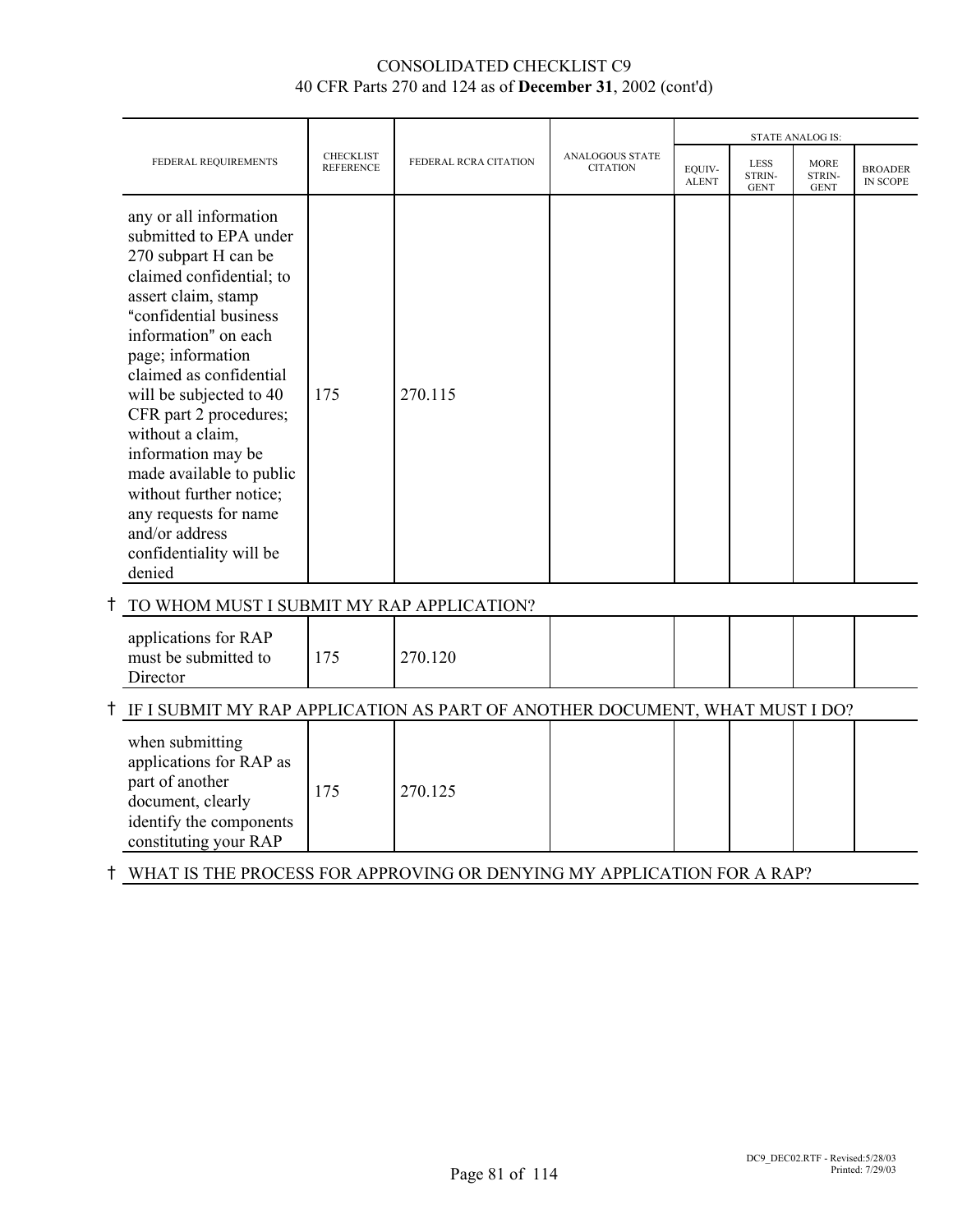|                                                                                                                                                                                                                                                                                                                                                                                                                           |                                      |                       |                                    |                        |                                      | <b>STATE ANALOG IS:</b>              |                                   |
|---------------------------------------------------------------------------------------------------------------------------------------------------------------------------------------------------------------------------------------------------------------------------------------------------------------------------------------------------------------------------------------------------------------------------|--------------------------------------|-----------------------|------------------------------------|------------------------|--------------------------------------|--------------------------------------|-----------------------------------|
| FEDERAL REQUIREMENTS                                                                                                                                                                                                                                                                                                                                                                                                      | <b>CHECKLIST</b><br><b>REFERENCE</b> | FEDERAL RCRA CITATION | ANALOGOUS STATE<br><b>CITATION</b> | EQUIV-<br><b>ALENT</b> | <b>LESS</b><br>STRIN-<br><b>GENT</b> | <b>MORE</b><br>STRIN-<br><b>GENT</b> | <b>BROADER</b><br><b>IN SCOPE</b> |
| Director will make<br>tentative decision on<br>RAP application if all<br>270.110 information<br>requirements are<br>included & proposed<br>remediation waste<br>management activities<br>meet regulatory<br>standards; Director will<br>prepare draft RAP &<br>provide opportunity for<br>public comment                                                                                                                  | 175                                  | 270.130(a)            |                                    |                        |                                      |                                      |                                   |
| Director may request<br>additional information or<br>ask that deficiencies be<br>corrected; failure or<br>refusal to provide<br>additional information or<br>to correct deficiencies<br>may be cause for<br>tentative application<br>denial; after tentative<br>denial, Director prepares<br>Notice of Intent (NOI)<br>and provides opportunity<br>for public comment;<br>Director may deny all or<br>part of application | 175                                  | 270.130(b)            |                                    |                        |                                      |                                      |                                   |

# H WHAT MUST THE DIRECTOR INCLUDE IN A DRAFT RAP?

| if Director prepares draft $\vert$<br>RAP, it must include: | 175 | 270.135 intro      |  |  |  |
|-------------------------------------------------------------|-----|--------------------|--|--|--|
| information required<br>under $270.110(a)$ -(f);            | 175 | 270.135(a)         |  |  |  |
| terms & conditions:                                         |     | $270.135(b)$ intro |  |  |  |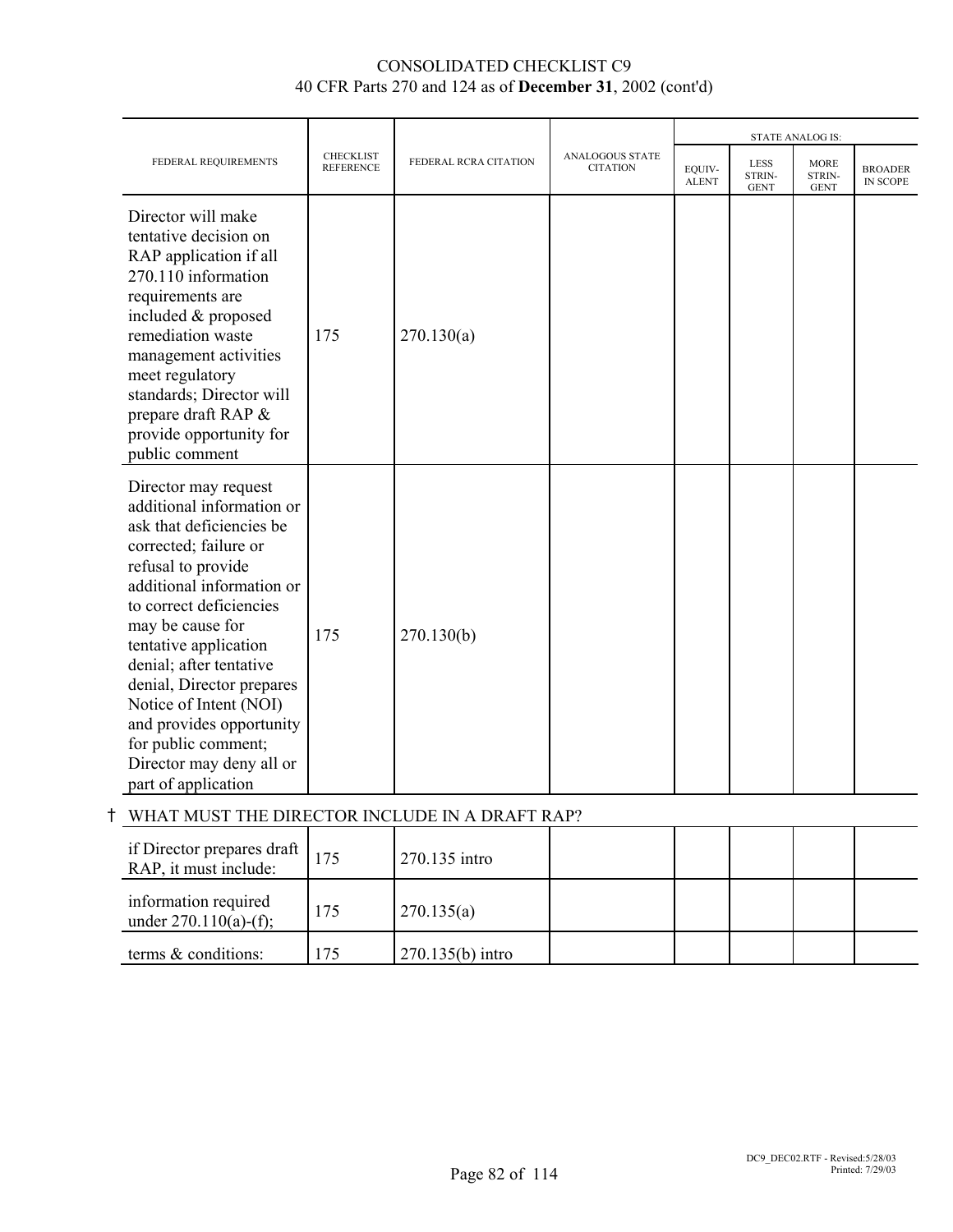|                                                                                                                                                                                                                                                                                             |                                      |                       |                                           | <b>STATE ANALOG IS:</b> |                                      |                                      |                                   |  |
|---------------------------------------------------------------------------------------------------------------------------------------------------------------------------------------------------------------------------------------------------------------------------------------------|--------------------------------------|-----------------------|-------------------------------------------|-------------------------|--------------------------------------|--------------------------------------|-----------------------------------|--|
| FEDERAL REQUIREMENTS                                                                                                                                                                                                                                                                        | <b>CHECKLIST</b><br><b>REFERENCE</b> | FEDERAL RCRA CITATION | <b>ANALOGOUS STATE</b><br><b>CITATION</b> | EQUIV-<br><b>ALENT</b>  | <b>LESS</b><br>STRIN-<br><b>GENT</b> | <b>MORE</b><br>STRIN-<br><b>GENT</b> | <b>BROADER</b><br><b>IN SCOPE</b> |  |
| terms & conditions to<br>ensure compliance with<br>applicable requirements<br>of parts 264, 266, & 268;<br>Director may incorporate<br>applicable requirements<br>of parts 264, 266, & 268<br>into RAP or establish<br>site-specific conditions<br>as required by parts 264,<br>266, & 268; | 175                                  | 270.135(b)(1)         |                                           |                         |                                      |                                      |                                   |  |
| terms & conditions in<br>270.30;                                                                                                                                                                                                                                                            | 175                                  | 270.135(b)(2)         |                                           |                         |                                      |                                      |                                   |  |
| terms & conditions in<br>270.170; and                                                                                                                                                                                                                                                       | 175                                  | 270.135(b)(3)         |                                           |                         |                                      |                                      |                                   |  |
| any additional terms or<br>conditions Director<br>determines necessary to<br>protect human health &<br>environment; and                                                                                                                                                                     | 175                                  | 270.135(b)(4)         |                                           |                         |                                      |                                      |                                   |  |
| if part of another<br>document, Director must<br>clearly identify<br>components that<br>constitute draft RAP                                                                                                                                                                                | 175                                  | 270.135(c)            |                                           |                         |                                      |                                      |                                   |  |

# H WHAT ELSE MUST THE DIRECTOR PREPARE IN ADDITION TO THE DRAFT RAP OR NOTICE OF INTENT TO DENY?

| once the Director has<br>prepared draft RAP or<br>NOI to deny, he must:                                                                           | 175 | 270.140 intro      |  |  |  |
|---------------------------------------------------------------------------------------------------------------------------------------------------|-----|--------------------|--|--|--|
| prepare statement of<br>basis briefly describing<br>derivation of draft RAP<br>conditions & reasons for<br>them, or rationale for<br>NOI to deny; | 175 | 270.140(a)         |  |  |  |
| compile an<br>administrative record,<br>including:                                                                                                | 175 | $270.140(b)$ intro |  |  |  |
| RAP application $\&$                                                                                                                              | 175 | 270.140(b)(1)      |  |  |  |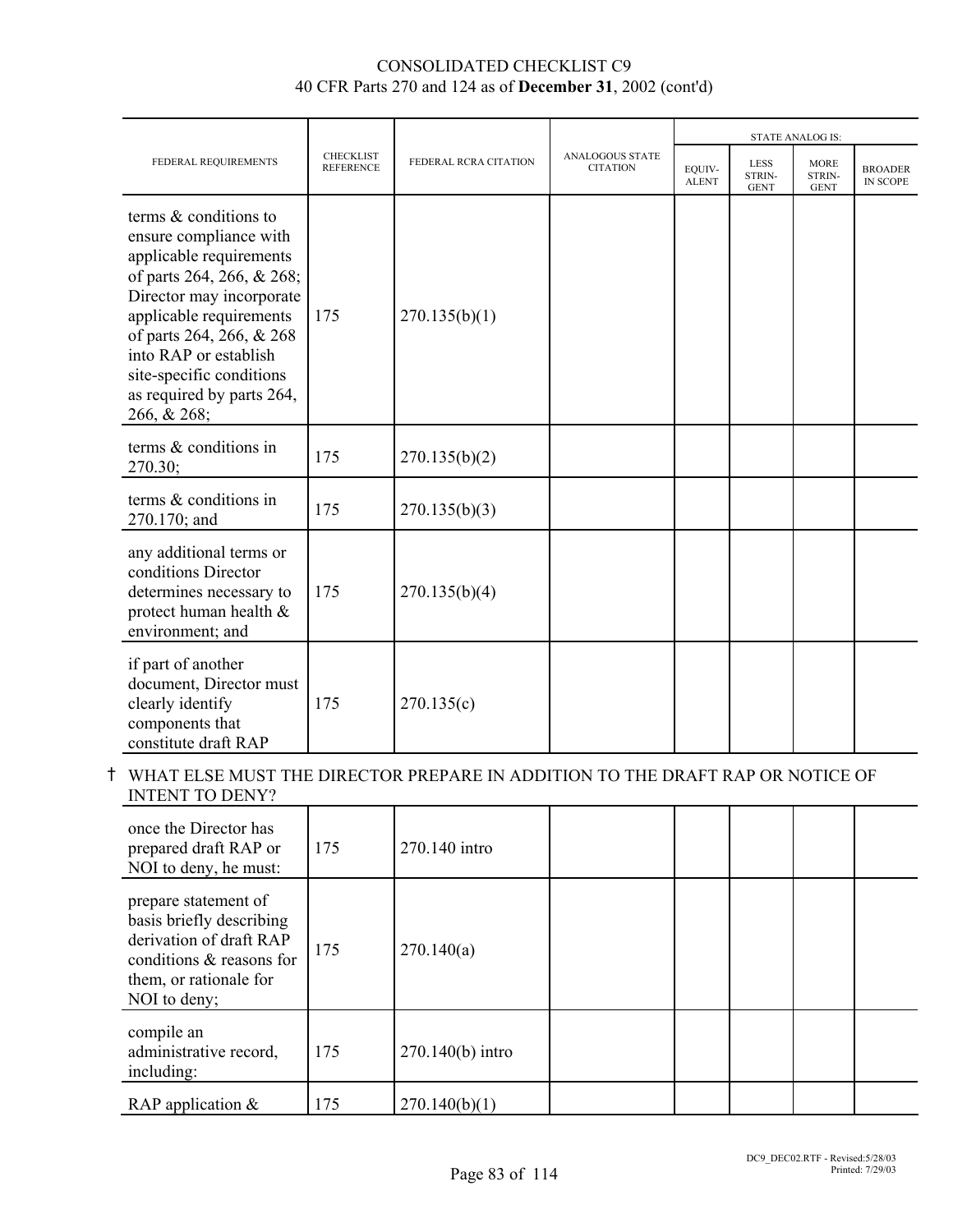|                                                                     |                                      |                       |                                           | <b>STATE ANALOG IS:</b> |                                      |                                      |                                   |  |
|---------------------------------------------------------------------|--------------------------------------|-----------------------|-------------------------------------------|-------------------------|--------------------------------------|--------------------------------------|-----------------------------------|--|
| FEDERAL REQUIREMENTS                                                | <b>CHECKLIST</b><br><b>REFERENCE</b> | FEDERAL RCRA CITATION | <b>ANALOGOUS STATE</b><br><b>CITATION</b> | EQUIV-<br><b>ALENT</b>  | <b>LESS</b><br>STRIN-<br><b>GENT</b> | <b>MORE</b><br>STRIN-<br><b>GENT</b> | <b>BROADER</b><br><b>IN SCOPE</b> |  |
| supporting data;                                                    |                                      |                       |                                           |                         |                                      |                                      |                                   |  |
| draft RAP or NOI to<br>deny;                                        | 175                                  | 270.140(b)(2)         |                                           |                         |                                      |                                      |                                   |  |
| statement of basis & all<br>documents cited therein;<br>and         | 175                                  | 270.140(b)(3)         |                                           |                         |                                      |                                      |                                   |  |
| any other documents that<br>support decision; and                   | 175                                  | 270.140(b)(4)         |                                           |                         |                                      |                                      |                                   |  |
| make information in<br>administrative record<br>available to public | 175                                  | 270.140(c)            |                                           |                         |                                      |                                      |                                   |  |

#### H WHAT ARE THE PROCEDURES FOR PUBLIC COMMENT ON THE DRAFT RAP OR NOTICE OF INTENT TO DENY?

| Director must:                                                                                                                                                       | 175 | $270.145(a)$ intro |  |  |  |
|----------------------------------------------------------------------------------------------------------------------------------------------------------------------|-----|--------------------|--|--|--|
| send notice of intention<br>to approve or deny, and<br>copy of statement of<br>basis;                                                                                | 175 | 270.145(a)(1)      |  |  |  |
| publish notice of<br>intention to approve or<br>deny in major local<br>newspaper;                                                                                    | 175 | 270.145(a)(2)      |  |  |  |
| broadcast intention to<br>approve or deny over<br>local radio station; and                                                                                           | 175 | 270.145(a)(3)      |  |  |  |
| send notice of intention<br>to approve or deny to<br>local government and<br>each State agency having<br>authority over any<br>construction or<br>operations at site | 175 | 270.145(a)(4)      |  |  |  |
| notice required in<br>$270.145(a)$ must provide<br>opportunity for public to<br>submit written comment<br>within 45 days                                             | 175 | 270.145(b)         |  |  |  |
| notice required in<br>$270.145(a)$ must include:                                                                                                                     | 175 | $270.145(c)$ intro |  |  |  |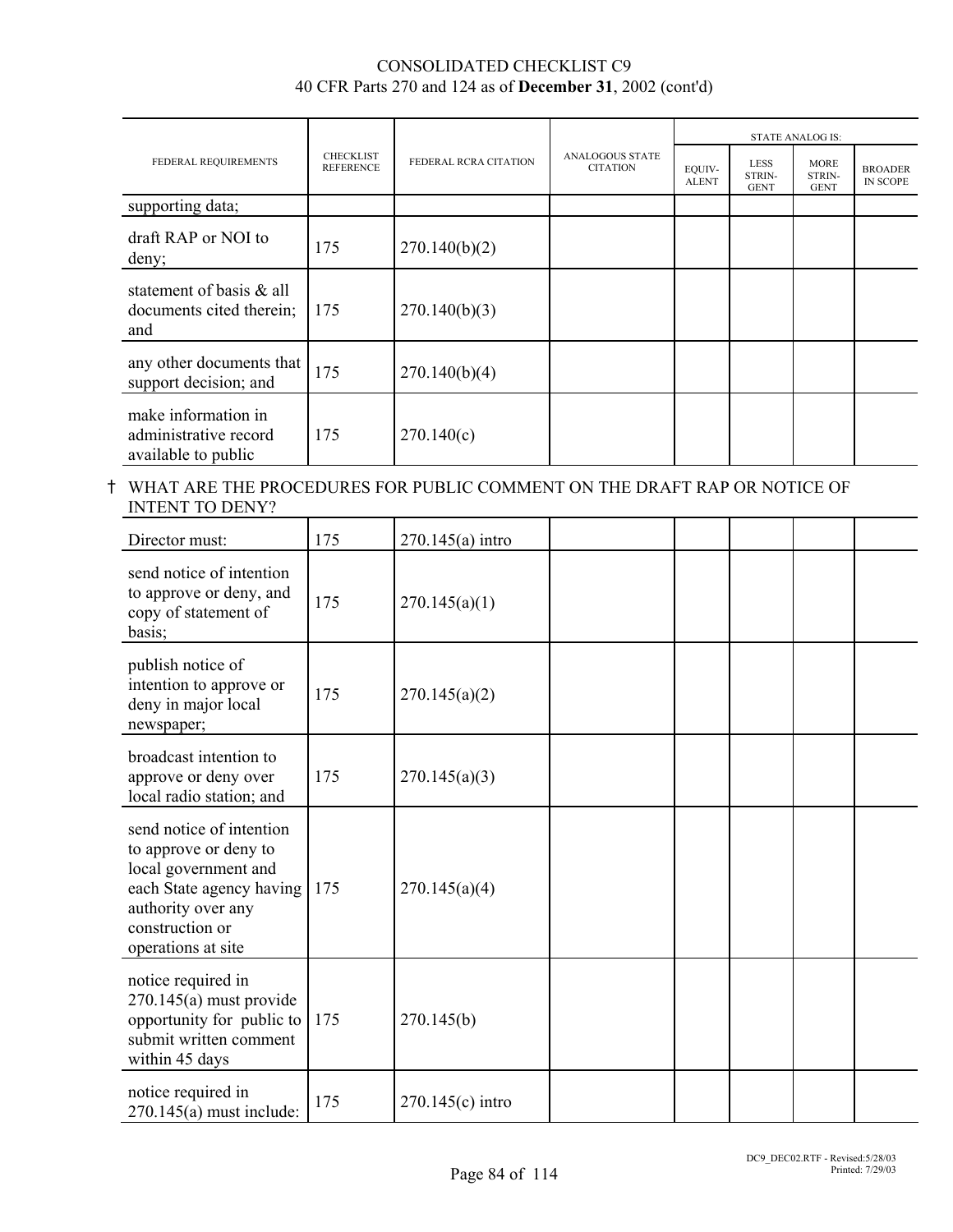|                                                                                               |                                      |                       |                                           |                        |                                      | <b>STATE ANALOG IS:</b>              |                                   |
|-----------------------------------------------------------------------------------------------|--------------------------------------|-----------------------|-------------------------------------------|------------------------|--------------------------------------|--------------------------------------|-----------------------------------|
| FEDERAL REQUIREMENTS                                                                          | <b>CHECKLIST</b><br><b>REFERENCE</b> | FEDERAL RCRA CITATION | <b>ANALOGOUS STATE</b><br><b>CITATION</b> | EOUIV-<br><b>ALENT</b> | <b>LESS</b><br>STRIN-<br><b>GENT</b> | <b>MORE</b><br>STRIN-<br><b>GENT</b> | <b>BROADER</b><br><b>IN SCOPE</b> |
| name & address of office<br>processing application;                                           | 175                                  | 270.145(c)(1)         |                                           |                        |                                      |                                      |                                   |
| name & address of<br>applicant, & if different,<br>site or activity to be<br>regulated;       | 175                                  | 270.145(c)(2)         |                                           |                        |                                      |                                      |                                   |
| brief description of<br>activity to be regulated;                                             | 175                                  | 270.145(c)(3)         |                                           |                        |                                      |                                      |                                   |
| name, address &<br>telephone number of<br>person with further<br>information;                 | 175                                  | 270.145(c)(4)         |                                           |                        |                                      |                                      |                                   |
| brief description of<br>comment procedures &<br>any other public<br>participatory procedures; | 175                                  | 270.145(c)(5)         |                                           |                        |                                      |                                      |                                   |
| date, time, location $\&$<br>purpose of hearing, if<br>one is scheduled                       | 175                                  | 270.145(c)(6)         |                                           |                        |                                      |                                      |                                   |
| statement of procedures<br>to request hearing, if one<br>is not scheduled;                    | 175                                  | 270.145(c)(7)         |                                           |                        |                                      |                                      |                                   |
| location of<br>administrative record &<br>public inspection times;<br>and                     | 175                                  | 270.145(c)(8)         |                                           |                        |                                      |                                      |                                   |
| any additional<br>information considered<br>necessary by Director                             | 175                                  | 270.145(c)(9)         |                                           |                        |                                      |                                      |                                   |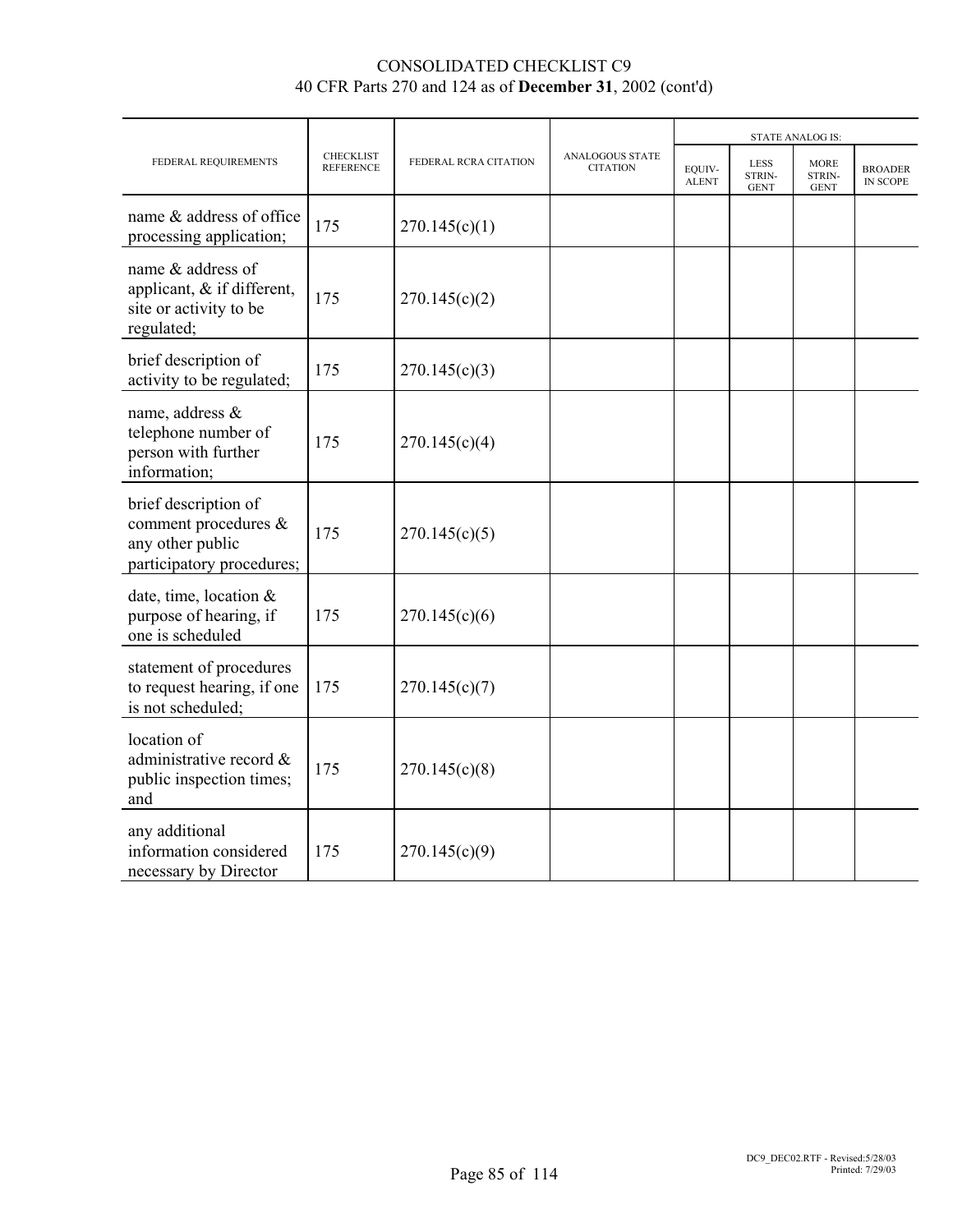|                                                                                                                                                                                                                                                                                                                                                                                   |                                      |                       |                                           |                        |                                      | <b>STATE ANALOG IS:</b>              |                                   |
|-----------------------------------------------------------------------------------------------------------------------------------------------------------------------------------------------------------------------------------------------------------------------------------------------------------------------------------------------------------------------------------|--------------------------------------|-----------------------|-------------------------------------------|------------------------|--------------------------------------|--------------------------------------|-----------------------------------|
| FEDERAL REQUIREMENTS                                                                                                                                                                                                                                                                                                                                                              | <b>CHECKLIST</b><br><b>REFERENCE</b> | FEDERAL RCRA CITATION | <b>ANALOGOUS STATE</b><br><b>CITATION</b> | EQUIV-<br><b>ALENT</b> | <b>LESS</b><br>STRIN-<br><b>GENT</b> | <b>MORE</b><br>STRIN-<br><b>GENT</b> | <b>BROADER</b><br><b>IN SCOPE</b> |
| Director must hold<br>informal public meeting<br>if written notice of<br>opposition is received;<br>Director may also<br>decide an informal<br>hearing is appropriate;<br>hearing must allow for<br>written or oral<br>comments; hearing at<br>convenient location &<br>notice according to<br>270.145(a) must be<br>given; include<br>$270.145(c)$ information<br>in notice and: | 175                                  | 270.145(d) intro      |                                           |                        |                                      |                                      |                                   |
| reference date of any<br>previous public notices;                                                                                                                                                                                                                                                                                                                                 | 175                                  | 270.145(d)(1)         |                                           |                        |                                      |                                      |                                   |
| date, time and place of<br>hearing; and                                                                                                                                                                                                                                                                                                                                           | 175                                  | 270.145(d)(2)         |                                           |                        |                                      |                                      |                                   |
| brief description of<br>nature & purpose of<br>hearing                                                                                                                                                                                                                                                                                                                            | 175                                  | 270.145(d)(3)         |                                           |                        |                                      |                                      |                                   |

# $\dagger$  HOW WILL THE DIRECTOR MAKE A FINAL DECISION ON MY RAP APPLICATION?

| Director must consider<br>& respond to significant<br>comments and revise<br>draft RAP as appropriate                                             | 175 | 270.150(a) |  |  |  |
|---------------------------------------------------------------------------------------------------------------------------------------------------|-----|------------|--|--|--|
| if Director determines<br>RAP includes 270.135<br>requirements, final<br>approval decision will be<br>issued, & notification<br>provided          | 175 | 270.150(b) |  |  |  |
| if Director determines<br>RAP does not include<br>270.135 requirements,<br>final denial decision will<br>be issued, $\&$ notification<br>provided | 175 | 270.150(c) |  |  |  |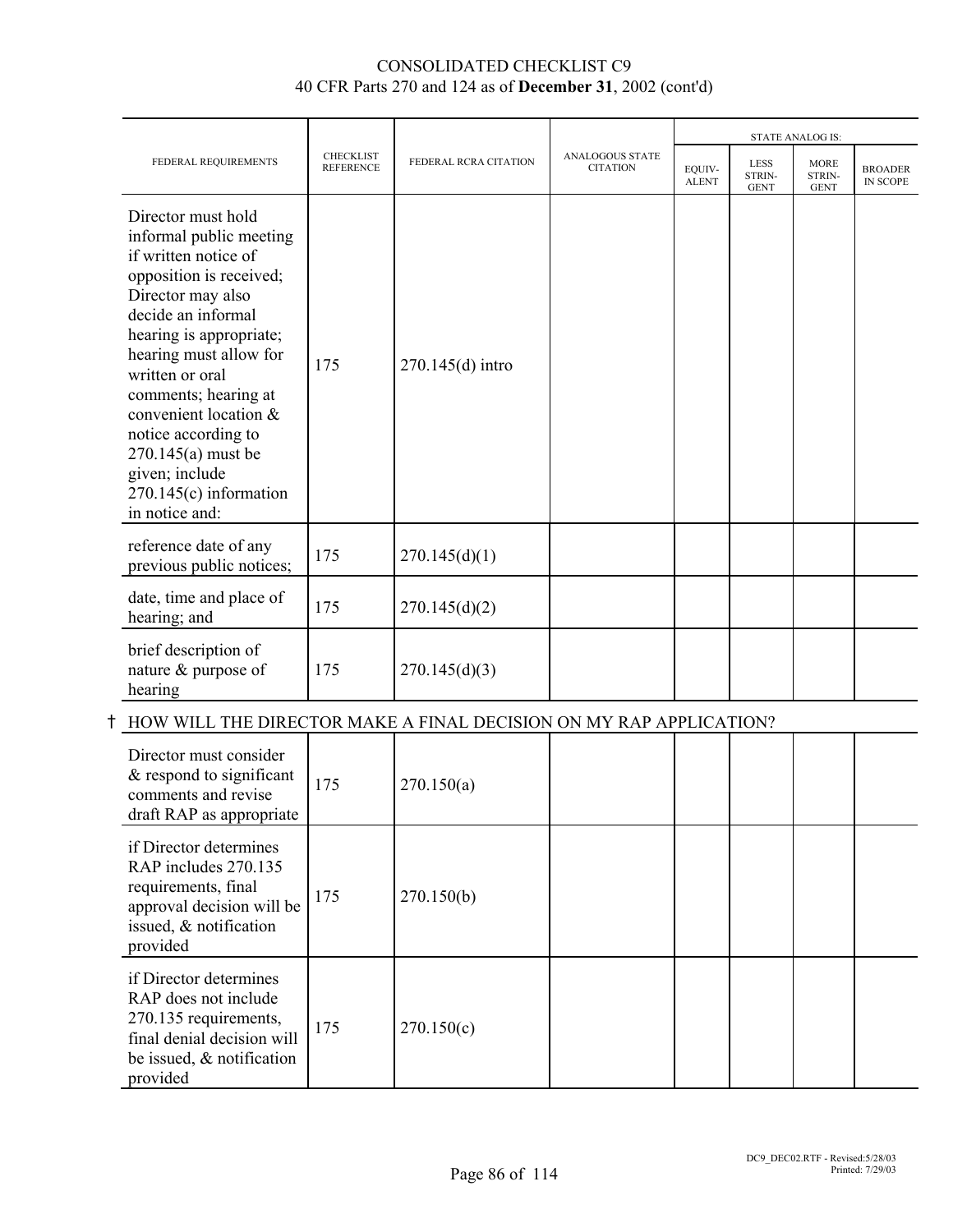|                                                                                                                                                                                                      |                                      |                       |                                           |                        |                                      | <b>STATE ANALOG IS:</b>              |                            |
|------------------------------------------------------------------------------------------------------------------------------------------------------------------------------------------------------|--------------------------------------|-----------------------|-------------------------------------------|------------------------|--------------------------------------|--------------------------------------|----------------------------|
| FEDERAL REQUIREMENTS                                                                                                                                                                                 | <b>CHECKLIST</b><br><b>REFERENCE</b> | FEDERAL RCRA CITATION | <b>ANALOGOUS STATE</b><br><b>CITATION</b> | EQUIV-<br><b>ALENT</b> | <b>LESS</b><br>STRIN-<br><b>GENT</b> | <b>MORE</b><br>STRIN-<br><b>GENT</b> | <b>BROADER</b><br>IN SCOPE |
| if Director decides<br>tentative decision to<br>deny was incorrect, NOI<br>to deny will be<br>withdrawn & preparation<br>of draft RAP will<br>proceed                                                | 175                                  | 270.150(d)            |                                           |                        |                                      |                                      |                            |
| when Director issues<br>final decision, 270.155<br>procedures for appeal<br>must be referenced                                                                                                       | 175                                  | 270.150(e)            |                                           |                        |                                      |                                      |                            |
| before issuing final<br>decision, Director must<br>compile administrative<br>record; materials not<br>physically needed in<br>record; final RAP record<br>must include draft RAP<br>information and: | 175                                  | 270.150(f)            |                                           |                        |                                      |                                      |                            |
| all comments received;                                                                                                                                                                               | 175                                  | 270.150(f)(1)         |                                           |                        |                                      |                                      |                            |
| tapes or transcripts of<br>hearings;                                                                                                                                                                 | 175                                  | 270.150(f)(2)         |                                           |                        |                                      |                                      |                            |
| written materials<br>submitted;                                                                                                                                                                      | 175                                  | 270.150(f)(3)         |                                           |                        |                                      |                                      |                            |
| responses to comments;                                                                                                                                                                               | 175                                  | 270.150(f)(4)         |                                           |                        |                                      |                                      |                            |
| new material;                                                                                                                                                                                        | 175                                  | 270.150(f)(5)         |                                           |                        |                                      |                                      |                            |
| other supporting<br>documents; and                                                                                                                                                                   | 175                                  | 270.150(f)(6)         |                                           |                        |                                      |                                      |                            |
| copy of final RAP                                                                                                                                                                                    | 175                                  | 270.150(f)(7)         |                                           |                        |                                      |                                      |                            |
| Director must make<br>administrative record<br>available for public<br>review                                                                                                                        | 175                                  | 270.150(g)            |                                           |                        |                                      |                                      |                            |

# H MAY THE DECISION TO APPROVE OR DENY MY RAP APPLICATION BE ADMINISTRATIVELY APPEALED?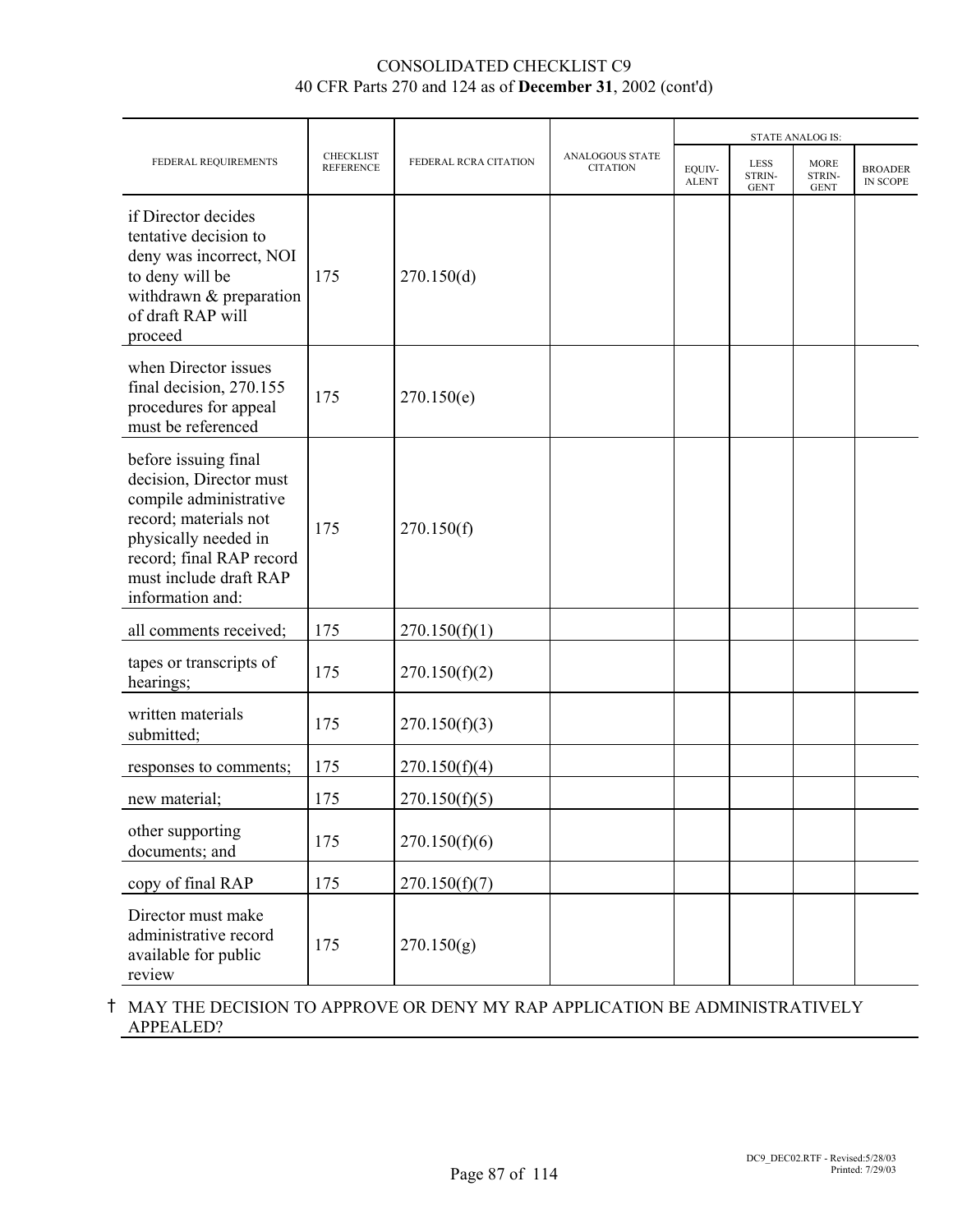|                                                                                                                                                                                                                                                                                                                                                                                            |                                      |                       |                                           |                        |                               | <b>STATE ANALOG IS:</b>              |                            |
|--------------------------------------------------------------------------------------------------------------------------------------------------------------------------------------------------------------------------------------------------------------------------------------------------------------------------------------------------------------------------------------------|--------------------------------------|-----------------------|-------------------------------------------|------------------------|-------------------------------|--------------------------------------|----------------------------|
| FEDERAL REQUIREMENTS                                                                                                                                                                                                                                                                                                                                                                       | <b>CHECKLIST</b><br><b>REFERENCE</b> | FEDERAL RCRA CITATION | <b>ANALOGOUS STATE</b><br><b>CITATION</b> | EQUIV-<br><b>ALENT</b> | LESS<br>STRIN-<br><b>GENT</b> | <b>MORE</b><br>STRIN-<br><b>GENT</b> | <b>BROADER</b><br>IN SCOPE |
| any commenter or public<br>hearing participant may<br>appeal decision to<br>approve or deny a RAP<br>application under<br>124.19; persons who did<br>not comment or<br>participate in hearings<br>may only petition for<br>review of changes made<br>between draft & final<br>RAP decision; notice of<br>RAP application review<br>will be given under<br>270.145; notice will<br>include: | 175                                  | $270.155(a)$ intro    |                                           |                        |                               |                                      |                            |
| briefing schedule;                                                                                                                                                                                                                                                                                                                                                                         | 175                                  | 270.155(a)(1)         |                                           |                        |                               |                                      |                            |
| statement that an amicus<br>brief may be filed; and                                                                                                                                                                                                                                                                                                                                        | 175                                  | 270.155(a)(2)         |                                           |                        |                               |                                      |                            |
| information specified in<br>$270.145(c)$ , as<br>appropriate                                                                                                                                                                                                                                                                                                                               | 175                                  | 270.155(a)(3)         |                                           |                        |                               |                                      |                            |
| this appeal is<br>prerequisite to judicial<br>review                                                                                                                                                                                                                                                                                                                                       | 175                                  | 270.155(b)            |                                           |                        |                               |                                      |                            |
| WHEN DOES MY RAP BECOME EFFECTIVE?                                                                                                                                                                                                                                                                                                                                                         |                                      |                       |                                           |                        |                               |                                      |                            |
| RAP becomes effective<br>30 days after approval<br>unless:                                                                                                                                                                                                                                                                                                                                 | 175                                  | 270.160 intro         |                                           |                        |                               |                                      |                            |
| Director specifies later<br>date;                                                                                                                                                                                                                                                                                                                                                          | 175                                  | 270.160(a)            |                                           |                        |                               |                                      |                            |
| RAP is appealed under<br>270.155; or                                                                                                                                                                                                                                                                                                                                                       | 175                                  | 270.160(b)            |                                           |                        |                               |                                      |                            |
| no change requested in<br>draft RAP, in which case<br>it becomes effective                                                                                                                                                                                                                                                                                                                 | 175                                  | 270.160(c)            |                                           |                        |                               |                                      |                            |

H WHEN MAY I BEGIN PHYSICAL CONSTRUCTION OF NEW UNITS PERMITTED UNDER THE RAP?

immediately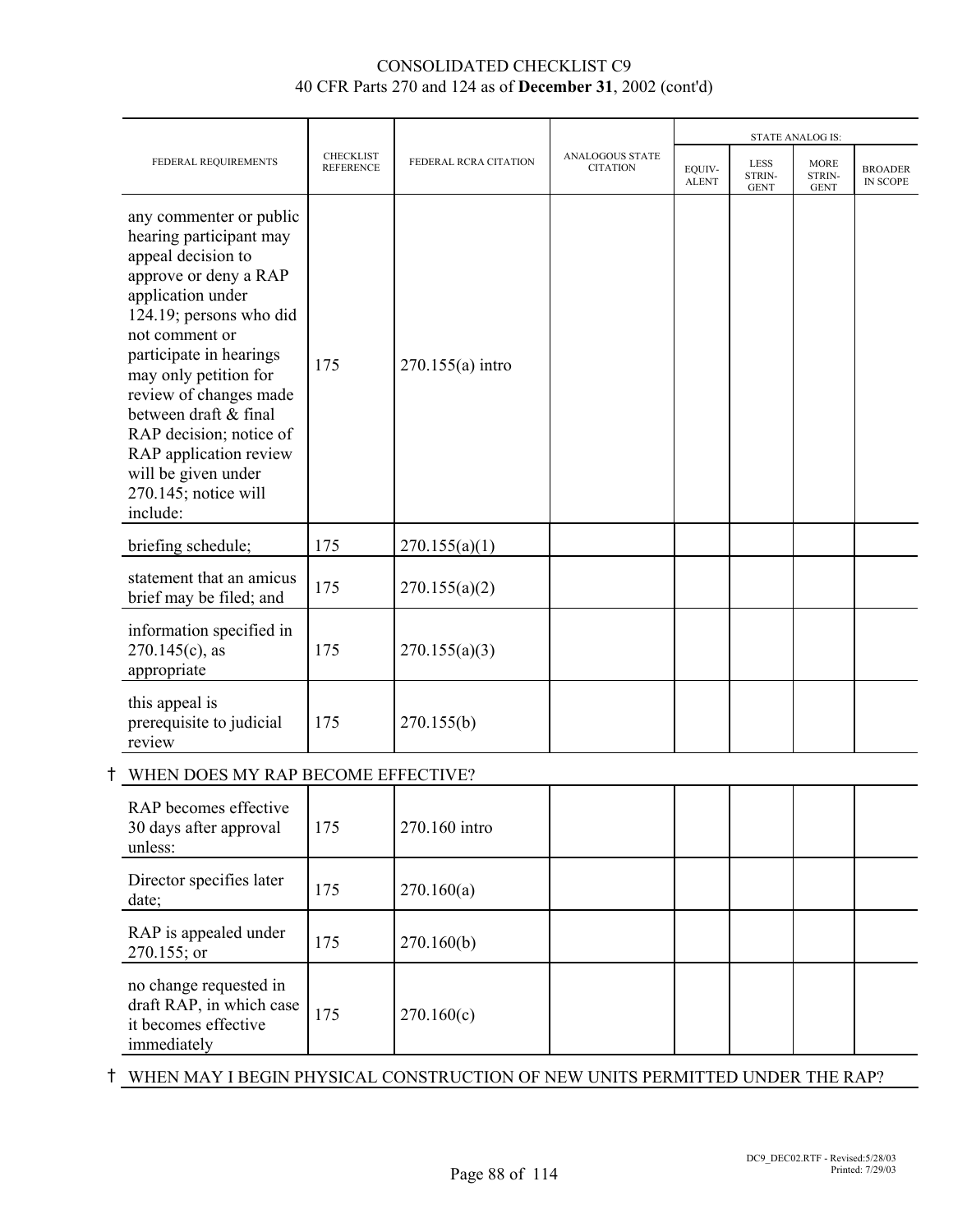|                                                                                                     |                                      |                       |                                           | <b>STATE ANALOG IS:</b> |                                      |                                      |                            |  |
|-----------------------------------------------------------------------------------------------------|--------------------------------------|-----------------------|-------------------------------------------|-------------------------|--------------------------------------|--------------------------------------|----------------------------|--|
| FEDERAL REQUIREMENTS                                                                                | <b>CHECKLIST</b><br><b>REFERENCE</b> | FEDERAL RCRA CITATION | <b>ANALOGOUS STATE</b><br><b>CITATION</b> | EQUIV-<br><b>ALENT</b>  | <b>LESS</b><br>STRIN-<br><b>GENT</b> | <b>MORE</b><br>STRIN-<br><b>GENT</b> | <b>BROADER</b><br>IN SCOPE |  |
| physical construction of<br>newly permitted units<br>must not begin before<br>final RAP is received | 175                                  | 270.165               |                                           |                         |                                      |                                      |                            |  |

#### H AFTER MY RAP IS ISSUED, HOW MAY IT BE MODIFIED, REVOKED AND REISSUED, OR TERMINATED?

| RAP must specify<br>procedures for<br>modifications,<br>revocations and<br>reissuance, or<br>termination; procedures<br>must provide for public<br>review & comment; if<br>RAP is part of traditional<br>RCRA permit, will be<br>modified according to<br>270.40-270.42, revoked<br>& reissued according to<br>270.41 & 270.43, or<br>terminated according to<br>270.43 | 175 | 270.170 |  |  |  |  |  |
|-------------------------------------------------------------------------------------------------------------------------------------------------------------------------------------------------------------------------------------------------------------------------------------------------------------------------------------------------------------------------|-----|---------|--|--|--|--|--|
|-------------------------------------------------------------------------------------------------------------------------------------------------------------------------------------------------------------------------------------------------------------------------------------------------------------------------------------------------------------------------|-----|---------|--|--|--|--|--|

# $\dagger$  FOR WHAT REASONS MAY THE DIRECTOR CHOOSE TO MODIFY MY FINAL RAP?

| final RAP may be<br>modified on Director's<br>initiative for following<br>reasons only; if reasons<br>don't exist, RAP only<br>modified at your request;<br>reasons for modification: | 175 | $270.175(a)$ intro |  |  |  |
|---------------------------------------------------------------------------------------------------------------------------------------------------------------------------------------|-----|--------------------|--|--|--|
| material $\&$ substantial<br>alterations or additions<br>were made;                                                                                                                   | 175 | 270.175(a)(1)      |  |  |  |
| new information found<br>that would have justified<br>different conditions at<br>RAP issuance;                                                                                        | 175 | 270.175(a)(2)      |  |  |  |
| standards or regulations<br>on which RAP was<br>based have changed;                                                                                                                   | 175 | 270.175(a)(3)      |  |  |  |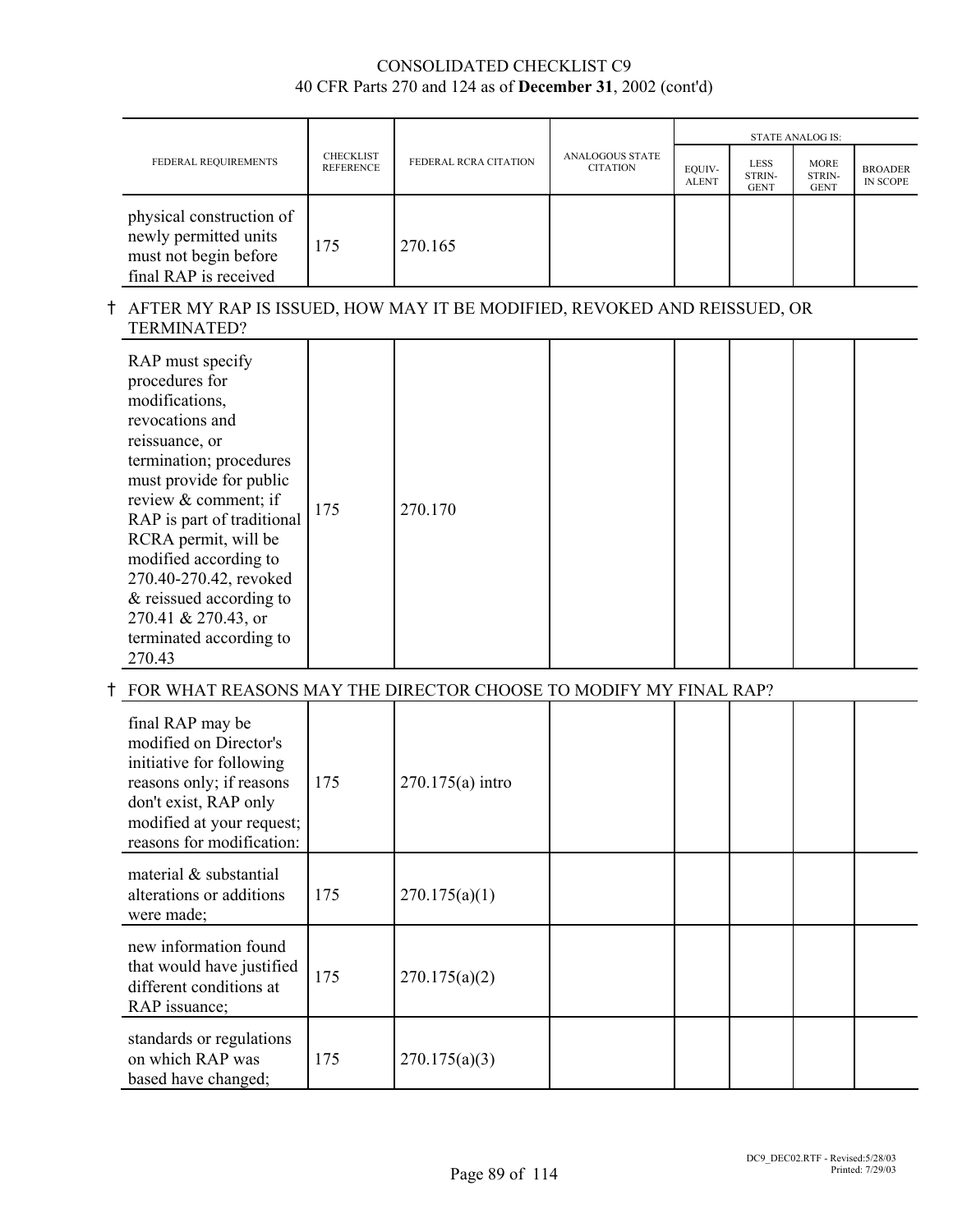|                                                                                                                                                           |                                      |                       |                                           |                        |                                      | <b>STATE ANALOG IS:</b>              |                                   |
|-----------------------------------------------------------------------------------------------------------------------------------------------------------|--------------------------------------|-----------------------|-------------------------------------------|------------------------|--------------------------------------|--------------------------------------|-----------------------------------|
| FEDERAL REQUIREMENTS                                                                                                                                      | <b>CHECKLIST</b><br><b>REFERENCE</b> | FEDERAL RCRA CITATION | <b>ANALOGOUS STATE</b><br><b>CITATION</b> | EQUIV-<br><b>ALENT</b> | <b>LESS</b><br>STRIN-<br><b>GENT</b> | <b>MORE</b><br>STRIN-<br><b>GENT</b> | <b>BROADER</b><br><b>IN SCOPE</b> |
| if RAP includes<br>compliance schedules,<br>Director may find reason<br>to modify                                                                         | 175                                  | 270.175(a)(4)         |                                           |                        |                                      |                                      |                                   |
| not in compliance with<br>RAP;                                                                                                                            | 175                                  | 270.175(a)(5)         |                                           |                        |                                      |                                      |                                   |
| all relevant facts not<br>disclosed or were<br>misrepresented;                                                                                            | 175                                  | 270.175(a)(6)         |                                           |                        |                                      |                                      |                                   |
| Director determines<br>authorized activity<br>endangers human health<br>or environment; or                                                                | 175                                  | 270.175(a)(7)         |                                           |                        |                                      |                                      |                                   |
| Director notified of<br>proposed transfer of<br><b>RAP</b>                                                                                                | 175                                  | 270.175(a)(8)         |                                           |                        |                                      |                                      |                                   |
| notwithstanding<br>provisions in 270.175,<br>Director may modify<br>RAP permit as necessary<br>to assure compliance<br>with parts 124, 260-266<br>and 270 | 175                                  | 270.175(b)            |                                           |                        |                                      |                                      |                                   |
| suitability of facility<br>location will not be<br>reevaluated unless new<br>information indicates<br>threat to human health or<br>environment            | 175                                  | 270.175(c)            |                                           |                        |                                      |                                      |                                   |

# H FOR WHAT REASONS MAY THE DIRECTOR CHOOSE TO REVOKE AND REISSUE MY FINAL RAP?

| final RAP may be<br>revoked & reissued on<br>Director's initiative for<br>following reasons only;<br>if reasons don't exist,<br>RAP only revoked $\&$<br>reissued at your request;<br>reasons for revocation<br>and reissuance are same<br>as those for modification<br>in $270.175(a)(5)-(8)$ | 175 | 270.180(a) |  |  |  |  |  |
|------------------------------------------------------------------------------------------------------------------------------------------------------------------------------------------------------------------------------------------------------------------------------------------------|-----|------------|--|--|--|--|--|
|------------------------------------------------------------------------------------------------------------------------------------------------------------------------------------------------------------------------------------------------------------------------------------------------|-----|------------|--|--|--|--|--|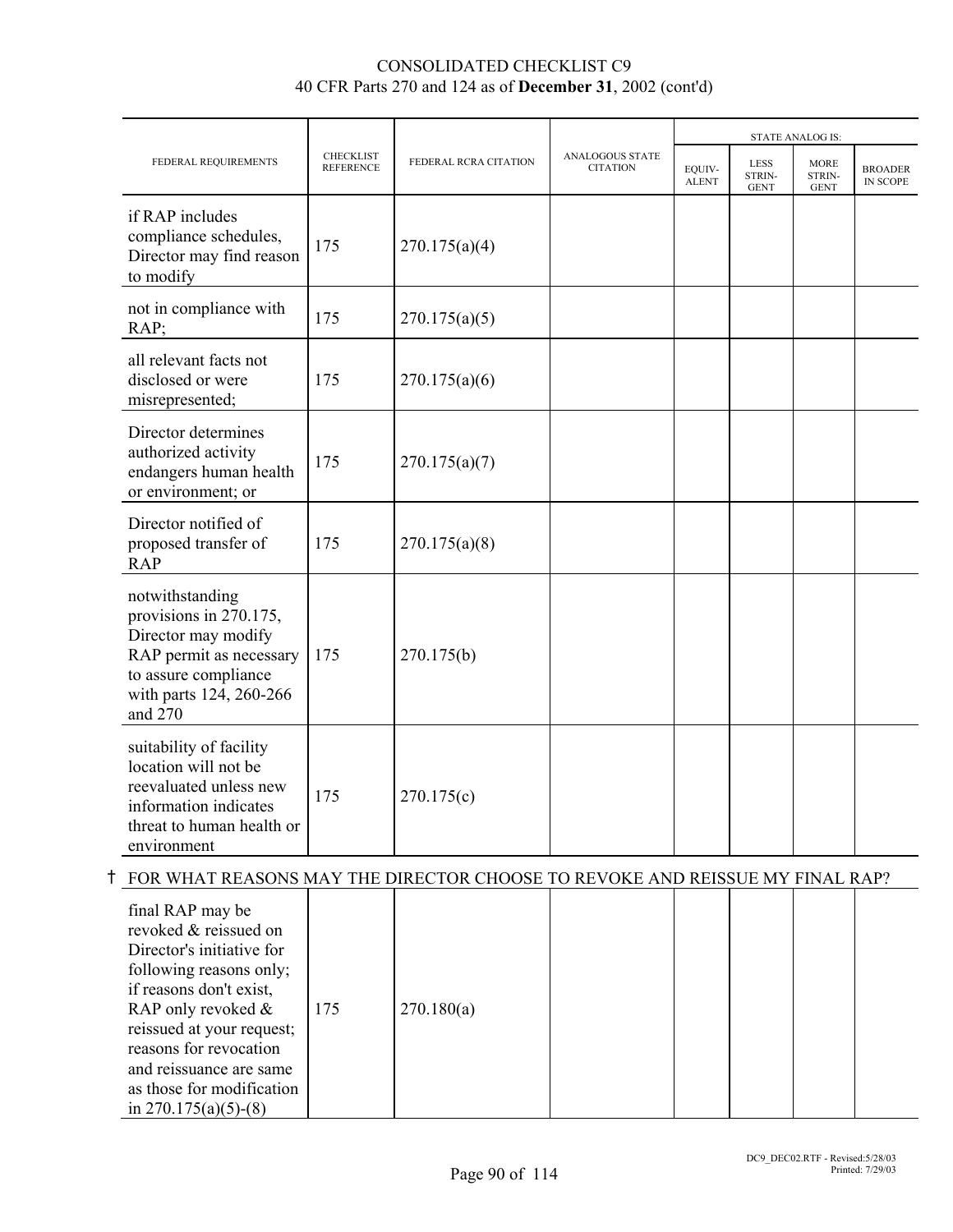|                                                                                                                                                |                                      |                       |                                           | <b>STATE ANALOG IS:</b> |                                      |                                      |                                   |  |
|------------------------------------------------------------------------------------------------------------------------------------------------|--------------------------------------|-----------------------|-------------------------------------------|-------------------------|--------------------------------------|--------------------------------------|-----------------------------------|--|
| FEDERAL REQUIREMENTS                                                                                                                           | <b>CHECKLIST</b><br><b>REFERENCE</b> | FEDERAL RCRA CITATION | <b>ANALOGOUS STATE</b><br><b>CITATION</b> | EQUIV-<br><b>ALENT</b>  | <b>LESS</b><br>STRIN-<br><b>GENT</b> | <b>MORE</b><br>STRIN-<br><b>GENT</b> | <b>BROADER</b><br><b>IN SCOPE</b> |  |
| suitability of facility<br>location will not be<br>reevaluated unless new<br>information indicates<br>threat to human health or<br>environment | 175                                  | 270.180(b)            |                                           |                         |                                      |                                      |                                   |  |

# H FOR WHAT REASONS MAY THE DIRECTOR CHOOSE TO TERMINATE MY FINAL RAP, OR DENY MY RENEWAL APPLICATION?

| final RAP may be<br>terminated or renewal<br>application denied on<br>Director's initiative, for<br>same reasons as in<br>$270.175(a)(5)-(7)$ | 175 | 270.185 |  |  |  |  |  |
|-----------------------------------------------------------------------------------------------------------------------------------------------|-----|---------|--|--|--|--|--|
|-----------------------------------------------------------------------------------------------------------------------------------------------|-----|---------|--|--|--|--|--|

## H MAY THE DECISION TO APPROVE OR DENY A MODIFICATION, REVOCATION AND REISSUANCE, OR TERMINATION OF MY RAP BE ADMINISTRATIVELY APPEALED?

| any commenter or public<br>hearing participant may<br>appeal decision to<br>approve RAP<br>modification, revocation<br>& reissuance or<br>termination according to<br>$270.155$ ; persons who<br>did not comment or<br>participate in hearings<br>may only petition for<br>review of changes made<br>between draft & final<br>RAP decision | 175 | 270.190(a) |  |  |  |
|--------------------------------------------------------------------------------------------------------------------------------------------------------------------------------------------------------------------------------------------------------------------------------------------------------------------------------------------|-----|------------|--|--|--|
| any commenter or public<br>hearing participant may<br>appeal decision to deny<br>RAP modification,<br>revocation & reissuance<br>or termination; persons<br>who did not comment or<br>participate in hearings<br>may only petition for<br>review of changes made<br>between draft & final<br>RAP decision                                  | 175 | 270.190(b) |  |  |  |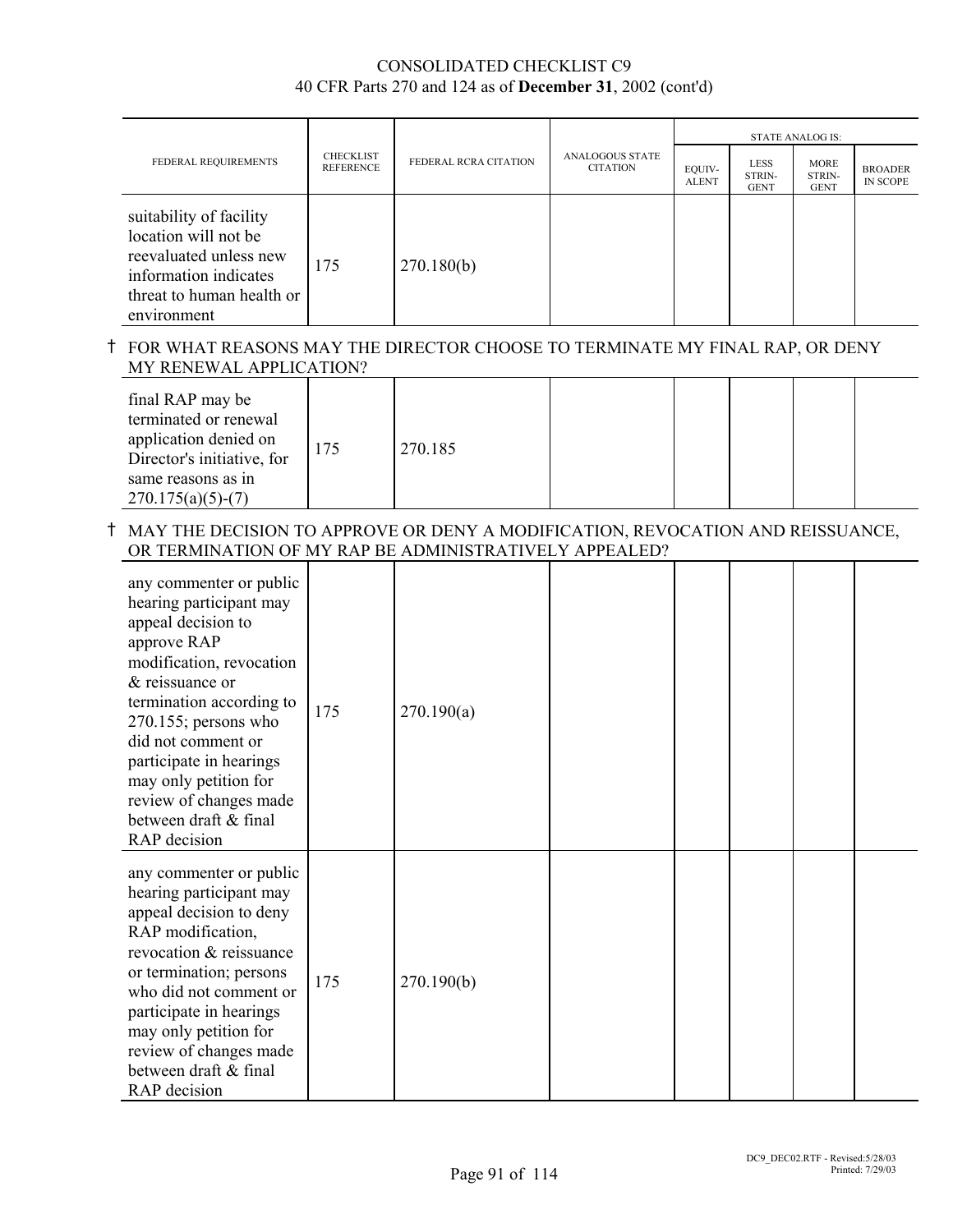|                                                                                               |                                      |                       |                                           |                        |                                      | <b>STATE ANALOG IS:</b>              |                                   |
|-----------------------------------------------------------------------------------------------|--------------------------------------|-----------------------|-------------------------------------------|------------------------|--------------------------------------|--------------------------------------|-----------------------------------|
| FEDERAL REQUIREMENTS                                                                          | <b>CHECKLIST</b><br><b>REFERENCE</b> | FEDERAL RCRA CITATION | <b>ANALOGOUS STATE</b><br><b>CITATION</b> | EQUIV-<br><b>ALENT</b> | <b>LESS</b><br>STRIN-<br><b>GENT</b> | <b>MORE</b><br>STRIN-<br><b>GENT</b> | <b>BROADER</b><br><b>IN SCOPE</b> |
| informal appeals<br>process:                                                                  | 175                                  | $270.190(c)$ intro    |                                           |                        |                                      |                                      |                                   |
| letter sent to<br><b>Environmental Appeals</b><br>Board; briefly set forth<br>facts in letter | 175                                  | 270.190(c)(1)         |                                           |                        |                                      |                                      |                                   |
| <b>Environmental Appeals</b><br>Board has 60 days to act                                      | 175                                  | 270.190(c)(2)         |                                           |                        |                                      |                                      |                                   |
| appeal considered denied<br>if no action taken within<br>60 days                              | 175                                  | 270.190(c)(3)         |                                           |                        |                                      |                                      |                                   |
| informal appeal is<br>prerequisite to judicial<br>review                                      | 175                                  | 270.190(d)            |                                           |                        |                                      |                                      |                                   |

# $\dagger$  WHEN WILL MY RAP EXPIRE?

| RAPs issued for fixed<br>term not to exceed 10<br>years, although up to 10<br>year renewals are<br>possible; Director must<br>review RAP for LDR 5<br>years after issuance or<br>reissuance and assure<br>continued compliance<br>with RCRA 3004 $&$<br>3005 | 175 | 270.195 |  |  |  |  |  |
|--------------------------------------------------------------------------------------------------------------------------------------------------------------------------------------------------------------------------------------------------------------|-----|---------|--|--|--|--|--|
|--------------------------------------------------------------------------------------------------------------------------------------------------------------------------------------------------------------------------------------------------------------|-----|---------|--|--|--|--|--|

# $\dagger$  HOW MAY I RENEW MY RAP IF IT IS EXPIRING?

| to renew expiring RAP,<br>follow application $\&$<br>issuance process in 270<br>subpart H |  | 270.200 |  |  |  |  |  |
|-------------------------------------------------------------------------------------------|--|---------|--|--|--|--|--|
|-------------------------------------------------------------------------------------------|--|---------|--|--|--|--|--|

#### H WHAT HAPPENS IF I HAVE APPLIED CORRECTLY FOR A RAP RENEWAL BUT HAVE NOT RECEIVED APPROVAL BY THE TIME MY OLD RAP EXPIRES?

| if RAP renewal<br>application has been<br>submitted, but no new<br>RAP has been issued<br>before expiration date,<br>previous RAP conditions<br>continue | 175 | 270.205 |  |  |  |  |  |
|----------------------------------------------------------------------------------------------------------------------------------------------------------|-----|---------|--|--|--|--|--|
|----------------------------------------------------------------------------------------------------------------------------------------------------------|-----|---------|--|--|--|--|--|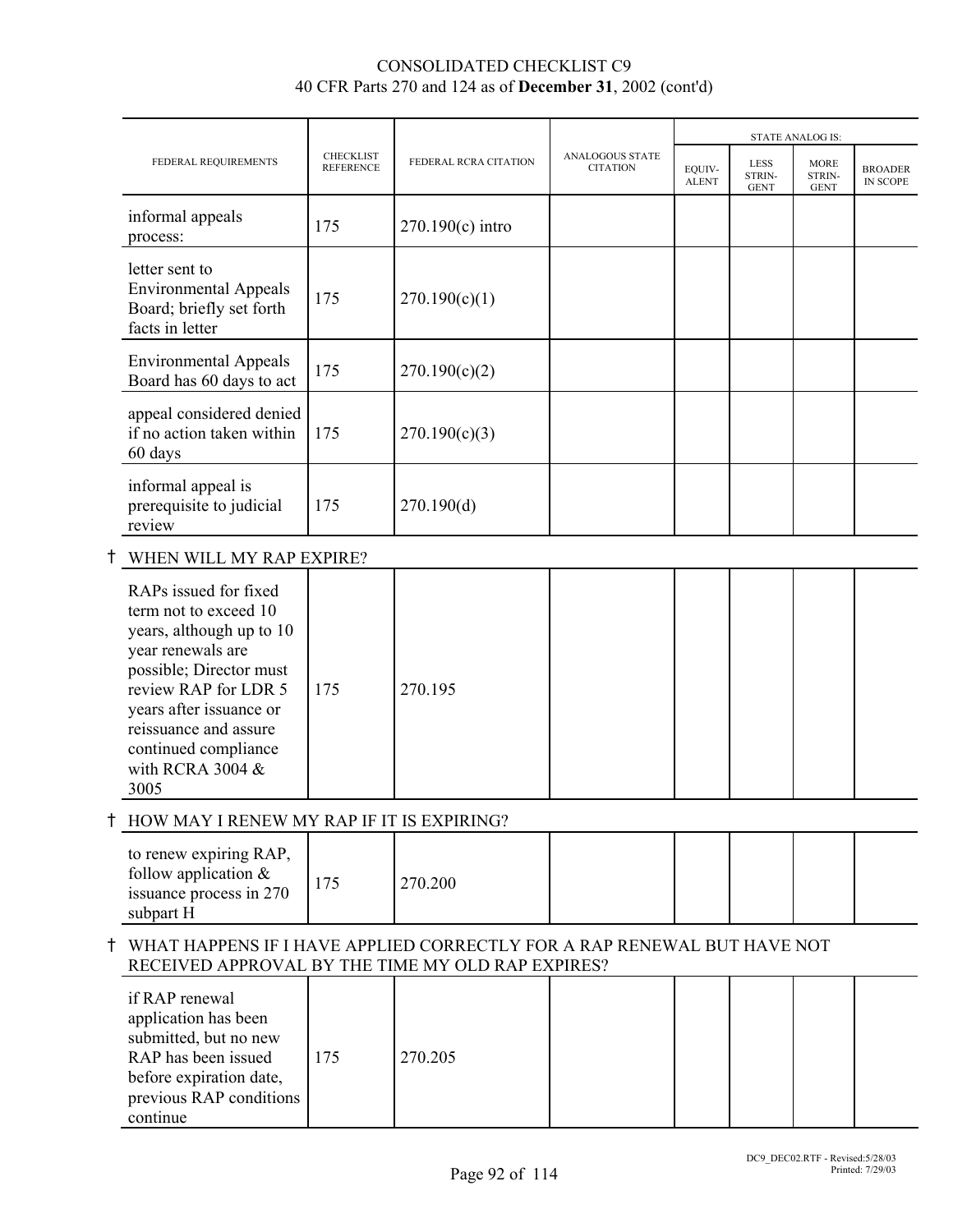|   |                                                                                                                                           |                                      |                       |                                           |                        | <b>STATE ANALOG IS:</b>              |                                      |                                   |
|---|-------------------------------------------------------------------------------------------------------------------------------------------|--------------------------------------|-----------------------|-------------------------------------------|------------------------|--------------------------------------|--------------------------------------|-----------------------------------|
|   | FEDERAL REQUIREMENTS                                                                                                                      | <b>CHECKLIST</b><br><b>REFERENCE</b> | FEDERAL RCRA CITATION | <b>ANALOGOUS STATE</b><br><b>CITATION</b> | EQUIV-<br><b>ALENT</b> | <b>LESS</b><br>STRIN-<br><b>GENT</b> | <b>MORE</b><br>STRIN-<br><b>GENT</b> | <b>BROADER</b><br><b>IN SCOPE</b> |
| Ť | WHAT RECORDS MUST I MAINTAIN CONCERNING MY RAP?                                                                                           |                                      |                       |                                           |                        |                                      |                                      |                                   |
|   | records are required of:                                                                                                                  | 175                                  | 270.210 intro         |                                           |                        |                                      |                                      |                                   |
|   | data used to complete<br>applications $\&$<br>supplemental<br>information submitted,<br>for at least 3 years; and                         | 175                                  | 270.210(a)            |                                           |                        |                                      |                                      |                                   |
|   | any operating and/or<br>other records the<br>Director requires                                                                            | 175                                  | 270.210(b)            |                                           |                        |                                      |                                      |                                   |
|   | <sup>†</sup> HOW ARE TIME PERIODS IN THE REQUIREMENTS IN THIS SUBPART AND MY RAP COMPUTED?                                                |                                      |                       |                                           |                        |                                      |                                      |                                   |
|   | any time period<br>scheduled to begin on<br>occurrence of act or<br>event begins on day after<br>act or event                             | 175                                  | 270.215(a)            |                                           |                        |                                      |                                      |                                   |
|   | any time period<br>scheduled to begin<br>before occurrence of act<br>or event is computed so<br>period ends on day<br>before act or event | 175                                  | 270.215(b)            |                                           |                        |                                      |                                      |                                   |
|   | if final day of time<br>period falls on weekend<br>or holiday, extend time<br>period to next working<br>day                               | 175                                  | 270.215(c)            |                                           |                        |                                      |                                      |                                   |
|   | whenever party must act<br>within prescribed period<br>& is served notice by<br>mail, add 3 days to<br>prescribed period                  | 175                                  | 270.215(d)            |                                           |                        |                                      |                                      |                                   |

H HOW MAY I TRANSFER MY RAP TO A NEW OWNER OR OPERATOR?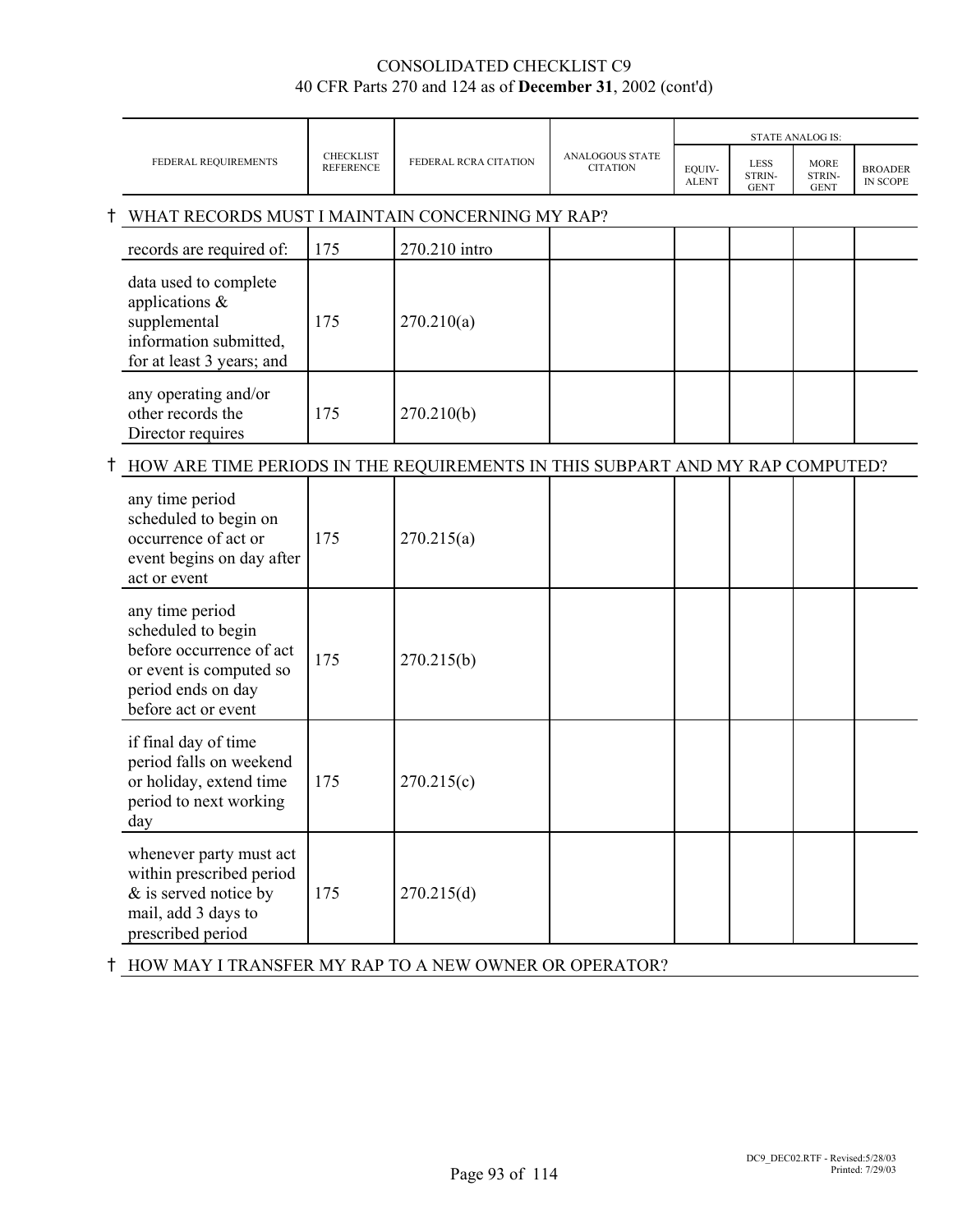|                                                                                                                                                                                                                                                                                                                                                                                 |                                      |                       |                                    |                        |                               | <b>STATE ANALOG IS:</b>              |                            |
|---------------------------------------------------------------------------------------------------------------------------------------------------------------------------------------------------------------------------------------------------------------------------------------------------------------------------------------------------------------------------------|--------------------------------------|-----------------------|------------------------------------|------------------------|-------------------------------|--------------------------------------|----------------------------|
| FEDERAL REQUIREMENTS                                                                                                                                                                                                                                                                                                                                                            | <b>CHECKLIST</b><br><b>REFERENCE</b> | FEDERAL RCRA CITATION | ANALOGOUS STATE<br><b>CITATION</b> | EQUIV-<br><b>ALENT</b> | LESS<br>STRIN-<br><b>GENT</b> | <b>MORE</b><br>STRIN-<br><b>GENT</b> | <b>BROADER</b><br>IN SCOPE |
| when transferring RAP<br>to new owner/operator,<br>follow requirements for<br>RAP modification; not<br>"significant"<br>modifications for<br>purposes of 270.170;<br>revised RAP application<br>submitted by new<br>owner/operator no later<br>than 90 days before<br>change along with<br>transfer of responsibility<br>date                                                   | 175                                  | 270.220(a)            |                                    |                        |                               |                                      |                            |
| when ownership transfer<br>occurs, old<br>owner/operator must<br>comply with 264 subpart<br>H until new<br>owner/operator<br>demonstrates compliance<br>with 264 subpart H; new<br>owner/operator must<br>demonstrate compliance<br>with 264 subpart H<br>within 6 months; when<br>new owner/operator<br>compliance<br>demonstrated, Director<br>notifies old<br>owner/operator | 175                                  | 270.220(b)            |                                    |                        |                               |                                      |                            |

# H WHAT MUST THE STATE OR EPA REGION REPORT ABOUT NONCOMPLIANCE WITH RAPs?

| State or EPA Region<br>must report RAP<br>noncompliance | 270.225 |  |  |  |
|---------------------------------------------------------|---------|--|--|--|
| according to 270.5                                      |         |  |  |  |

#### H MAY I PERFORM REMEDIATION WASTE MANAGEMENT ACTIVITIES UNDER A RAP AT A LOCATION REMOVED FROM THE AREA WHERE THE REMEDIATION WASTES ORIGINATED?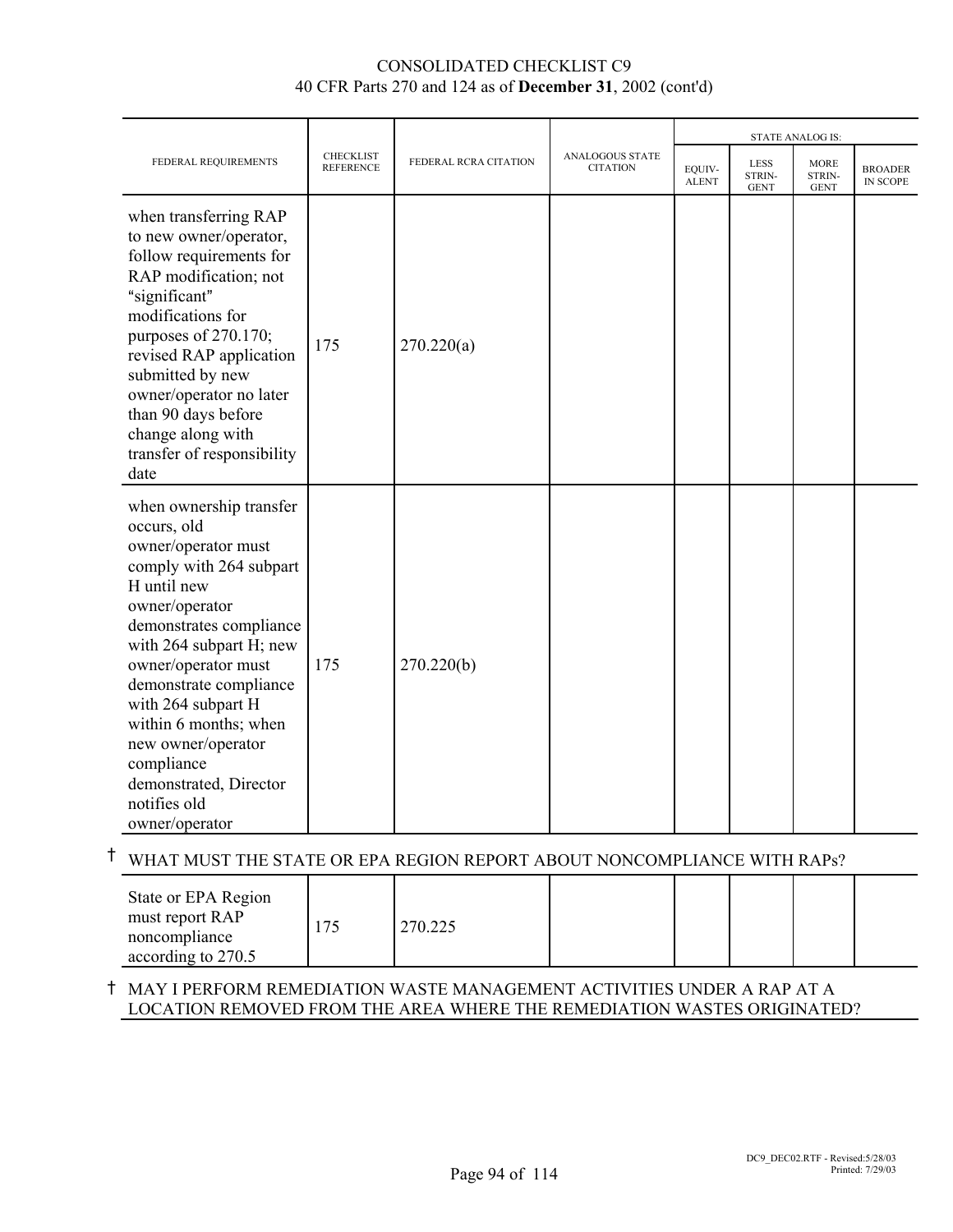|                                                                                                                                                        |                                      |                       |                                           |                        | <b>STATE ANALOG IS:</b>              |                                      |                            |
|--------------------------------------------------------------------------------------------------------------------------------------------------------|--------------------------------------|-----------------------|-------------------------------------------|------------------------|--------------------------------------|--------------------------------------|----------------------------|
| FEDERAL REQUIREMENTS                                                                                                                                   | <b>CHECKLIST</b><br><b>REFERENCE</b> | FEDERAL RCRA CITATION | <b>ANALOGOUS STATE</b><br><b>CITATION</b> | EQUIV-<br><b>ALENT</b> | <b>LESS</b><br>STRIN-<br><b>GENT</b> | <b>MORE</b><br>STRIN-<br><b>GENT</b> | <b>BROADER</b><br>IN SCOPE |
| remediation waste<br>management RAP may<br>be requested for location<br>removed from area of<br>waste origination if<br>location is more<br>protective | 175                                  | 270.230(a)            |                                           |                        |                                      |                                      |                            |
| if Director determines<br>location removed from<br>area of waste origination<br>is more protective, RAP<br>for alternative location<br>may be approved | 175                                  | 270.230(b)            |                                           |                        |                                      |                                      |                            |
| RAP must be requested<br>and approved or denied,<br>according to 270 subpart<br>H requirements                                                         | 175                                  | 270.230(c)            |                                           |                        |                                      |                                      |                            |
| RAP for alternative<br>location must also meet<br>following:                                                                                           | 175                                  | 270.230(d) intro      |                                           |                        |                                      |                                      |                            |
| issued to person<br>responsible for cleanup<br>from which remediation<br>wastes originated;                                                            | 175                                  | 270.230(d)(1)         |                                           |                        |                                      |                                      |                            |
| subject to expanded<br>public participation<br>requirements in 124.31-<br>124.33;                                                                      | 175                                  | 270.230(d)(2)         |                                           |                        |                                      |                                      |                            |
| subject to public notice<br>requirements in<br>124.10(c);                                                                                              | 175                                  | 270.230(d)(3)         |                                           |                        |                                      |                                      |                            |
| site may not be within 61<br>meters or 200 feet of a<br>fault;                                                                                         | 175                                  | 270.230(d)(4)         |                                           |                        |                                      |                                      |                            |
| alternative locations are<br>waste remediation sites<br>and retain following<br>benefits:                                                              | 175                                  | 270.230(e)            |                                           |                        |                                      |                                      |                            |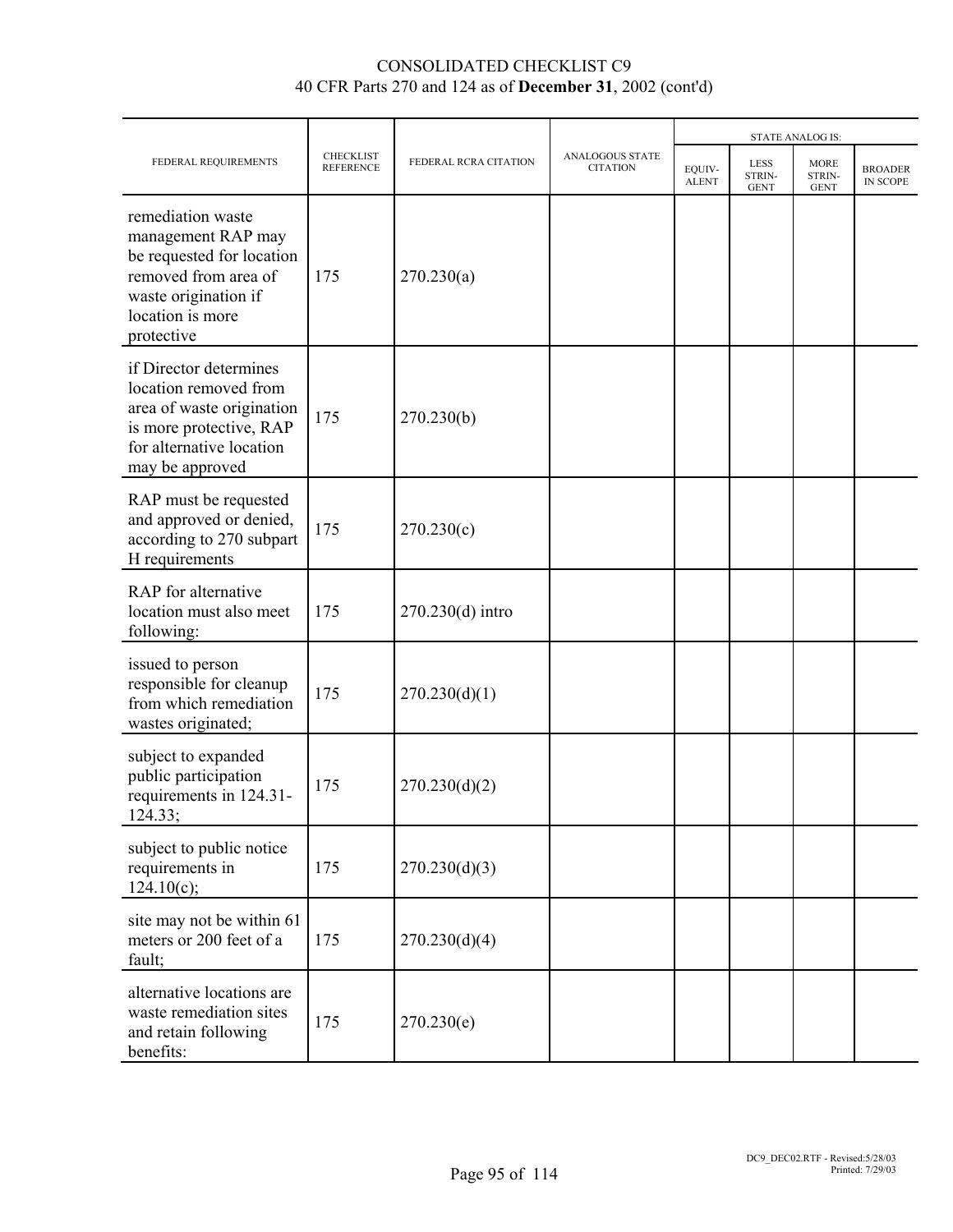|                                                                       |                                             |                       |                                           |                        |                                      | <b>STATE ANALOG IS:</b>              |                                   |
|-----------------------------------------------------------------------|---------------------------------------------|-----------------------|-------------------------------------------|------------------------|--------------------------------------|--------------------------------------|-----------------------------------|
| FEDERAL REQUIREMENTS                                                  | <b>CHECKLIST</b><br><b>REFERENCE</b><br>175 | FEDERAL RCRA CITATION | <b>ANALOGOUS STATE</b><br><b>CITATION</b> | EQUIV-<br><b>ALENT</b> | <b>LESS</b><br>STRIN-<br><b>GENT</b> | <b>MORE</b><br>STRIN-<br><b>GENT</b> | <b>BROADER</b><br><b>IN SCOPE</b> |
| facility-wide corrective<br>action exclusion under<br>$264.101$ ; and |                                             | 270.230(e)(1)         |                                           |                        |                                      |                                      |                                   |
| application of $264.1(j)$ in<br>lieu of 264, subparts B,<br>$C, \& D$ | 175                                         | 270.230(e)(2)         |                                           |                        |                                      |                                      |                                   |

#### **SUBPART I - INTEGRATION WITH MAXIMUM ACHIEVABLE CONTROL TECHNOLOGY (MACT) STANDARDS**

#### H**, 38 OPTIONS FOR INCINERATORS AND CEMENT AND LIGHTWEIGHT AGGREGATE KILNS TO MINIMIZE EMISSIONS FROM STARTUP, SHUTDOWN, AND MALFUNCTION EVENTS**

| facilities with existing<br>permits                                                                                                                                                                                                                                                                                                                                                                                                                                                    | 197 | 270.235(a)           |  |  |  |
|----------------------------------------------------------------------------------------------------------------------------------------------------------------------------------------------------------------------------------------------------------------------------------------------------------------------------------------------------------------------------------------------------------------------------------------------------------------------------------------|-----|----------------------|--|--|--|
| revisions to permit<br>conditions after<br>documenting<br>compliance with<br>MACT;<br>owner/operator of<br><b>RCRA-permitted</b><br>incinerator, cement<br>kiln or lightweight<br>aggregate kiln may<br>request Director<br>address permit<br>conditions that<br>minimize emissions<br>from startup, shutdown<br>& malfunction under<br>following options when<br>requesting removal of<br>permit conditions that<br>are no longer<br>applicable under<br>264.340(b) and<br>266.100(b) | 197 | 270.235(a)(1)        |  |  |  |
| retain relevant permit<br>conditions; under this<br>option, Director will:                                                                                                                                                                                                                                                                                                                                                                                                             | 197 | 270.235(a)(1)(i)     |  |  |  |
| address releases during<br>startup, shutdown &<br>malfunction as defined                                                                                                                                                                                                                                                                                                                                                                                                               | 197 | 270.235(a)(1)(i) (A) |  |  |  |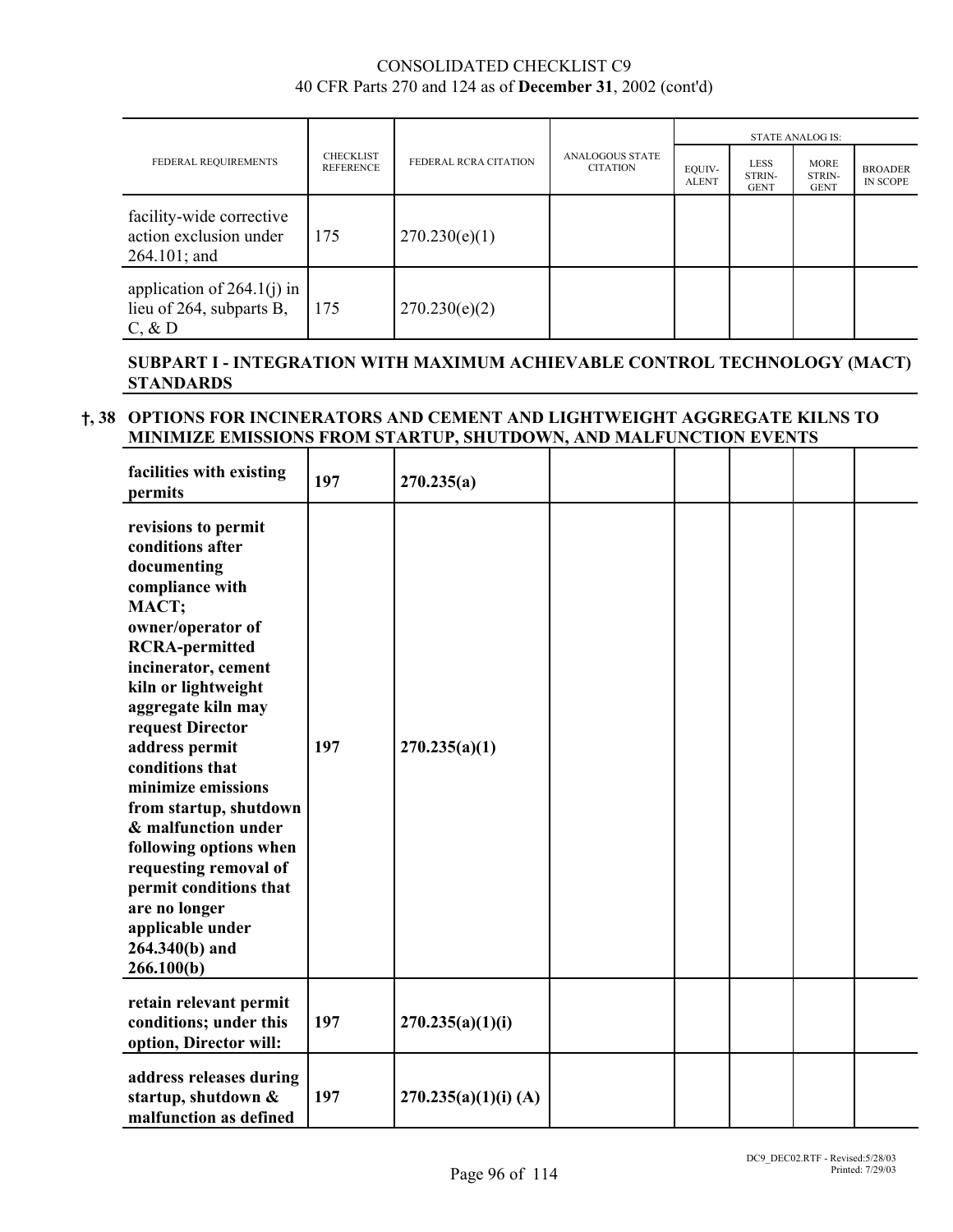|                                                                                                                                                                                                                                |                                      |                             |                                           | <b>STATE ANALOG IS:</b> |                                             |                                      |                            |
|--------------------------------------------------------------------------------------------------------------------------------------------------------------------------------------------------------------------------------|--------------------------------------|-----------------------------|-------------------------------------------|-------------------------|---------------------------------------------|--------------------------------------|----------------------------|
| FEDERAL REQUIREMENTS                                                                                                                                                                                                           | <b>CHECKLIST</b><br><b>REFERENCE</b> | FEDERAL RCRA CITATION       | <b>ANALOGOUS STATE</b><br><b>CITATION</b> | EQUIV-<br><b>ALENT</b>  | <b>LESS</b><br><b>STRIN-</b><br><b>GENT</b> | <b>MORE</b><br>STRIN-<br><b>GENT</b> | <b>BROADER</b><br>IN SCOPE |
| under 63.1206(c)(2);<br>and                                                                                                                                                                                                    |                                      |                             |                                           |                         |                                             |                                      |                            |
| limit applicability to<br>operation under<br>startup, shutdown &<br>malfunction plan                                                                                                                                           | 197                                  | $270.235(a)(1)(i)$ (B)      |                                           |                         |                                             |                                      |                            |
| revise relevant permit<br>conditions                                                                                                                                                                                           | 197                                  | 270.235(a)(1)(ii)           |                                           |                         |                                             |                                      |                            |
| under this option, the<br><b>Director will:</b>                                                                                                                                                                                | 197                                  | 270.235(a)(1)(ii)<br>(A)    |                                           |                         |                                             |                                      |                            |
| identify subset of<br>relevant existing permit<br>requirements or<br>develop alternative<br>requirements, that<br>ensure emissions from<br>startup, shutdown &<br>malfunction are<br>minimized, based on<br>information review | 197                                  | 270.235(a)(1)(ii)<br>(A)(1) |                                           |                         |                                             |                                      |                            |
| retain or add permit<br>requirements to apply<br>only when operating<br>under startup,<br>shutdown &<br>malfunction                                                                                                            | 197                                  | 270.235(a)(1)(ii)<br>(A)(2) |                                           |                         |                                             |                                      |                            |
| changes that may<br>significantly increase<br>emissions                                                                                                                                                                        | 197                                  | 270.235(a)(1)(ii)<br>(B)    |                                           |                         |                                             |                                      |                            |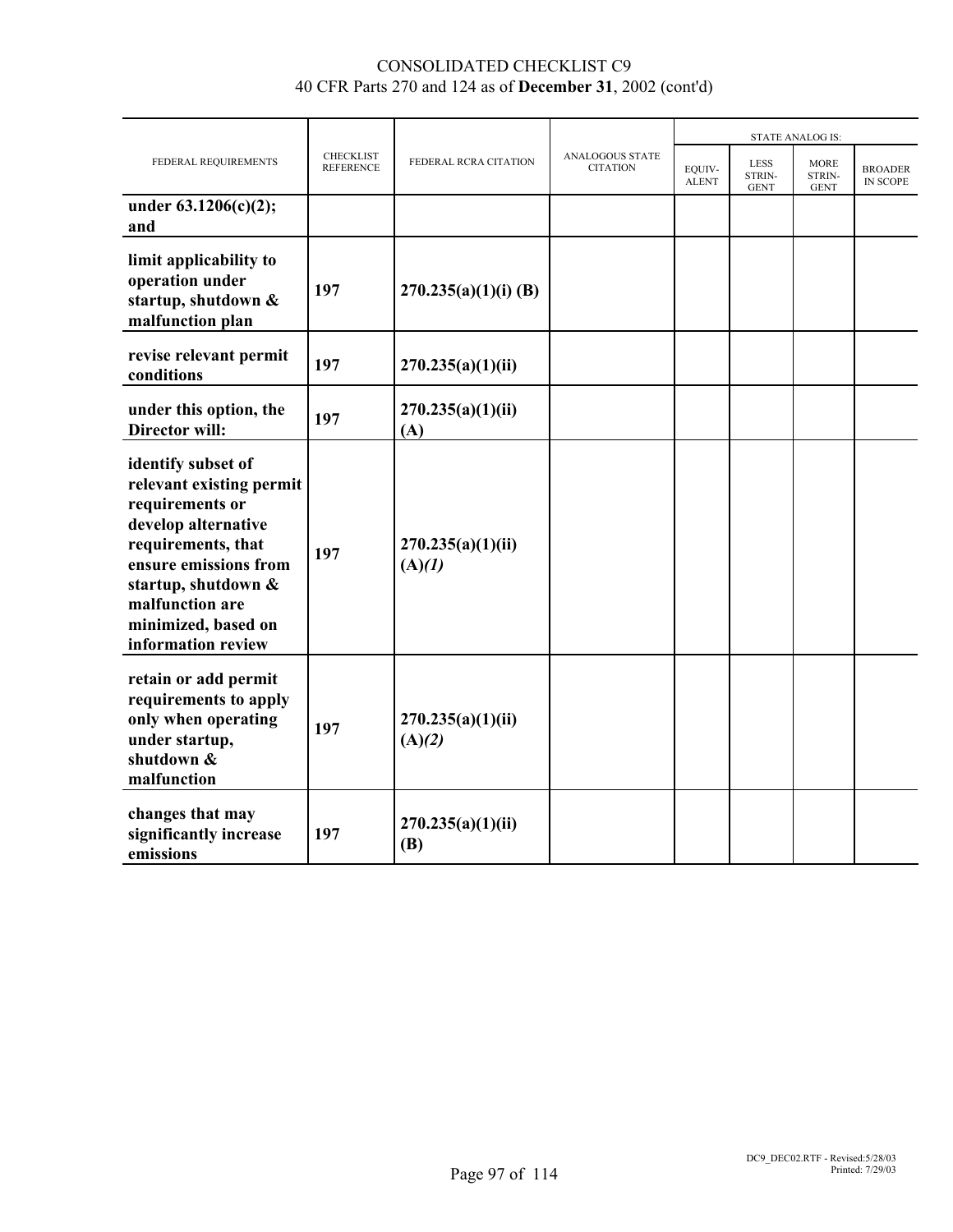|                                                                                                                                                                                                                                                                                                                                         |                                      |                                 |                                           | <b>STATE ANALOG IS:</b> |                                      |                                      |                            |
|-----------------------------------------------------------------------------------------------------------------------------------------------------------------------------------------------------------------------------------------------------------------------------------------------------------------------------------------|--------------------------------------|---------------------------------|-------------------------------------------|-------------------------|--------------------------------------|--------------------------------------|----------------------------|
| FEDERAL REQUIREMENTS                                                                                                                                                                                                                                                                                                                    | <b>CHECKLIST</b><br><b>REFERENCE</b> | FEDERAL RCRA CITATION           | <b>ANALOGOUS STATE</b><br><b>CITATION</b> | EQUIV-<br><b>ALENT</b>  | <b>LESS</b><br>STRIN-<br><b>GENT</b> | <b>MORE</b><br>STRIN-<br><b>GENT</b> | <b>BROADER</b><br>IN SCOPE |
| Director must be<br>notified in writing of<br>startup, shutdown &<br>malfunction plan or<br>design changes that<br>may significantly<br>increase emissions of<br>toxic compounds;<br>notification within five<br>days; notification must<br>recommend permit<br>revisions to ensure<br>emissions of toxic<br>compounds are<br>minimized | 197                                  | 270.235(a)(1)(ii)<br>(B)(1)     |                                           |                         |                                      |                                      |                            |
| Director may revise<br>permit conditions as a<br>result of changes:                                                                                                                                                                                                                                                                     | 197                                  | 270.235(a)(1)(ii)<br>(B)(2)     |                                           |                         |                                      |                                      |                            |
| upon permit renewal,<br>or if warranted:                                                                                                                                                                                                                                                                                                | 197                                  | 270.235(a)(1)(ii)<br>(B)(2)(i)  |                                           |                         |                                      |                                      |                            |
| by permit modification<br>under $270.41(a)$ or<br>270.42                                                                                                                                                                                                                                                                                | 197                                  | 270.235(a)(1)(ii)<br>(B)(2)(ii) |                                           |                         |                                      |                                      |                            |
| remove permit<br>conditions; under this<br>option:                                                                                                                                                                                                                                                                                      | 197                                  | 270.235(a)(1)(iii)              |                                           |                         |                                      |                                      |                            |
| owner/operator must<br>document that startup,<br>shutdown &<br>malfunction plan has<br>been approved by<br>Administrator; and                                                                                                                                                                                                           | 197                                  | 270.235(a)(1)(iii)<br>(A)       |                                           |                         |                                      |                                      |                            |
| <b>Director will remove</b><br>permit conditions no<br>longer applicable<br>under $264.340(b)$ &<br>266.100(b)                                                                                                                                                                                                                          | 197                                  | 270.235(a)(1)(iii)<br>(B)       |                                           |                         |                                      |                                      |                            |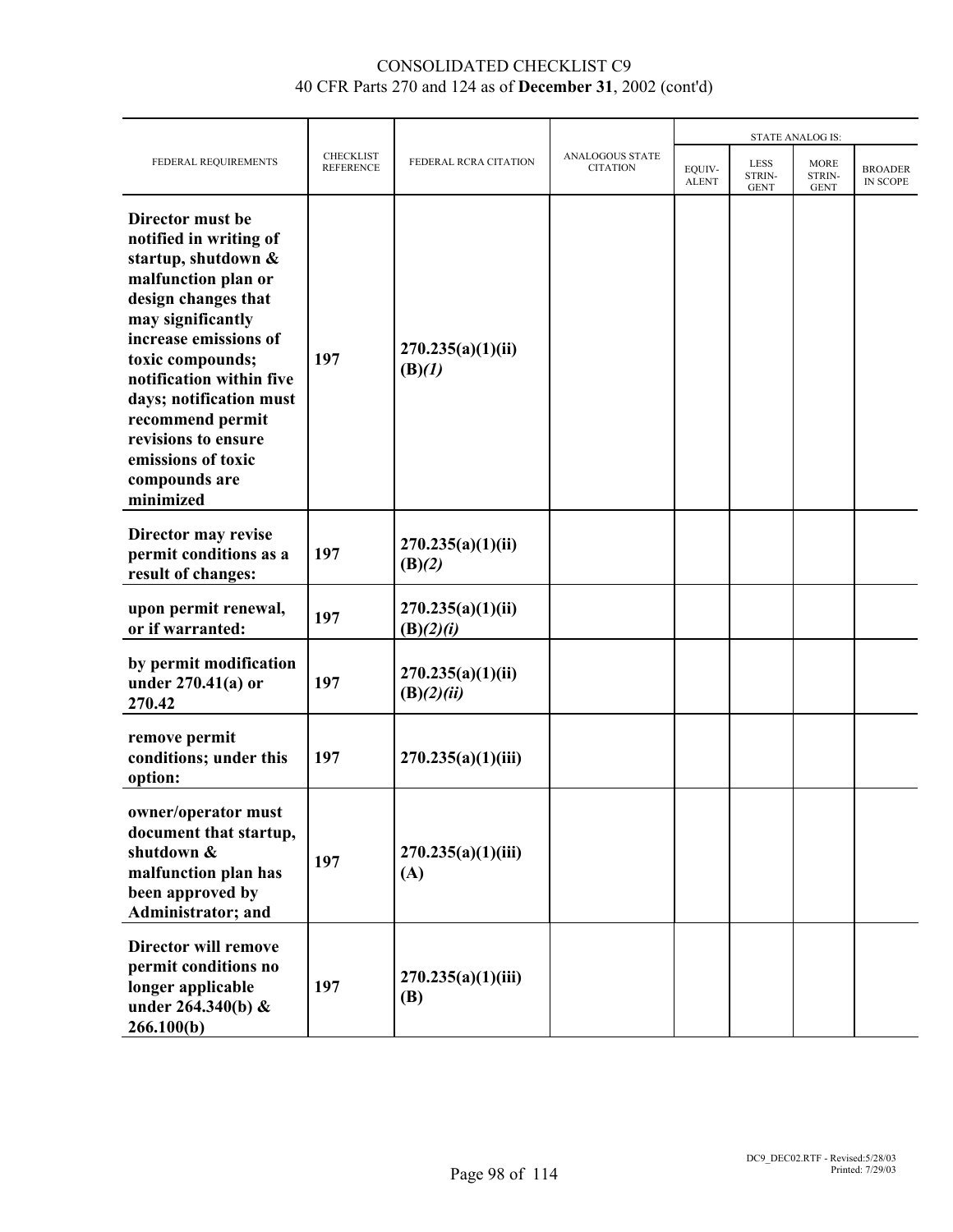|                                                                                                                                                                                                                                                                                   |                                      |                             |                                    | <b>STATE ANALOG IS:</b> |                                      |                                      |                                   |
|-----------------------------------------------------------------------------------------------------------------------------------------------------------------------------------------------------------------------------------------------------------------------------------|--------------------------------------|-----------------------------|------------------------------------|-------------------------|--------------------------------------|--------------------------------------|-----------------------------------|
| FEDERAL REQUIREMENTS                                                                                                                                                                                                                                                              | <b>CHECKLIST</b><br><b>REFERENCE</b> | FEDERAL RCRA CITATION       | ANALOGOUS STATE<br><b>CITATION</b> | EOUIV-<br><b>ALENT</b>  | <b>LESS</b><br>STRIN-<br><b>GENT</b> | <b>MORE</b><br>STRIN-<br><b>GENT</b> | <b>BROADER</b><br><b>IN SCOPE</b> |
| addressing permit<br>conditions upon permit<br>reissuance; under<br>specific conditions,<br>owner/operator may<br>request in application<br>to reissue permit that<br><b>Director control</b><br>emissions from startup,<br>shutdown &<br>malfunction under<br>following options: | 197                                  | 270.235(a)(2)               |                                    |                         |                                      |                                      |                                   |
| <b>RCRA</b> option A                                                                                                                                                                                                                                                              | 197                                  | 270.235(a)(2)(i)            |                                    |                         |                                      |                                      |                                   |
| under this option, the<br><b>Director will:</b>                                                                                                                                                                                                                                   | 197                                  | $270.235(a)(2)(i)$ (A)      |                                    |                         |                                      |                                      |                                   |
| include conditions that<br>ensure compliance with<br>$264.345(a)$ &(c) or<br>266.102(e)(1) & (e)(2)<br>(iii) to minimize<br>emissions of toxic<br>compounds; and                                                                                                                  | 197                                  | 270.235(a)(2)(i)<br>(A)(I)  |                                    |                         |                                      |                                      |                                   |
| specify that permit<br>requirements apply<br>only when operating<br>under startup,<br>shutdown &<br>malfunction plan; or                                                                                                                                                          | 197                                  | 270.235(a)(2)(i)<br>(A)(2)  |                                    |                         |                                      |                                      |                                   |
| <b>RCRA</b> option B                                                                                                                                                                                                                                                              | 197                                  | 270.235(a)(2)(ii)           |                                    |                         |                                      |                                      |                                   |
| under this option, the<br><b>Director will:</b>                                                                                                                                                                                                                                   | 197                                  | 270.235(a)(2)(ii)<br>(A)    |                                    |                         |                                      |                                      |                                   |
| include conditions that<br>ensure emissions of<br>toxic compounds are<br>minimized from<br>startup, shutdown &<br>malfunction, based on<br>information review;<br>and                                                                                                             | 197                                  | 270.235(a)(2)(ii)<br>(A)(1) |                                    |                         |                                      |                                      |                                   |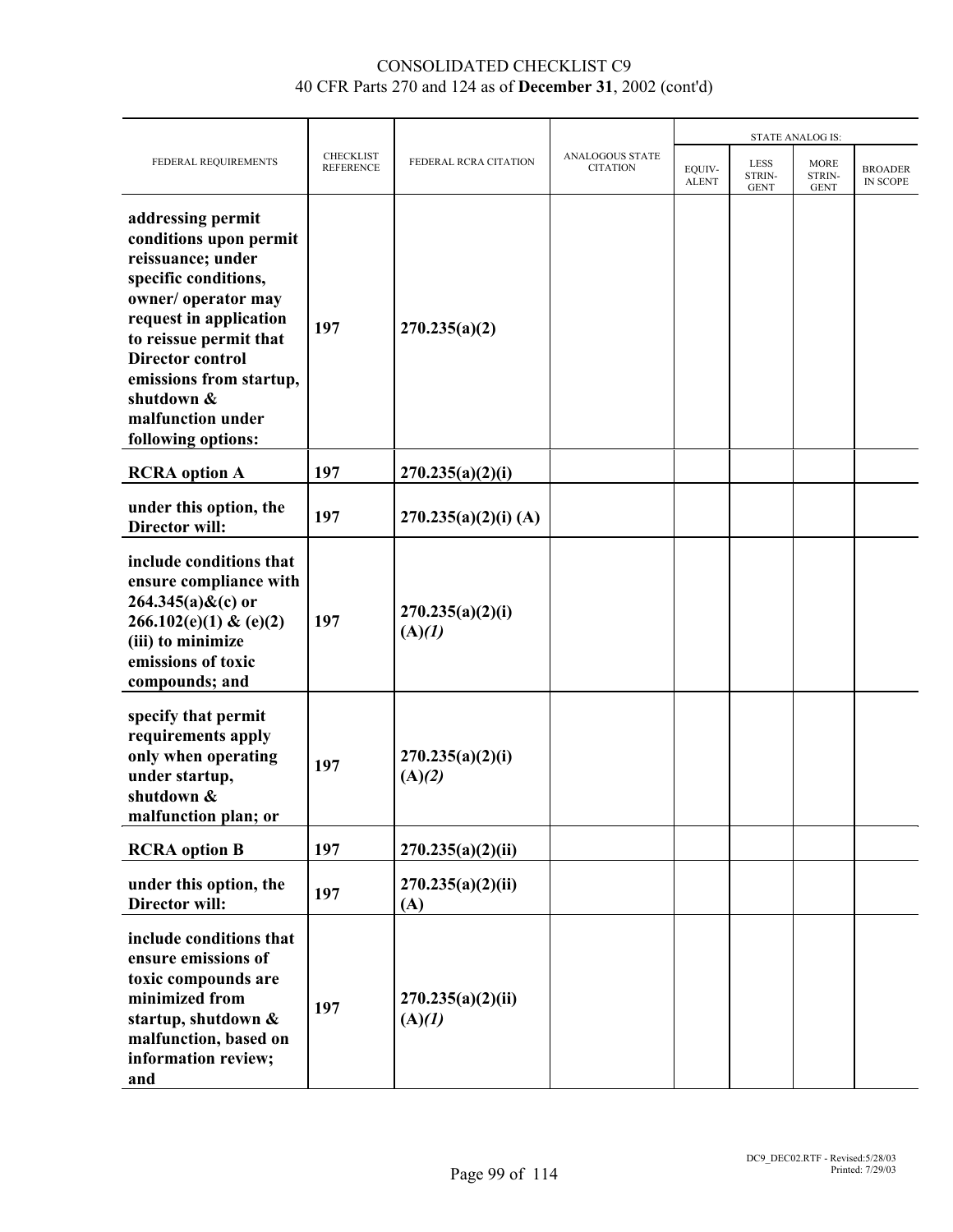|                                                                                                                                                                                                                                                                                                                                         |                                      |                                 |                                           | <b>STATE ANALOG IS:</b> |                                      |                                      |                                   |
|-----------------------------------------------------------------------------------------------------------------------------------------------------------------------------------------------------------------------------------------------------------------------------------------------------------------------------------------|--------------------------------------|---------------------------------|-------------------------------------------|-------------------------|--------------------------------------|--------------------------------------|-----------------------------------|
| FEDERAL REQUIREMENTS                                                                                                                                                                                                                                                                                                                    | <b>CHECKLIST</b><br><b>REFERENCE</b> | FEDERAL RCRA CITATION           | <b>ANALOGOUS STATE</b><br><b>CITATION</b> | EOUIV-<br><b>ALENT</b>  | <b>LESS</b><br>STRIN-<br><b>GENT</b> | <b>MORE</b><br>STRIN-<br><b>GENT</b> | <b>BROADER</b><br><b>IN SCOPE</b> |
| specify that permit<br>requirements apply<br>only when operating<br>under startup,<br>shutdown &<br>malfunction plan                                                                                                                                                                                                                    | 197                                  | 270.235(a)(2)(ii)<br>(A)(2)     |                                           |                         |                                      |                                      |                                   |
| changes that may<br>significantly increase<br>emissions                                                                                                                                                                                                                                                                                 | 197                                  | 270.235(a)(2)(ii)<br><b>(B)</b> |                                           |                         |                                      |                                      |                                   |
| Director must be<br>notified in writing of<br>startup, shutdown &<br>malfunction plan or<br>design changes that<br>may significantly<br>increase emissions of<br>toxic compounds;<br>notification within five<br>days; notification must<br>recommend permit<br>revisions to ensure<br>emissions of toxic<br>compounds are<br>minimized | 197                                  | 270.235(a)(2)(ii)<br>(B)(1)     |                                           |                         |                                      |                                      |                                   |
| Director may revise<br>permit conditions as a<br>result of changes:                                                                                                                                                                                                                                                                     | 197                                  | 270.235(a)(2)(ii)<br>(B)(2)     |                                           |                         |                                      |                                      |                                   |
| upon permit renewal,<br>or if warranted:                                                                                                                                                                                                                                                                                                | 197                                  | 270.235(a)(2)(ii)<br>(B)(2)(i)  |                                           |                         |                                      |                                      |                                   |
| by permit modification<br>under $270.41(a)$ or<br>270.42; or                                                                                                                                                                                                                                                                            | 197                                  | 270.235(a)(2)(ii)<br>(B)(2)(ii) |                                           |                         |                                      |                                      |                                   |
| <b>CAA</b> option; under this<br>option:                                                                                                                                                                                                                                                                                                | 197                                  | 270.235(a)(2)(iii)              |                                           |                         |                                      |                                      |                                   |
| owner/operator must<br>document that startup,<br>shutdown &<br>malfunction plan has<br>been approved by<br>Administrator; and                                                                                                                                                                                                           | 197                                  | 270.235(a)(2)(iii)<br>(A)       |                                           |                         |                                      |                                      |                                   |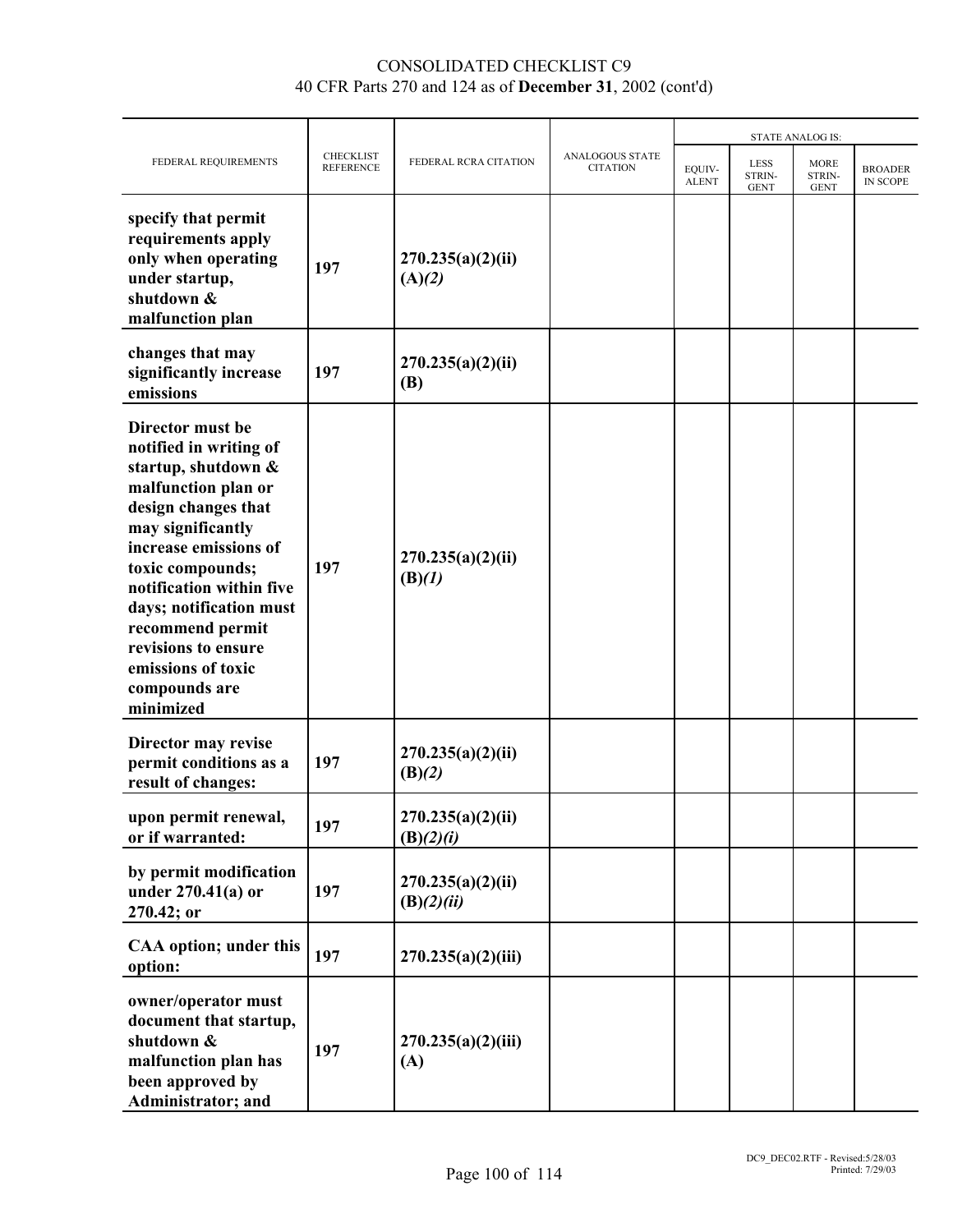|                                                                                                                                                                                                                                                                                                                                                                             |                                      |                           |                                    |                        |                                      |                                      | <b>STATE ANALOG IS:</b>    |  |  |
|-----------------------------------------------------------------------------------------------------------------------------------------------------------------------------------------------------------------------------------------------------------------------------------------------------------------------------------------------------------------------------|--------------------------------------|---------------------------|------------------------------------|------------------------|--------------------------------------|--------------------------------------|----------------------------|--|--|
| FEDERAL REQUIREMENTS                                                                                                                                                                                                                                                                                                                                                        | <b>CHECKLIST</b><br><b>REFERENCE</b> | FEDERAL RCRA CITATION     | ANALOGOUS STATE<br><b>CITATION</b> | EQUIV-<br><b>ALENT</b> | <b>LESS</b><br>STRIN-<br><b>GENT</b> | <b>MORE</b><br>STRIN-<br><b>GENT</b> | <b>BROADER</b><br>IN SCOPE |  |  |
| Director will omit<br>permit conditions no<br>longer applicable<br>under 264.340(b) &<br>266.100(b)                                                                                                                                                                                                                                                                         | 197                                  | 270.235(a)(2)(iii)<br>(B) |                                    |                        |                                      |                                      |                            |  |  |
| interim status facilities                                                                                                                                                                                                                                                                                                                                                   | 197                                  | 270.235(b)                |                                    |                        |                                      |                                      |                            |  |  |
| interim status<br>operations; incinerator,<br>cement kiln or<br>lightweight aggregate<br>kiln operating under<br>interim status of 265 or<br>266 may control<br>emissions during<br>startup, shutdown &<br>malfunction under<br>either option after<br>conducting a<br>comprehensive<br>performance test &<br>submitting Notification<br>of Compliance to<br>Administrator: | 197                                  | 270.235(b)(1)             |                                    |                        |                                      |                                      |                            |  |  |
| <b>RCRA</b> option;<br>continued compliance<br>with interim status<br>standards of 265 or<br>266; those standards<br>apply only during<br>startup, shutdown and<br>malfunction; or                                                                                                                                                                                          | 197                                  | 270.235(b)(1)(i)          |                                    |                        |                                      |                                      |                            |  |  |
| <b>CAA</b> option;<br>owner/operator is<br>exempt from interim<br>status standards of 265<br>or 266 relevant to toxic<br>compound emissions<br>control during startup,<br>shutdown &<br>malfunction upon<br>written notification &<br>documentation to<br>Director that startup,                                                                                            | 197                                  | 270.235(b)(1)(ii)         |                                    |                        |                                      |                                      |                            |  |  |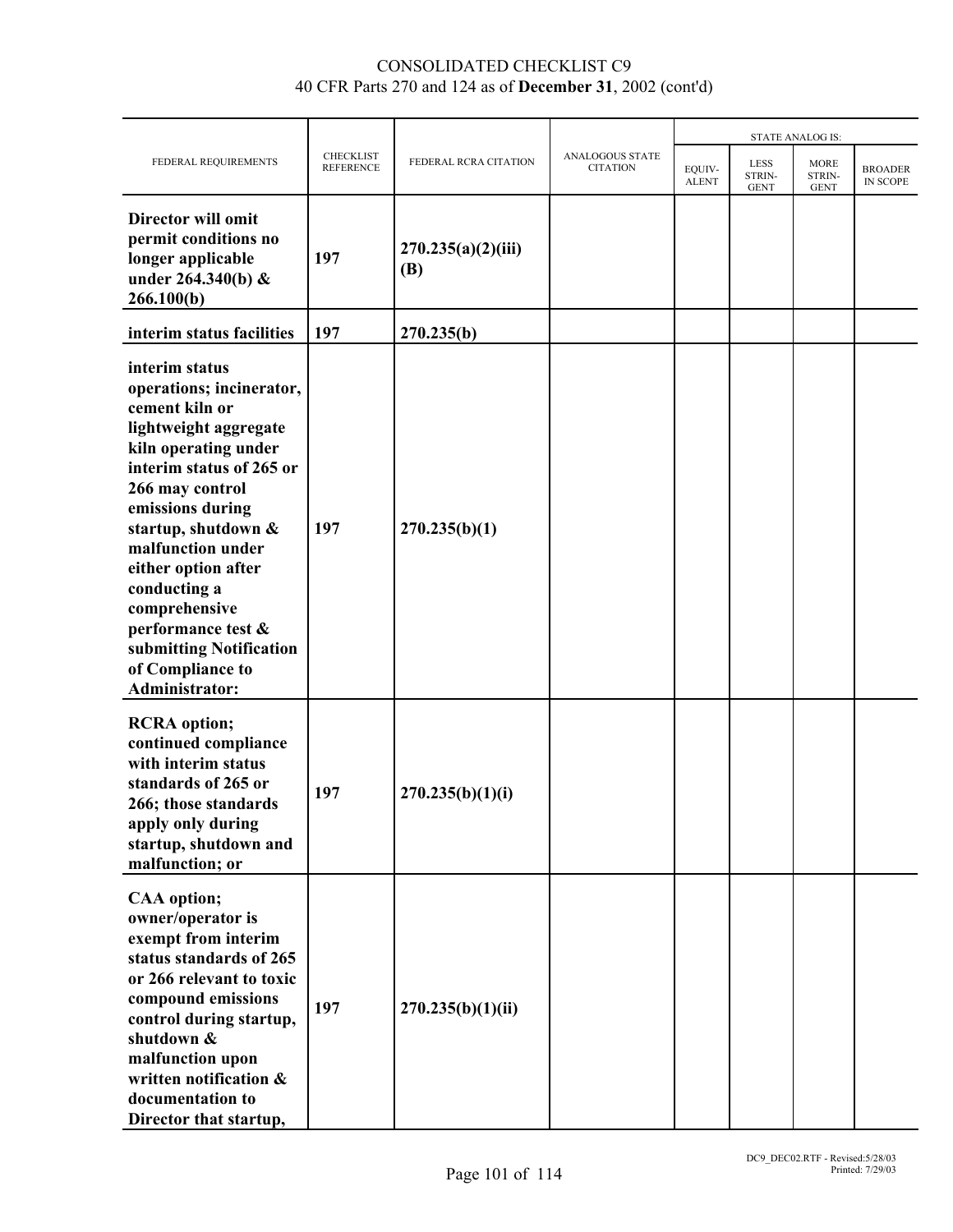|                                                                                                                                                                                                                                                                                                                                                                                                                   |                                      |                       |                                           |                        |                                      | <b>STATE ANALOG IS:</b>              |                                   |
|-------------------------------------------------------------------------------------------------------------------------------------------------------------------------------------------------------------------------------------------------------------------------------------------------------------------------------------------------------------------------------------------------------------------|--------------------------------------|-----------------------|-------------------------------------------|------------------------|--------------------------------------|--------------------------------------|-----------------------------------|
| FEDERAL REQUIREMENTS                                                                                                                                                                                                                                                                                                                                                                                              | <b>CHECKLIST</b><br><b>REFERENCE</b> | FEDERAL RCRA CITATION | <b>ANALOGOUS STATE</b><br><b>CITATION</b> | EOUIV-<br><b>ALENT</b> | <b>LESS</b><br>STRIN-<br><b>GENT</b> | <b>MORE</b><br>STRIN-<br><b>GENT</b> | <b>BROADER</b><br><b>IN SCOPE</b> |
| shutdown &<br>malfunction plan has<br>been approved by<br>Administrator                                                                                                                                                                                                                                                                                                                                           |                                      |                       |                                           |                        |                                      |                                      |                                   |
| operations under a<br>subsequent RCRA<br>permit; when an<br>owner/operator of a<br>incinerator, cement<br>kiln or lightweight<br>aggregate kiln<br>operating under<br>interim status of 265 or<br>266, submits RCRA<br>permit application,<br>they may request the<br><b>Director control</b><br>emissions from startup,<br>shutdown &<br>malfunction under any<br>of the options of<br>$270.235(a)(2)(i)$ -(iii) | 197                                  | 270.235(b)(2)         |                                           |                        |                                      |                                      |                                   |

# MODIFICATION, REVOCATION AND REISSUANCE, OR TERMINATION OF PERMITS

|   | who initiates a<br>modification, revocation<br>and reissuance or<br>termination of permit;<br>reasons these actions can<br>be taken | V,70                   | 124.5(a)    |  |  |  |
|---|-------------------------------------------------------------------------------------------------------------------------------------|------------------------|-------------|--|--|--|
|   | modify or revoke and<br>reissue procedures:                                                                                         | $V, \frac{1}{2}$ 54,70 | 124.5(c)(1) |  |  |  |
|   | only those conditions to<br>be modified shall be<br>reopened; entire permit<br>is reopened if permit<br>revoked and reissued        | V                      | 124.5(c)(2) |  |  |  |
|   | minor modifications are<br>not subject to 124.5                                                                                     | $V, +54, 70$           | 124.5(c)(3) |  |  |  |
| @ | termination procedures;<br>notice of intent to<br>terminate                                                                         | V,70                   | 124.5(d)    |  |  |  |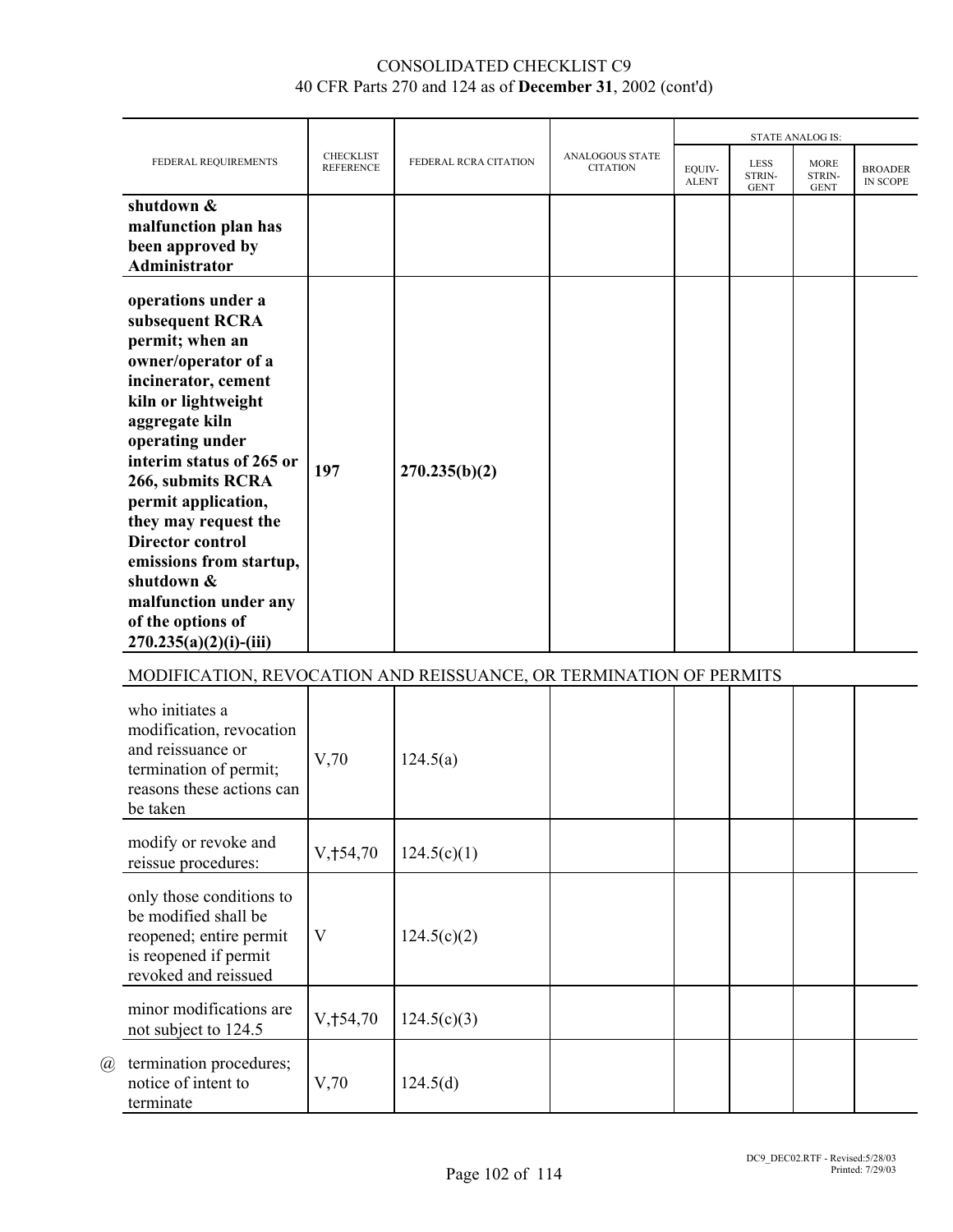|                             |                                                                                                                                                                      |                                      |                        |                                           |                        |                                      | <b>STATE ANALOG IS:</b>              |                            |
|-----------------------------|----------------------------------------------------------------------------------------------------------------------------------------------------------------------|--------------------------------------|------------------------|-------------------------------------------|------------------------|--------------------------------------|--------------------------------------|----------------------------|
|                             | FEDERAL REQUIREMENTS                                                                                                                                                 | <b>CHECKLIST</b><br><b>REFERENCE</b> | FEDERAL RCRA CITATION  | <b>ANALOGOUS STATE</b><br><b>CITATION</b> | EQUIV-<br><b>ALENT</b> | <b>LESS</b><br>STRIN-<br><b>GENT</b> | <b>MORE</b><br>STRIN-<br><b>GENT</b> | <b>BROADER</b><br>IN SCOPE |
|                             | <b>DRAFT PERMITS</b>                                                                                                                                                 |                                      |                        |                                           |                        |                                      |                                      |                            |
| $\left(\overline{a}\right)$ | decision to prepare draft<br>or deny application                                                                                                                     | V                                    | 124.6(a)               |                                           |                        |                                      |                                      |                            |
| $\circleda$                 |                                                                                                                                                                      | $\rm V$                              | 124.6(d)               |                                           |                        |                                      |                                      |                            |
|                             | contents of a draft permit                                                                                                                                           |                                      | 124.6(d)(1)            |                                           |                        |                                      |                                      |                            |
|                             |                                                                                                                                                                      |                                      | 124.6(d)(2)            |                                           |                        |                                      |                                      |                            |
|                             |                                                                                                                                                                      | V,70                                 | 124.6(d)(3)            |                                           |                        |                                      |                                      |                            |
|                             |                                                                                                                                                                      |                                      | 124.6(d)(4)(i)         |                                           |                        |                                      |                                      |                            |
| $\mathcal{a}$               | statement of basis or fact<br>sheet accompanies draft<br>permit; available to<br>public; public hearing;<br>issue final decision;<br>respond to comments;<br>appeals | V                                    | 124.6(e)               |                                           |                        |                                      |                                      |                            |
|                             | <b>FACT SHEET</b>                                                                                                                                                    |                                      |                        |                                           |                        |                                      |                                      |                            |
| $\omega$                    | what the fact sheet must<br>be prepared for; what the<br>sheet will set forth; who<br>receives fact sheet                                                            | $\overline{\mathbf{V}}$              | 124.8(a)               |                                           |                        |                                      |                                      |                            |
| $\circleda$                 |                                                                                                                                                                      |                                      | 124.8(b)               |                                           |                        |                                      |                                      |                            |
|                             |                                                                                                                                                                      |                                      | 124.8(b)(1)            |                                           |                        |                                      |                                      |                            |
|                             |                                                                                                                                                                      |                                      | 124.8(b)(2)            |                                           |                        |                                      |                                      |                            |
|                             | what the fact sheet shall                                                                                                                                            |                                      | 124.8(b)(4)            |                                           |                        |                                      |                                      |                            |
|                             | include                                                                                                                                                              | $\overline{\mathbf{V}}$              | 124.8(b)(5)            |                                           |                        |                                      |                                      |                            |
|                             |                                                                                                                                                                      |                                      | 124.8(b)(6)            |                                           |                        |                                      |                                      |                            |
|                             |                                                                                                                                                                      |                                      | $124.8(b)(6)(i)-(iii)$ |                                           |                        |                                      |                                      |                            |
|                             |                                                                                                                                                                      |                                      | 124.8(b)(7)            |                                           |                        |                                      |                                      |                            |
|                             | PUBLIC NOTICE OF PERMIT ACTIONS AND PUBLIC COMMENT PERIOD                                                                                                            |                                      |                        |                                           |                        |                                      |                                      |                            |
| $\circleda$                 |                                                                                                                                                                      |                                      | 124.10(a)(1)           |                                           |                        |                                      |                                      |                            |
|                             | what the Director must<br>give public notice of                                                                                                                      | $\mathbf V$                          | 124.10(a)(1)(ii)       |                                           |                        |                                      |                                      |                            |

124.10(a)(1)(iii)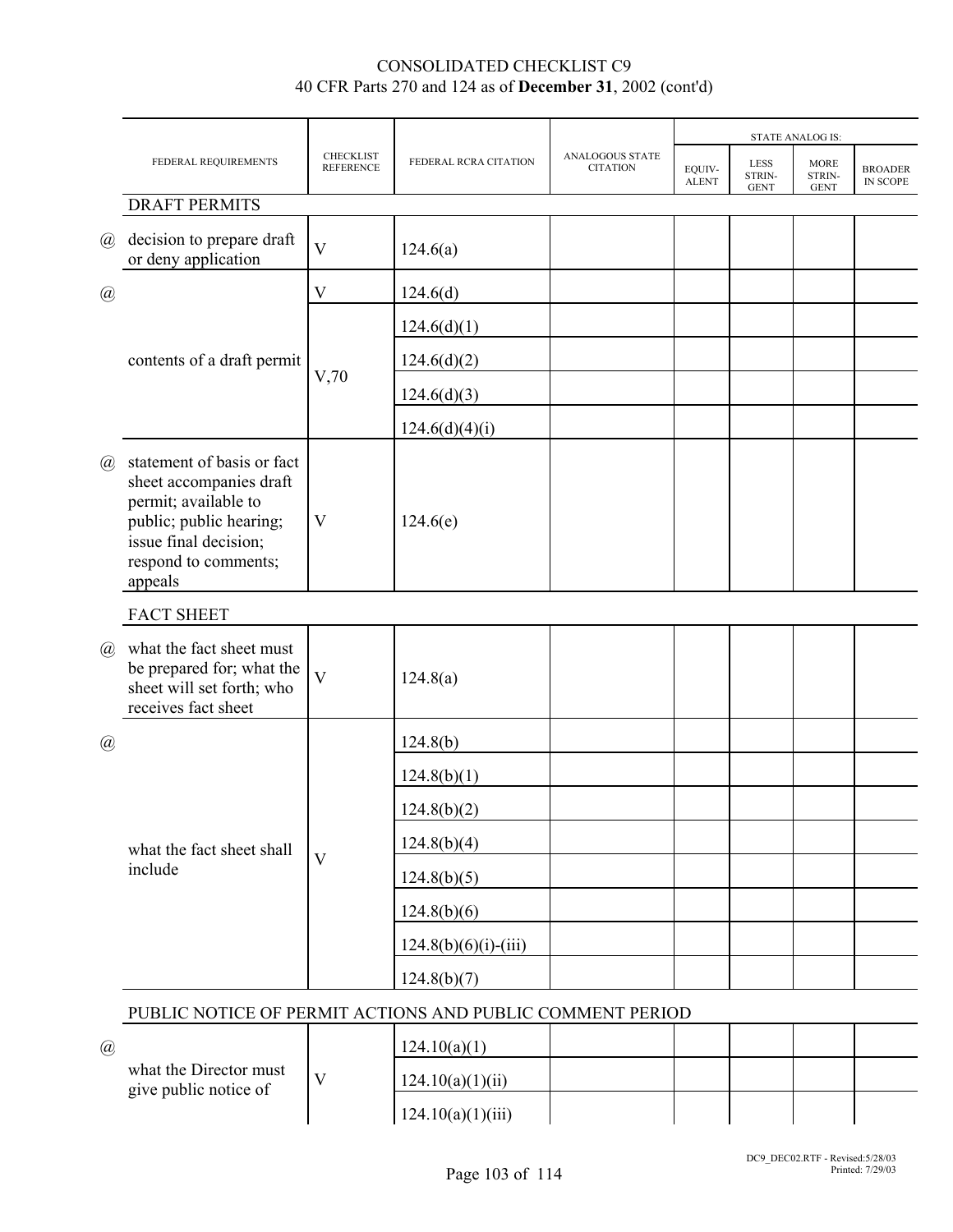|                             |                                                                       |                                      |                               |                                    |                        |                                      | <b>STATE ANALOG IS:</b>              |                                   |
|-----------------------------|-----------------------------------------------------------------------|--------------------------------------|-------------------------------|------------------------------------|------------------------|--------------------------------------|--------------------------------------|-----------------------------------|
|                             | FEDERAL REQUIREMENTS                                                  | <b>CHECKLIST</b><br><b>REFERENCE</b> | FEDERAL RCRA CITATION         | ANALOGOUS STATE<br><b>CITATION</b> | EQUIV-<br><b>ALENT</b> | <b>LESS</b><br>STRIN-<br><b>GENT</b> | <b>MORE</b><br>STRIN-<br><b>GENT</b> | <b>BROADER</b><br><b>IN SCOPE</b> |
| $\circleda$                 |                                                                       |                                      | 124.10(b)(1)                  |                                    |                        |                                      |                                      |                                   |
|                             | timing of public notice                                               | V                                    | 124.10(b)(2)                  |                                    |                        |                                      |                                      |                                   |
| $\mathcal{a}$               | how public notice shall<br>be given                                   | $\overline{V}$                       | 124.10(c)                     |                                    |                        |                                      |                                      |                                   |
| (0, 39)                     |                                                                       |                                      | 124.10(c)(1)                  |                                    |                        |                                      |                                      |                                   |
|                             |                                                                       | V                                    | 124.10(c)(1)(i)               |                                    |                        |                                      |                                      |                                   |
|                             |                                                                       |                                      | 124.10(c)(1)(ii)              |                                    |                        |                                      |                                      |                                   |
|                             |                                                                       |                                      | 124.10(c)(1)(iii)             |                                    |                        |                                      |                                      |                                   |
|                             | by mail; persons to<br>whom notice must be                            |                                      | 124.10(c)(1)(ix)              |                                    |                        |                                      |                                      |                                   |
|                             | mailed                                                                |                                      | 124.10(c)(1)(ix)(A)           |                                    |                        |                                      |                                      |                                   |
|                             |                                                                       | V,70                                 | 124.10(c)(1)(ix)(B)           |                                    |                        |                                      |                                      |                                   |
|                             |                                                                       |                                      | 124.10(c)(1)(ix)(C)           |                                    |                        |                                      |                                      |                                   |
|                             |                                                                       |                                      | $124.10(c)(1)(x)(A)$ &<br>(B) |                                    |                        |                                      |                                      |                                   |
| $^{\textregistered}$        | publication in a                                                      |                                      | 124.10(c)(2)(i)               |                                    |                        |                                      |                                      |                                   |
|                             | newspaper                                                             | $\mathbf V$                          | 124.10(c)(2)(ii)              |                                    |                        |                                      |                                      |                                   |
| $\mathcal{D}_{\mathcal{A}}$ | legal notice to public<br>under State law                             | V                                    | 124.10(c)(3)                  |                                    |                        |                                      |                                      |                                   |
| $\mathcal{a}$               | any other method to give<br>notice to persons<br>potentially affected | $\ensuremath{\text{V}}$              | 124.10(c)(4)                  |                                    |                        |                                      |                                      |                                   |
| $\circleda$                 |                                                                       |                                      | 124.10(d)(1)                  |                                    |                        |                                      |                                      |                                   |
|                             |                                                                       |                                      | 124.10(d)(1)(i)               |                                    |                        |                                      |                                      |                                   |
|                             |                                                                       |                                      | 124.10(d)(1)(ii)              |                                    |                        |                                      |                                      |                                   |
|                             | minimum information<br>which must be contained<br>in a public notice  |                                      | 124.10(d)(1)(iii)             |                                    |                        |                                      |                                      |                                   |
|                             |                                                                       | $\mathbf V$                          | 124.10(d)(1)(iv)              |                                    |                        |                                      |                                      |                                   |
|                             |                                                                       |                                      | 124.10(d)(1)(v)               |                                    |                        |                                      |                                      |                                   |
|                             |                                                                       |                                      | 124.10(d)(1)(vi)              |                                    |                        |                                      |                                      |                                   |
|                             |                                                                       |                                      | 124.10(d)(1)(ix)              |                                    |                        |                                      |                                      |                                   |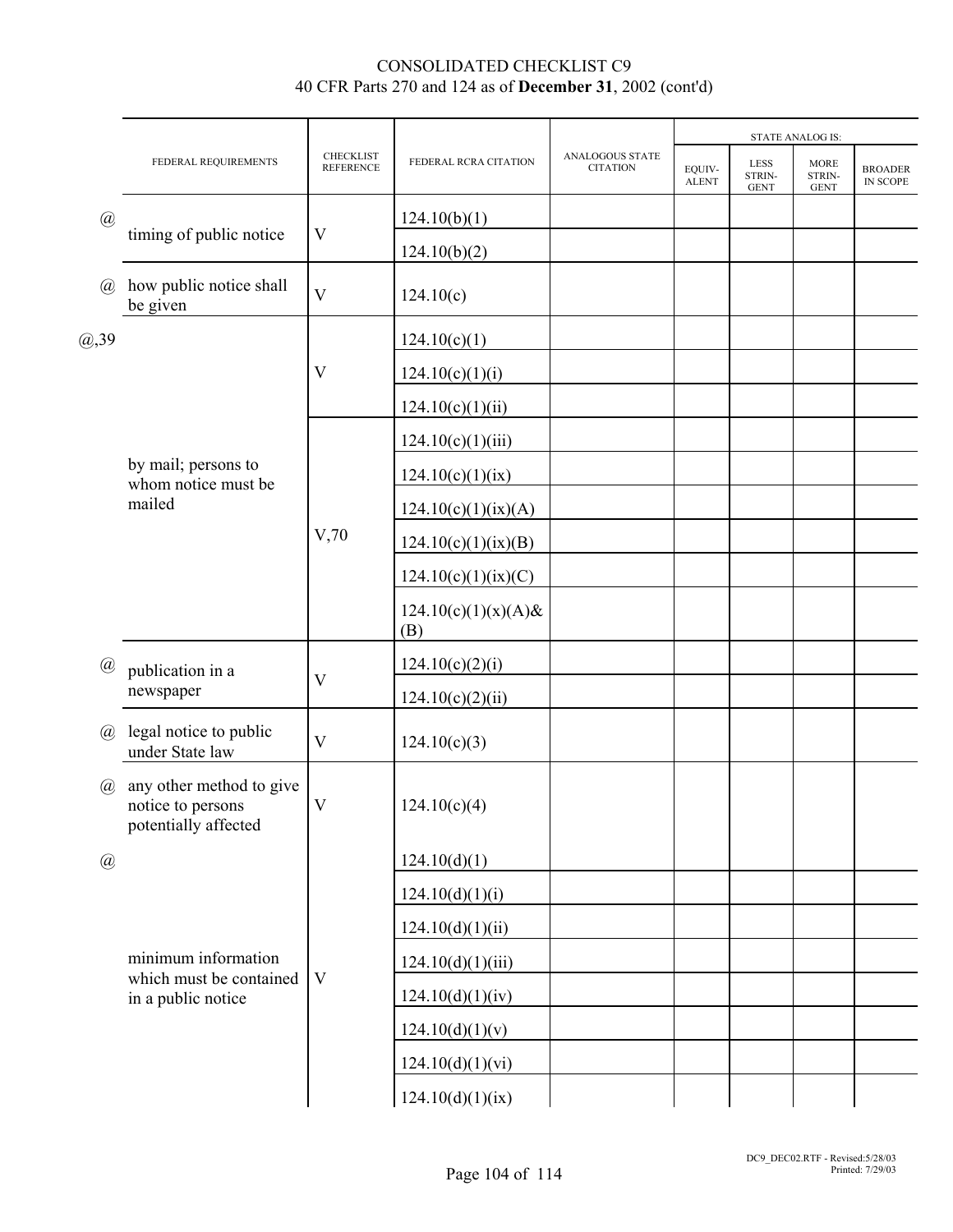|                                                            | FEDERAL REQUIREMENTS                                                                                                                                                                                                | <b>CHECKLIST</b><br><b>REFERENCE</b> | FEDERAL RCRA CITATION | ANALOGOUS STATE<br><b>CITATION</b> | <b>STATE ANALOG IS:</b> |                                      |                                      |                                   |  |
|------------------------------------------------------------|---------------------------------------------------------------------------------------------------------------------------------------------------------------------------------------------------------------------|--------------------------------------|-----------------------|------------------------------------|-------------------------|--------------------------------------|--------------------------------------|-----------------------------------|--|
|                                                            |                                                                                                                                                                                                                     |                                      |                       |                                    | EQUIV-<br><b>ALENT</b>  | <b>LESS</b><br>STRIN-<br><b>GENT</b> | <b>MORE</b><br>STRIN-<br><b>GENT</b> | <b>BROADER</b><br><b>IN SCOPE</b> |  |
| $\circleda$                                                | public notices for<br>hearings; contents                                                                                                                                                                            |                                      | 124.10(d)(2)          |                                    |                         |                                      |                                      |                                   |  |
|                                                            |                                                                                                                                                                                                                     | $\boldsymbol{\mathrm{V}}$            | 124.10(d)(2)(i)       |                                    |                         |                                      |                                      |                                   |  |
|                                                            |                                                                                                                                                                                                                     |                                      | 124.10(d)(2)(ii)      |                                    |                         |                                      |                                      |                                   |  |
|                                                            |                                                                                                                                                                                                                     |                                      | 124.10(d)(2)(iii)     |                                    |                         |                                      |                                      |                                   |  |
| $\mathcal{a}$                                              | all persons identified in<br>$124.10(c)(1)(i)-(iv)$ must<br>be mailed fact sheet, the<br>permit application and<br>the draft permit                                                                                 | $\ensuremath{\mathbf{V}}$            | 124.10(e)             |                                    |                         |                                      |                                      |                                   |  |
|                                                            | PUBLIC COMMENTS AND REQUESTS FOR PUBLIC HEARINGS                                                                                                                                                                    |                                      |                       |                                    |                         |                                      |                                      |                                   |  |
| $\omega$                                                   | procedures                                                                                                                                                                                                          | $\mathbf{V}$                         | 124.11                |                                    |                         |                                      |                                      |                                   |  |
|                                                            | PUBLIC HEARINGS                                                                                                                                                                                                     |                                      |                       |                                    |                         |                                      |                                      |                                   |  |
| $\left(\overline{a}\right)$                                | when director must or<br>may hold a public<br>hearing; how public<br>notice shall be given                                                                                                                          | $\ensuremath{\mathbf{V}}$            | 124.12(a)(1)          |                                    |                         |                                      |                                      |                                   |  |
|                                                            |                                                                                                                                                                                                                     | V,70                                 | 124.12(a)(2)          |                                    |                         |                                      |                                      |                                   |  |
|                                                            |                                                                                                                                                                                                                     | $\mathbf V$                          | 124.12(a)(3)          |                                    |                         |                                      |                                      |                                   |  |
|                                                            |                                                                                                                                                                                                                     |                                      | 124.12(a)(4)          |                                    |                         |                                      |                                      |                                   |  |
|                                                            | RESPONSE TO COMMENTS                                                                                                                                                                                                |                                      |                       |                                    |                         |                                      |                                      |                                   |  |
| $\mathcal{Q}$                                              | Director's response to<br>comments and what it<br>must contain                                                                                                                                                      | $\boldsymbol{\mathrm{V}}$            | 124.17(a)             |                                    |                         |                                      |                                      |                                   |  |
|                                                            |                                                                                                                                                                                                                     |                                      | 124.17(a)(1)          |                                    |                         |                                      |                                      |                                   |  |
|                                                            |                                                                                                                                                                                                                     |                                      | 124.17(a)(2)          |                                    |                         |                                      |                                      |                                   |  |
| (a)                                                        | response to comments<br>available to the public                                                                                                                                                                     | $\ensuremath{\mathbf{V}}$            | 124.17(c)             |                                    |                         |                                      |                                      |                                   |  |
| SUBPART B - SPECIFIC PROCEDURES APPLICABLE TO RCRA PERMITS |                                                                                                                                                                                                                     |                                      |                       |                                    |                         |                                      |                                      |                                   |  |
|                                                            | 40 PRE-APPLICATION PUBLIC MEETING AND NOTICE                                                                                                                                                                        |                                      |                       |                                    |                         |                                      |                                      |                                   |  |
|                                                            | requirements of this<br>section apply to part B<br>applications seeking<br>initial permits for<br>hazardous waste<br>management units; these<br>requirements also apply<br>to part B permit<br>applications seeking | 148                                  | 124.31(a)             |                                    |                         |                                      |                                      |                                   |  |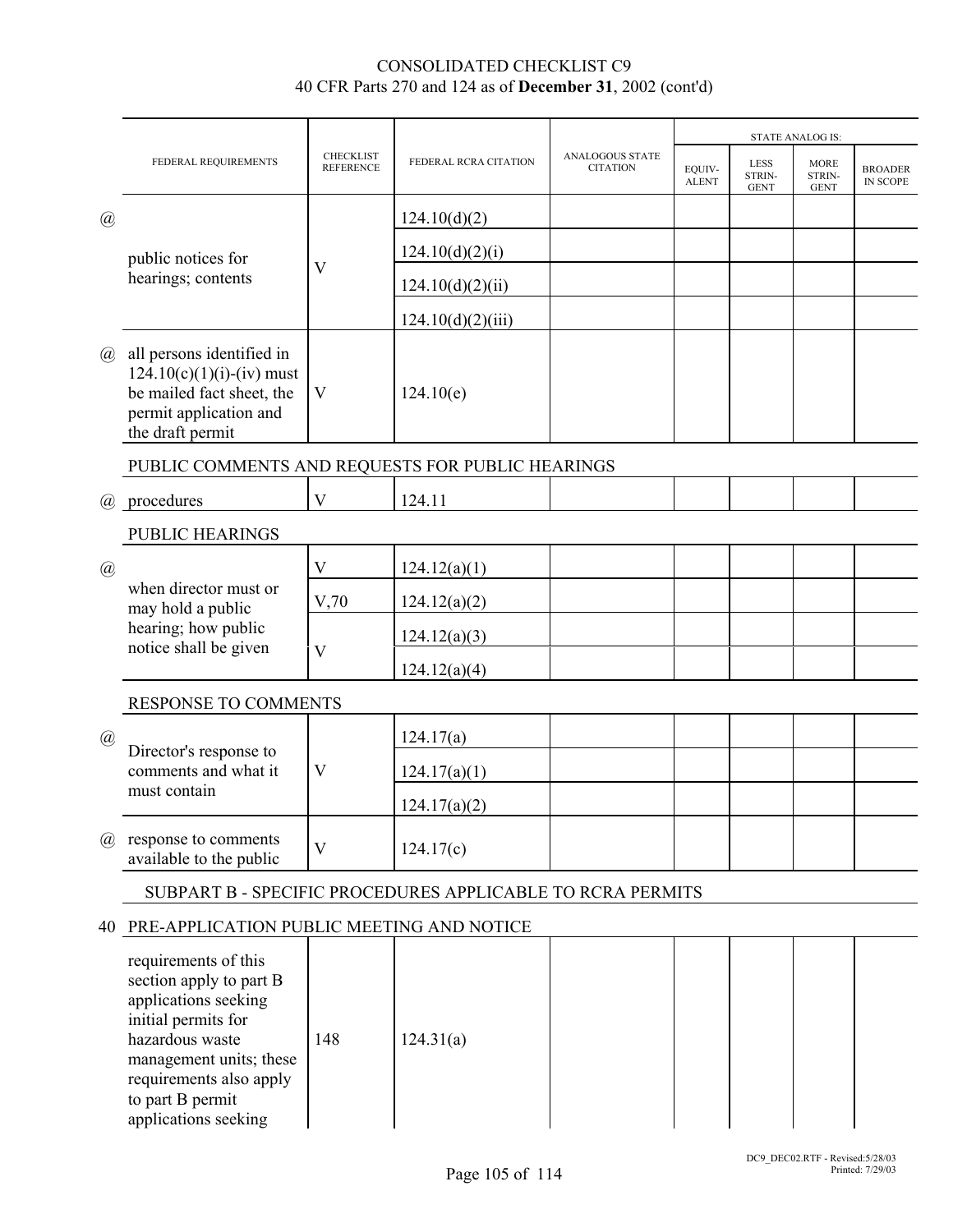|                                                                                                                                                                                                                                                                                                                                                                                                                                                                         |                                      |                       |                                           | <b>STATE ANALOG IS:</b> |                                      |                                      |                                   |
|-------------------------------------------------------------------------------------------------------------------------------------------------------------------------------------------------------------------------------------------------------------------------------------------------------------------------------------------------------------------------------------------------------------------------------------------------------------------------|--------------------------------------|-----------------------|-------------------------------------------|-------------------------|--------------------------------------|--------------------------------------|-----------------------------------|
| FEDERAL REQUIREMENTS                                                                                                                                                                                                                                                                                                                                                                                                                                                    | <b>CHECKLIST</b><br><b>REFERENCE</b> | FEDERAL RCRA CITATION | <b>ANALOGOUS STATE</b><br><b>CITATION</b> | EQUIV-<br><b>ALENT</b>  | <b>LESS</b><br>STRIN-<br><b>GENT</b> | <b>MORE</b><br>STRIN-<br><b>GENT</b> | <b>BROADER</b><br><b>IN SCOPE</b> |
| permit renewal which<br>proposes a significant<br>change in the facility<br>operations; definition of<br>"significant change";<br>definition of "hazardous<br>waste management units<br>over which EPA has<br>permit issuance<br>authority"; the<br>requirements of 124.31<br>do not apply to 270.42<br>permit modifications or<br>applications submitted<br>solely for post-closure<br>activities or post-closure<br>activities and corrective<br>action at a facility |                                      |                       |                                           |                         |                                      |                                      |                                   |
| prior to submission of<br>part B permit<br>application, the applicant<br>must hold at least one<br>public meeting; the<br>applicant shall post a<br>sign-in sheet for<br>attendees                                                                                                                                                                                                                                                                                      | 148                                  | 124.31(b)             |                                           |                         |                                      |                                      |                                   |
| the applicant shall<br>submit a summary of the<br>meeting, a list of the<br>attendees and their<br>addresses, and copies of<br>any written comments or<br>materials submitted at<br>the meeting as part of the<br>part B application, in<br>accordance with<br>270.14(b)                                                                                                                                                                                                | 148                                  | 124.31(c)             |                                           |                         |                                      |                                      |                                   |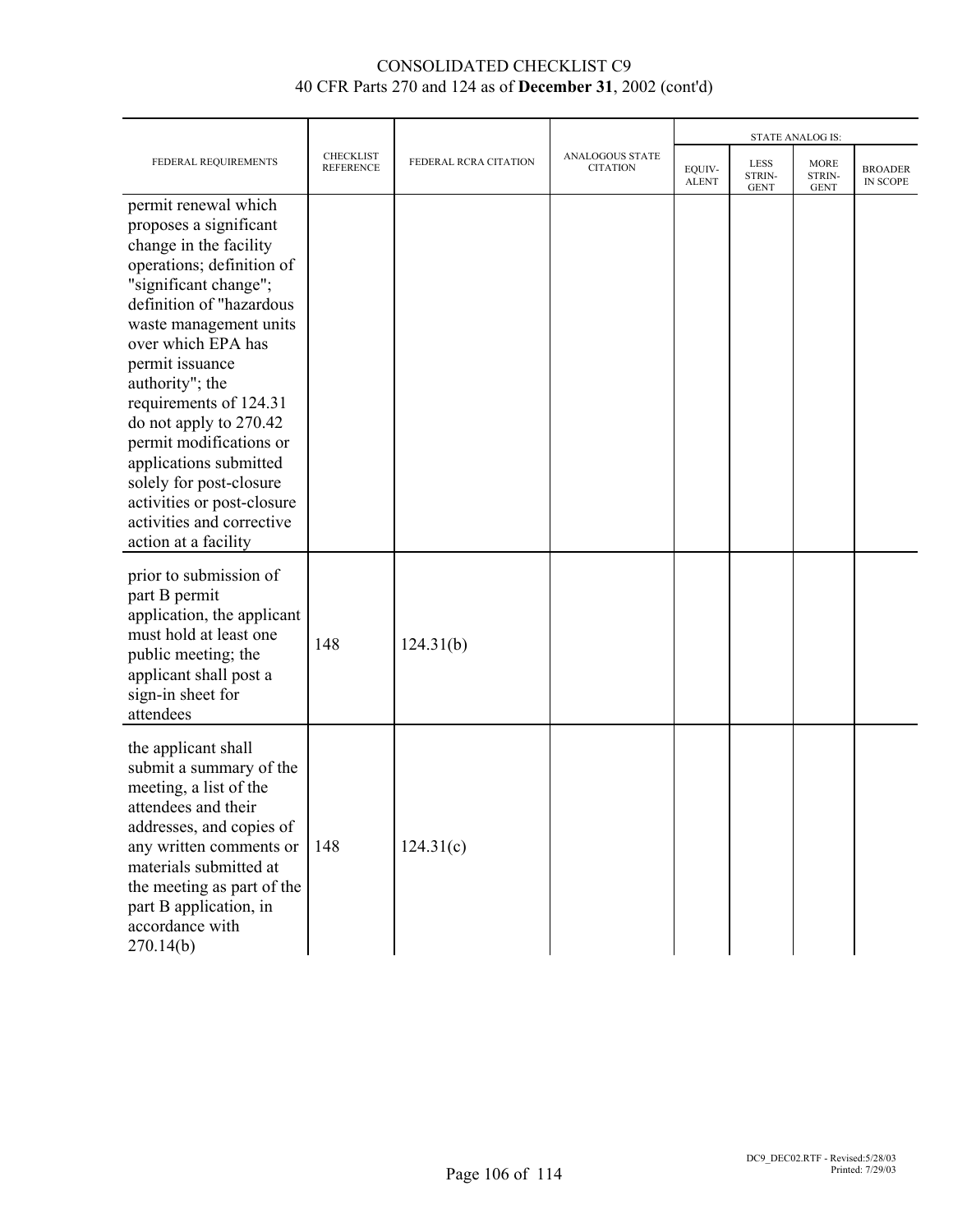|                                                                                                                                                                                                                                          | <b>CHECKLIST</b><br><b>REFERENCE</b> | FEDERAL RCRA CITATION | <b>ANALOGOUS STATE</b><br><b>CITATION</b> | <b>STATE ANALOG IS:</b> |                                      |                                      |                            |  |
|------------------------------------------------------------------------------------------------------------------------------------------------------------------------------------------------------------------------------------------|--------------------------------------|-----------------------|-------------------------------------------|-------------------------|--------------------------------------|--------------------------------------|----------------------------|--|
| FEDERAL REQUIREMENTS                                                                                                                                                                                                                     |                                      |                       |                                           | EQUIV-<br><b>ALENT</b>  | <b>LESS</b><br>STRIN-<br><b>GENT</b> | <b>MORE</b><br>STRIN-<br><b>GENT</b> | <b>BROADER</b><br>IN SCOPE |  |
| the applicant must<br>provide public notice of<br>the pre-application<br>meeting at least 30 days<br>prior to the meeting;<br>must maintain and<br>provide documentation<br>of public notice to the<br>permitting agency upon<br>request | 148                                  | 124.31(d)             |                                           |                         |                                      |                                      |                            |  |
| the applicant shall<br>provide public notice in<br>all of the following<br>forms:                                                                                                                                                        | 148                                  | 124.31(d)(1)          |                                           |                         |                                      |                                      |                            |  |
| newspaper<br>advertisement, as<br>specified                                                                                                                                                                                              | 148                                  | 124.31(d)(1)(i)       |                                           |                         |                                      |                                      |                            |  |
| visible and accessible<br>sign, as specified                                                                                                                                                                                             | 148                                  | 124.31(d)(1)(ii)      |                                           |                         |                                      |                                      |                            |  |
| broadcast media<br>announcement, as<br>specified                                                                                                                                                                                         | 148                                  | 124.31(d)(1)(iii)     |                                           |                         |                                      |                                      |                            |  |
| notice to the permitting<br>agency and units of state<br>and local government, as<br>specified                                                                                                                                           | 148                                  | 124.31(d)(1)(iv)      |                                           |                         |                                      |                                      |                            |  |
| the notices required<br>under $124.31(d)(1)$ must<br>include:                                                                                                                                                                            | 148                                  | 124.31(d)(2)          |                                           |                         |                                      |                                      |                            |  |
| date, time, and location<br>of the meeting                                                                                                                                                                                               | 148                                  | 124.31(d)(2)(i)       |                                           |                         |                                      |                                      |                            |  |
| brief description of the<br>purpose of the meeting                                                                                                                                                                                       | 148                                  | 124.31(d)(2)(ii)      |                                           |                         |                                      |                                      |                            |  |
| brief description of the<br>facility and proposed<br>operations, including<br>address or map                                                                                                                                             | 148                                  | 124.31(d)(2)(iii)     |                                           |                         |                                      |                                      |                            |  |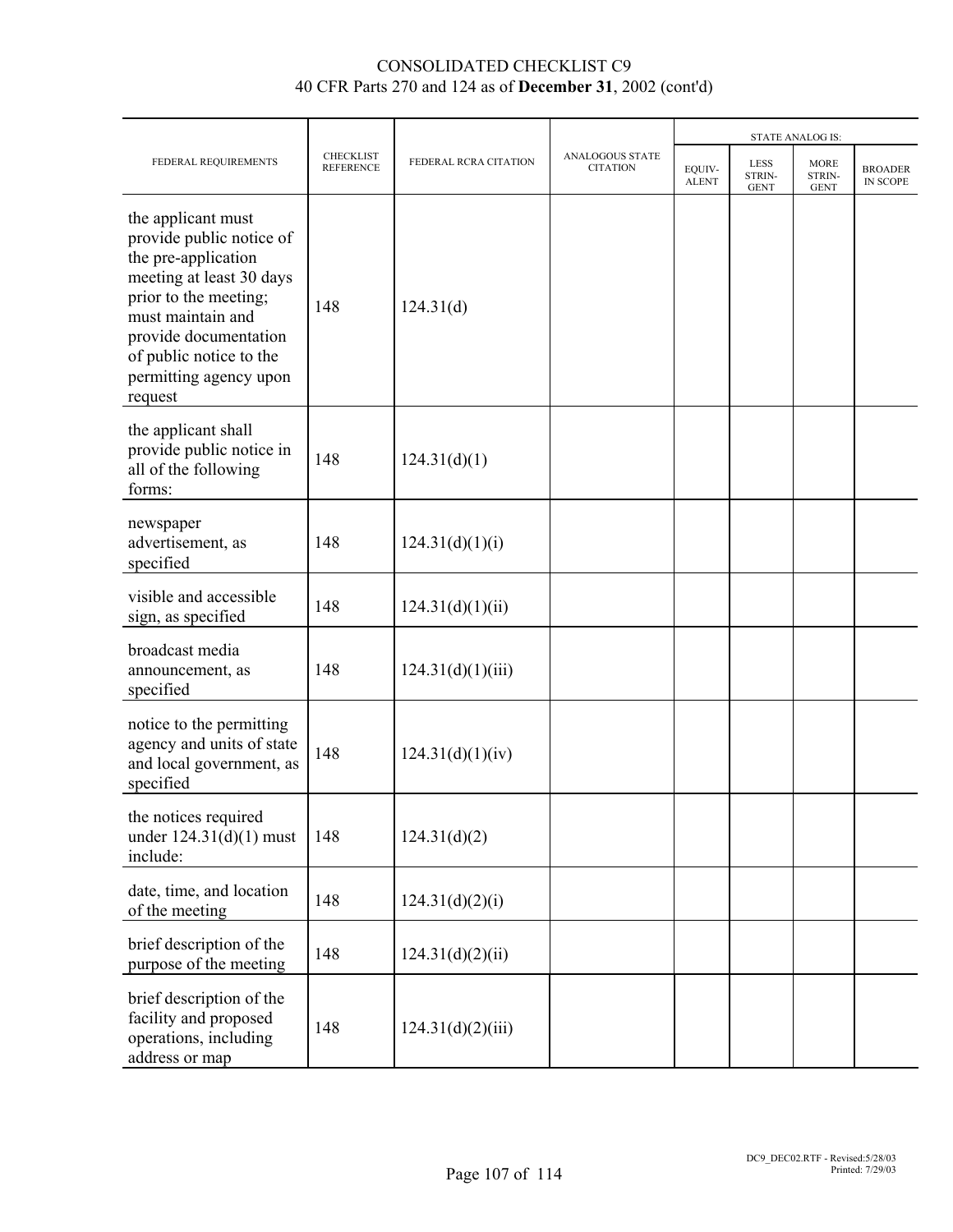|                                                                                                                                   |                                      |                       |                                           | <b>STATE ANALOG IS:</b> |                                      |                                      |                            |
|-----------------------------------------------------------------------------------------------------------------------------------|--------------------------------------|-----------------------|-------------------------------------------|-------------------------|--------------------------------------|--------------------------------------|----------------------------|
| FEDERAL REQUIREMENTS                                                                                                              | <b>CHECKLIST</b><br><b>REFERENCE</b> | FEDERAL RCRA CITATION | <b>ANALOGOUS STATE</b><br><b>CITATION</b> | EQUIV-<br><b>ALENT</b>  | <b>LESS</b><br>STRIN-<br><b>GENT</b> | <b>MORE</b><br>STRIN-<br><b>GENT</b> | <b>BROADER</b><br>IN SCOPE |
| statement encouraging<br>people to contact the<br>facility at least 72 hours<br>before the meeting if<br>they need special access | 148                                  | 124.31(d)(2)(iv)      |                                           |                         |                                      |                                      |                            |
| name, address, and<br>telephone number of a<br>contact person for the<br>applicant                                                | 148                                  | 124.31(d)(2)(v)       |                                           |                         |                                      |                                      |                            |
| PUBLIC NOTICE REQUIREMENTS AT THE APPLICATION STAGE                                                                               |                                      |                       |                                           |                         |                                      |                                      |                            |

# 40 PUBLIC NOTICE REQUIREMENTS AT THE APPLICAT

| requirements of this<br>section apply to part B<br>applications seeking<br>initial permits for<br>hazardous waste<br>management units; these<br>requirements also apply<br>to part B permit<br>applications seeking<br>permit renewal for such<br>units under $270.51$ ;<br>definition of "hazardous<br>waste management<br>units"; the requirements<br>of 124.32 do not apply to<br>270.42 permit<br>modifications or<br>applications submitted<br>solely for post-closure<br>activities or post-closure<br>activities and corrective<br>action at a facility | 148 | 124.32(a) |  |  |  |
|----------------------------------------------------------------------------------------------------------------------------------------------------------------------------------------------------------------------------------------------------------------------------------------------------------------------------------------------------------------------------------------------------------------------------------------------------------------------------------------------------------------------------------------------------------------|-----|-----------|--|--|--|
| notification at<br>application submittal                                                                                                                                                                                                                                                                                                                                                                                                                                                                                                                       | 148 | 124.32(b) |  |  |  |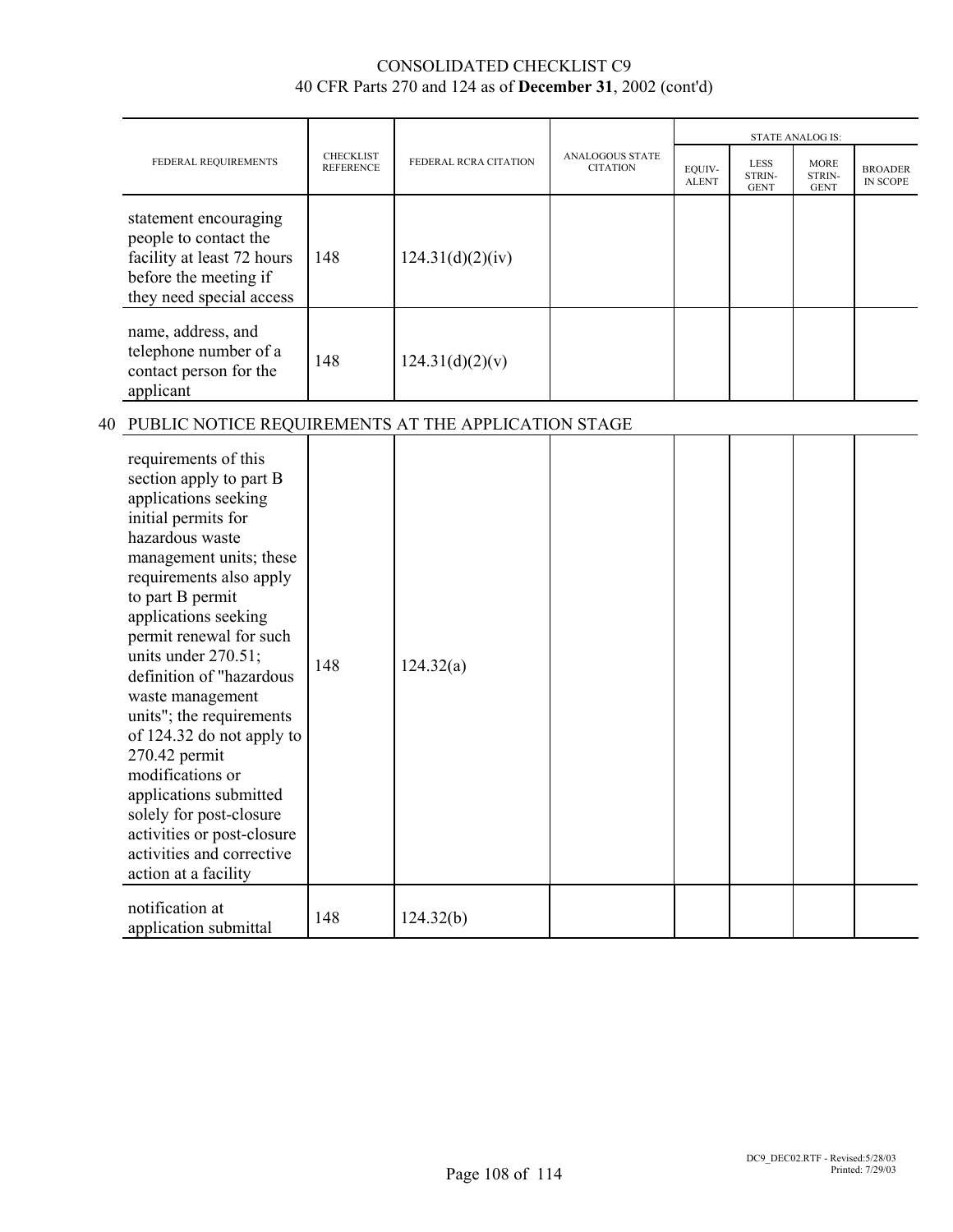|                                                                                                                                                                                                                                                       |                                      |                       |                                           | <b>STATE ANALOG IS:</b> |                                      |                                      |                            |
|-------------------------------------------------------------------------------------------------------------------------------------------------------------------------------------------------------------------------------------------------------|--------------------------------------|-----------------------|-------------------------------------------|-------------------------|--------------------------------------|--------------------------------------|----------------------------|
| FEDERAL REQUIREMENTS                                                                                                                                                                                                                                  | <b>CHECKLIST</b><br><b>REFERENCE</b> | FEDERAL RCRA CITATION | <b>ANALOGOUS STATE</b><br><b>CITATION</b> | EQUIV-<br><b>ALENT</b>  | <b>LESS</b><br>STRIN-<br><b>GENT</b> | <b>MORE</b><br>STRIN-<br><b>GENT</b> | <b>BROADER</b><br>IN SCOPE |
| the Director shall<br>provide public notice as<br>set forth in<br>$124.10(c)(1)(ix)$ and<br>notice to appropriate<br>units of State and local<br>government as set forth<br>in $124.10(c)(1)(x)$ , that a<br>part B application has<br>been submitted | 148                                  | 124.32(b)(1)          |                                           |                         |                                      |                                      |                            |
| notice shall be published<br>within a reasonable<br>period of time after the<br>application is received<br>by the Director; the<br>notice must include:                                                                                               | 148                                  | 124.32(b)(2)          |                                           |                         |                                      |                                      |                            |
| name and telephone<br>number of the applicant's<br>contact person                                                                                                                                                                                     | 148                                  | 124.32(b)(2)(i)       |                                           |                         |                                      |                                      |                            |
| name, telephone number,<br>and mailing address of<br>the permitting agency's<br>contact office                                                                                                                                                        | 148                                  | 124.32(b)(2)(ii)      |                                           |                         |                                      |                                      |                            |
| address to which people<br>can write in order to be<br>put on the facility<br>mailing list                                                                                                                                                            | 148                                  | 124.32(b)(2)(iii)     |                                           |                         |                                      |                                      |                            |
| location where copies of<br>the permit application<br>and any supporting<br>documents can be<br>viewed and copied                                                                                                                                     | 148                                  | 124.32(b)(2)(iv)      |                                           |                         |                                      |                                      |                            |
| brief description of the<br>facility and proposed<br>operations, including<br>address or map, on the<br>front page of the notice                                                                                                                      | 148                                  | 124.32(b)(2)(v)       |                                           |                         |                                      |                                      |                            |
| date the application was<br>submitted                                                                                                                                                                                                                 | 148                                  | 124.32(b)(2)(vi)      |                                           |                         |                                      |                                      |                            |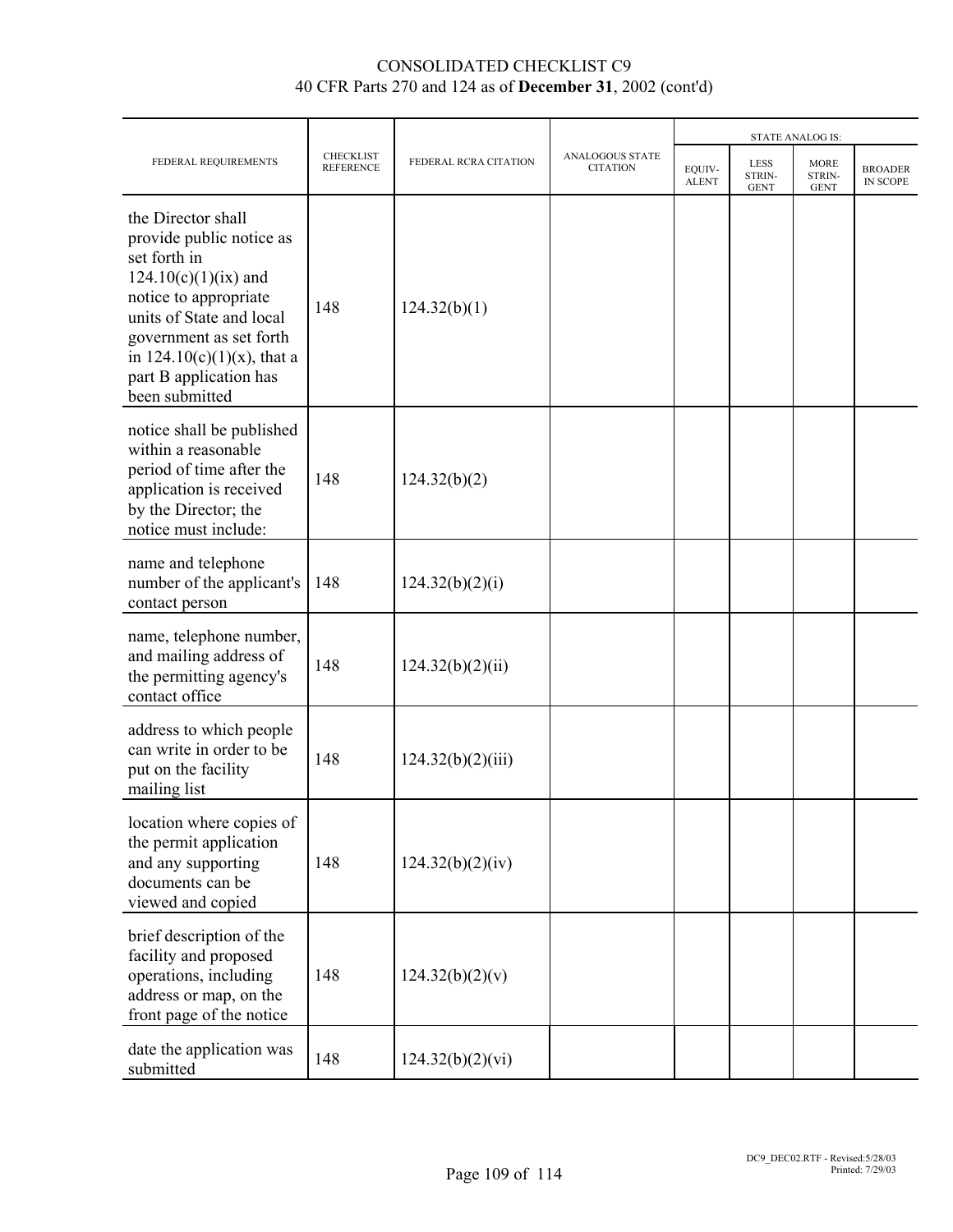|                                                                                                                                                                                                                                                                                                                                                                                                                                          |                                      |                       |                                    | <b>STATE ANALOG IS:</b> |                                      |                                      |                            |
|------------------------------------------------------------------------------------------------------------------------------------------------------------------------------------------------------------------------------------------------------------------------------------------------------------------------------------------------------------------------------------------------------------------------------------------|--------------------------------------|-----------------------|------------------------------------|-------------------------|--------------------------------------|--------------------------------------|----------------------------|
| FEDERAL REQUIREMENTS                                                                                                                                                                                                                                                                                                                                                                                                                     | <b>CHECKLIST</b><br><b>REFERENCE</b> | FEDERAL RCRA CITATION | ANALOGOUS STATE<br><b>CITATION</b> | EQUIV-<br><b>ALENT</b>  | <b>LESS</b><br>STRIN-<br><b>GENT</b> | <b>MORE</b><br>STRIN-<br><b>GENT</b> | <b>BROADER</b><br>IN SCOPE |
| concurrent with the<br>notice required under<br>$124.32(b)$ , the Director<br>must place the permit<br>application and any<br>support documents in a<br>location accessible to the<br>public in the vicinity of<br>the facility or at the<br>permitting agency's<br>office                                                                                                                                                               | 148                                  | 124.32(c)             |                                    |                         |                                      |                                      |                            |
| 40 INFORMATION REPOSITORY                                                                                                                                                                                                                                                                                                                                                                                                                |                                      |                       |                                    |                         |                                      |                                      |                            |
| requirements of this<br>section apply to all<br>applications seeking<br>permits for hazardous<br>waste management units;<br>definition of "hazardous<br>waste management<br>units"                                                                                                                                                                                                                                                       | 148                                  | 124.33(a)             |                                    |                         |                                      |                                      |                            |
| the Director may assess<br>the need, on a case-by-<br>case basis, for an<br>information repository;<br>he shall consider a<br>variety of factors,<br>including level of public<br>interest, type of facility,<br>presence of existing<br>repository, and<br>proximity to nearest<br>copy of administrative<br>record; if a need is<br>determined, the Director<br>shall notify the facility to<br>establish and maintain a<br>repository | 148                                  | 124.33(b)             |                                    |                         |                                      |                                      |                            |
| the repository shall<br>contain all documents,<br>reports, data, and<br>information deemed<br>necessary by the<br>Director                                                                                                                                                                                                                                                                                                               | 148                                  | 124.33(c)             |                                    |                         |                                      |                                      |                            |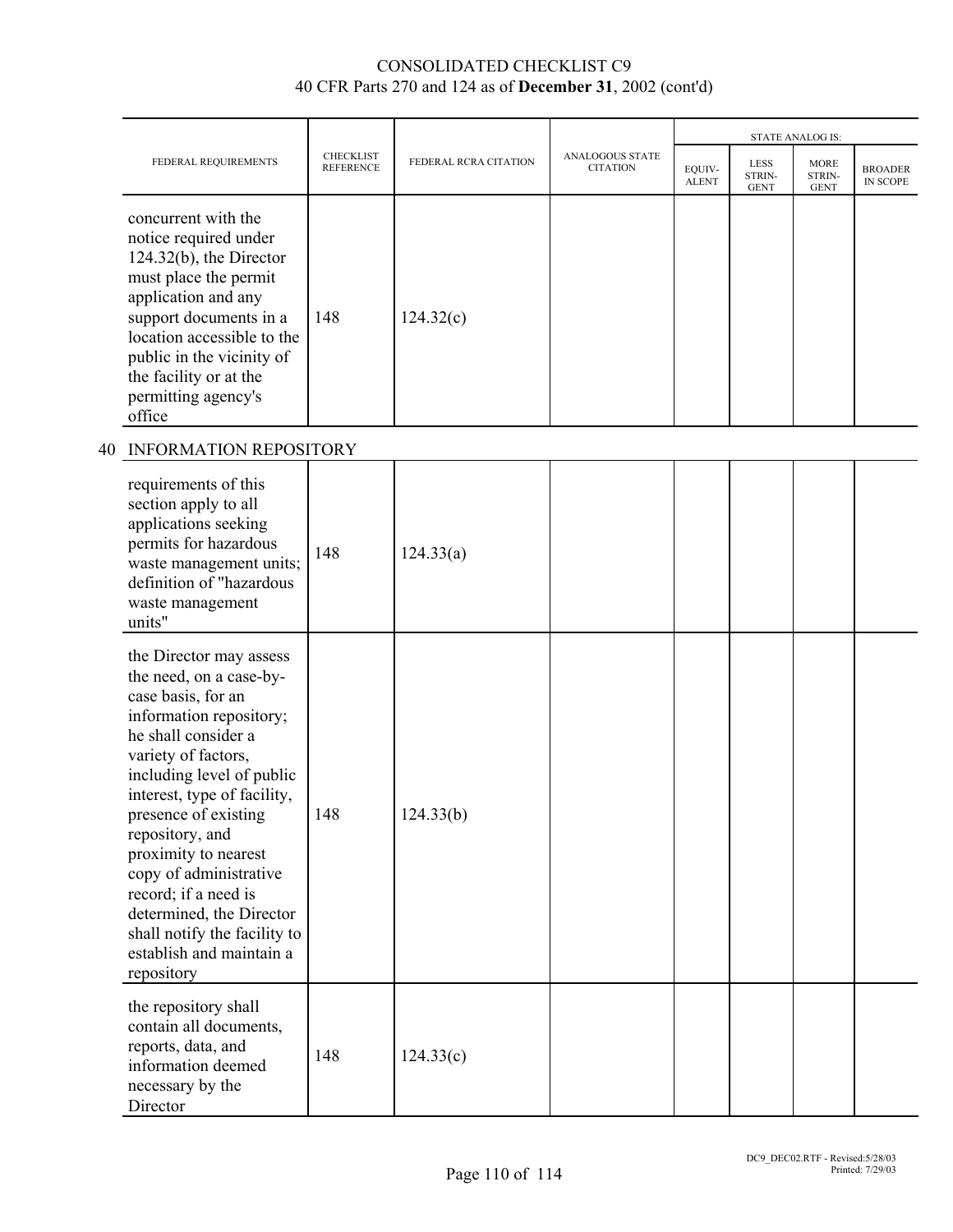|                                                                                                                                                                                                                                                                         | <b>CHECKLIST</b><br><b>REFERENCE</b> | FEDERAL RCRA CITATION | <b>ANALOGOUS STATE</b><br><b>CITATION</b> | <b>STATE ANALOG IS:</b> |                                      |                                      |                                   |
|-------------------------------------------------------------------------------------------------------------------------------------------------------------------------------------------------------------------------------------------------------------------------|--------------------------------------|-----------------------|-------------------------------------------|-------------------------|--------------------------------------|--------------------------------------|-----------------------------------|
| FEDERAL REQUIREMENTS                                                                                                                                                                                                                                                    |                                      |                       |                                           | EQUIV-<br><b>ALENT</b>  | <b>LESS</b><br>STRIN-<br><b>GENT</b> | <b>MORE</b><br>STRIN-<br><b>GENT</b> | <b>BROADER</b><br><b>IN SCOPE</b> |
| the repository shall be<br>located and maintained<br>at a site chosen by the<br>facility; if the site is<br>unsuitable, the Director<br>shall specify a more<br>appropriate site                                                                                        | 148                                  | 124.33(d)             |                                           |                         |                                      |                                      |                                   |
| the Director shall specify<br>requirements for<br>informing the public<br>about the repository; at a<br>minimum, the Director<br>shall require the facility<br>to provide a written<br>notice about the<br>repository to all persons<br>on the facility mailing<br>list | 148                                  | 124.33(e)             |                                           |                         |                                      |                                      |                                   |
| the facility owner or<br>operator shall be<br>responsible for<br>maintaining and<br>updating the repository;<br>the Director may close<br>the repository at his<br>discretion based on<br>factors in $124.33(b)$                                                        | 148                                  | 124.33(f)             |                                           |                         |                                      |                                      |                                   |

- @ Procedural requirement. For explanation, see the instructions for the Consolidated Base Program Checklists at the beginning of Appendix K.
- # These provisions were not included in Base Program Checklist V, but were listed as provisions under 271.14 which States must have the legal authority to implement. Thus, if States do not have these provisions in their code, they must demonstrate legal authority to carry them out.
	- U Note that the June 19, 1998 rule addressed by this checklist makes amendments addressing the Clean Air Regulations. These changes are not necessary for RCRA authorization for this rule; however, of concern are those places within the RCRA regulations which reference changes made to the Clean Air Regulations. In these situations, a State must reference regulations analogous to the referenced provisions. A State may, if it has chosen to adopt these optional Clean Air Regulation changes, reference its own corresponding analog. If choosing not to adopt them, a State should retain the reference to the Federal regulations. Those provisions where this issue of concern have been indicated with  $a \circ U$ " in the far left margin.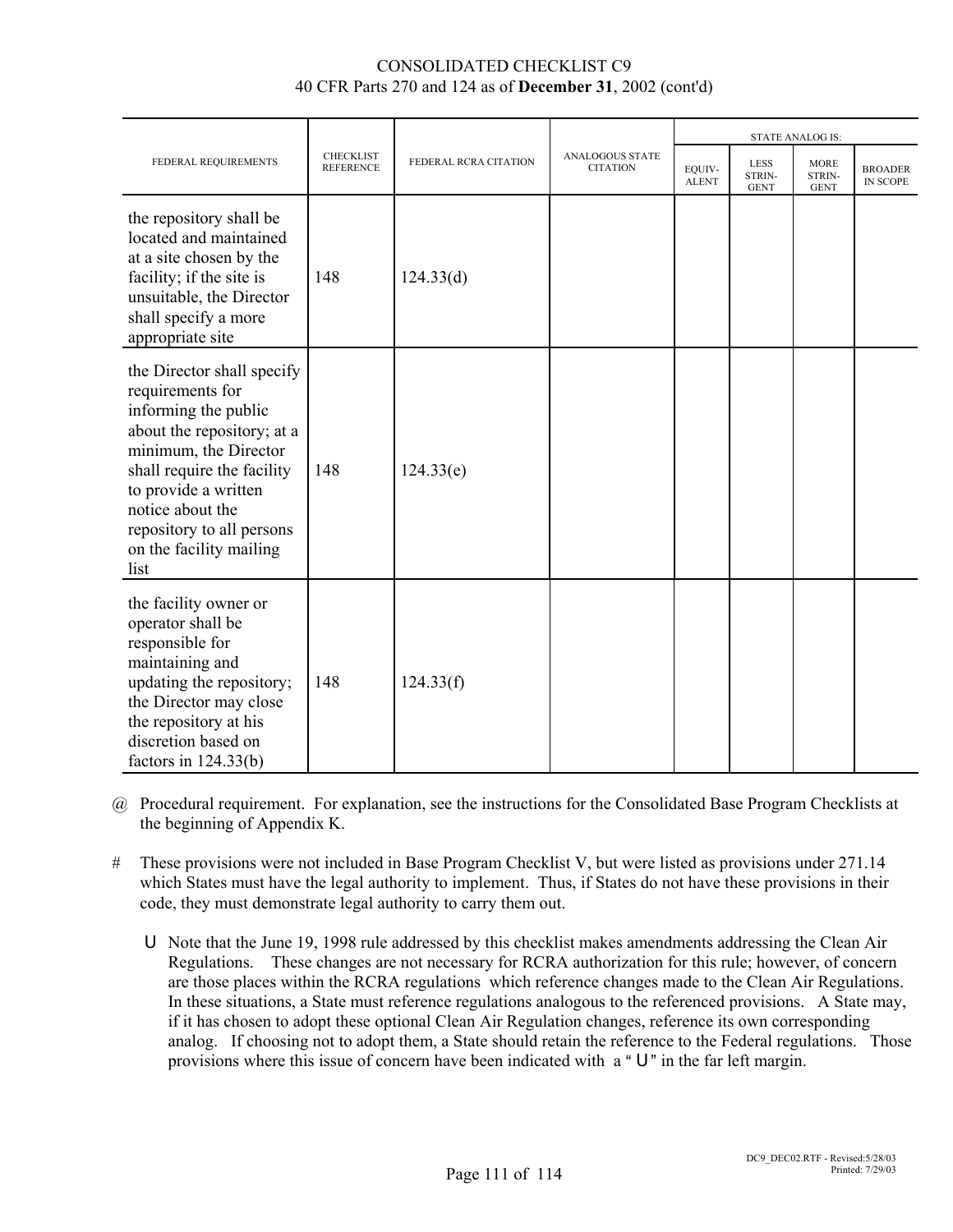- 1 While included in the July 30, 1989 version of this consolidated checklist,  $270.1(a)$  & (b) were removed from subsequent versions of this consolidated checklist because EPA does not consider them essential for a State to be authorized for a permit program. States may include analogous paragraphs of code if they so choose, however.
- 2 States should adopt 270.1(c)(2)(viii)(A)-(C) as appropriate to reflect the universal wastes adopted. See the rule for Checklists 142 A-D (60 FR 25492; May 11, 1995).
- 3 Revision Checklist 181 is optional for States that have not added spent lamps to their universal waste program or that have added spent lamps to their universal waste program and regulate spent lamps as stringently as the Federal program. For States that have universal waste programs that include spent lamps, but do not regulate spent lamps as stringently as the Federal program, Revision Checklist 181 is not optional.
- 4 Revision Checklist 144 (60 FR 33912; June 29, 1995) removed the definitions of "Phase I" and "Phase II" from § 270.2.
- 5 Revision Checklist 100 reorganized this paragraph so that portions of 270.4(a) are moved to subparagraphs (a)(1)&(2). This checklist also added a new subparagraph 270.4(a)(3).
- 6 Note that the 17 M &  $\pm$ 17 M designation is correct. Revision Checklist 17 M deleted the old 270.10(f)(3) provision that allows a person to begin physical construction of a new hazardous waste management facility subsequent to November 19, 1980, but prior to the effective date of the unit-specific Part 264 Standards in limited circumstances. The Agency felt that this provision was legally inconsistent with the general preconstruction ban. This removal is required. However, the Agency added the 3005(a) TSCA exemption to 270.10(f)(3). Inclusion of this exemption is considered optional as indicated on Revision Checklist 17 M.
- 7 This provision was introduced as 40 CFR 270.11(d); Revision Checklist 175 (63 FR 65874; November 30, 1998) redesignated it as 40 CFR 270.11(d)(1). In redesignating 270.11(d) as  $270.11(d)(1)$ , in the November 30, 1998 rule (63 FR 65941), it appears as though the title of paragraph (d), "Certification", has been removed. It is assumed that 270.11(d) intro remains in the code but only contains the paragraph's title, "Certification".
- 8 In the November 30, 1998 rule (63 FR 65874), there appears to be an omission in 270.11(d)(1). Following "paragraph (a) or (b) of this" the word "section" should be reinserted to refer to  $270.11(a) \&$  (b).
- 9 See guidance on contents of the application found in the instructions to the Consolidated Base Program Checklists.
- 10 The internal reference at 270.14(b)(5) should be "264.193(i)" instead of "265.193(i)" as indicated in the December 6, 1994 rule (59 FR 62896, Revision Checklist 154).
- 

<sup>11</sup> Note that there is an error in the Federal Register addressed by Revision Checklist 38 (52 FR 23447; June 22, 1987). The reference to  $264.98(h)(5)$  should be  $264.98(g)(5)$ .

12 Revision Checklist 100 (57 FR 3462; January 29, 1992) redesignated paragraphs 270.17(b)(2) and (b)(3), as introduced by Checklist V, as 270.17(b)(6) and (b)(7). This same checklist revised 270.17(b) and added new paragraphs  $270.17(b)(2)$ , (b)(3), (b)(4), and (b)(5).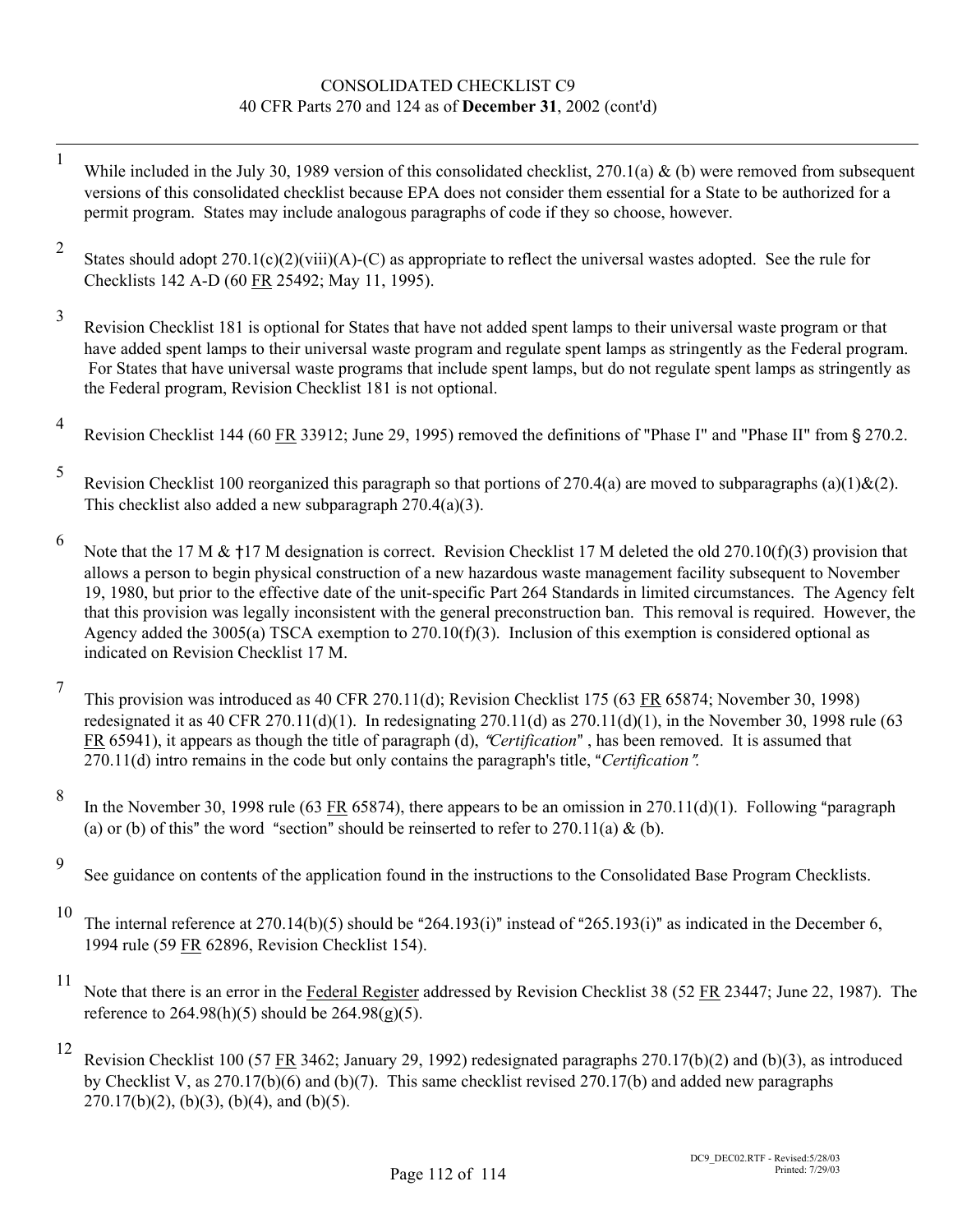- 13 Paragraphs 270.17(c)-(i) were originally introduced to the Federal code by Base Program Checklist V. Revision Checklist 14 subsequently introduced 270.17(j). The July 15, 1985, Federal Register (50 FR 28752) removed the original paragraph (c) and redesignated paragraphs (d)-(j) as (c)-(i). The July 15, 1985, rule is addressed by Revision Checklists 17 A through 17 S, however, these changes were not included in those checklists. Therefore, the "Checklist Reference" column does not contain a checklist that addresses the changes.
- <sup>14</sup> The final rule at 50 FR 28752, addressed by Revision Checklists 17 A through 17 S, revised this subparagraph, however, this change was not included in any of these checklists. Therefore, the "Checklist Reference" column does not contain a checklist that addresses the changes made by that rule.

<sup>15</sup> Subparagraph 270.18(c)(1) as introduced by Checklist V was revised and then redesignated as 270.18(c)(1)(i) by Revision Checklist 100 (57 FR 3462; January 29, 1992). This same checklist also added new subparagraphs 270.18(c)(1)(ii), (c)(1)(iii), (c)(1)(iv), and (c)(1)(v).

16 Base Program Checklist V originally introduced 270.18(d)-(i). Revision Checklist 14 subsequently introduced 270.18(j). The July 15, 1985, Federal Register (50 FR 28752), addressed by Revision Checklists 17 A through 17 S, removed paragraph (d) and redesignated paragraphs (e)-(j) as  $(d)$ -(i). This change was not included in any of these checklists, therefore, the "Checklist Reference" column does not include a checklist that addresses the change.

18 The Federal Register notice represented by Revision Checklist 182 (64 FR 52828; September 30, 1999) contains errors at 270.19 intro. Within the introductory paragraph at 270.19, "and  $\S$  270.19(e)" should be inserted after " $\S$  264.340" not after "of this chapter". The word "chapter" should not be capitalized in keeping with previous CFR format.

<sup>19</sup> Subparagraph 270.21(b)(1) as introduced by Checklist V was revised and then redesignated as  $270.21(b)(1)(i)$  by Revision Checklist 100 (57 FR 3462; January 29, 1992). This same checklist also revised 270.21(b) and added new subparagraphs  $270.21(b)(1)(ii)$ ,  $(b)(1)(iii)$ ,  $(b)(1)(iv)$ , and  $(b)(1)(v)$ .

<sup>20</sup> Note that in the Federal Register addressed by Revision Checklist 100, 270.21(d) is incorrectly designated as 270.21(c) (see 57 FR 3496; January 29, 1992). Because of this error, paragraph 270.21(c), as introduced by Base Program Checklist V, has erroneously been deleted from the Federal code. In the 1996 CFR, the language at 270.21(c) is the revised language intended for 270.21(d) by Revision Checklist 100. 270.21(d), as found in the 1996 CFR, is the version without the Revision Checklist 100 amendment (i.e., 270.21(d) as introduced into the Federal code by Base Program Checklist V). States are advised to retain the 270.21(c) language as found in the 1991 CFR and make the Revision Checklist 100 changes in their analogs to 270.21(d).

21 Note that the Boilers and Industrial Furnaces Rule (56 FR 7134; February 21, 1991; Revision Checklist 85) inadvertently removed Part B Drip Pad requirements from the code at 270.22 by placing analogous Part B requirements for Boilers and Industrial Furnaces there. The July 1, 1991 (56 FR 30192; Revision Checklist 92) Wood Preserving technical corrections notice rectified this problem by redesignating the drip pad requirements as 270.26.

<sup>22</sup> States that adopt the optional exemption at 266.100(b)(1) must adopt all the revisions to 266.100(b), 270.22, and 270.66. The State may also need to renumber its analogs to the old 266.100(b)-(f) and update the internal reference to " $(c)(3)$ " in the old  $266.100(c)(1)$  to be consistent with the renumbering.

<sup>17</sup> States that adopt the optional exemption at 264.340(b)(1) introduced by Revision Checklist 182 (64 FR 52828; September 30, 1999), must adopt all revisions to 264.340, 270.19, and 270.62.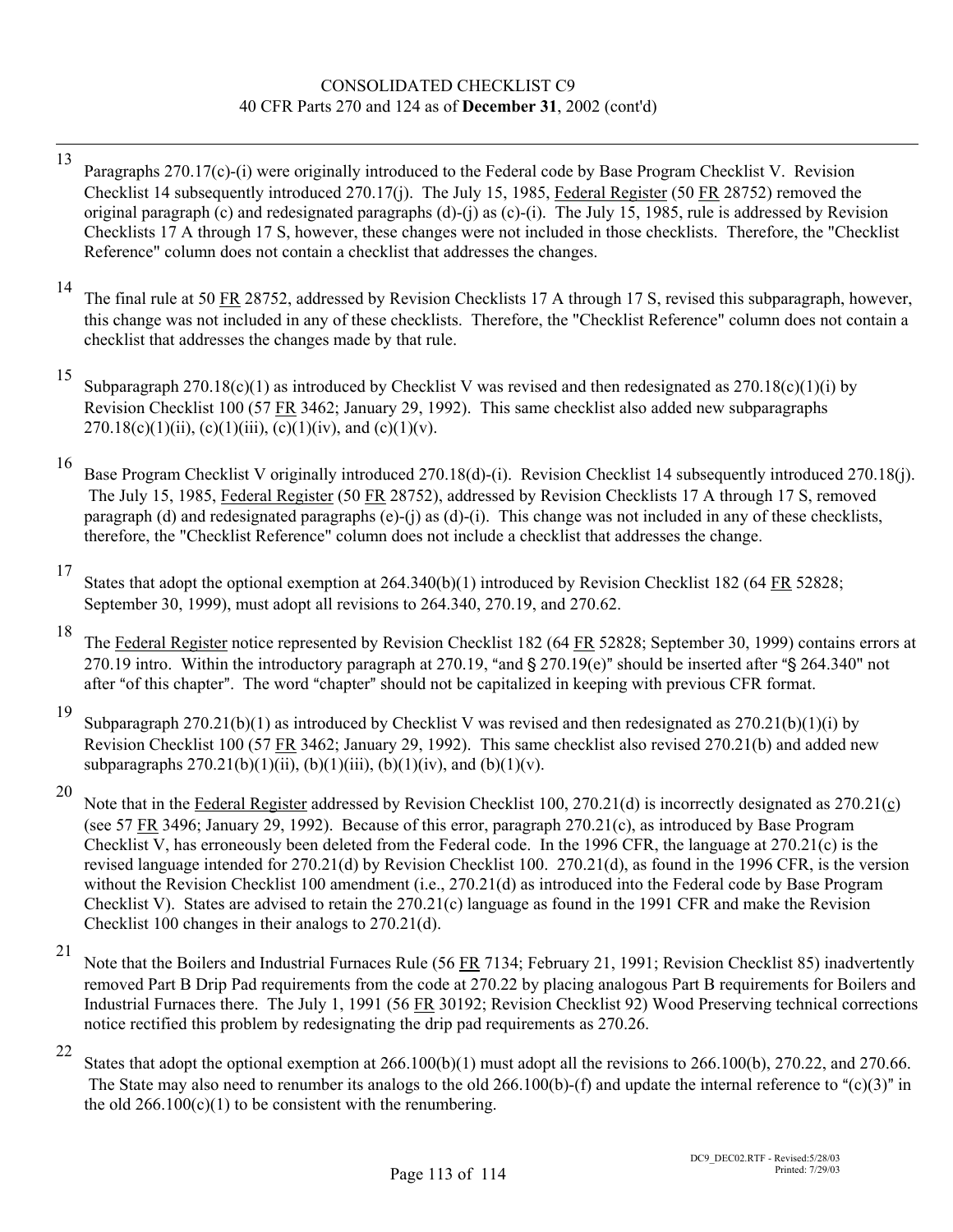- 23 Revision Checklist 54 modified this paragraph, including the removal of  $270.41(a)(3)(i)$ -(iii). However, these are optional changes, and States not adopting the modifications of Revision Checklist 54 should have code equivalent to that in the July 1, 1988 CFR.
- <sup>24</sup> Subparagraph 270.41(a)(5) originally appeared in Checklist V. Revision Checklist 17 N added 270.41(a)(6). Revision Checklist 54 removed the original text at 270.41(a)(5) and redesignated 270.41(a)(6) as 270.41(a)(5).
- 

 $\overline{a}$ 

<sup>25</sup> Section 270.42 existed as part of the original promulgated code but was not included in Checklist V for the base program. Checklist 54 completely revises and supersedes the original 270.42, including removing 270.42(i)-(p).

- 
- 26 Revision Checklist 24 modified the original 270.42(d); Revision Checklist 54 completely revised it.
- 27 Revision Checklist 156 redesignated 270.42(h) as 270.42(i) and added a new paragraph at 270.42(h).
- 

<sup>28</sup> Revision Checklist 34 added 270.42(o) and 270.42(o)(1)-(4) to the Federal code, and Revision Checklist 39 modified  $270.42(0)(1)$  and  $(2)$  and added  $270.42(p)$  and  $270.42(p)(1)$ -(3). Revision Checklist 54 subsequently removed  $270.42(i)$ -(p). Revision Checklist 156 redesignated 270.42(h) as 270.42(i). Revision Checklist 168 added new paragraphs at  $270.42$ (j) through  $270.42$ (j)(2). Therefore, the removed paragraphs are indicated as  $270.42$ (k)-(p).

29 Amended by the May 14, 2001 (66 FR 24270) rule which addresses the *Chemical Manufacturers Association v. EPA*, 217 F. 3d 861 (D. C. Cir. 2000) decision, where the court vacated the Notice of Intent to Comply (NIC) provisions of EPA's rules relating to the standards for hazardous waste combustors.

- 30 Appendix I was introduced by Revision Checklist 54 as an optional modification to Section 270.42. Changes to this appendix addressed by subsequent checklists are relevant only if a State has modified its code to include Appendix I as per Revision Checklist 54.
- 

31 States that have adopted the optional Revision Checklist 168 entry at L(9) of this table, should adopt the technical correction made by this checklist.

32 The rule addressed by Revision Checklist 148 (December 11, 1995; 60 FR 63417) redesignated the former 270.62(b)(6)-  $(10)$  as  $270.62(b)(7)$ - $(11)$ . The rule then introduced a new  $270.62(b)(6)$ .

33 The rule addressed by Revision Checklist 148 (December 11, 1995; 60 FR 63417) redesignated the former 270.66(d)(3)- (5) as  $270.66(d)(4)$ -(6) and introduced a new  $270.66(d)(3)$ .

- <sup>34</sup> There is a typographical error at 270.66(g); at 60 FR 63434, "§ 266.104 through 266.107" should be "\$\$ 266.104 through 266.107".
- 

 $35$  The November 30, 1998 (64 FR 65874) rule adds a new section at 270.68. There is no § 270.67; therefore, it is assumed to be reserved.

 $36$  In the November 30, 1998 rule (63 FR 65874) EPA has replaced the ending "; or" with a period. This appears to be an error as interim status terminates when either 270.73(a) or 270.73(b) occurs. When adopting this Rule, States are advised to leave the ending "; or" intact at  $270.73(a)$ .

37 Revision Checklist 17 P introduced 270.73(e) and (f) to the Federal code. Revision Checklist 61 added a new 270.73(e)